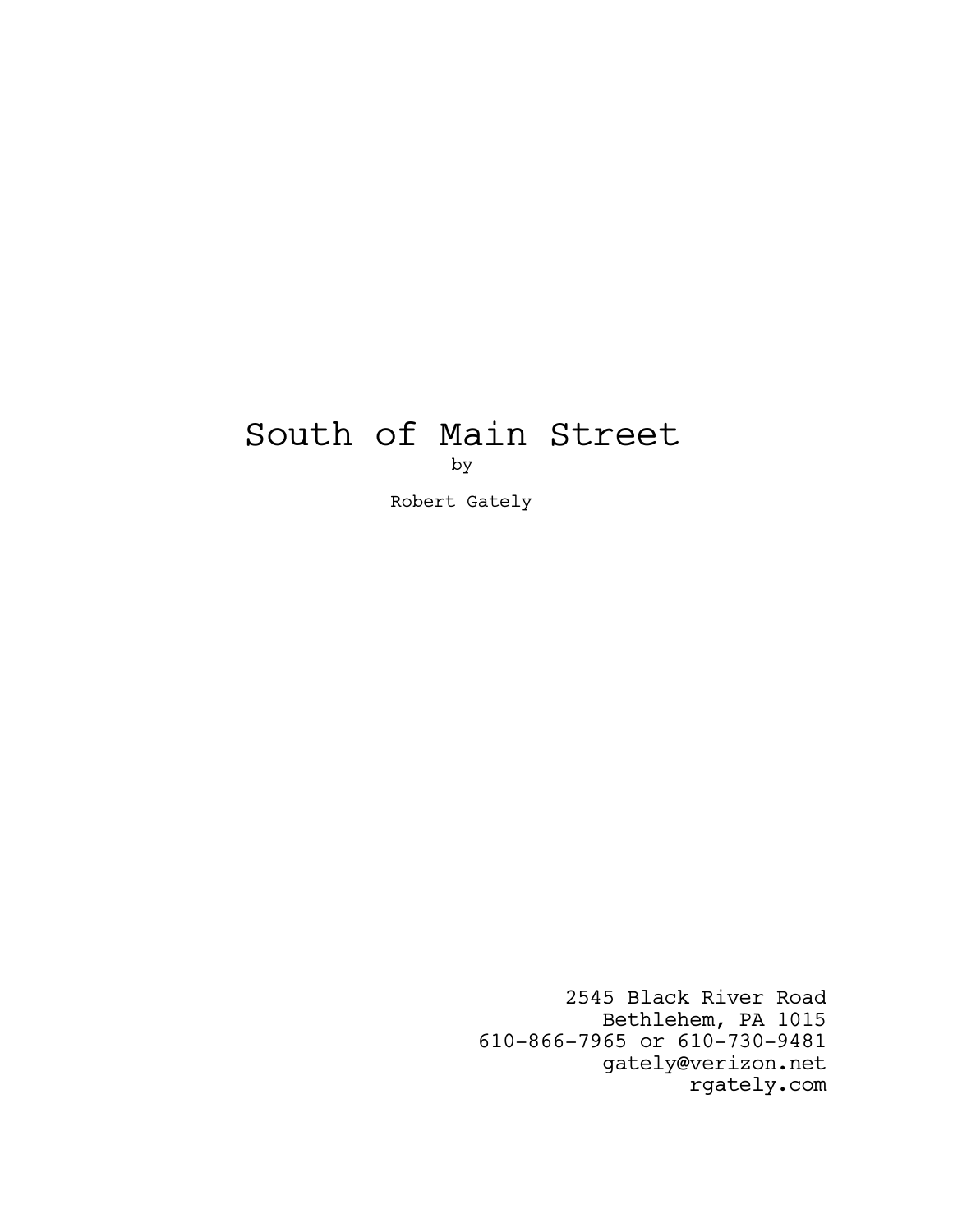## FADE IN:

# EXT. HENRY'S HOUSE - ROOFTOP -- MORNING

Henry Wolff (50s) climbs out of a bedroom window, balancing his body on the slanted roof. He looks around slyly as if he were sneaking out of the house and didn't want to be noticed.

He walks the slanted roof like a plank. One careless maneuver and he'd fall into the shrubs. He stops, briefly, gazing out at the predawn glow of the horizon. The sun nudges up and the stars vanish with the arrival of the orange glow.

He chants an 'Ohmmm' exercise and continues half-stepping across the roof until he reaches an overhanging branch of a maple tree. He uses it to pull himself along the edge of the roof to a rope which is draped over the gutter.

He takes the rope, yanks vigorously testing whether the knots will hold, then slips his foot into the looped end and jumps into an exhilarating swing. For a brief moment he is Tarzan sweeping past a smaller tree and his objective, the mailbox.

On his way back his foot slips through the loop, and his body slams into the lawn while the rope holds his foot high in the air. He wiggles and jiggles like a fish out of water.

Exhausted Henry remains motionless for a moment, as if he's indulging himself with a few seconds of self-pity. All the while the tree holds him up as if it were posing for the camera with its trophy - the prize catch of the day.

He struggles to free himself. Finally the tree releases its grip. Henry stands, brushes himself off, and casually looks around to see if anyone had been watching. He notices Mrs. Aldrich, (50s) across the street. She has seen everything.

EXT. MRS. ALDRICH'S PORCH - CONTINUOUS

She slouches as she sweeps, appearing older than her years.

MRS. ALDRICH Can't you stop being a child for one day?

BACK TO HENRY

HENRY (Bad DeNiro impression!) Mizzz Aldrich, you talkin' to me? (shivers) The Wicked Witch of West. No. No. She was much prettier.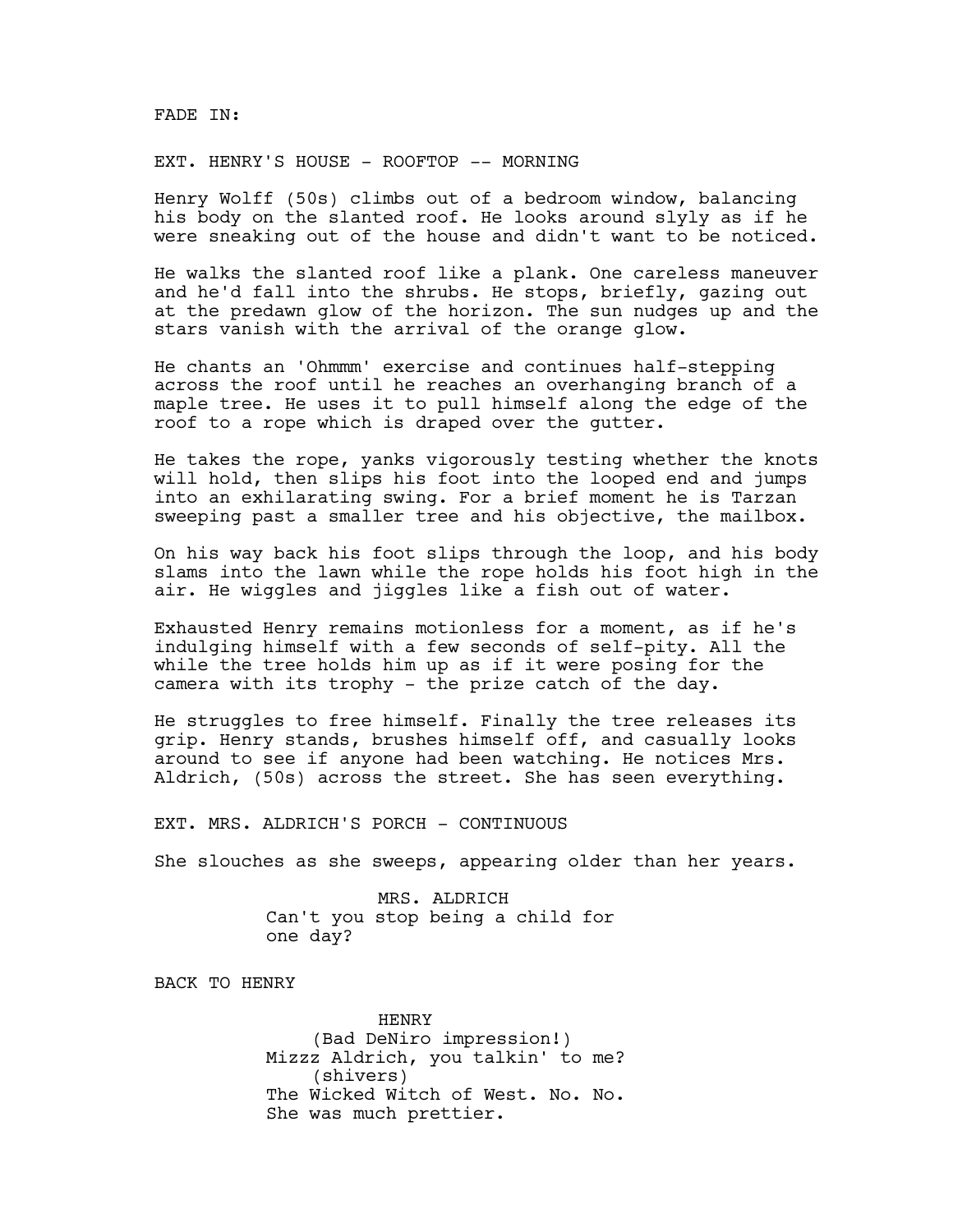Henry opens the mailbox and removes the morning paper then walks over to the dangling rope, picks it up and tosses it into the maple tree until the looped end catches on the branch near where his circus adventure had started.

# INT. PSYCHOLOGIST'S OFFICE -- DAY - CONTINUOUS

DR. ZEKE TUCKER, an unassuming man with a beard, stoically sits in a chair while ROBIN WOLFF, (30's), with long dark hair, sits opposite him and appears stressed.

> ROBIN My father gave us nicknames when we were younger. Sharon's was 'Flower'. Mine was 'Trigger'.

#### DR. TUCKER

Oh! I see.

ROBIN

Yeah. He calls my sister this nice feminine word, and he calls me a name you give a horse, or a dog.

A silent moment passes. Dr. Tucker looks at her as if to suggest he wants to hear what's really on her mind.

> ROBIN You've heard this before. I'd just be repeating myself.

> > DR. TUCKER

Humor me.

ROBIN

When we were kids, he'd open an imaginary door and describe Narnia as if he were really seeing it. 'I want to go there, Daddy', Sharon would say in her shrieky voice. And he'd say, 'It's in la-la land.' Everything was 'la-la land' to him. Jack climbed the beanstalk and went to 'la-la land.'

(nostalgic pause) I don't know. Sharon has worked at the Collection Agency for so long, I think she has become her job. She likes squeezing people who have things she doesn't have. She's ...

DR. TUCKER Self-centered?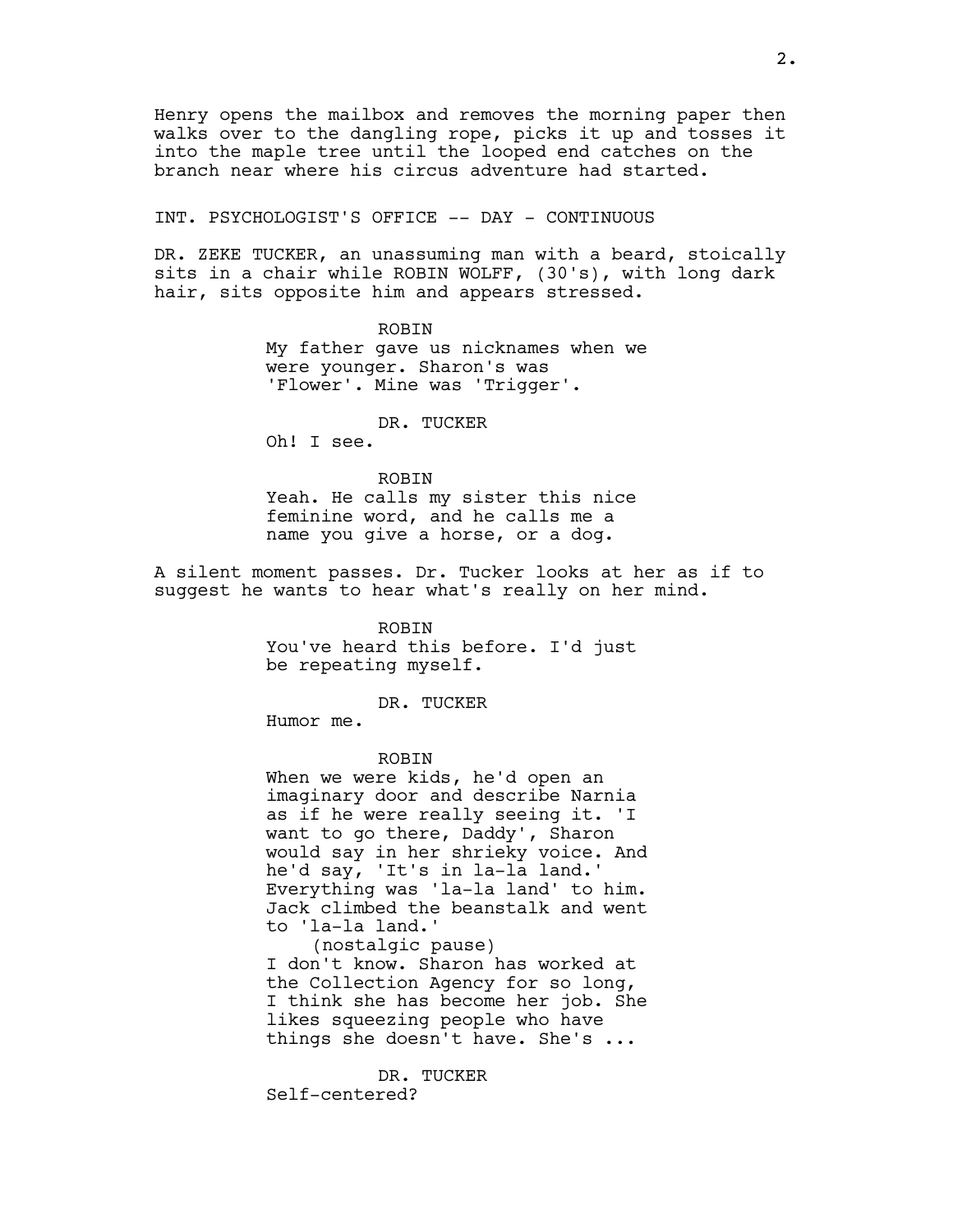#### ROBIN

Yes! Self-centered. She said she gets caught up in the 'squeeze' frenzy because of this yearly prize they give for the best, what would they call them, agents, I guess. Well, the agent who squeezes the most money from people gets the 'big kahuna' bonus. She's worked on people's misfortunes for so long, she likes to expose the weaknesses. Like a dentist. She drills them until there's no more defense.

# DR. TUCKER

Wow! That's a little more than being self-centered, Robin.

#### ROBIN

Yeah, well. I've had too much coffee today. Or maybe I'm still pissed over the other thing. I mean, he's our father, for crying out loud. He may be slow upstairs, or however you want to classify him, but he can handle his own affairs.

# DR. TUCKER

Sharon doesn't think so. Your mother had to take care of him.

#### ROBIN

Yeah, but for a year he took care of her when she was bedridden? He's done his own food shopping. Ocasionally, I've had to pay the bills for him. So what, right?

#### DR. TUCKER

What about the printout your sister showed you? He's taking liberties with the bank account. So, might your sister have a point?

#### ROBIN

The point is, our mother is lying in the hospital, dying, and our father is doing just fine on his own. What kind of daughter would do this?

A buzzing SOUND interrupts her. She pulls out her cell phone to see who it is, then silences it.

> ROBIN What the hell does he want? It's Pastor McMillan.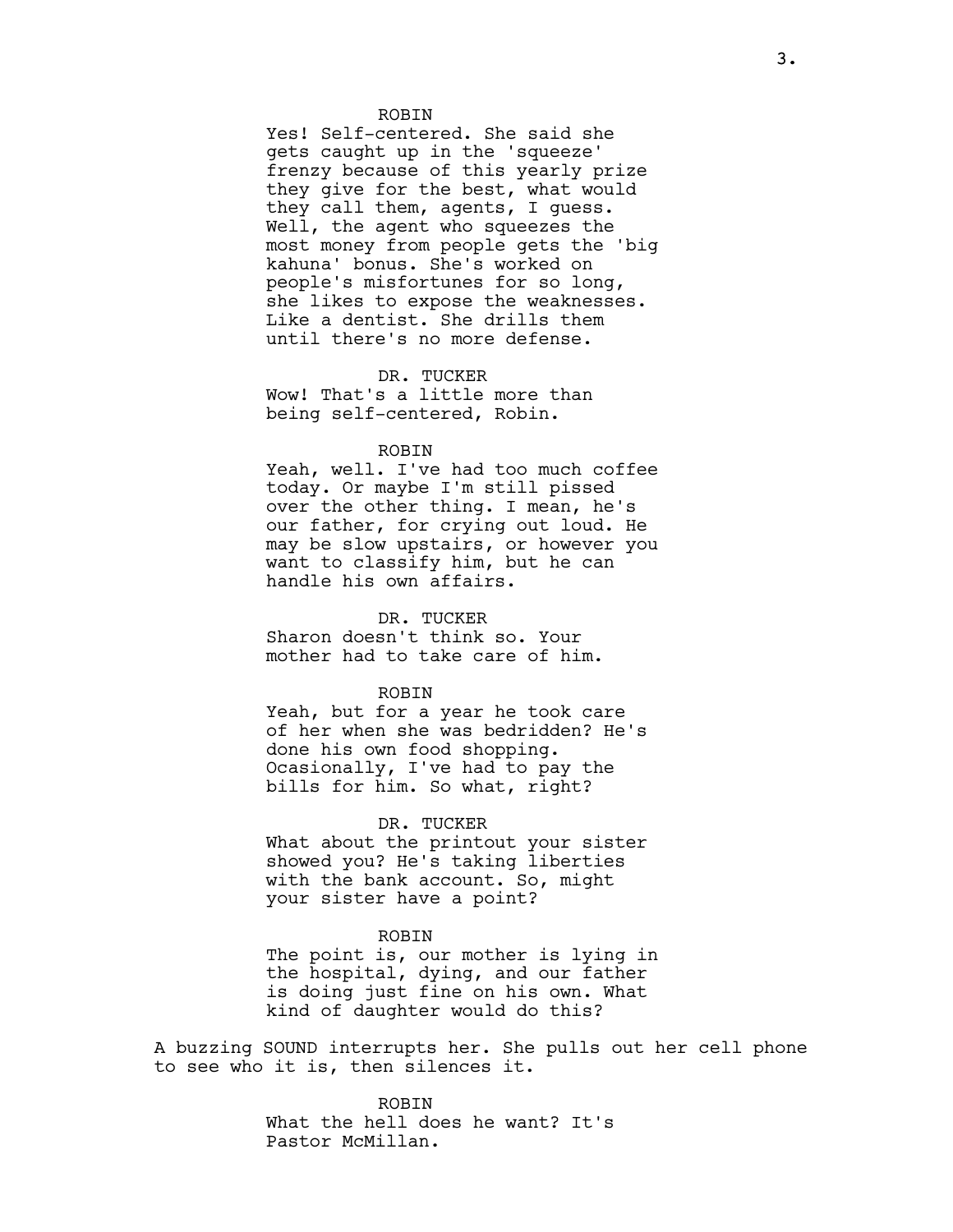INT. CHURCH -- MOMENTS LATER

PASTOR MCMILLAN struts while sitting down in the front pew next to HENRY WOLFF. It's hard to tell who is older.

> PASTOR MCMILLAN But you already have been baptized, Henry. Several times.

HENRY He who is baptized will be saved. It says so in the bible. It's for the forgiveness of sins.

## PASTOR MCMILLAN

We did it last year, and the year before that. It's an abuse of its intent. Besides, what sins have you recently committed, Henry? Impure thoughts? I have impure thoughts. I'd have to be rebaptized every time I see a girl in a swimsuit. Don't tell anyone I said that.

The church door swings open. Robin enters and Pastor McMillan excuses himself and rushes up to meet her. As they walk to the front, he whispers --

## PASTOR MCMILLAN

Henry wants to be baptized again. I'm afraid your father is a little unnerved as your mother gets worse. By the way, how is Mary doing?

ROBIN Not good. It's nice to know you care.

They arrive at the front pew. Henry smiles and,

HENRY I don't mind dying. Trouble is you feel so damn stiff the next day.

ROBIN Very funny, Dad. (to the Pastor) Newspaper. Joke of the day. (to Henry) Let's go see Mom.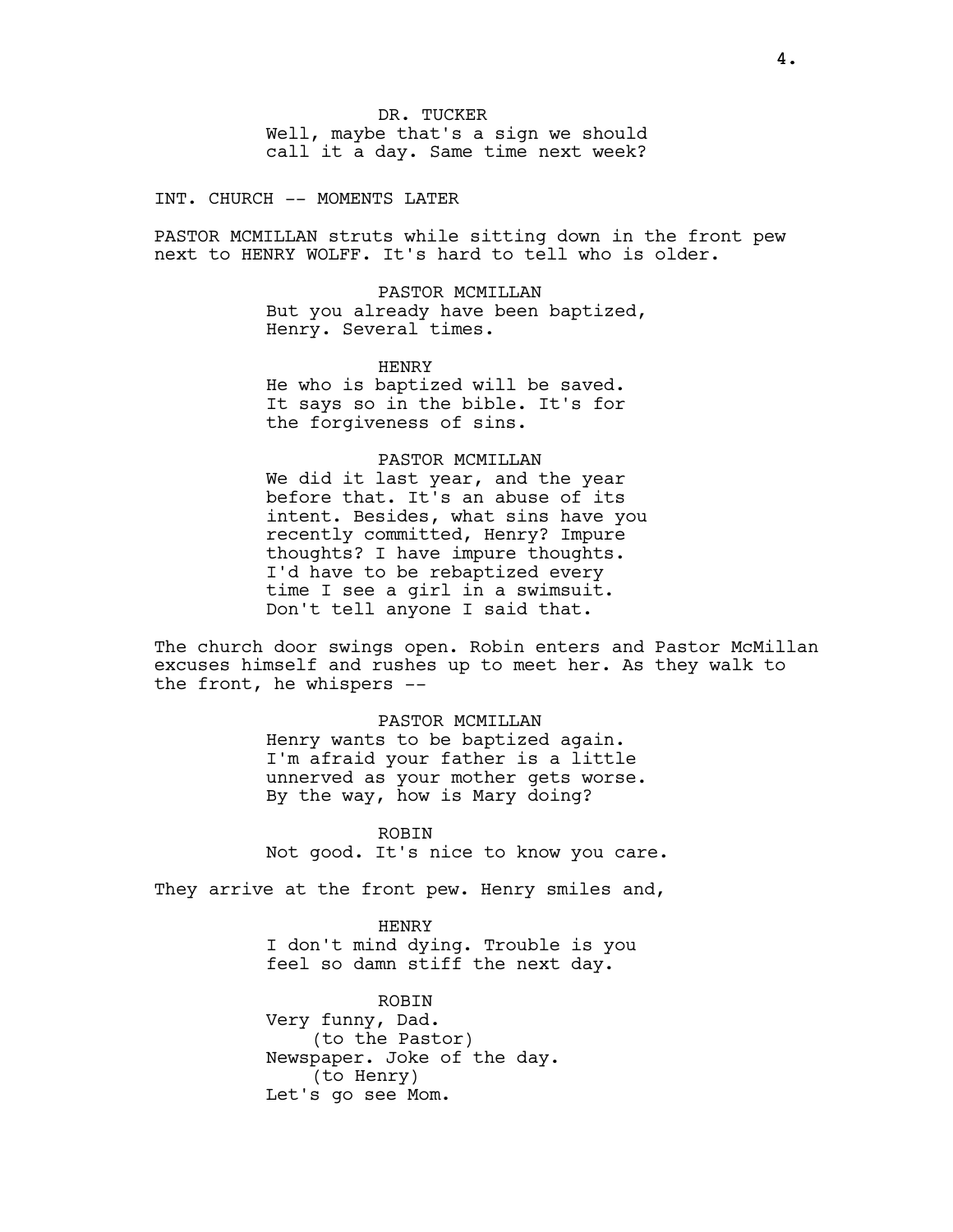INT. CAR -- MOMENTS LATER

Robin drives while Henry sits in the passenger side. They both remain silent as Robin drives.

INT. HOSPITAL - ONCOLOGY WARD -- MOMENTS LATER

The elevator door opens. Robin and Henry exit and walk down the hall. As they pass by a MAINTENANCE MAN mopping the floor, Henry holds out his hand and they high-five each other.

INT. HOSPITAL ROOM 410 - CONTINUOUS

MARY lies in bed, sickly. A nebulae and other tubes invade her body. A nearby EKG machine monitors her heart.

SHARON, a blonde, two years Robin's junior, sits beside.

SHARON Glad you guys could make it.

Henry goes over and gives Sharon a peck on the cheek then sits down on the opposite side of the bed.

> HENRY I hate hospitals.

Henry looks for a response. Neither daughter give one.

HENRY

You know, old watchmakers never die, they just run out of time. (no response) Old yachtsmen never die, they just keel over.

SHARON That's it. I'm going outside to have a cigarette.

EXT. SMOKING AREA -- MOMENTS LATER

Robin and Sharon enter together. They sit at a nearby bench.

SHARON I can't take him today.

Sharon retrieves an opened pack of cigarettes from her pocketbook. She lights up and takes a hefty drag.

Sharon holds out the pack for Robin to take one.

ROBIN I don't smoke. You know that.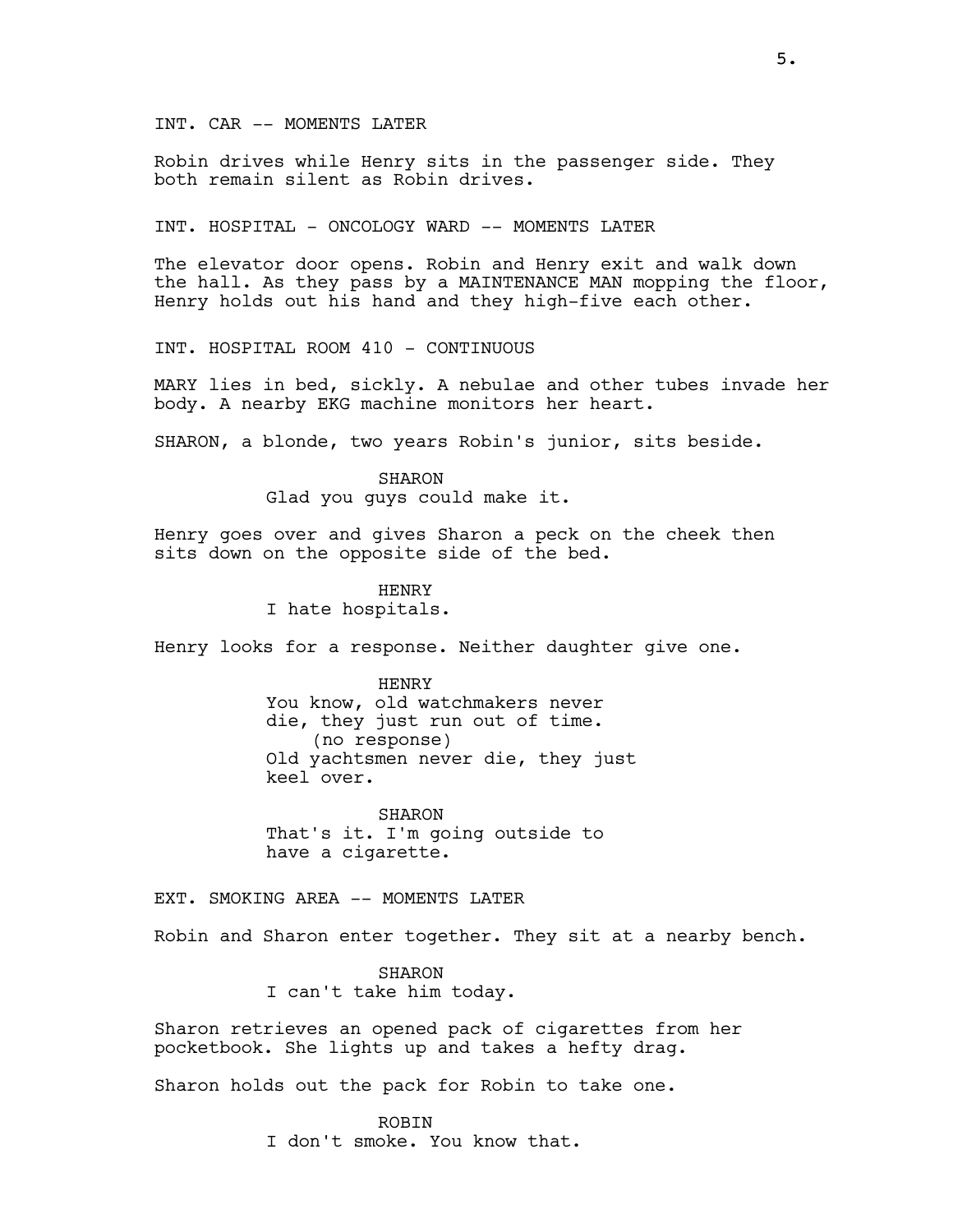SHARON

You do when you're stressed. (pause)

Ever wonder how things would've been different if our grandfather didn't invest in RCA. What's the trust worth now, six million?.

(Responding to the nod) Mom alwsays lived below her means. She never liked people knowing she was rich even though everyone knew anyway. I mean, what's the point of in having money?

#### ROBIN

And what's your point, Sharon?

# SHARON

Point is, although our grandfather set up the trust for Mom, it was supposed to be a family inheritance. Why didn't she change her will to say that? I think she didn't do it because she wanted to encourage Dad to live more independently. Hmmm. He's never been able to take care of himself as long as I've lived. And that's why I filed for guardianship. So, stop giving me an attitude.

# ROBIN

We could've worked it out, Sharon. You didn't have to go to court. Now we're under the microscope. (pause) Judge Brady has elected me temporary guardian until this thing you've started is settled.

#### SHARON

I know. I got the notice. And let me tell you something, the hundred and forty dollars a week in spending money you're allowed to give him, that's not going to be enough for Dad. You wait and see.

Sharon puts her cigarette out in the dispenser.

#### ROBIN

Fine Sharon. We'll wait and see. By the way, Judge Brady called me yesterday and asked us to see him on Wednesday. I told him we would.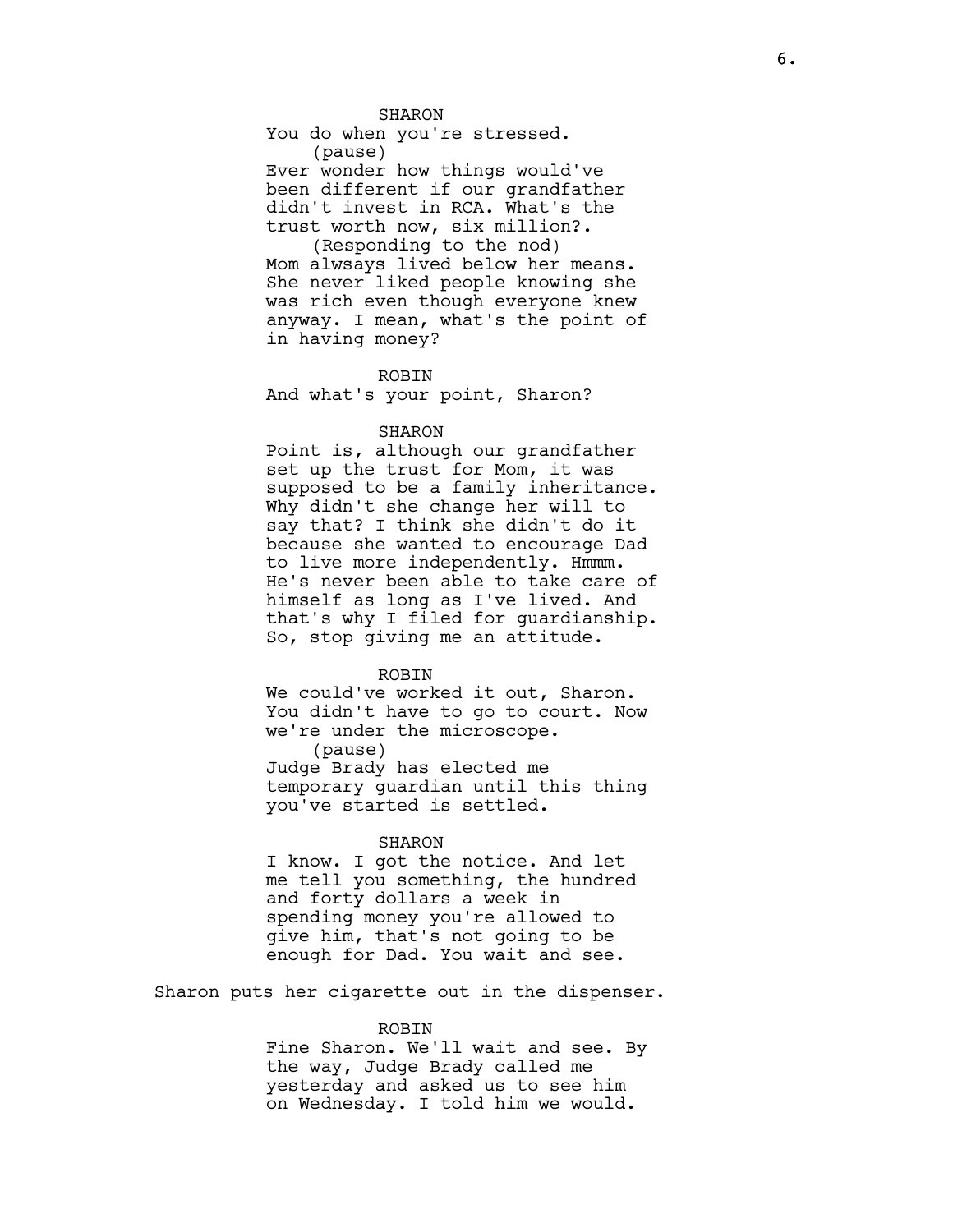SHARON

The hearing's in a couple of weeks. Why does he want to see us now?

ROBIN He's known us all our lives. He just wants to understand why you think Dad's incapacitated. Off the record.

SHARON Tell him to read the petition.

Sharon lights up another cigarette. Robin takes it from her, puffs on it one time, and hands it back.

> ROBIN I know. We can put Dad in an institution. This way we can get the whole enchilada, And he won't be in our face every day.

SHARON You know I don't want that.

ROBIN Then, if you just want a piece of the pie, take ten thousand a year. A gift from the estate. No tax.

The door bursts open and the nurse's face conveys an urgency.

INT. HOSPITAL - ROOM 410 -- CONTINUOUS

Henry fluffs up Mary's pillow and strokes her hair. He looks at her for a moment and surveys the various wires connected to her body. The machines indicate she is lifeless, so Henry starts to remove the wires from her body.

## SHARON

# Dad! What are you doing?

Robin and Sharon rush to the bedside, edging Henry away.

As they pay attention to their mother, Henry slides over to the door. He takes a couple of deep breaths, as if he's having an anxiety attack, and disappears down the hall. Robin runs to the doorway. He is halfway down the hall already.

# ROBIN

Dad. Where are you going?

HENRY

I'm gonna get a banana split. Your mom always got a banana split when things got too ... crazy.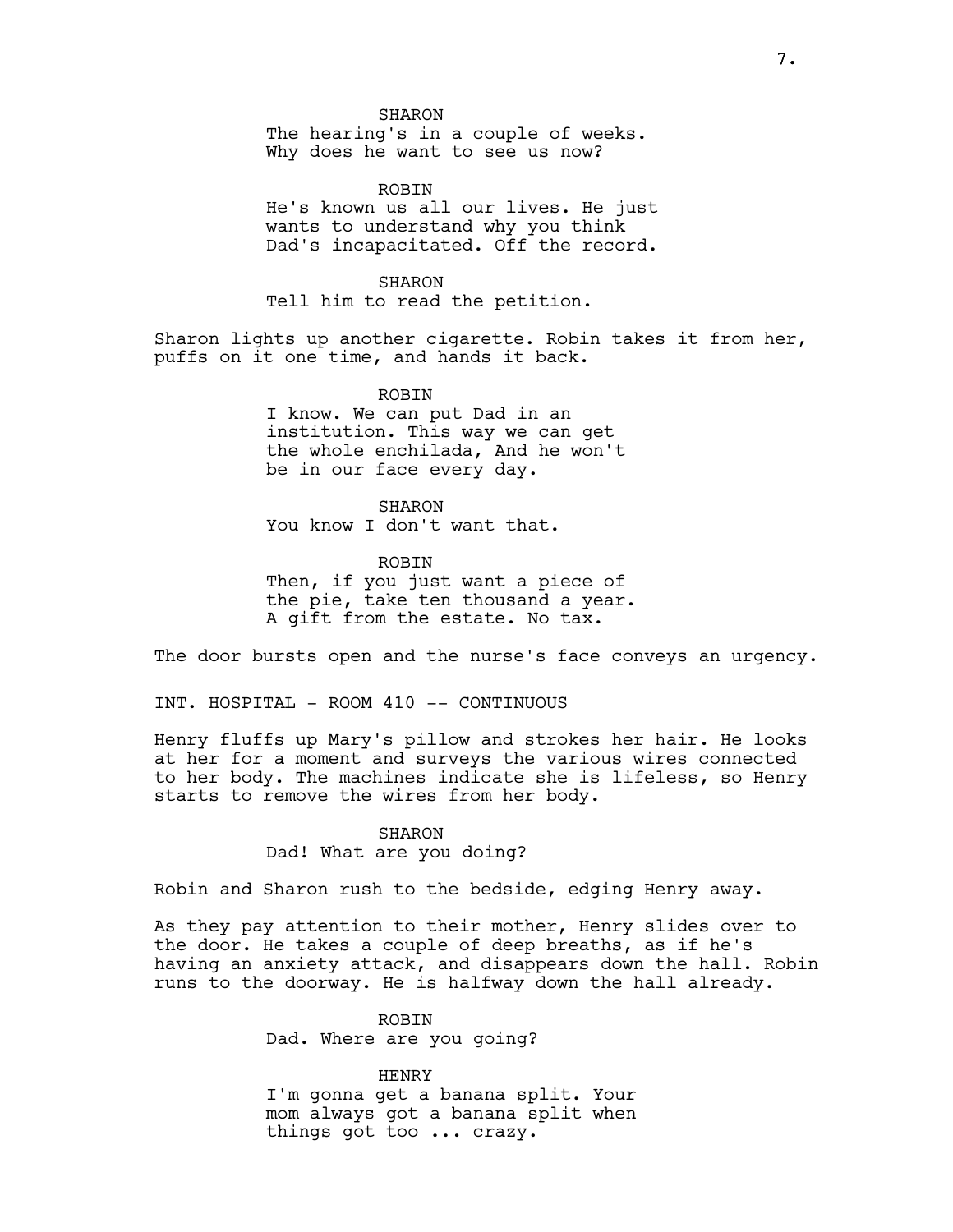INT. HENRY'S KITCHEN -- LATER

Henry walks in, slaps the Coalsville Gazette down on the kitchen table, snatches a journal from the top of the refrigerator and sits down at the table and begins writing.

He scribbles a few words, then stops and looks at the pictures of Mary stuck on the refrigerator door with magnets.

> HENRY Why did you leave me, Mary? I'm alone and I don't know how to do a darn thing except to swing from a tree and fall on my butt. Who's gonna complain about my rotten Henry Fonda impressions now?

He lets out a hefty sigh, gets up from the table, leans over the sink and looks out the window.

EXT. HENRY'S BACKYARD GARDEN - CONTINUOUS

Rocks jut out of the ground. Patches of weeds dominate the terrain. The garden needs tilling.

BACK TO THE KITCHEN

Tears stream down Henry's face, dripping into the sink. He quickly wipes his face and sits back down. He looks up and--

> HENRY You're the only woman I ever loved. How dare you die on me. (pounds the table. Sighs!) You said you didn't want me to be angry or sad. Well, okay then. This is the last time you'll see me sad. From now on, I'll only think about the good things. I'll be brave. You wait and see. I'll be brave.

Henry writes again, one sentence after another, then pounds a bold dot onto the page, and raises the pen into the air, like a maestro finishing a symphony.

> HENRY Good-bye, my love.

He closes the journal, throws it in the garbage and goes to the sink. While he washes the dishes he hears a man YELLING. A boy's voice counters but is no match for the elder.

> BOY'S VOICE (O.S.) If Mom was here ...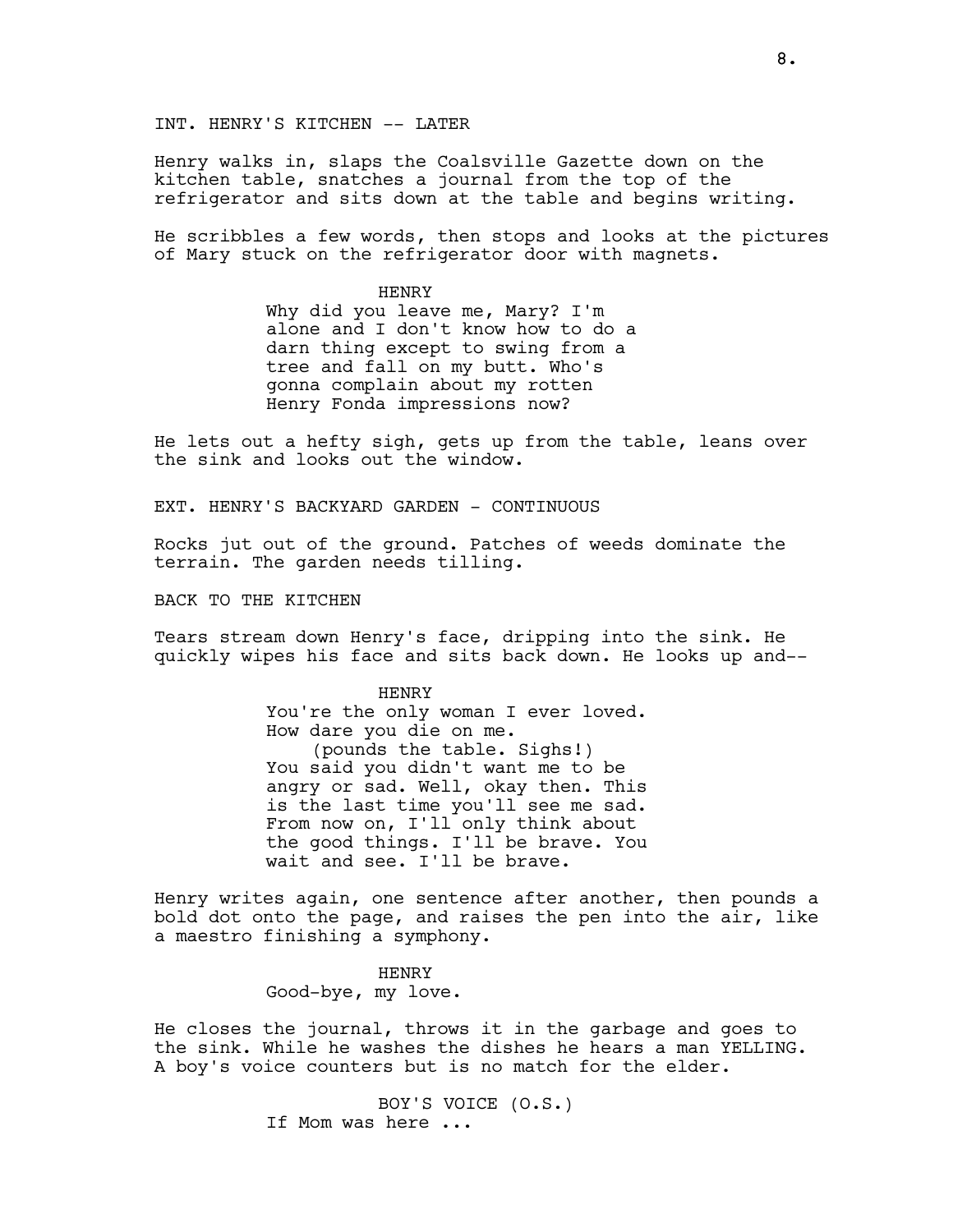MAN'S VOICE (O.S.) Well, she's not here, is she? And those damn letters she wrote does not mean she's coming back, either. So, don't get your hopes up.

EXT. NEXT DOOR NEIGHBOR'S HOUSE - BACKYARD - CONTINUOUS

The neck of an empty whisky bottle is imbedded in the ground, as if it had been chucked there from the porch.

We hear SOUNDS of a skirmish inside the house, then a SLAM-BAM of the patio door, which has DANNY, 12, coming out of the house dragging his school books in a backpack with him.

He stops by the fence that separates the two properties and buries his head in his arms on top of the fence.

> HENRY (O.S.) Ohmm ... ohmm!

Danny looks up and wipes the tears away.

HENRY Warm front arrived last night. It'll be sixty degrees today. Hey, you know what the average life span of a major league baseball is?

DANNY Not now, Mr. Wolff. Okay?

Henry rakes his way over to the fence.

HENRY Would you believe seven pitches?

Danny shrugs, and looks the other way.

DANNY My father wasn't this way when my mom lived with us.

Henry sees CHARLES OSWALD, Danny's dad, peering out of the kitchen window of his neighbor's house, like a sentinel.

> DANNY He blames me for Mom leaving.

There is a sad quiet for a brief moment.

DANNY Dad thinks I'm stupid. I'm failing in school. And my mom hates me.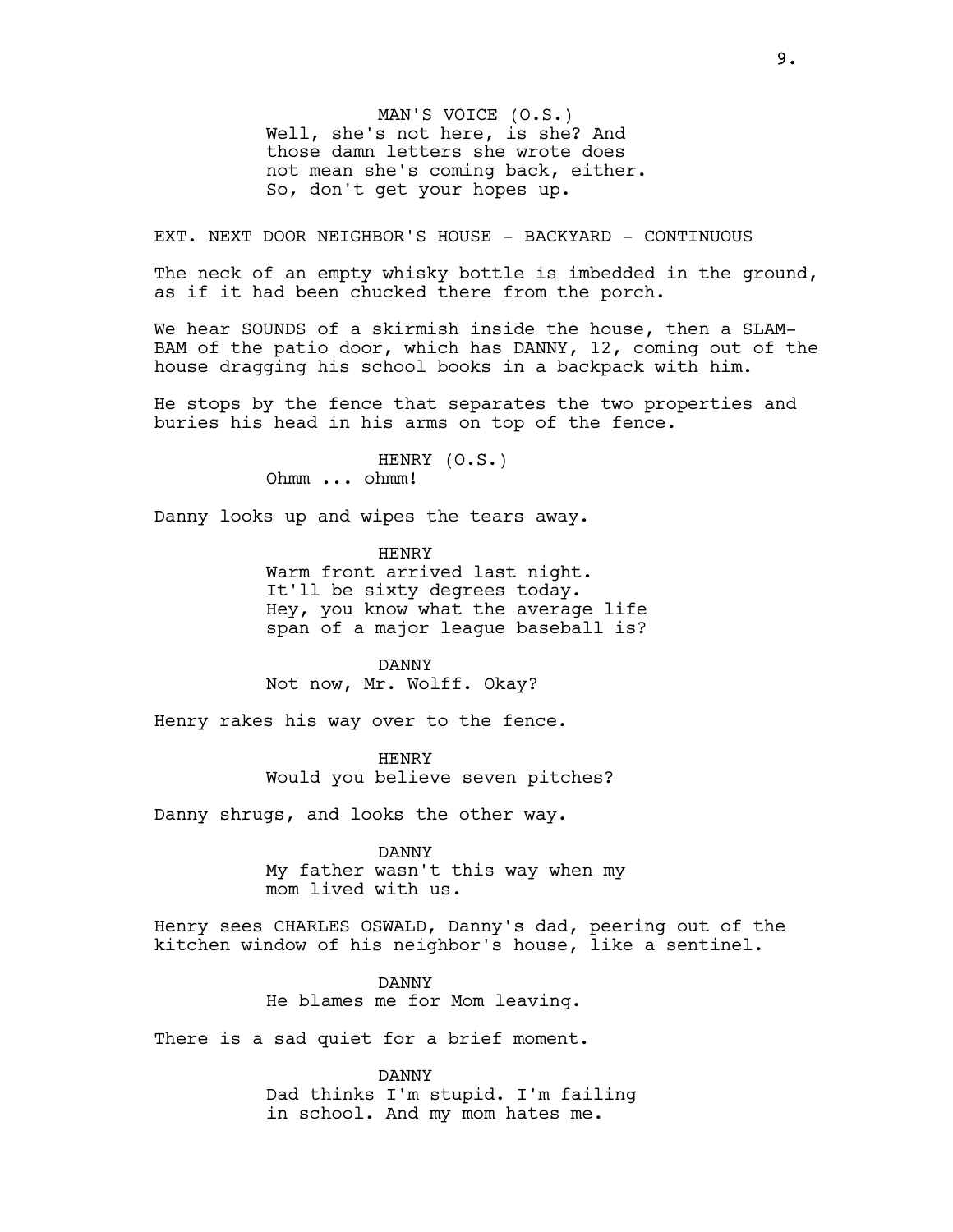HENRY All moms love their children. Your Mom's no different.

DANNY If she loves me then why did she leave with that ... whoever he was? Why did she stop writing me?

HENRY Don't know. Maybe your Dad's lost and maybe she's lost, too.

DANNY Adults should not get lost. If they do, they shouldn't be allowed to have children.

Henry offers no rebuttal mainly because he doesn't have one.

DANNY And I'm mad at Brian. He makes fun of his mom cause she doesn't know who LL Cool J is. She nags him about math and wearing his pants too low. He doesn't know how lucky he's got it just for having a mom.

**HENRY** 

Hmm. I see.

DANNY You see squat.

HENRY What a beautiful day. I feel it.

The bus pulls up and honks. Danny picks up his books and--

DANNY The last thing I wanna hear you say is what a wonderful day it is when it's a perfectly horrible, stinkin' day. Life sucks, Mr. Wolff, and it's gonna take more than a weather report to make it any better.

Henry offers a smile, but there's no one there to notice, except for Mr. Oswald who is still peering out the window.

INT. HENRY'S KITCHEN -- NEXT DAY -- LATE MORNING

The dishes done, Henry dries his hands and walks over to the calendar and sees words 'Duffy's Funeral Home - 11 AM' boldly written on the December 2nd box.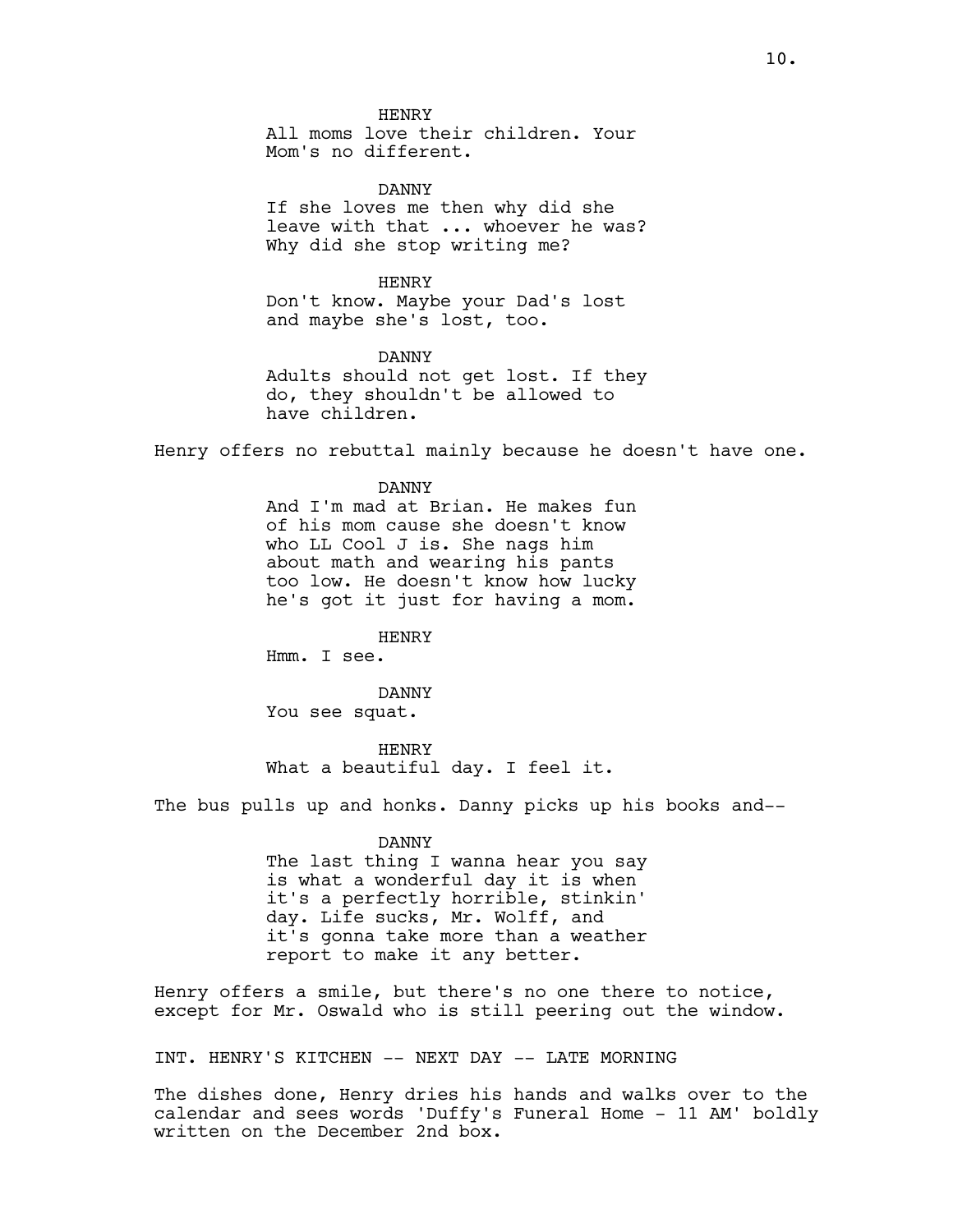HENRY My God. How could I have forgotten? The kids are going to kill me.

A doorbell rings and Henry rushes into --

# DINING ROOM/FOYER - CONTINUOUS

A mahogany table crowds the room and three bronze booties sit on the mantle. The clock on the wall says the time is 11:10. A coffee table and a couch with puffy cushions finishes the room design except for a coin collection that sits on the coffee table. It is conspicuously missing a 1913 coin.

Henry walks through the dining room - the foyer - and finally reaches the door just as the bell rings again. He peeks out the window and sees Mrs. Aldrish from the first scene.

Henry opens the door and looks down on Mrs. Aldrich's slumped back. She talks slowly, as if talking to a child.

> MRS. ALDRICH Henry. It's time to go to the wake. I promised your daughter, Robin, I would look after you.

HENRY Oh, my. I'm late. I'm late, for a very important date.

# MRS. ALDRICH

You dear man. What will happen to you now, hmmm? I can take you to Duffy's, but you can't go looking like that. Go change into something more proper, right now. You look like you're going out for a jog.

Henry slams the door in her face.

EXT. HENRY'S PORCH - CONTINUOUS

Mrs. Aldrich looks heavenward.

MRS. ALDRICH Mary, I Hope you made arrangements for him.

As Mrs. Aldrich knocks, she doesn't see Henry sneak out from the side of the house and skipping down to the street.

EXT. STREET BY HENRY'S HOUSE - CONTINUOUS

Henry swings his arms in exaggerated motions as he walks.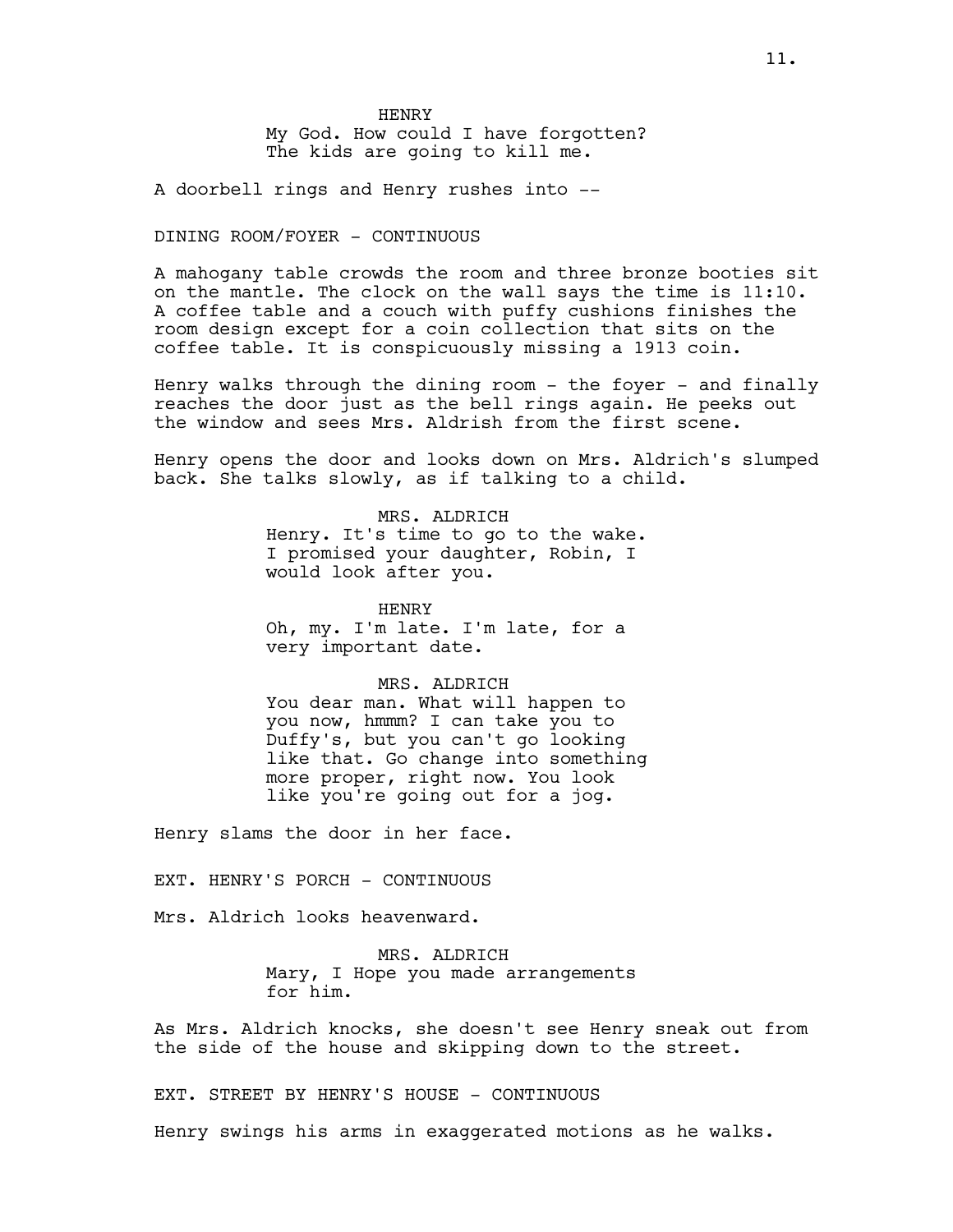EXT. MAIN STREET - LATE MORNING - CONTINUOUS

DIXIE SWANSON, thirty-ish, grabs her CD player and rises from a bench. A headset drapes around her neck.

A sign post at an intersection reads MAIN STREET and HARPER ROAD. She walks down Harper and approaches an old stone bridge. She looks down the street.

She glances under the bridge in the dried-up riverbed and sees WHEEZY and JOE, 60s, perhaps. Dixie slides down to them.

BY THE RIVERBED

Joe, shoeless, wears socks with holes, and a tattered, dirty overcoat. Wheezy sports a dressy hat with a worn overcoat and long johns covering her legs. By appearances, they are homeless people who have taken root under the bridge.

Joe tries to get comfortable on a weather-beaten mattress while Wheezy arranges aluminum cans in bags. She wheezes as she breathes. The deeper the breath, the louder she wheezes.

Dixie sits on a long cushion and makes herself comfortable while Flies buzz around a half-eaten fruit core.

Wheezy gives Dixie 'the eye', then finds a spray can and sprays the area. The flies vanish.

> DIXIE Don't give me that 'you don't belong here' look.

WHEEZY This is my home. You're not welcome.

Joe rolls over, moans. Nods off.

DIXIE Just make believe I'm a general, and I'm temporarily taking over this place for strategic reasons.

Dixie inspects Joe and Wheezy, then the surroundings. She takes her time with the audit.

> DIXIE How come I never hear Joe speak? He just grunts or waves his hands.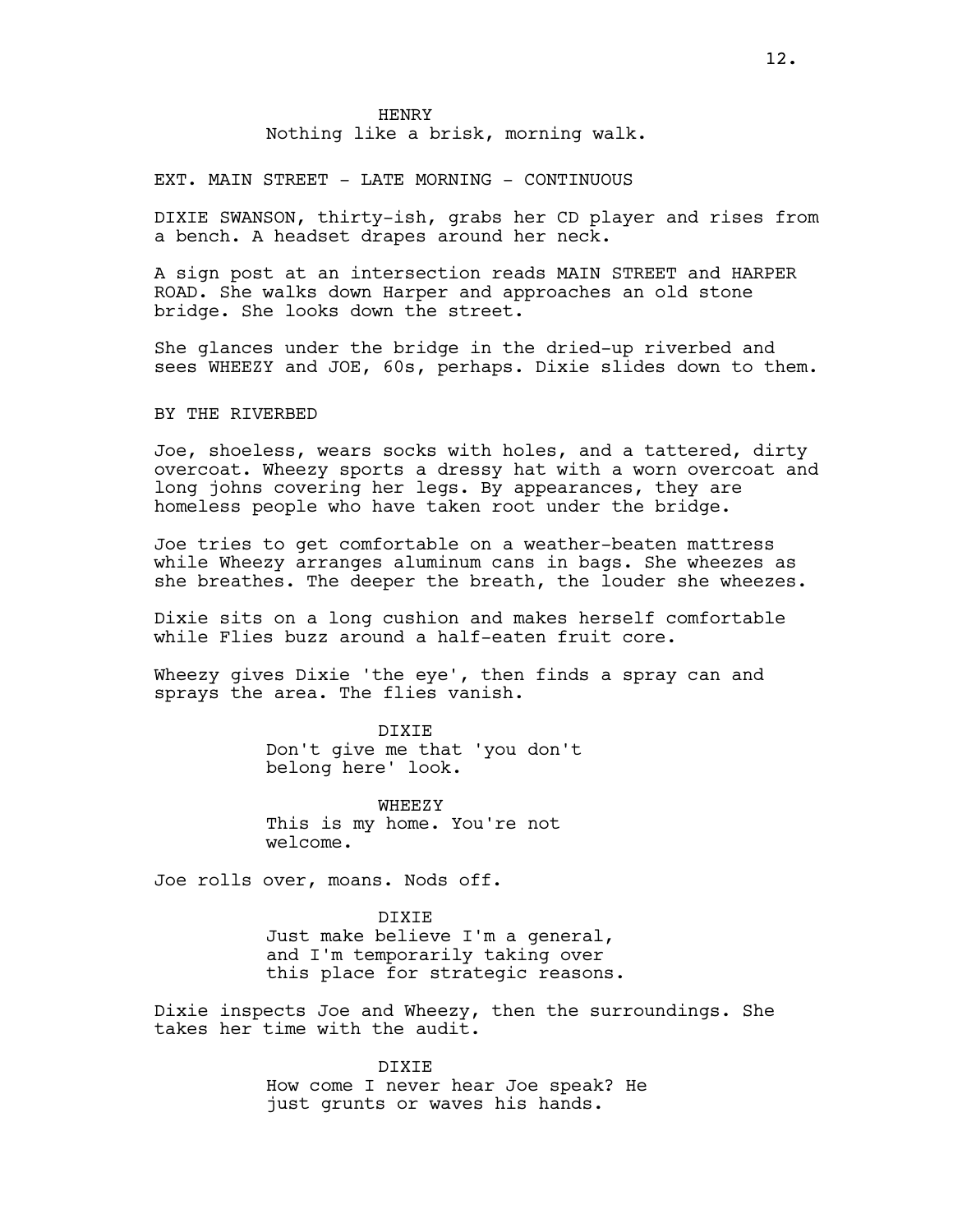#### **WHEEZY**

Had depression. Was in a half-way house. Treated with electricity. (with finger to her head) Zzzzt. Zapped him. Came here ten years ago. Talks to no one but me.

#### DIXIE

Yeah? I thought he was an escaped mental patient. Schizophrenic, maybe. Thrown into the streets by budget cuts, or something.

## JOE

Shhhh!

# DIXIE Poor thing. If he died tomorrow, no one would even miss him. Except you, Wheezy. (Pause - pointing) You know, I saw you last week over there. I was up there.

Dixie head nods, then points to a tree with exposed roots running along the shoulder of the road.

> DIXIE I sat there an hour watching you.

# WHEEZY That's an invasion of privacy.

# DIXIE I saw you bring food to Joe. And what was that fancy bottle you were drinking from? Wine?

Wheezy nods, then shrugs, as if she likes the idea Dixie is envious of her late night cuisine with fancy wine.

# DIXIE You helped Joe down the stream. I followed. And I saw you giving him a bath. He howled like a dog.

WHEEZY The water was cold. It was his time ... of the month ... for his bath.

DIXIE Sounded like you were beating him.

Wheezy finishes arranging the bags, then tries to settle herself by the support beam.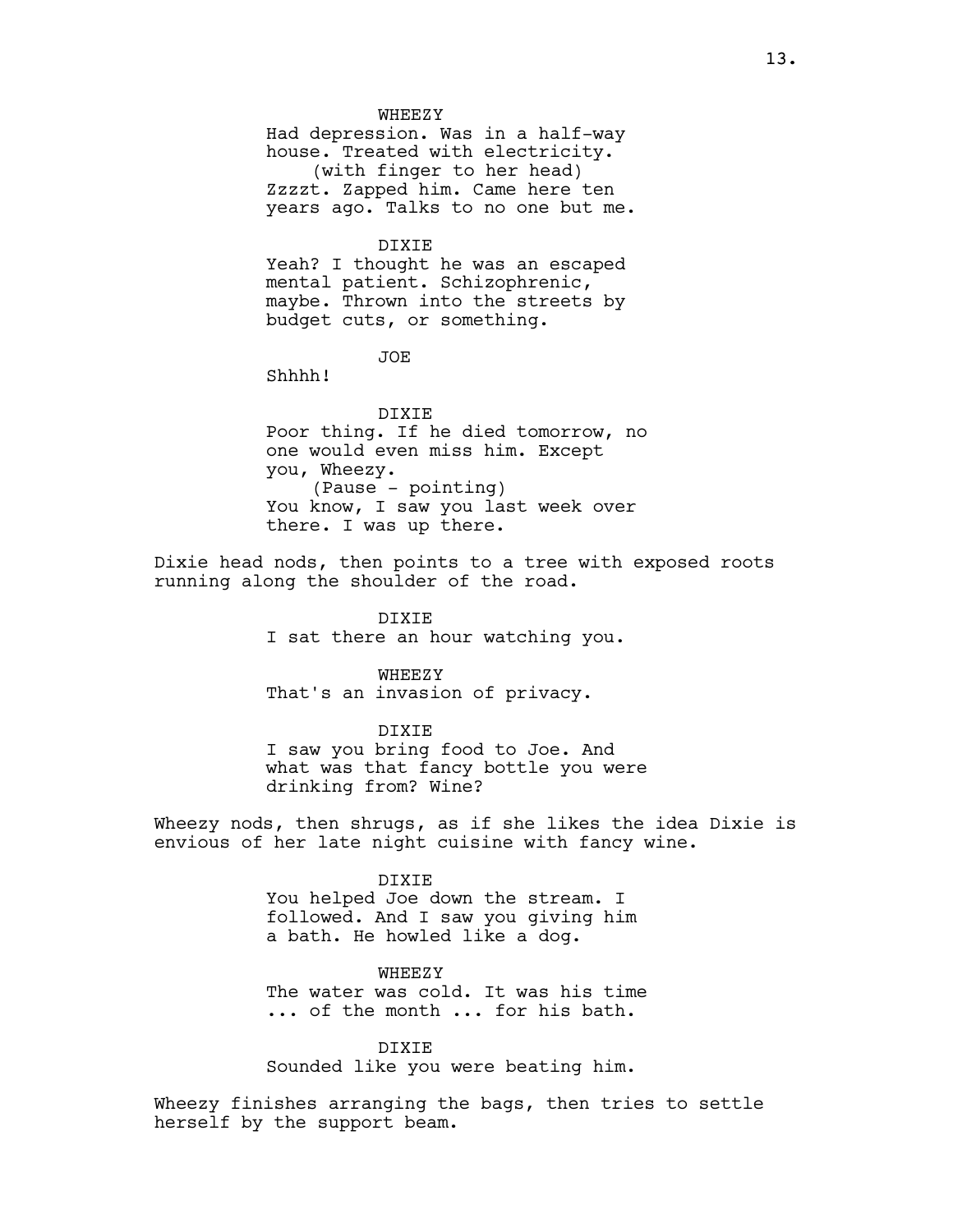Dixie scrunches her face, indicating she smells a stench.

DIXIE I think maybe you need a bath.

WHEEZY Don't fart in the cushions, sister. ... That's where I sleep.

Dixie looks around and sees a lot of empty wine bottles.

DIXIE Who's the alcoholic, I wonder?

WHEEZY You think you're better than us?

As Dixie starts to climb up the embankment--

# DIXIE

Damn right I do. I ain't staying. Don't worry. I'm waiting for Mr. Wolff. He's on his way. I see him.

Wheezy continues bagging the cans. As Dixie slides back down, she spots a piece of coal and picks it up. Wheezy eyes her while Dixie seems lost in thought, then looks around.

> WHEEZY Coal. It's all over the place.

> > DIXIE

Duh! The town's name is Coalsville. How do you think it got it's name?

WHEEZY

I'm just sayin'.

## DIXIE

Yeah, well, my grandfather told me a lot of stories about this place. People died from breathing this crap. That's all the town was back in his day. Coal miners. Either you were a manager of the Sakawanna Coal Company, or you were a miner. If you were a manager you lived on the north side, where Henry lives. The miners lived on the south side. In the projects where I live.

Dixie tosses the coal aside.

DIXIE Maybe that's what you got. Black Lung. The way you wheeze, I mean.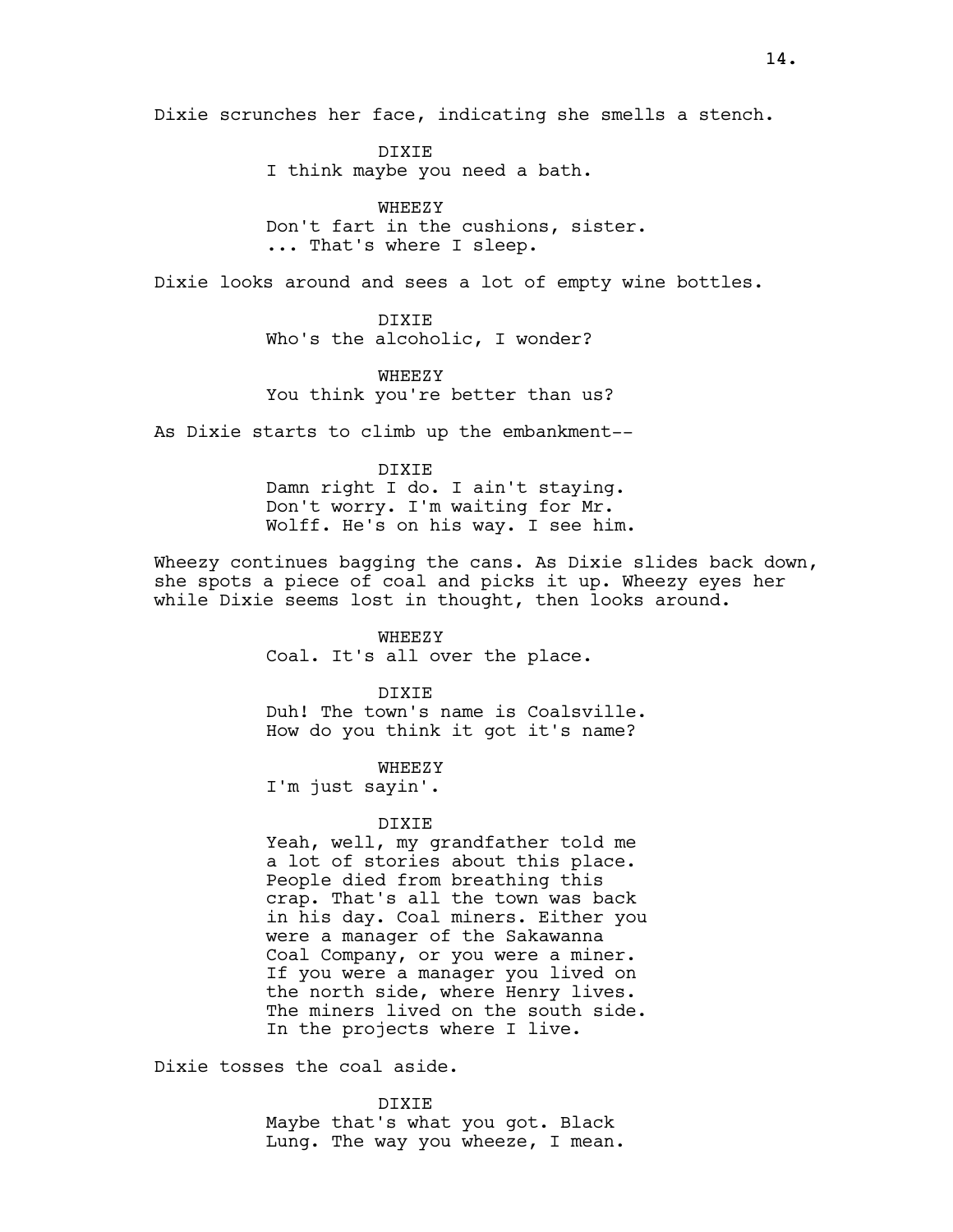Wheezy wheezes and swats at nothing in particular, and Dixie takes a sweeping look at the squalor and dirt. There's a dozen plastic bags, some partially filled with aluminum cans, some with clothes. And some are folded neatly as bed sheets.

> WHEEZY Don't need your sympathy. (looks around) Make plenty of money. Nickel a can.

> DIXIE I've seen you down Main Street begging. How much you make begging?

WHEEZY Plenty. I need it. Medicine. (pointing to Joe) For him. He'll be fine. But you? Beware. We are the conscience of this town. You're not far ... from all this.

DIXIE What are you talking about?

WHEEZY I'm a reminder ... of how things could be ... for the rest of you.

A reflective moment is interrupted by a distant singing.

HENRY (O.S.) Zipadee do dah, zipadee yea, my oh my, what a wonderful day ...

We hear Henry's voice singing, so we know he's not far away.

Dixie moves real close to Wheezy. Nose-to-nose almost.

DIXIE Now, listen to me, you patch of manure. When Mr. Wolff crosses this bridge, you stay put.

Dixie picks up rotting food from the ground and shoves it an inch from Wheezy's nose.

> DIXIE I'll stuff this down your throat if you cause any trouble.

Joe grunts loudly and flicks his finger.

**WHEEZY** Go. Leave. He doesn't like you.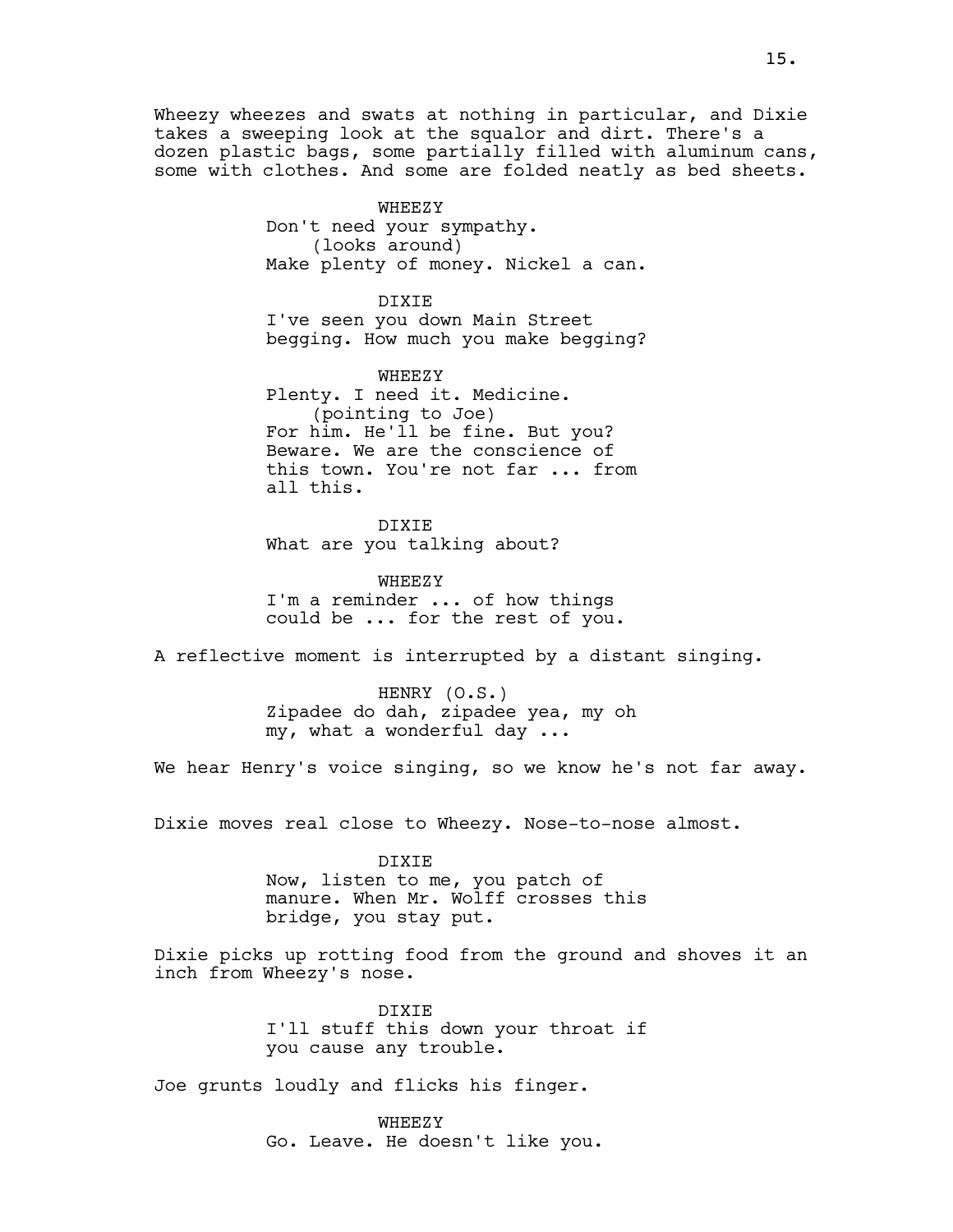DIXIE The feeling's mutual, I'm sure.

HENRY (O.S.) Zipadee do dah, zipadee yea ...

EXT. HARPER ROAD -- CONTINUOUS

Henry saunters down the road, swinging his arms and singing like he doesn't have a care in the world. Dixie pops up from the riverbed like a ghost. Henry clutches his chest.

> DIXIE Sorry about that, Mr. Wolff. I didn't mean to scare ya.

Dixie and Henry look down and see Wheezy trying to climb up the embankment, but she's unable to get a firm footing.

> DIXIE Come on, I'll walk you to wherever you're going.

Dixie takes Henry by the arm and turns him around, then kicks some rubble from the shoulder of the road at Wheezy.

> HENRY I'm going to Duffy's.

> > DIXIE

Of course. Mrs. Wolff. Mary. Your wife. I'm so sorry. I should've given you my condolences yesterday. (pause) She was such a nice woman. I knew her a little bit. She made me hot chocolate one time when I was in high school. I went to school with your daughters, you know.

Henry nods, but doesn't really remember.

DIXIE

When I used to play up there with friends, your daughters told me I shouldn't be hanging out up there because I lived in the projects. Mrs. Wolff didn't seem to care, though. She was always nice to me. I remember the hot chocolate.

HENRY

Well, you must come up again. Yes. You do that. I think I have some hot chocolate in the cupboard.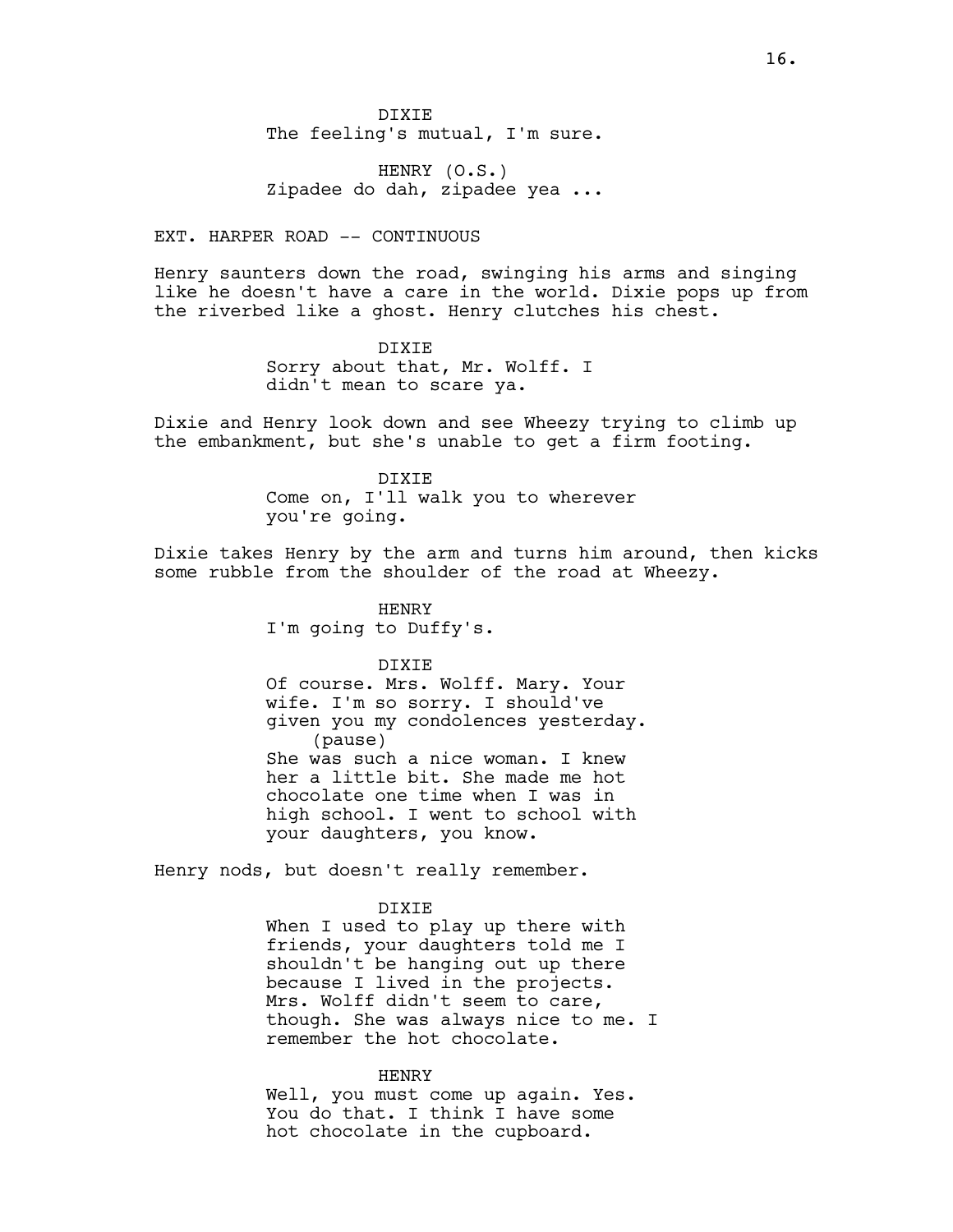DIXIE (Chuckling) Cupboard. I haven't heard that word since my grandfather died.

Wheezing SOUNDS distract Henry. He walks back to the bridge, looks down the embankment and sees Wheezy struggling to climb the slope. She grapples and scoops and claws at the dirt.

Henry watches as Wheezy finally makes it to the top wheezing so hard that Henry holds his breath. Finally,

> WHEEZY Can you ... spare some ... do-reme, Mr. Wolff?

> > HENRY

Sure.

Henry reaches into his pocket, but Dixie grabs his arm and -

DIXIE Don't you dare. You're just an easy score to her. Besides, she'll just buy some fancy wine with it.

WHEEZY Come on, Mista ...

HENRY Henry. You guys can call me, Henry.

WHEEZY

Come on, Henry. I gotta take care of ol' Joe down there. We're just ... two unfortunates needin' ...

DIXIE Leave us alone, you pest.

Wheezy scowls, swings her arm and just misses Dixie.

WHEEZY

Come on, Mista. You done it before. You live ... fancy house ... up there. You can spare some do-re-me.

Henry reaches into his pocket again and takes out a fivedollar bill. With the speed of a frog's tongue, Wheezy flicks her wrist and the money disappears into her hand.

A stone under Wheezy's foot slides. She's about to tumble but Dixie grabs her shoulders and turns her around and forces her to sit. Dixie bends down and whispers into her ear--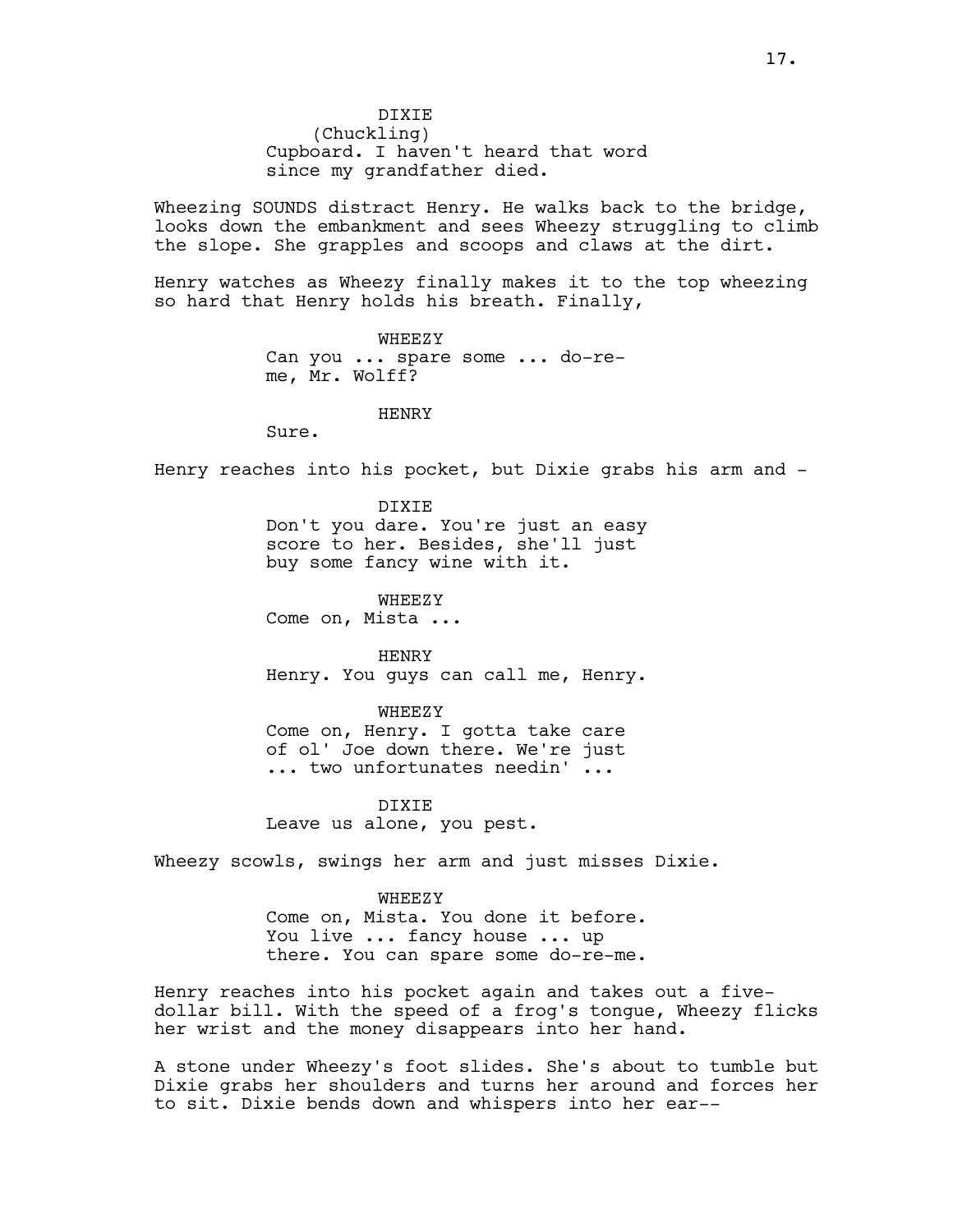I told you not to cause any trouble. You don't listen very good, do you?

Dixie forces Wheezy to the ground, grabs the 5-dollar bill out of her hand, and then pushes her down the embankment.

# DIXIE

Adios, amigos.

Henry watches Wheezy's effortless descent to the bottom. He glances under the bridge and sees Joe's motionless feet wearing faded socks with as many holes as he has toes.

ON WHEEZY

As her body comes to rest at the bottom of the embankment -

# WHEEZY (To Joe)

Don't have another climb in me.

She stands and inspects her body now covered with a layer of loose dirt and coal dust. She uses the palm of her hand like a washcloth which causes dust to fly off her. She smells herself, then sniffs her clothes and --

> WHEEZY We bathe tonight, Joseph.

BACK TO SCENE WITH DIXIE AND HENRY

Henry and Dixie turn and head toward Main Street. Dixie hands Henry the five dollars.

> DIXIE She doesn't need your money. She makes more money begging in a week than most people make in a month.

She laughs, but sees Henry isn't laughing.

DIXIE She'll get over it.

Henry stops and turns back towards the bridge, but Dixie grabs his arm and pulls him forward.

## DIXIE

She's okay. She's a survivor.

They walk for a while on Harper Road without saying a word. Dixie spots Duffy's Funeral Home on Main Street.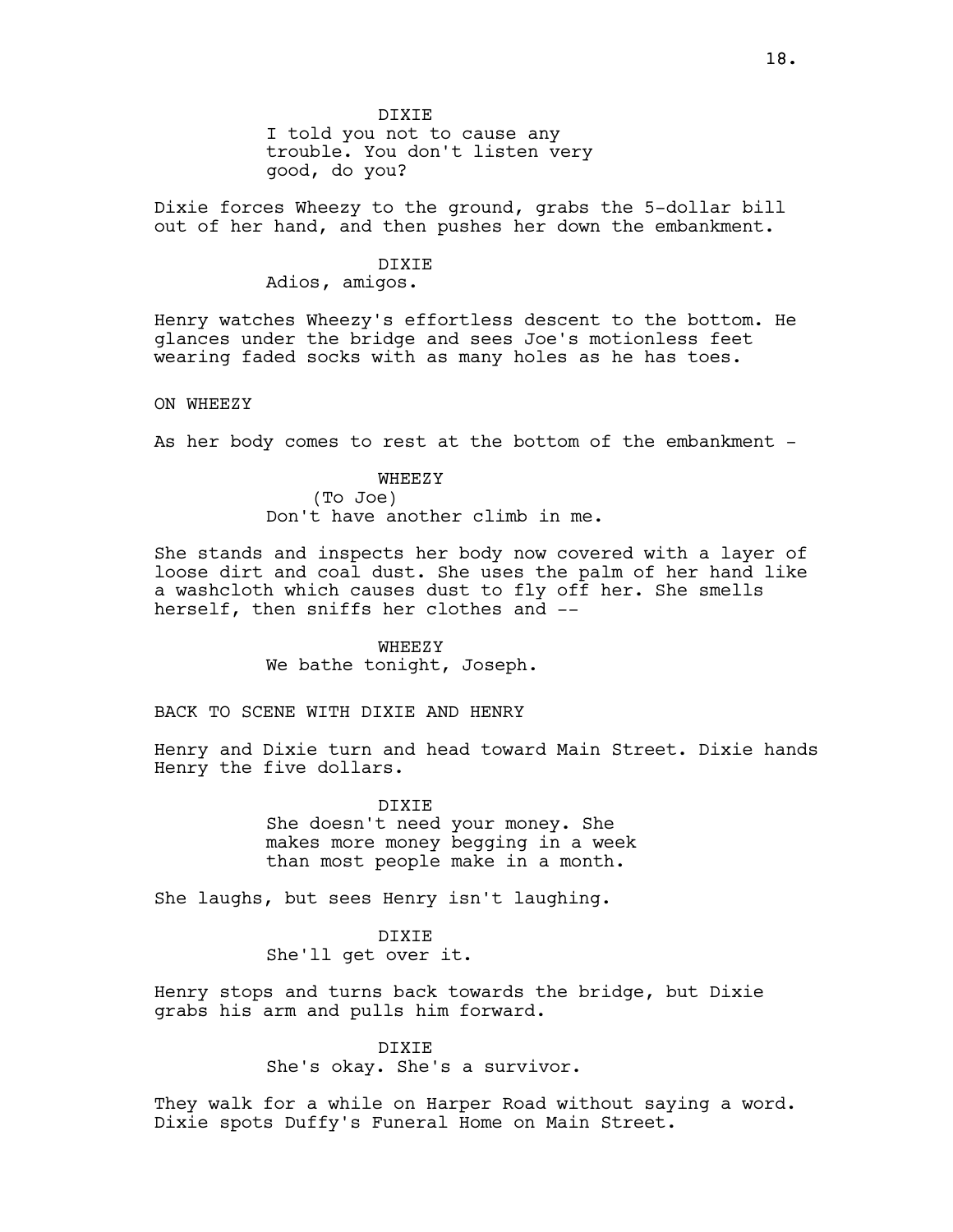Sharon and Robin walk out onto the porch. Sharon bangs a pack of cigarettes against the rail, unravels the wrap and offers Robin one. Robin holds out her hand like a traffic cop.

# BACK TO DIXIE AND HENRY

Dixie sees Robin and Sharon on the porch and stops.

DIXIE Listen, I know you gave me money yesterday for that loan I told you about, but you think you can give me something today for food.

Her face muscles twitch, so she rubs her cheeks, then twists and grinds the heel of her hand on her eye.

Mrs. Aldrich's car bursts into view. She HONKS her horn several times and Dixie jumps out of the way.

INT. DUFFY'S FUNERAL HOME - CONTINUOUS

The SOUND of the horn honking catches Sharon's attention. She points in her father's direction.

#### SHARON

See ... see.

Mrs. Aldrich stops the car and Henry waves Mrs. Aldrich on.

**ROBIN** You can't control who Dad talks to.

SHARON Yeah, well, if I could, what's-hername would be on top of my list.

ROBIN Her name is Dixie.

Sharon lights up a cigarette.

SHARON Look at him. Doesn't have a care in the world. Talks with anyone who'll listen. Thieves. Prostitutes.

ROBIN Ah, give me a damn cigarette.

SHARON I knew I could break you down.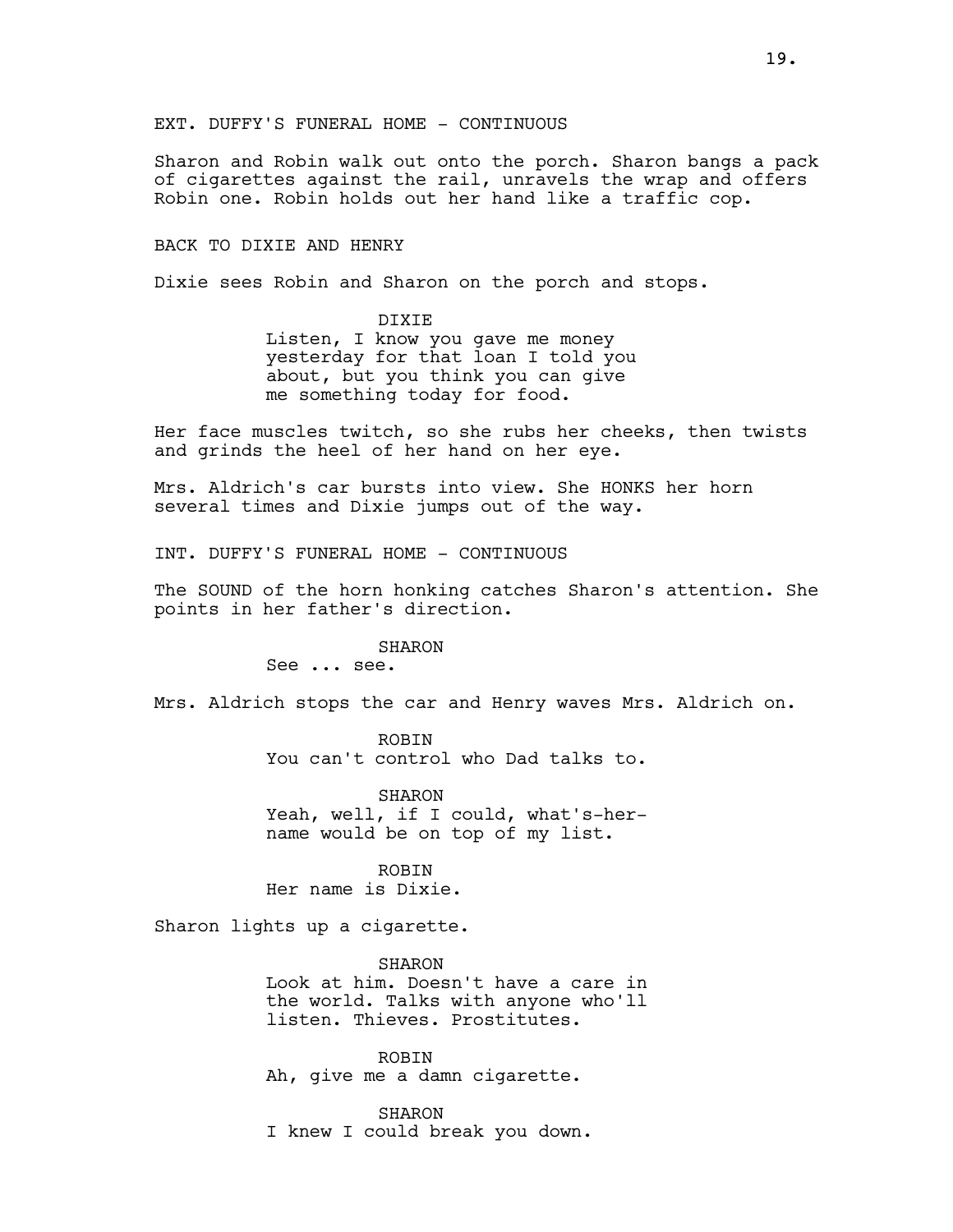Sharon quickly hands one to Robin along with a light.

ROBIN You know, I can't remember speaking a civil word to Dixie. I feel guilty about that.

SHARON Don't. She's a druggie and a loser.

**ROBIN** Mom didn't think so.

SHARON Mom ministered to everyone's needs except ... mine.

## **ROBIN**

Oh, please. Mom was just tough when she had to be. Like with Pastor McMillan. Do you remember that. (responding to the shake of the head) I remember one Sunday after church Mom told him his homilies gave us nightmares so she was going to stop coming. When the contributions stopped as well the Pastor came over in hopes to get her to come back. I heard them from the bedroom. Different from his Sunday, sermonizing voice. Her words were pointed like daggers and she jammed her finger into his shoulder like this and said...

Robin points her finger into Sharon's shoulder as she speaks.

#### ROBIN

"Do you realize what you are doing to my children with all that hell and damnation talk'? I was at the top of the stairs, listening. She backed him up into the wall and promised that we all would go back to church and she would resume the contributions if he would start preaching peace and love. It was a great thing to watch.

#### SHARON

I see. Money talks, even to God.

As Robin watches her father talk to Dixie down the road--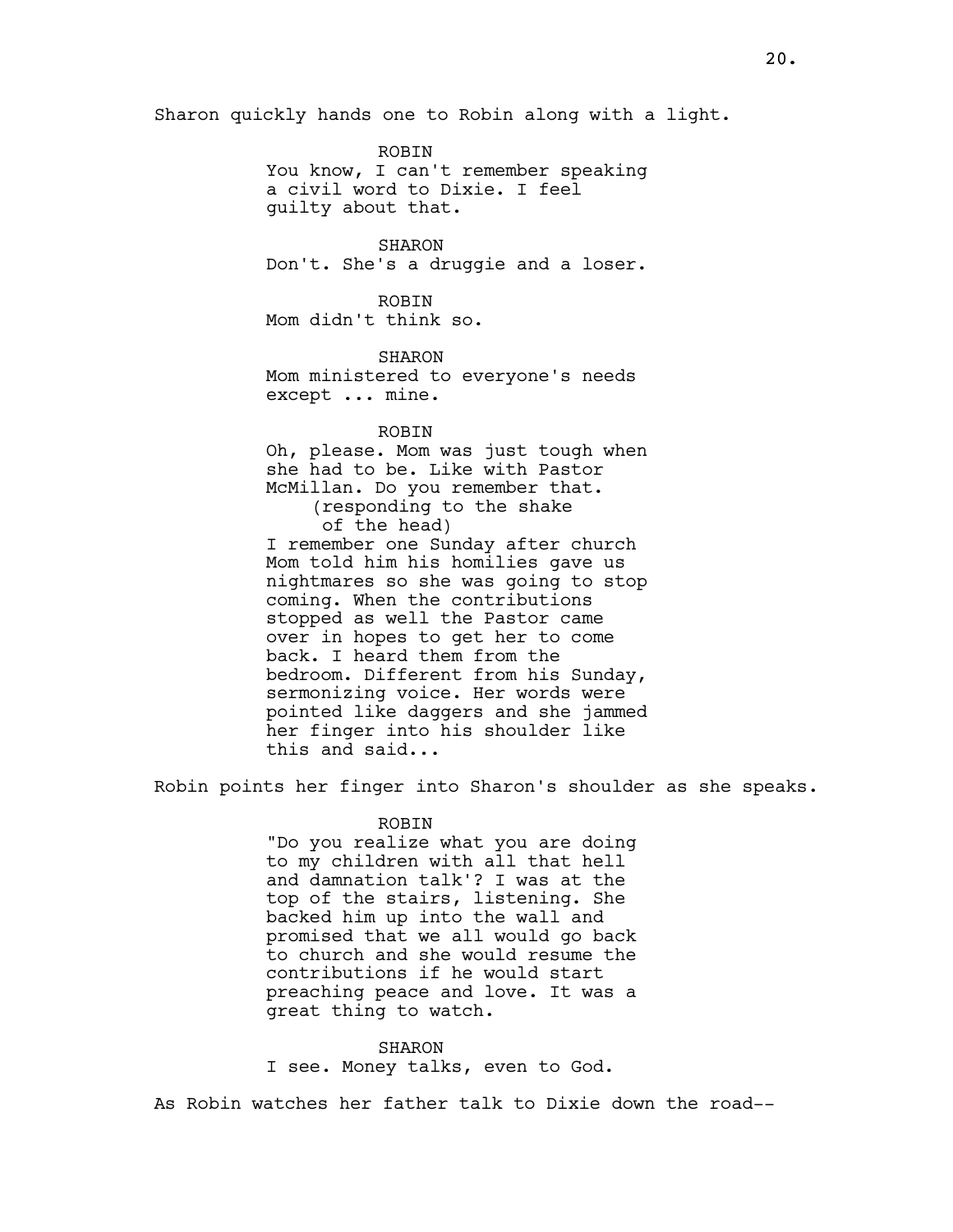ROBIN I can't believe you would do such a thing to your own father.

SHARON Give it a rest, Robin. Did you know he withdrew \$500 the day Mom died? Where's that money going to? How long do you think the money is going to last?

Just then MR. and MRS. JENKINS walk up the steps of the funeral home and approach the sisters.

MRS. JENKINS

Oh, I'm so sorry ...

Mrs. Jenkins hugs Robin, then Sharon. Her husband steps in and half-hugs the Wolff sisters as if he's afraid to make contact. The Jenkins hurry into the parlor leaving Robin and Sharon to resume their conversation.

## ROBIN

Dad showed responsibility in taking care of Mom this past year. You're angry with him because he told his 'baby-head' joke every time your friends came over to the house? How many fathers would play Chutes And Ladders every night because his two little girls fell obsessively in love with the stupid game? How many daughters had a father who watched SNOW WHITE with them ten thousand times and recite lines like ROCKY HORROR cult-heads?

Sharon lights up another cigarette, then moves in closer so they are almost nose-to-nose.

#### SHARON

How many daughters had a father who thought farting-on-demand was a talent to put on a resume.

# ROBIN

Nobody forced you to quit school and marry Mr. Potato Head. And no one is forcing you to work at a collection agency, although your personality fits quite well there. Squeezing money from people who can't afford their mortgage ... You love what money does. The power of it.

Sharon flicks her cigarette on the lawn, then turns to leave.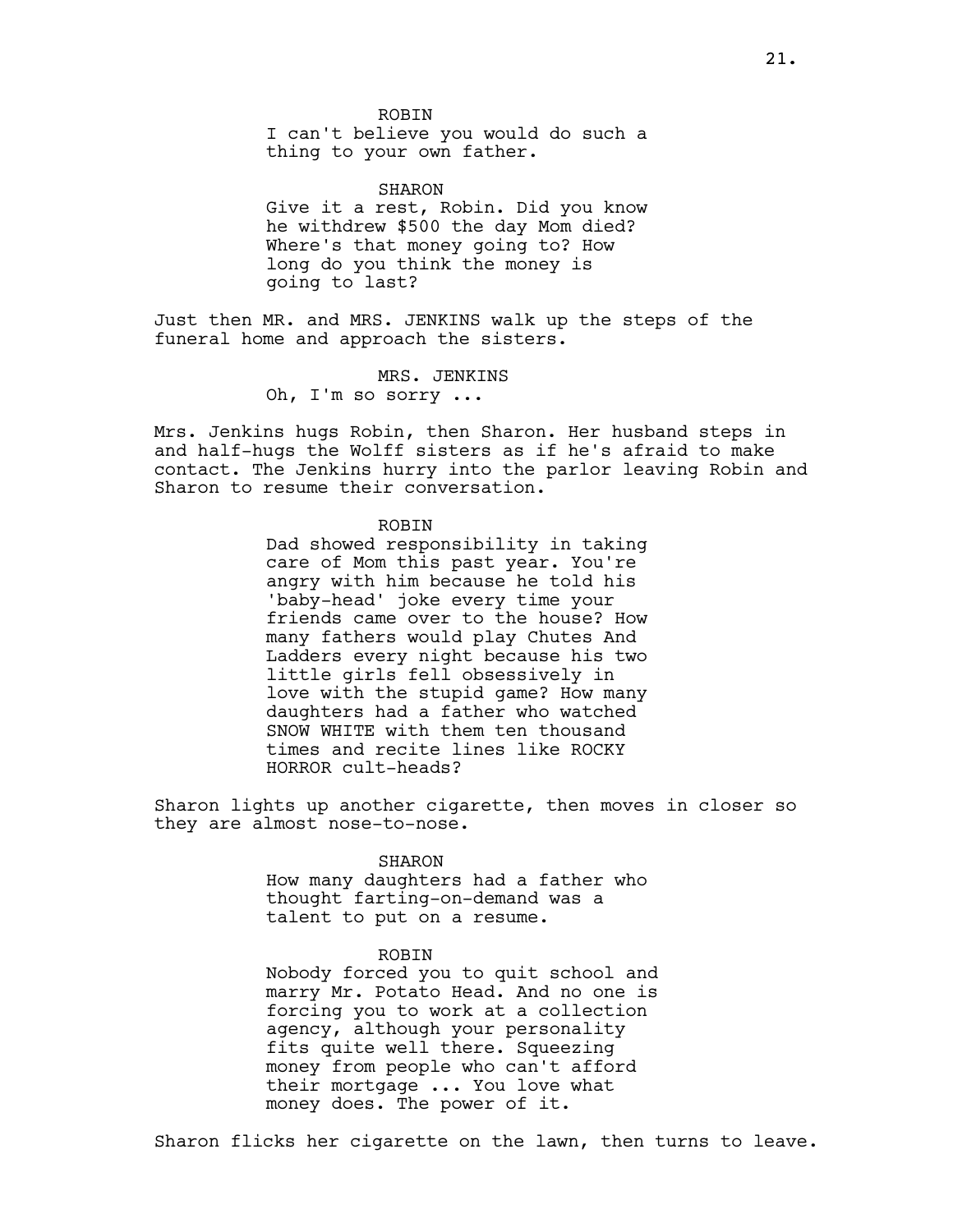Dad won't be able to survive on twenty dollars a day because he treats money like a child does. Without Mom to supervise him, how long do you think it'll be before the estate is gone? Listen, I'm not the demon here. I love Dad. But I'm also a realist. And I think it's irresponsible of you not to care what Dad does with Mom's estate.

Sharon enters the parlor while Robin turns, faces the street and watches Henry give money to Dixie.

INT. DUFFY'S FUNERAL HOME -- CONTINUOUS

Sharon sits in the front row of the Visitation Room. Mary lies peacefully in a coffin a few feet away. Robin enters and sits next to her just Mr. Aldrich appears and sits.

> MRS. ALDRICH How are you two holding up? (responding to the moans) Well, your father is a bad boy. He's dressed in a sweat suit. I told him to change.

While they talk Sharon kneels beside Mary's casket.

ON THE CASKET AND SHARON

Sharon leans in and whispers to her deceased mother-

SHARON I'm tired of resenting Robin, Mom. She's always been my benchmark for success. Honor roll at Harvard Law School. Now how can a community college dropout compete with that?

Sharon reaches in and adjusts the flower in Mary's hand.

SHARON

(MORE) You never liked where I worked, did you Mom?. Well, they appreciate me there and my powers of persuasion. I must've inherited that from you. (pause) What was I to do? I was caught in this dilemma. I really didn't want a child, and God knows you didn't want me to marry John Stone. Mr. Potato Head, as Robin calls him. (chuckles)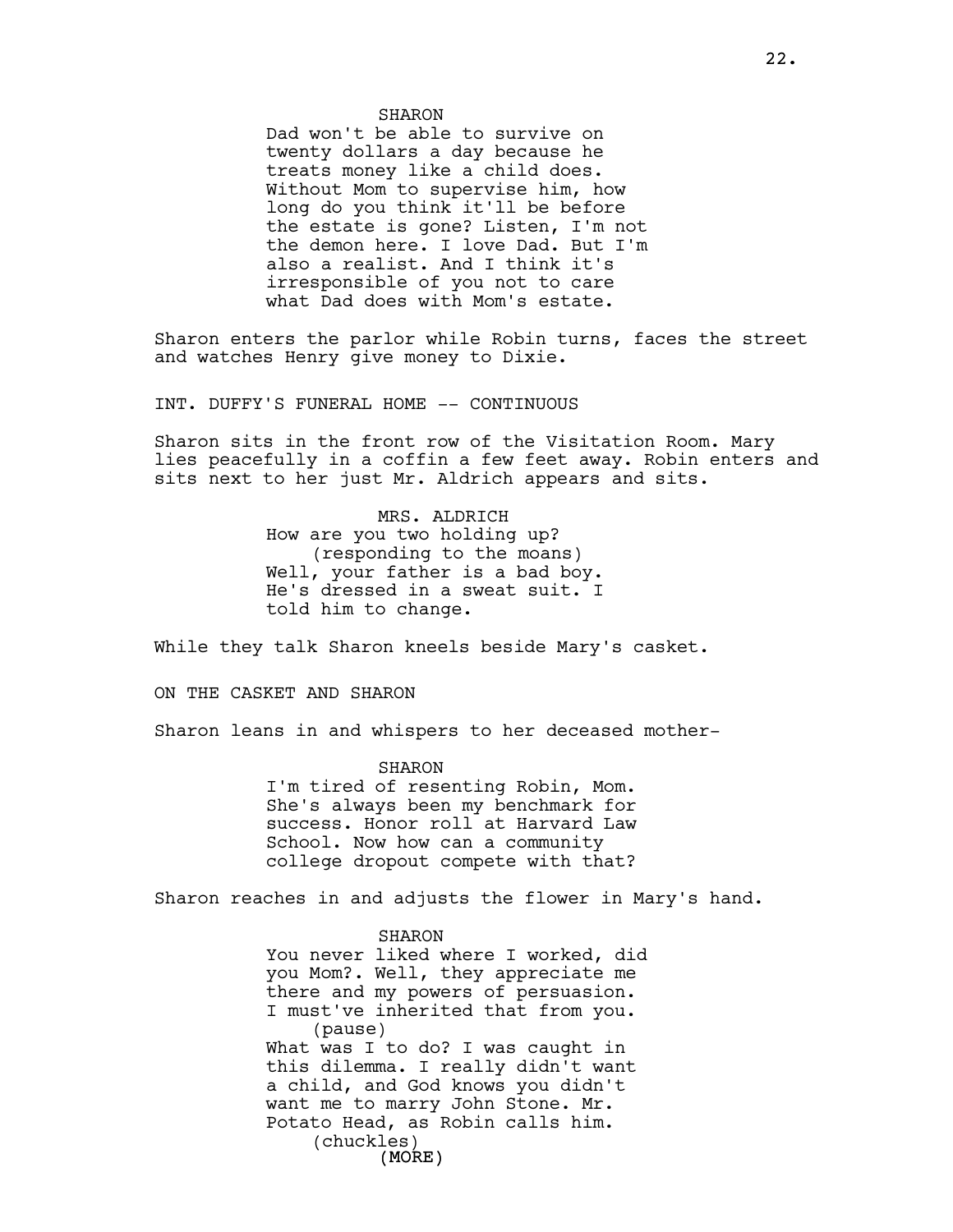# SHARON (CONT'D)

I figured I'd marry John, get pregnant, and live off the trust. I planned it all with John. Boy, was I wrong. I was sure you'd set up a trust for me if I got pregnant. Isn't that what happened to you when you got pregnant with Robin? (gets real serious) I told John we'd divorce right after I paid him five grand from the trust. He'd get his share and move on. Don't blame him. He was an opportunist, just like me. I was the one who got the abortion - not him.

Sharon looks around to see if anyone's listening. Mrs. Aldrich and Robin are still huddled together.

## SHARON

Did you tell me that I'd receive money from a trust fund just so I'd visit you during your end days? (Listens) Can you hear Mrs. Aldrich behind me complain about Dad's relationship with Dixie? That's the man you left all your money to, the man who never paid a bill in his life. (laughs) How ironic it would be if I had to put the squeeze on Dad for not paying his bills. (laughs again) Aagh, what's the use of talking to you? You never listened to me when you were alive. Why would I think you'll listen to me now? (leans in and whispers) You couldn't forgive me because I got an abortion without talking to you first. Well, here's something you didn't know. It was the boy you never got to raise.

Sharon reaches into the casket again, and with a quick jerk she breaks the flower off the stem. She gets up and sits back down in the first row where Sharon and Robin's eyes meet.

# BACK TO THE FRONT ROW

Robin rolls her eyes, as if to suggest Mrs. Aldrich doesn't stop talking. Sharon makes a puppet mouth with her hand and flaps it. Blah! Blah! Blah!

Sharon takes several quick breaths, holds her chest and,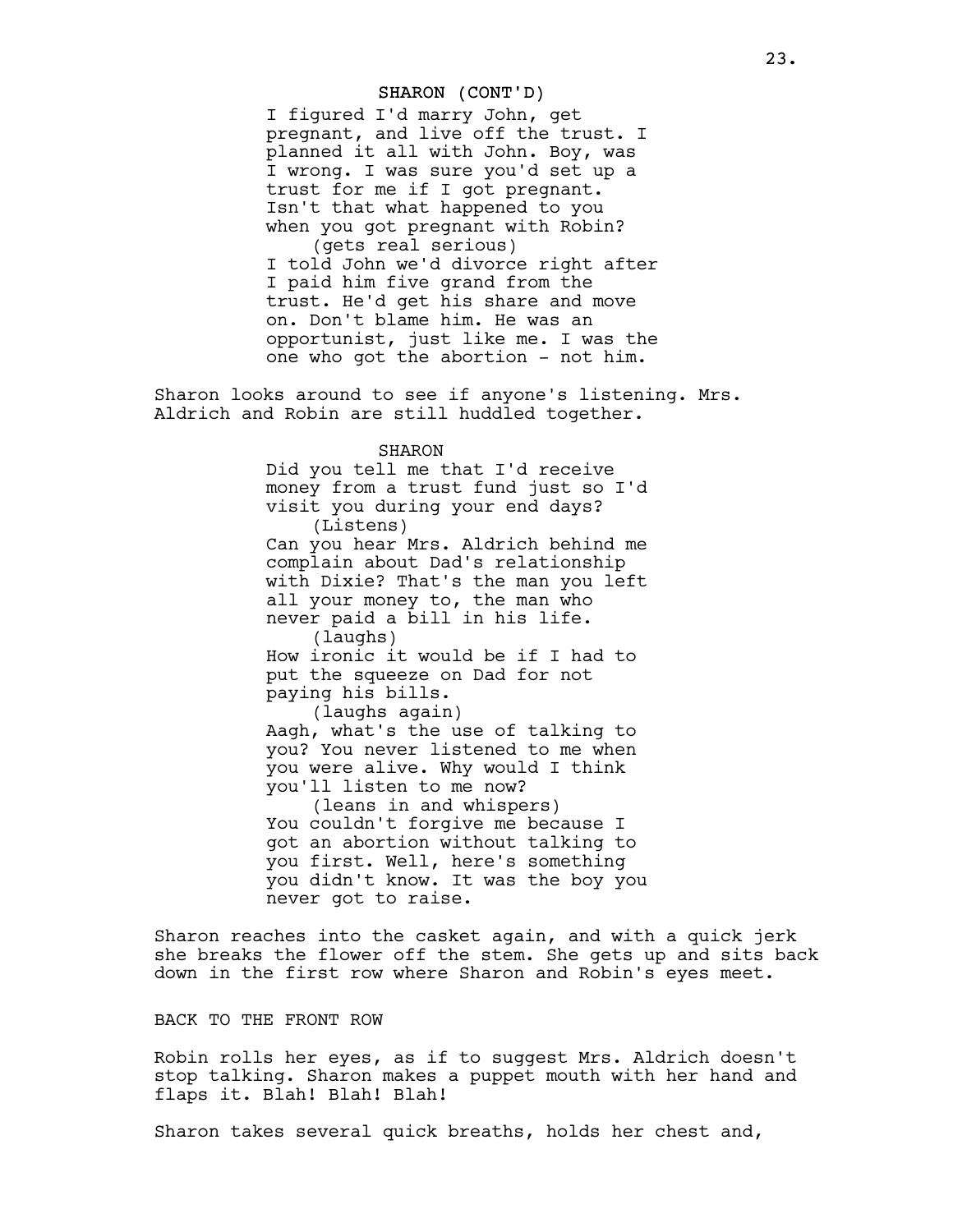SHARON (to herself) It's only anxiety. Relax.

She looks around and sees the funeral parlor filled with people. She spots Henry who is shaking hands with people like he giving a motivational seminar. She waves him over.

> MRS. ALDRICH Oh, dear. Here comes Henry. You two hang in there.

Mrs. Aldrich exits just as Henry appears. He hugs his daughters appearing to be grieving properly.

> ROBIN Dad! You're wearing a jogger's outfit. Do you know that?

Robin motions for him to look behind him.

HENRY'S POV

The PEOPLE are all wearing dark clothes, all dressed appropriately for a wake.

BACK TO SCENE

HENRY Oh! I see what you mean.

Out of nowhere, a WOMAN comes up to Sharon and grabs her hand. Then Robin's. She turns to hug Henry.

HENRY

Life's hell, then you die.

The woman takes a quick inhale. Henry points to the casket.

HENRY Go pay your respects like everybody else.

The woman kneels by the casket and Henry and his two daughters sit down in the front row.

Henry shakes his head then glances around the room and sees how somber people are. He mimics what he sees and sits forward with furrowed eyebrows, a bent head, frowning.

The woman rises from the casket, starts walking towards the sisters bur Henry gives her the Groucho high-brow, so she turns and heads in the opposite direction.

Sharon picks up her pocketbook and Henry gets up with her.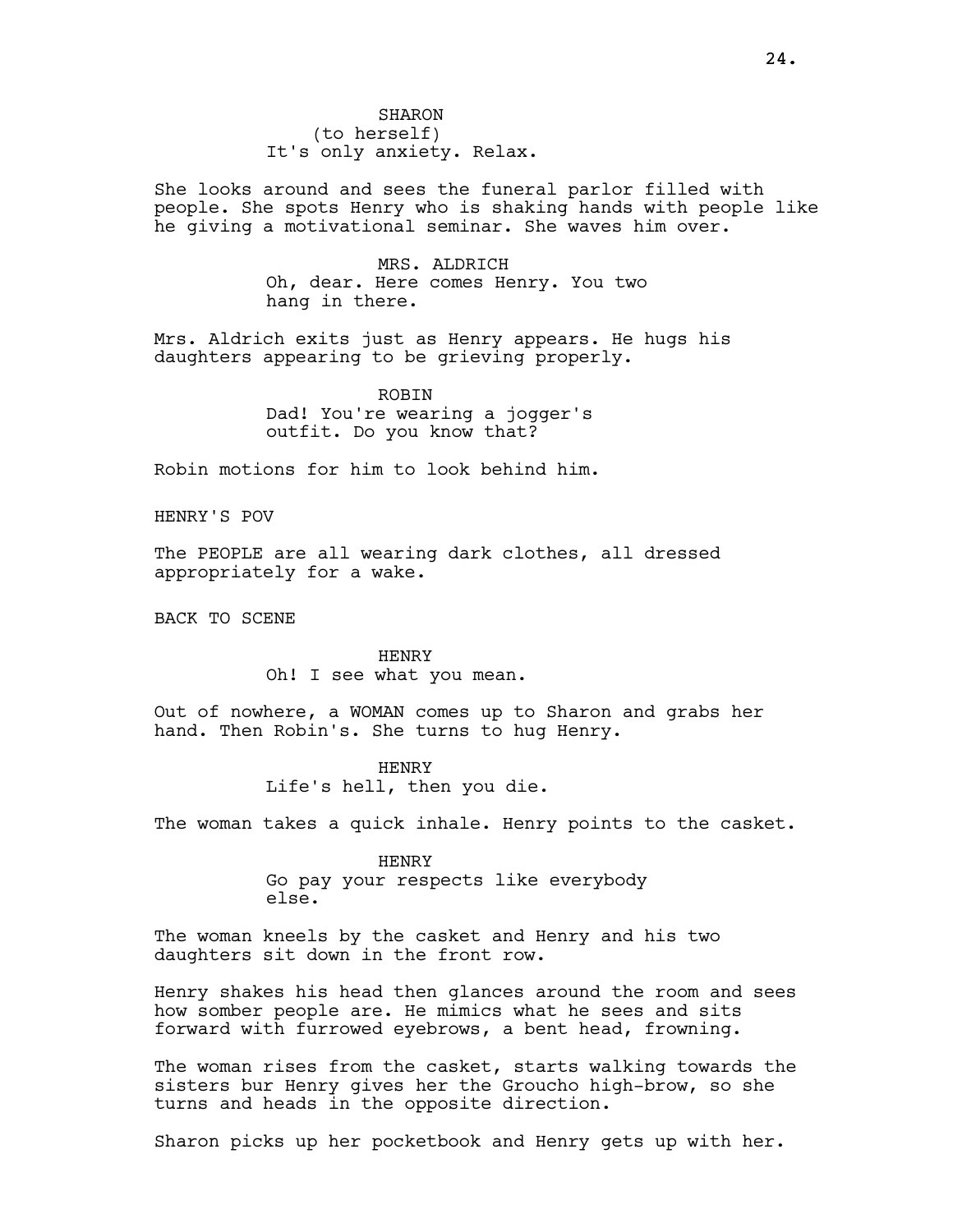SHARON I'll see you tonight. Robin and I have it all worked out. One of us is here at all times.

Sharon kisses him on the cheek, then leaves.

Henry sits next to Robin. He waits a beat and then gets up, walks over to the casket and kneels down. He looks to the ceiling, closes his eyes and whispers -

> HENRY Dear God, You made the animals, and a million species of bugs, and us. You're much smarter than people give you credit for. (pause; looks at Mary) When you see God, and Johnny, ask them if they forgave me yet. I'll be up there before you know it.

Henry appears to be listening to someone. He gets up and faces those who gathered in the room.

#### HENRY

Mary thanks you all for coming and wishes you a merry Christmas. She should've used the word 'holidays' but she was never politically correct about those things. She wants you to know that you too will die. She says don't be afraid, even though death might be painful, because it's only a temporary pain. Like a prick of a needle before the morphine kicks in.

Robin rushes to Henry's side. She takes him by the arm and, while escorting him outside, notices the whispering, the nudging, and the subtle shakes of the head.

> ROBIN (to herself) Some things never change.

EXT. DUFFY'S FUNERAL HOME - CONTINUOUS

Robin and Henry exit the home and stand on the top stoop.

HENRY Did I say anything wrong, Sweetie?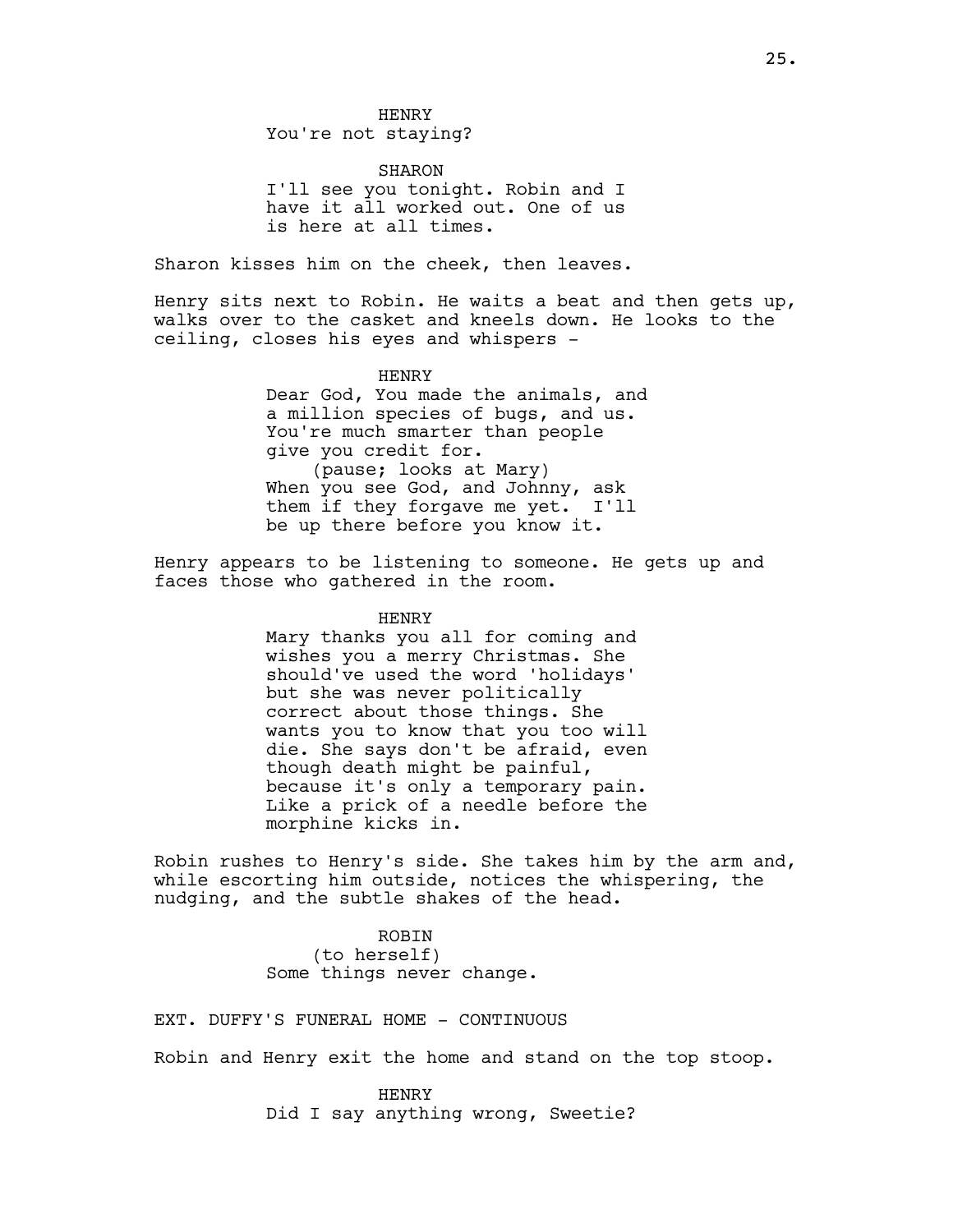#### **ROBIN**

Dad. I don't think people like hearing they're going to die any time soon. Life is hard enough to live on its own terms. They don't want to be thinking about death!

HENRY How can you NOT think about dying when you're in a funeral home?

**ROBIN** Point well taken. Here comes Mrs. Cunningham. Let's be civil, okay?

MRS. CUNNINGHAM walks up the steps and hugs Robin and Henry.

MRS.CUNNINGHAM I'm so sorry. Mary was a good person.

ROBIN

Thank you for coming, Mrs. Cunningham. Your husband is inside.

They both wait in silence for Mrs. Cunningham to walk inside.

HENRY She looks so unhappy.

ROBIN Dad, I think she's feeling sad because Mom died.

**HENRY** Oh! Okay. That makes sense then.

As they walk to Robin's car.

#### ROBIN

Dad, did you get a chance to read the letter from County Court? (responding to his nod) It says that I'm to govern your finances temporarily until the Judge rules on Sharon's petition. I'm suppose to manage your bills and allowance, temporarily. I'm to give you \$20 dollars a day, okay?

#### HENRY

Oh, I thought I won the lottery for twenty dollars. Or Keno, maybe.

ROBIN

No. It's from the estate and we have to see Judge Brady Wednesday.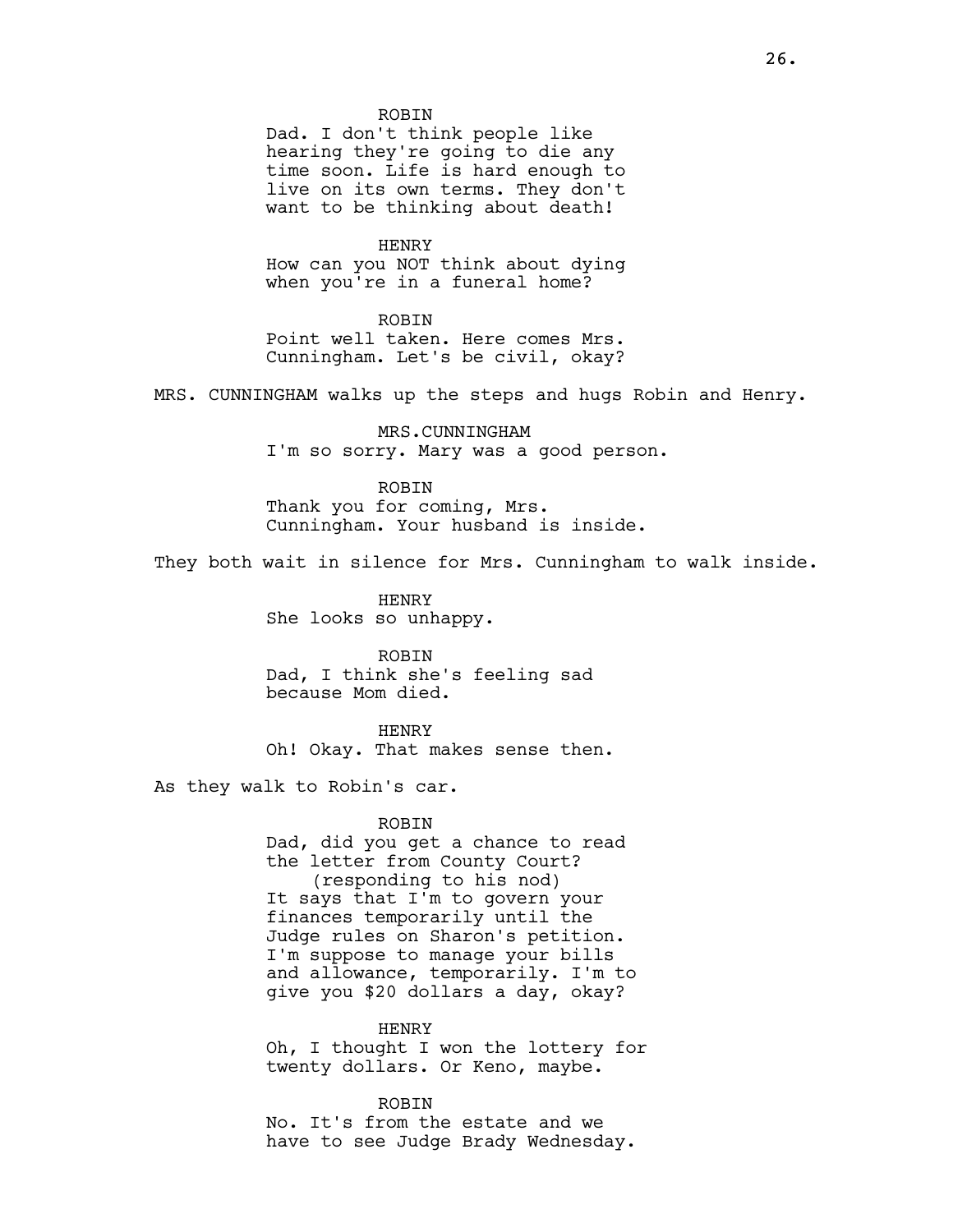HENRY Judge Brady? Why?

**ROBIN** Because he wants to see if you understand what's going on. Okay?

He nods and pulls out a dollar bill from his pants pocket.

ROBIN Is that all you have? (responding to his nod) Well, starting tomorrow, you have to go through me. I pay the bills. (pause) What happened to the money you took out of the bank? (no response) You gave it to Dixie, didn't you?

HENRY

I didn't want to give it to her. But she needed it. Seemed like the right thing to do at the time.

ROBIN

Remember our talk about enabling people? If she uses that money to get food, then maybe it would be different. But she could die from taking drugs. You don't want that.

HENRY

I gave money to Wheezy, too.

Henry gives a gesture the conversation was over. As they reach Robin's car.

> HENRY I'll walk home.

INT. CCA OFFICE -- SAME DAY

Sharon walks down an aisle of CCA, the Clarion Collection Agency. With coffee in her hand, she dons a smile and doles out a few 'good mornings' on her way.

Before reaching her own work space, she passes by one cubicle that has a sign: "MISSION STATEMENT: DON'T GET CAUGHT".

She sits and takes a sip of her coffee.

FRED What are you doing here?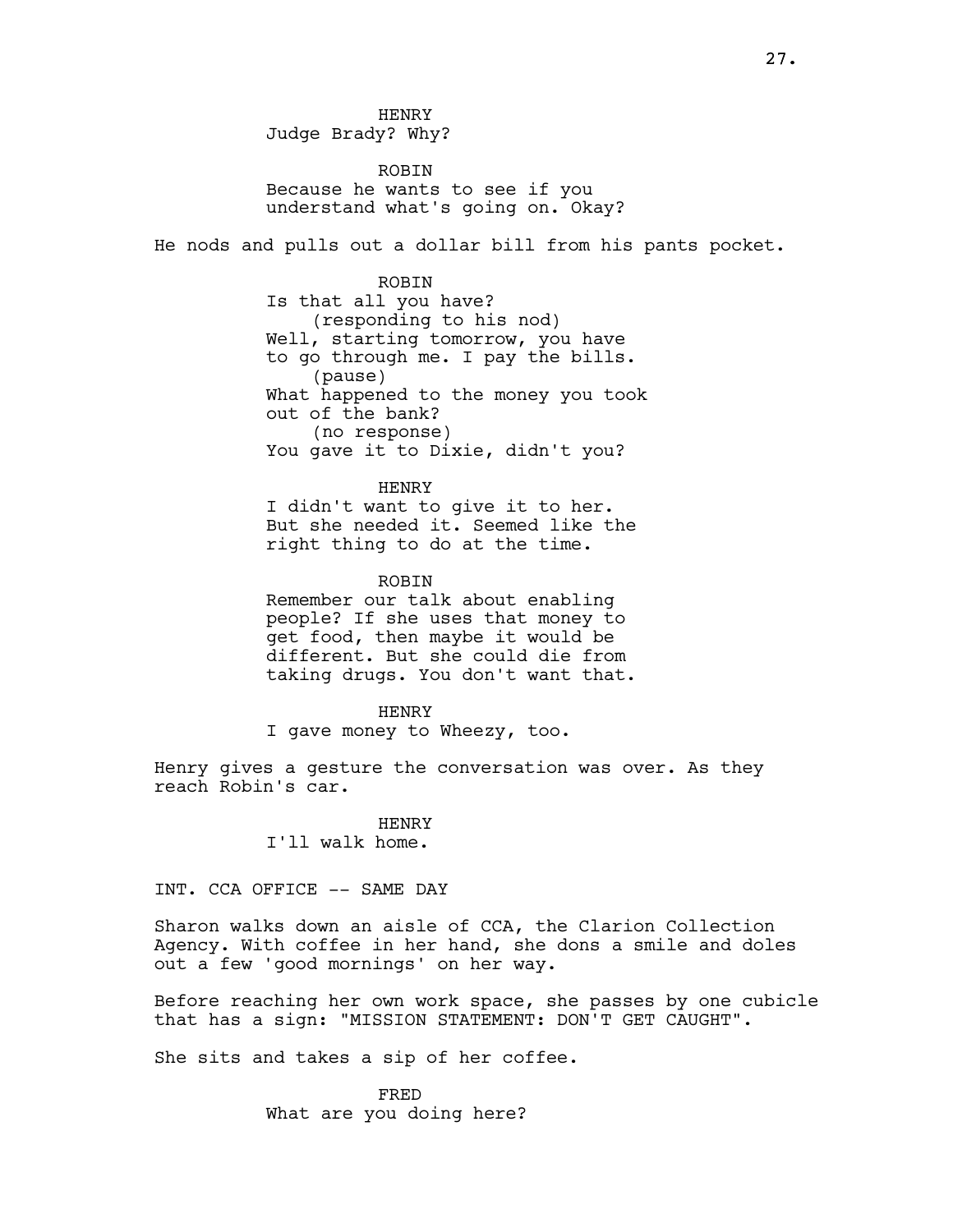SHARON

My sister and I are doing shifts at the funeral parlor. I can only take so much of that somber crap. I'll do a few folders and then I'll probably go. Besides, aren't you handing out bonus checks today?

He hands her a folder.

FRED

Yes. As long as you're up to it, see what you can do with this one.

Fred puts one fist on top of the other and twists them as if he were wringing out a wet rag. He then leaves.

Sharon opens the folder as DERICK peeks over the partition. He has a headset over his head.

DERICK

He doesn't like to stay in one place for too long, does he?

SHARON Might hear something he doesn't want to hear. This way he avoids perjury in case we're sued for breaking the CPA laws.

DERICK

WHAT! Violate the CPA? No! Not me. (pause) I'm on hold. This deadbeat keeps on leaving me hanging. I'm on a third 'please hold, I'll be right back'. How are you? You don't look so good. Ooops.

Points to his headset and disappears behind the cubicle.

DERICK (O.S.) Everyone can get money if they have to. Mrs. Robinson ... Mrs. Robinson please let me talk. I didn't say you are a bad person. Your credit rating stinks, that's all ... Well, I can say that because it says that right here in your folder.

Fred appears in the center of the room waving envelopes.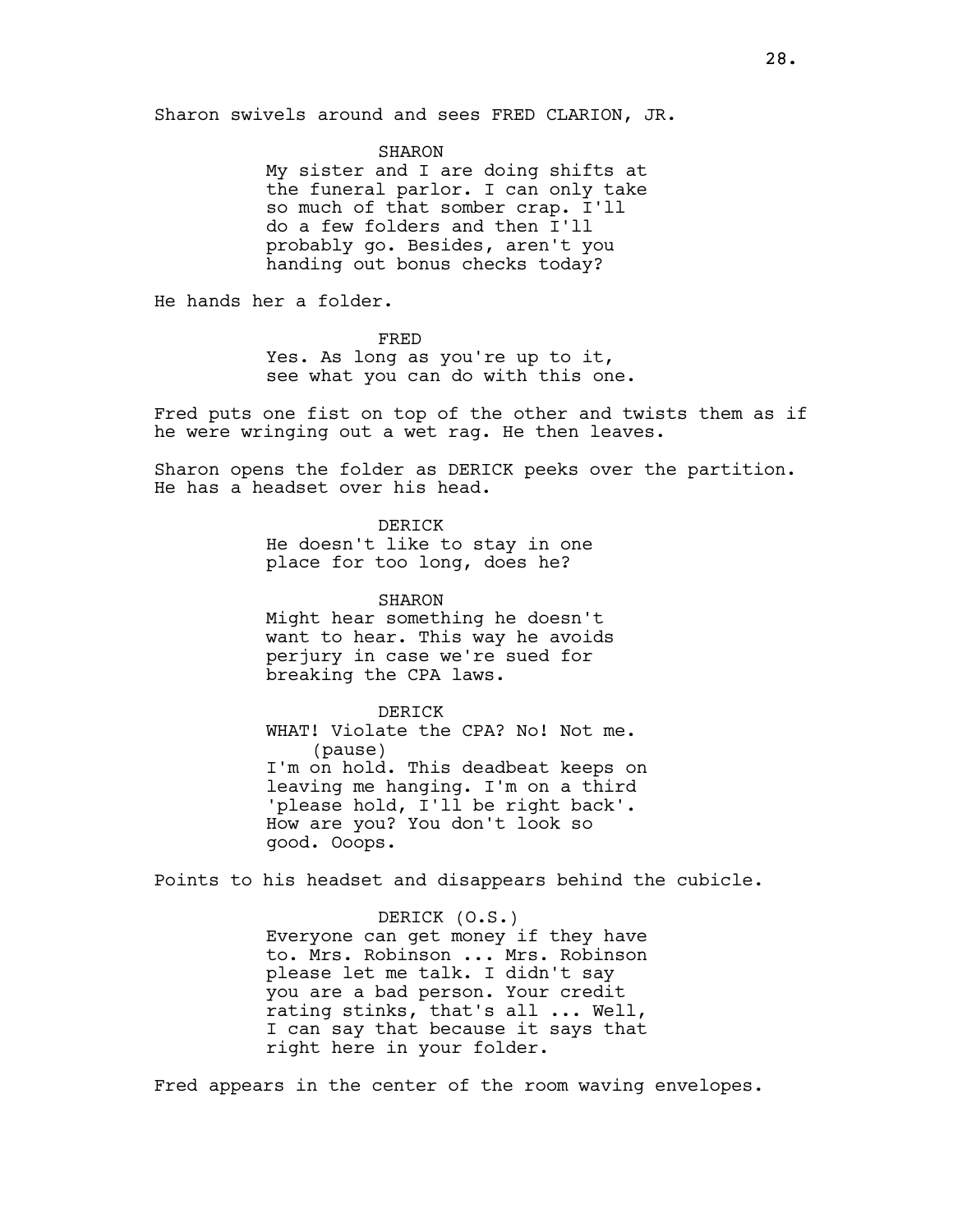FRED (O.S.) I want to thank each of you for another fine year. This month was the fifty-sixth consecutive month we met our clients' expectations.

As Fred AD-LIBS his speech,

DERICK (O.S.) It says here you bounced a check to Christ The King Bookstore. That tells me you're a Bible thumper, of sorts. So you must know what it means to give to Caesar what belongs to Caesar? Of course you do. Make believe we are Caesar. You pay us twenty dollars a month and I won't give your name to the credit bureaus for the umpteenth time. And I'm sure God will smile upon you. Excuse me, Mrs. Robinson, but I have to go. Chomp on that for a while, and I'll call you tomorrow.

Derick hangs up and scoots over so he can see Sharon.

SHARON You probably won again this year since you got 'the big kahuna' last year and became the 'go to' guy for the easy squeezes this year.

# DERICKP

It's like the horse racing business. The best jockeys are given the best horses to ride.

SHARON

Exactly.

DERICK I got two congressmen this month.

#### SHARON

They're the worst, actually.

Fred throws a bundle on a desk and holds up a single envelope in his hand, as if he's a priest serving Holy Communion.

#### FRED

Todd will distribute the checks in a moment, but first, here's the winner of this year's top prize. It was real close this year between Sharon and Derick. But once again .. Derick Orr, came on up.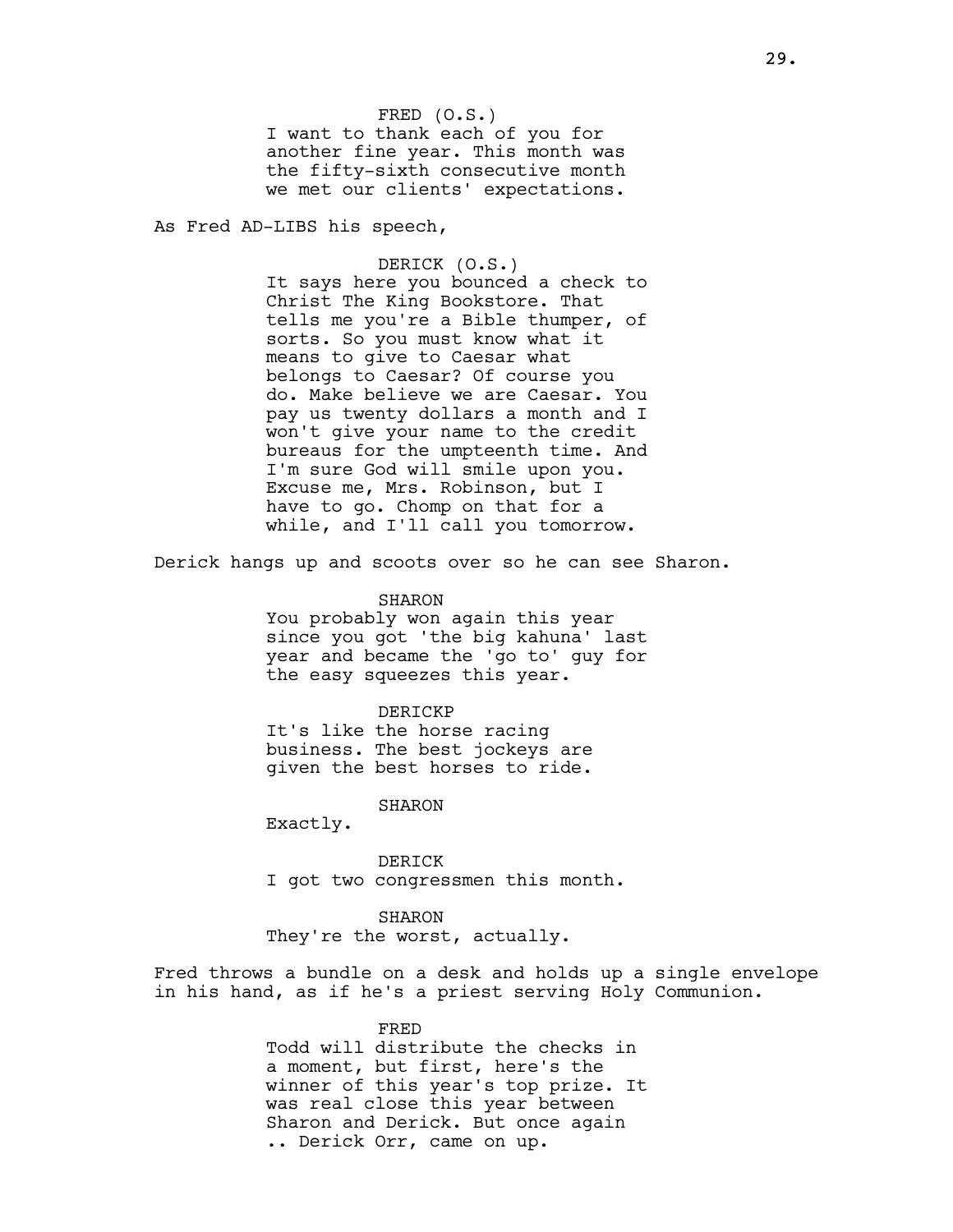Fred holds out the check and Derick goes to accept the prize but we stay on Sharon as a celebration goes on behind her.

> SHARON Oh, man. What am I doing?

She examines the first page in the folder just given to her by Fred and enters the name of MARGARET BAZE. She waits for information to appear on the screen. She scans the screen, picks up the phone, and dials. After a few rings -

> MARGARET BAZE (V.O.) Hello. Margaret Baze here.

SHARON Mrs. Baze, my name is Janice from the Clarion Collection Agency.

Sharon turns and watches Derick in celebration.

MARGARET BAZE (V.O.) The car was purchased by my exhusband. He totaled it, not me.

SHARON You should've used the insurance money to pay off the loan, then.

MARGARET BAZE (V.O.) He took the money and spent it on other things.

SHARON

But the loan was in your name, Mrs. Baze. If Confucius were here, he'd say life stinks, sometimes. Zen would want to know the sound of life stinking, and if your exhusband were a Quaker, he'd say, 'Be silent and wait for life to stink.' But you're not any of those people, Mrs. Baze. You're just responsible for the loan.

Sharon reads the screen while she waits for a response.

MARGARET BAZE (V.O.) Listen, I just got divorced, and I'm right in the middle of a custody battle. If I don't pay my lawyers first, I may lose my son.

SHARON Oh, my sympathies. I do see your problem. Yes, well, that does make a difference, doesn't it?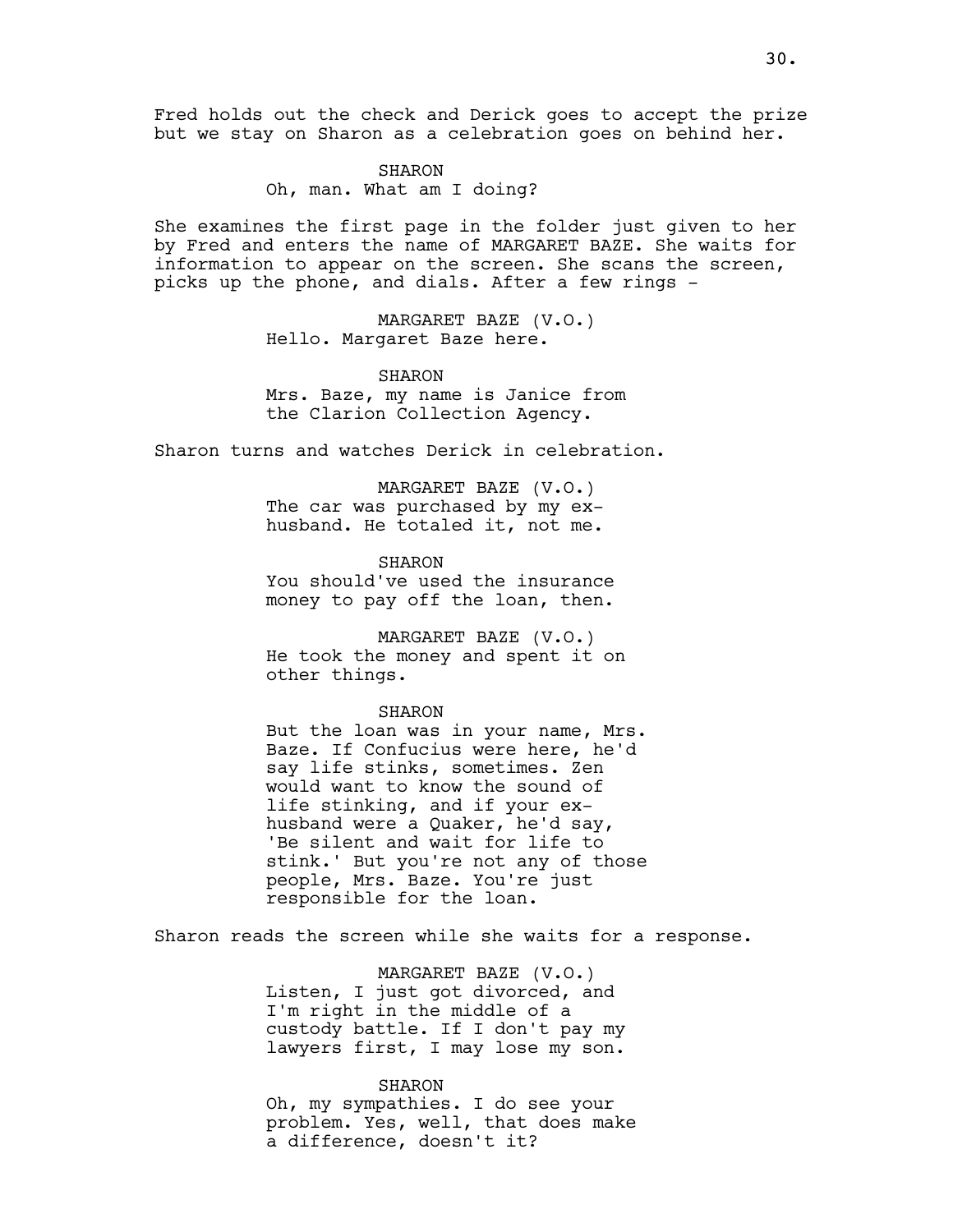MARGARET BAZE (V.O.) Yes. Yes. It does.

SHARON Ever get stung by a bee, Mrs. Baze?

MARGARET BAZE (V.O.) When I was younger.

#### SHARON

Do you know that 99% percent of all bee stings are caused because we do something wrong and we don't know it? Maybe we pushed a lawn mower too close to a hive, or maybe ...

MARGARET BAZE (V.O.)

What's your point ... Janice. If that's your real name? I heard you people use code names.

SHARON

Yes. True. Janice is my code name.

MARGARET BAZE (V.O.) You have something to hide, Janice. Is that why you use a phony name?

#### SHARON

No, Mrs. Baze. It's just that some people might misdirect their anger. You know, they might want to look me up. Do me some harm. Not you, but some people are quite deranged.

MARGARET BAZE (V.O.) Well, Janice, what's your point with the bee sting thing?

#### SHARON

My point is this: don't get stung because you did something wrong.

MARGARET BAZE (V.O.) I still don't understand.

# SHARON

(MORE) You're a working lady. Your credit report is clean except for this car loan you have neglected. I'd think while fighting for custody of your child a Judge would look favorably on your financial record as it stands today.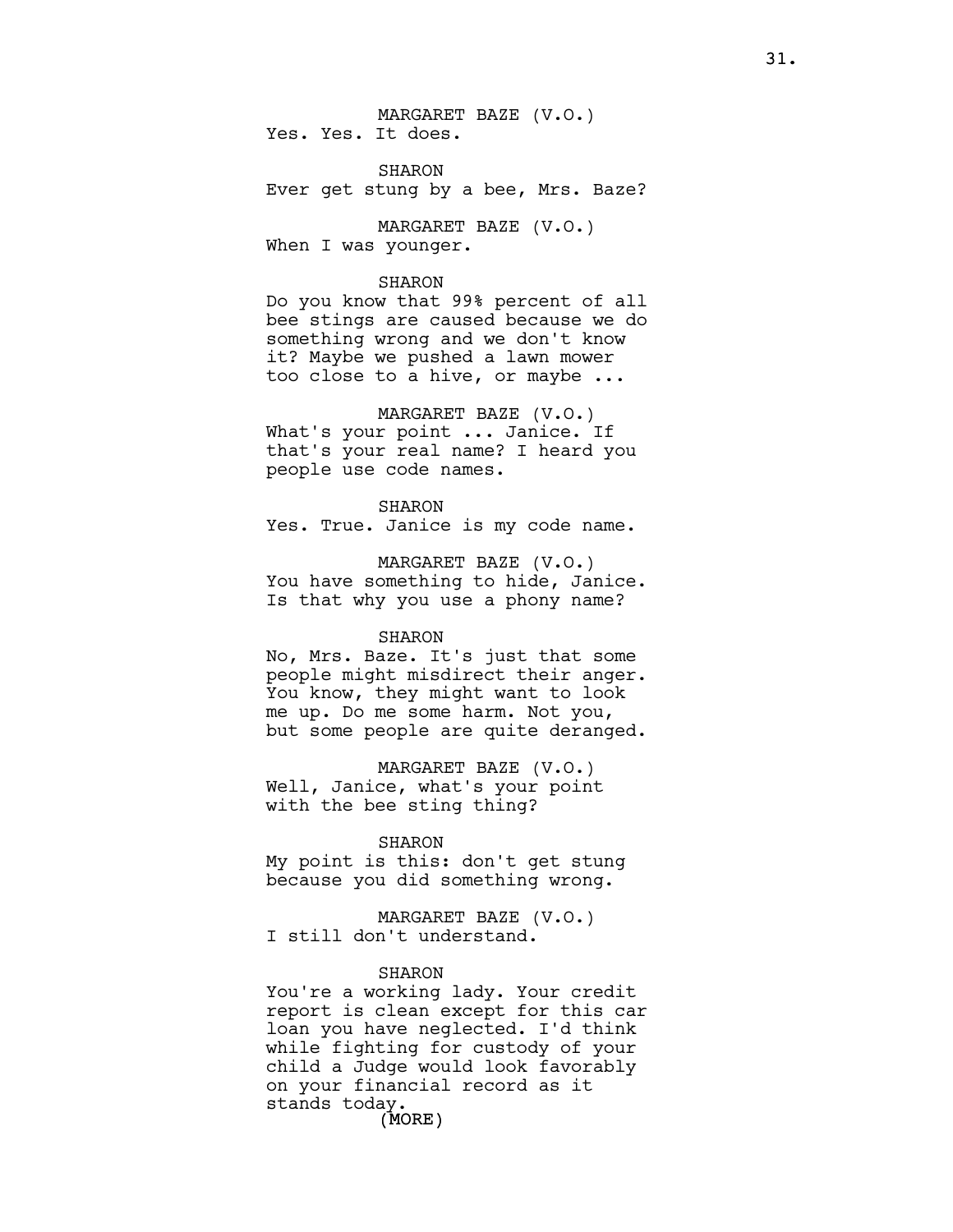# SHARON (CONT'D)

However, if the judge notices your pay's being garnished, well you do see my bee sting analogy now, don't you, Mrs. Baze?

Sharon waits patiently. Finally,

MARGARET BAZE (V.O.) I got your point, Janice. How much do I have to pay to keep me out of the computer?

SHARON A hundred a month and ...

MARGARET BAZE (V.O.) All right. Done.

SHARON Good. You can mail the check to ...

MARGARET BAZE (V.O.) I have your notice in front of me. I have the address.

SHARON Alrighty, then. We're finished here.

MARGARET BAZE (V.O.) How can you look at yourself in the mirror at the end of the day?

Mrs. Baze's whisper comes through the phone like a puff of smoke and startles Sharon.

> SHARON We're done here.

Sharon hangs up and swivels her chair around, visibly shaken from the conversation. Derick has returned to his cubicle, and everything seems to be back to the daily routine.

The clatter of the keyboards ... the distant voices on the phone ... a 'yes' being yelled out as if someone has just hit a jackpot on a slot machine, entrance Sharon at her desk.

Todd tosses an envelope on her desk and breaks the trance.

TODD Well deserved, Sharon.

EXT. HENRY'S HOUSE - FRONT LAWN -- MORNING

There is a garbled YELLING and a creaking SOUND of a screen door opening and the 'SLAM-BAM' of it shutting.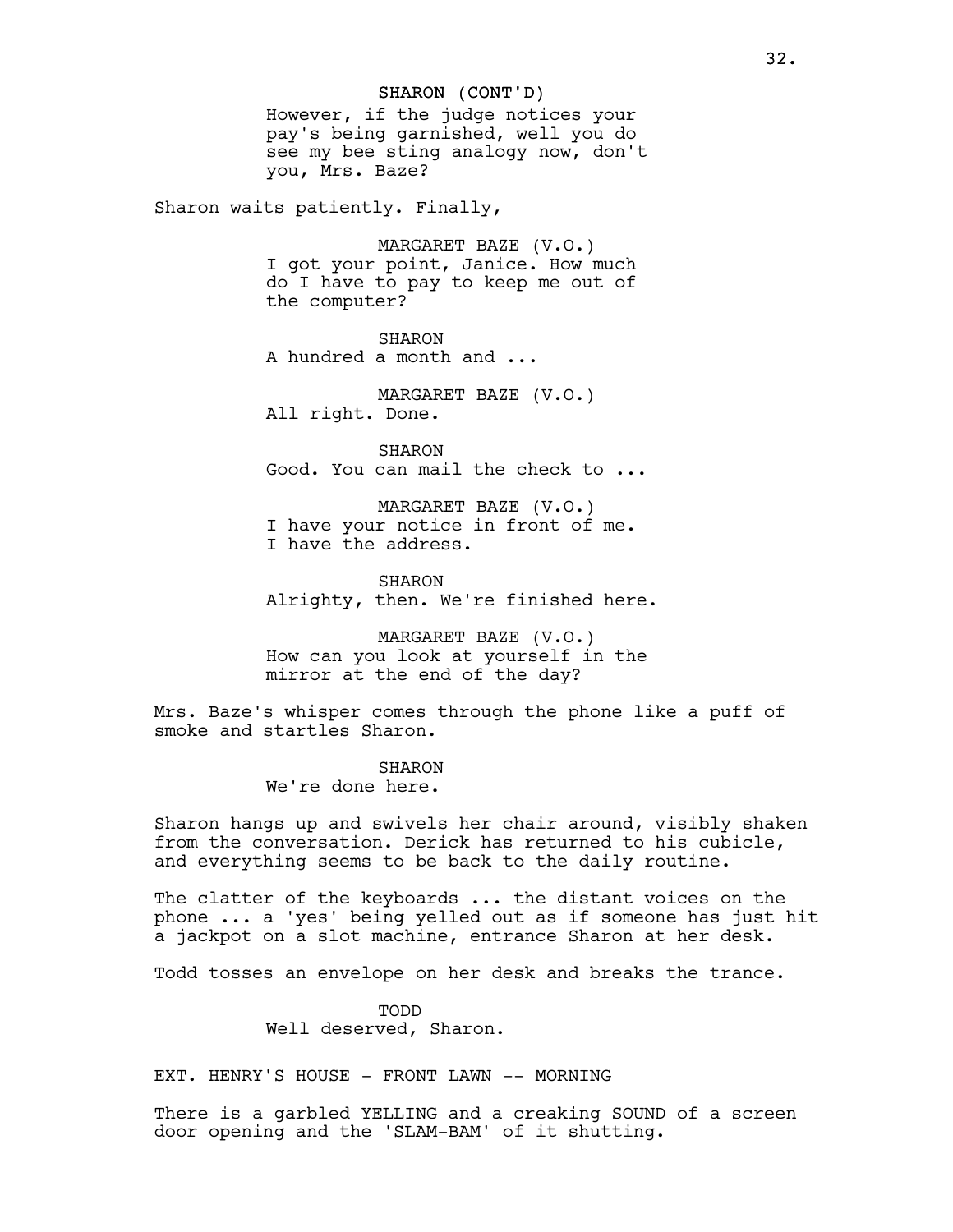Danny appears, plops himself down next to the fence which separates the Oswald house from Henry's.

He hears singing, turns and sees Dixie dancing up the street with a CD player hanging over her shoulder and a set of head phones clasped on her ears. She smiles at him, then SCREAMS.

Henry bursts onto the scene swinging on a rope. He breezes past Danny giving a Tarzan YELL, then swings back.

Danny jumps to his feet and watches as Henry's legs find a limb on the small sapling that guards the mailbox. Henry lets go of the rope and hangs upside down. His legs wrap around the limb and his head dangles near his mailbox.

Dixie walks up to Danny and they both gawk at Henry.

DIXIE I don't think I've ever seen an adult act that way before.

# DANNY

You haven't seen the worst of it. I think something's wrong with him.

Danny points to his head and swirls his finger around his temple, as they hustle to help Henry untangle himself. Henry slips out of the rope. His body falls to the ground.

> DIXIE Are you okay, Mr. Wolff?

Henry lays still with his eyes closed. They hover over him.

DANNY Do you think he's dead?

DIXIE I don't know. Touch him and see if he moves.

Danny kicks him to see if he's alive.

HENRY (opens his eyes) Henry. You guys may call me Henry.

Henry jumps to his feet and tests his body.

DIXIE You are one weird dude, Henry.

CHARLES (O.S.) Danny! Get in the house. NOW!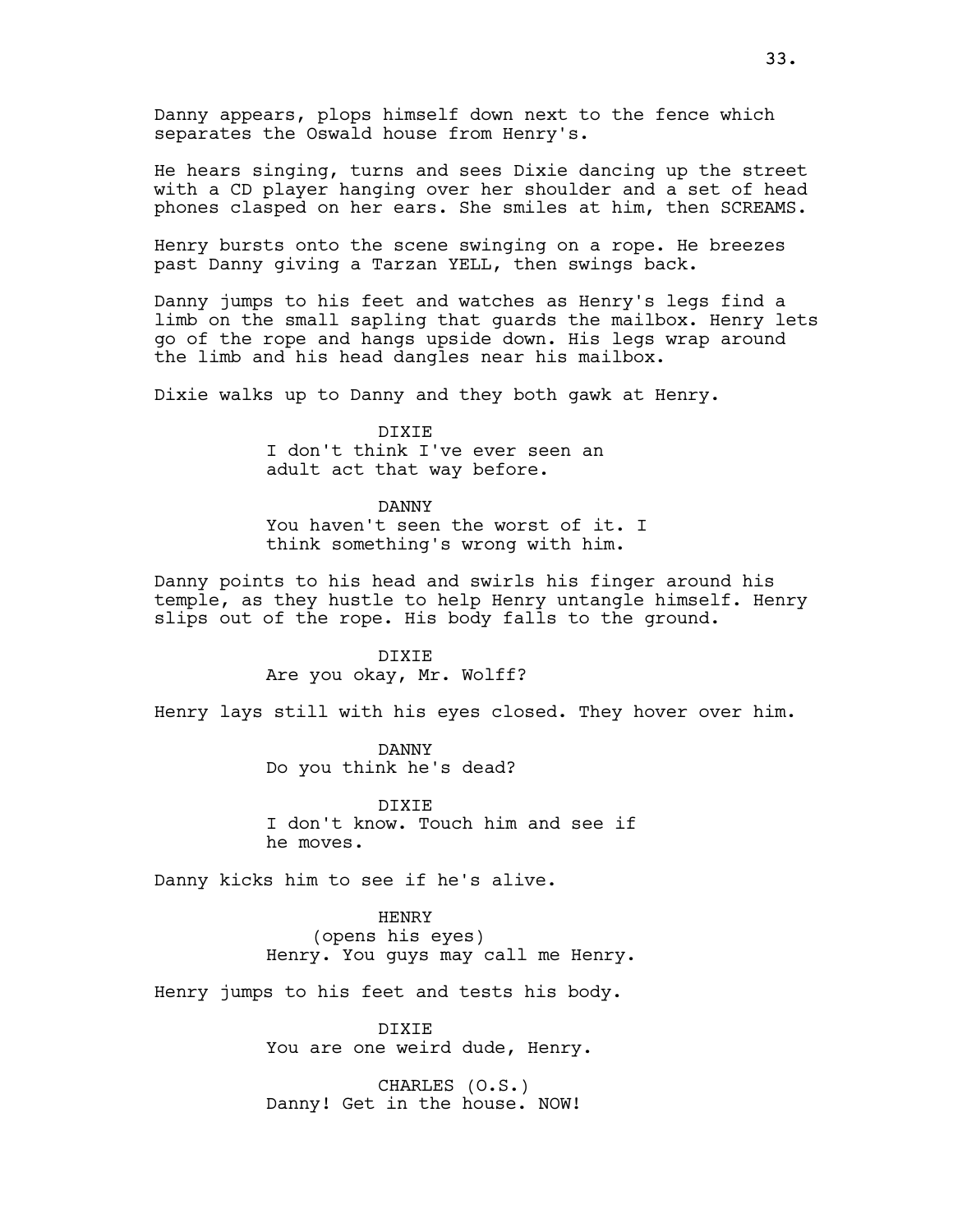ON CHARLES

Charles smacks Danny in the head as he walks into the house.

CHARLES You stay away from him. Now go get ready. We're going to his wife's funeral. If it were his funeral, I wouldn't go, but I always liked her even though she married... (loudly-meant for Henry) ... An idiot. Look at him. On his wife's funeral day, no less.

BACK TO HENRY AND DIXIE

As they walk to Henry's house, Henry tosses the loop-end of the rope over the branch that hangs over the roof.

They reach the porch and stop.

DIXIE You said to come over for a cup of hot chocolate, but if you gotta go to the funeral, or something ...

HENRY We have time for hot chocolate.

Henry hears a swishing noise from Dixie's headset. He puts the headset to his ears and listens.

> DIXIE That's my favorite CD.

Henry takes the CD jacket from Dixie's hand and examines it, then hands it back.

INT. HENRY'S HOUSE - CONTINUOUS

They enter the house, and Dixie stops in the foyer.

HENRY Come. I'll make some hot chocolate.

Henry points to the couch and Dixie steps into the living room and sits on the couch. She eyes the coin collection, then picks it up. Henry vanishes into the kitchen.

> DIXIE You know, there's rumors about you.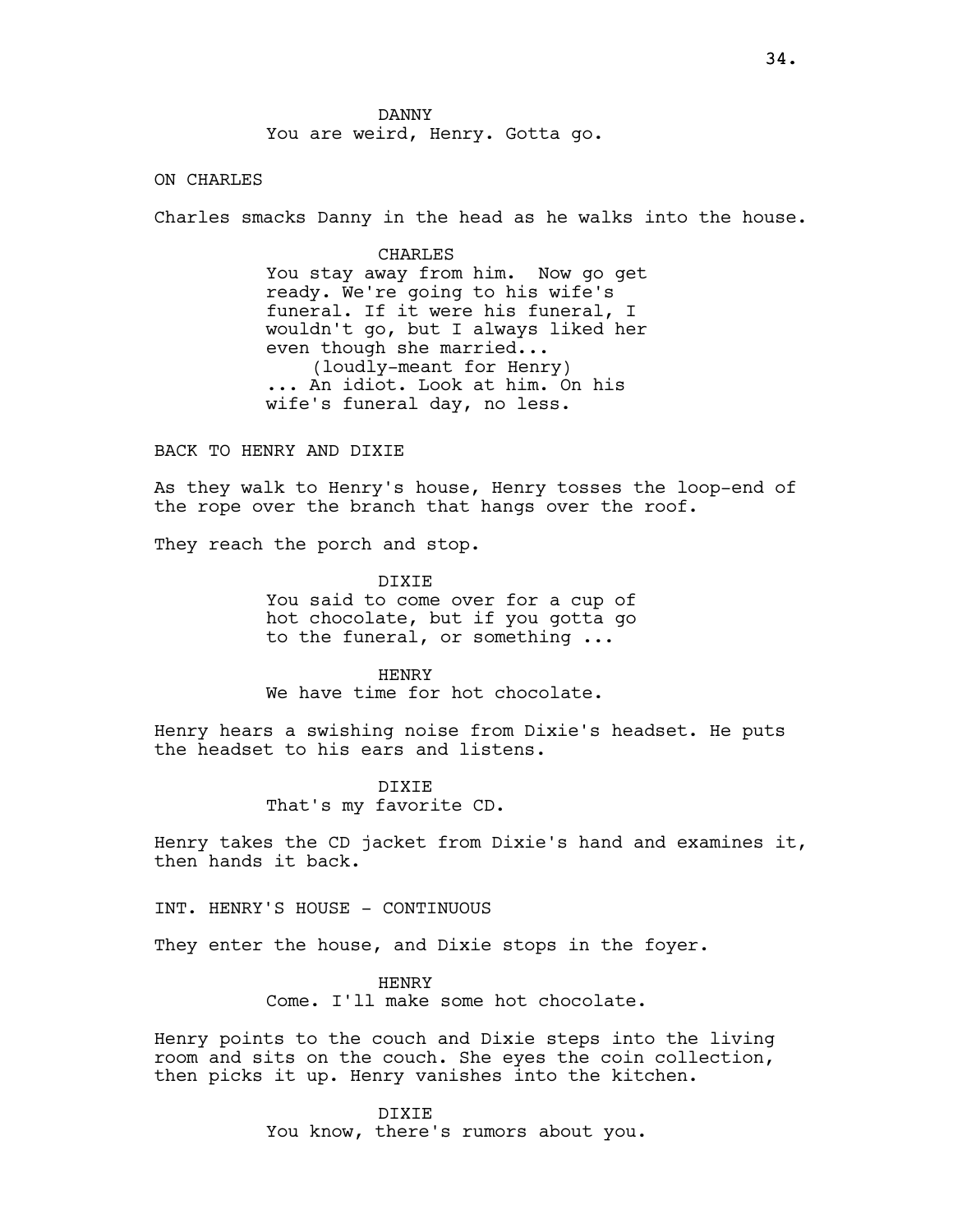HENRY (O.S.) Yeah. What kind of rumors?

DIXIE I dunno. Like you're not all there.

There is no response and Dixie makes a face as if to say she shouldn't have said that. And while fiddling with the coin collection, she eyes the wall photo and the knick-knacks on the shelves. She eyes the mahogany dining room table.

> DIXIE That's a nice table there. I saw one just like it when I went to the White House on a class trip.

Still no response. She grimaces. She notices the blank slot marked '1913' in the coin collection.

> DIXIE You're missing a quarter from your coin collection. What happened?

Henry comes out with a cup of hot chocolate.

HENRY

A sore subject. A few years ago the ice cream man came and Sharon and Robin wanted ice cream. Mary was shopping, or something, and I didn't have enough money. I needed twenty more cents, so I used the quarter to buy the ice cream. Mary was very upset with me, let me tell you. Here. I put an ice cube in it.

DIXIE Man. If I were your wife, I'd cut your nuts off.

She takes a sip and Henry puts a coaster where her cup was.

HENRY That's not a nice thing to say.

DIXIE Sorry. Is the coin rare?

HENRY Not really. I probably could find one in the city for the price of a cheap dinner, maybe.

Dixie puts the coin collection down and takes another sip.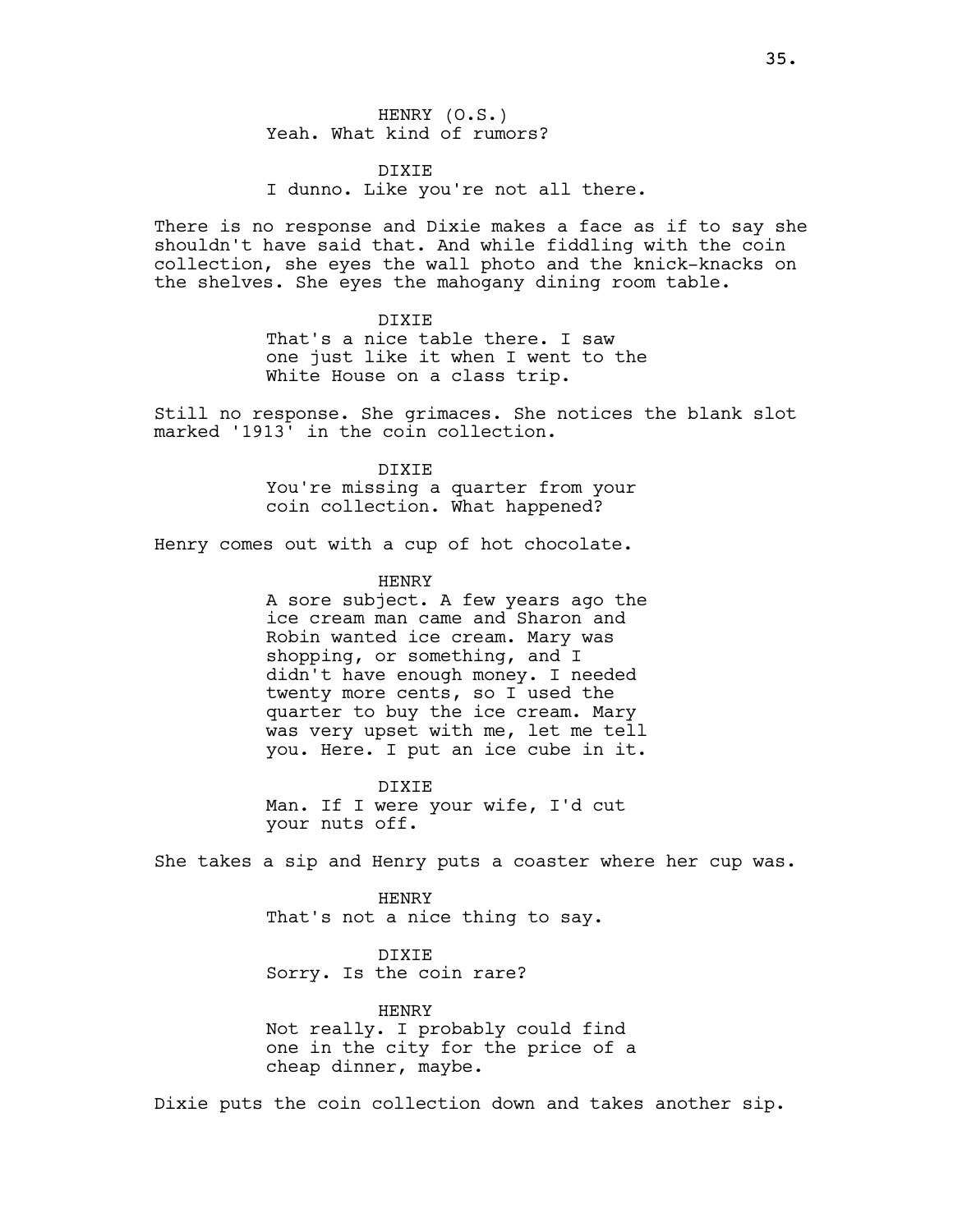DIXIE

How much is the collection worth if you had the missing quarter?

Henry looks out the living room window.

#### HENRY

Oh, I don't know. A thousand, maybe. Okay. You need to hurry now.

Dixie follows Henry gaze and looks out the window.

EXT. IN FRONT OF HENRY'S HOUSE - CONTINUOUS

Robin gets out of the car and starts walking to the house.

INT. HENRY'S LIVING ROOM - CONTINUOUS

Dixie takes a quick gulp, then gets up.

DIXIE She doesn't exactly like me, you know. I'll go out the back.

As she leaves, she spots the booties on the mantle.

DIXIE What are those? They are cute.

HENRY The large one was Sharon's. Robin's the oldest but had the smallest baby feet. The other one was ...

Henry has a hard time saying it.

DIXIE The one who died of crib death?

Henry just stares at the mantle. Dixie sees Robin through the window walking up the porch. Dixie tucks her CD player under her arm and bolts to the kitchen and out of the house.

EXT. HENRY'S FRONT PORCH - CONTINUOUS

As Robin opens the door, Dixie scoots past the porch in a fast trot and, when she reaches the street, she settles into rhythmic stride as she listens to music through her headset. Robin notices her as she goes into the house.

INT. HENRY'S HOUSE - CONTINUOUS

Robin picks up the coin collection on the couch and places it on the coffee table.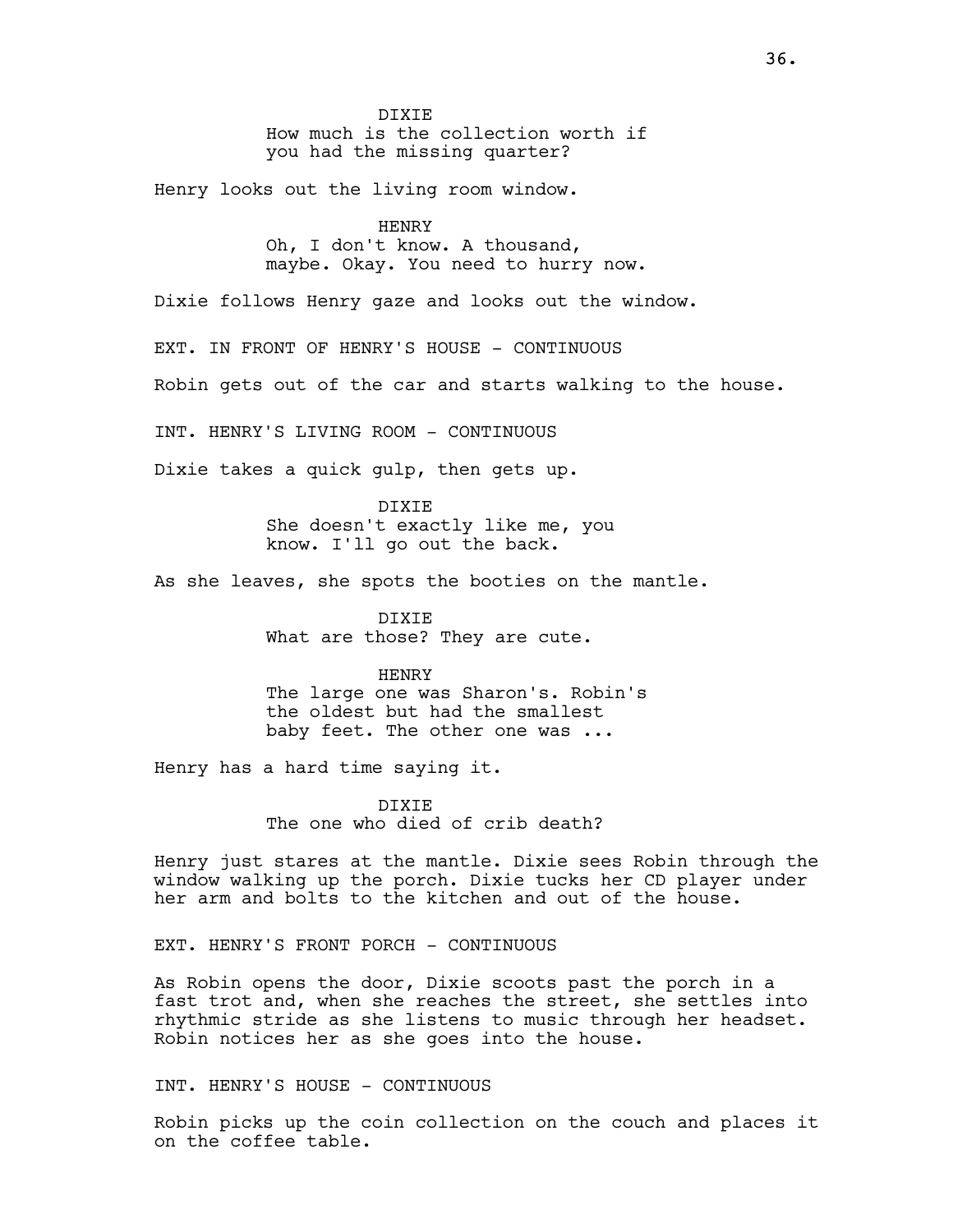She stands in front of the hall closet, slowly reaching for the knob. She jerks the door open. No one is there. She walks to the stairs.

> ROBIN DA-AD! Haven't got time for this. I have to talk to you before we go.

## KITCHEN

Robin walks in, sits down at the table and grabs the wicker basket. She takes seven envelopes from her purse. Each one is marked with a day of the week. She yanks several 20-dollar

> ROBIN DA-AD. I'm not in the mood ...

Henry pops out of nowhere and,

### HENRY

BOO!

As Robin clutches her chest, Henry sits down next to her.

ROBIN You ... STOP IT! I almost fell off the chair. That was not funny.

HENRY (east-Indian accent) Yes, it was. I scared bricks of cement out of you.

Robin bites her lip to hold in the laugh.

ROBIN That was so retar ...

HENRY Oh. So, now I'm retarded?

Henry withdraws and appears not to be listening.

ROBIN Stop. I didn't say that. Figure of speech. You were actually funny.

Robin slams her hand on the table.

ROBIN Don't go there today, Dad. We have to go to the funeral.

HENRY You think I'm stupid, don't you?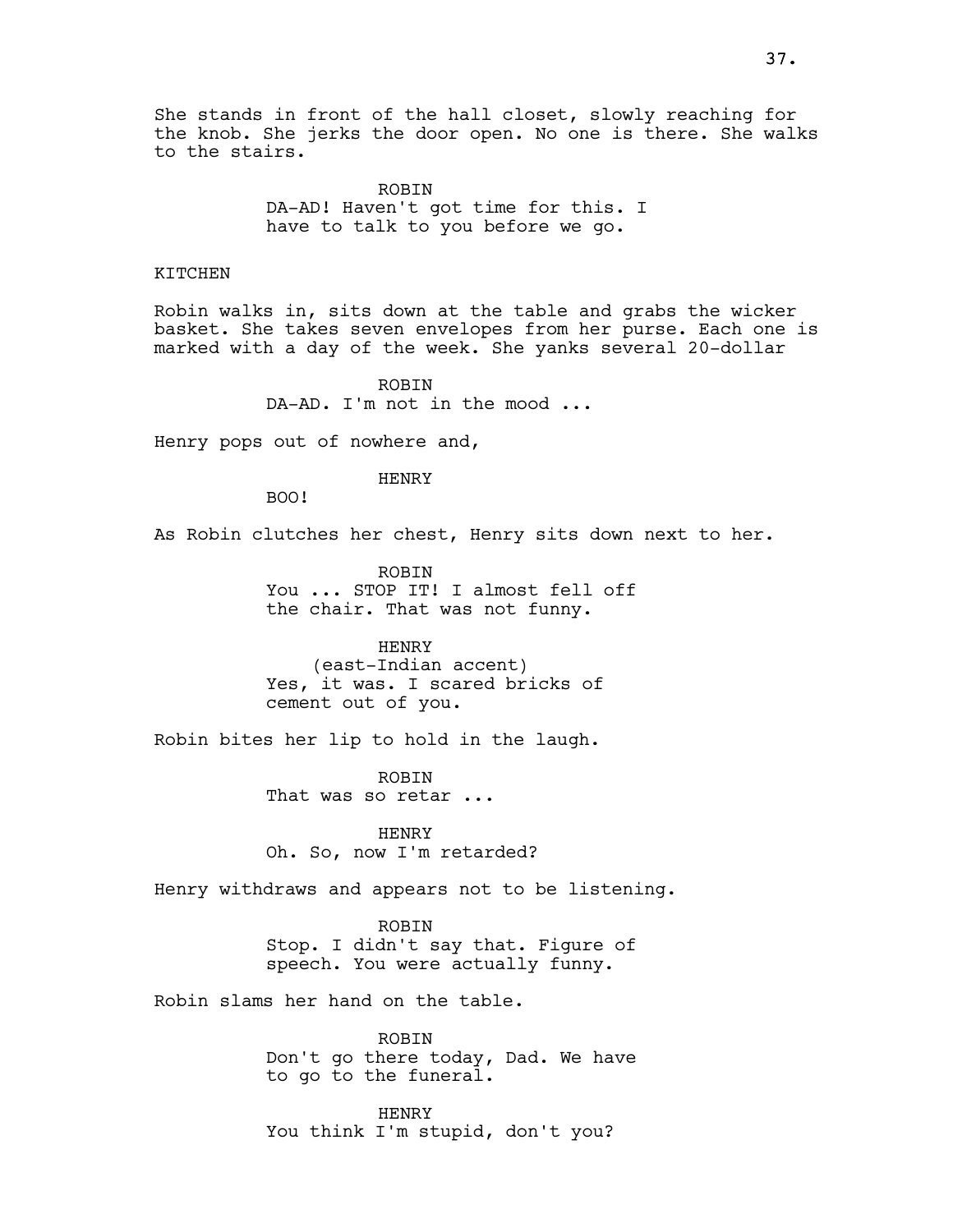Robin finishes putting the money into the envelopes, then pats Henry's hand and waits a couple of seconds.

### ROBIN

I love you.

### HENRY

Manure sandwich. You're going to tell me some good stuff and stick something bad in the middle. Like I love you. You're stupid. You look very handsome today.

## ROBIN

You have a limited guardianship hearing on the twenty third. Your money's being frozen temporarily, but Judge Brady wants to see us this Wednesday. Maybe he can talk Sharon out of all this. In the meantime, you have twenty dollars in each envelope. One for each day of the week. Now don't give this away because this is all the spending money you have. I'll pay the bills and do your food shopping. Do you understand?

Henry nods. Robin gets up and leads him to the dinning room.

### HENRY

Sharon was always a hurting child. (Pause as Robin stops.) I could see it in her eyes when she was little. As she grew older that fear turned into ... sadness. I couldn't do anything about it.

Robin throws her hand to her mouth,

#### ROBIN

Okay. We can't talk about this now. We have to go to the funeral.

#### HENRY

I want you to be my lawyer when we see Judge Brady.

ROBIN You don't need a lawyer. It's not that kind of thing. But I'll be there. Don't worry.

HENRY

I don't want the secret to come out.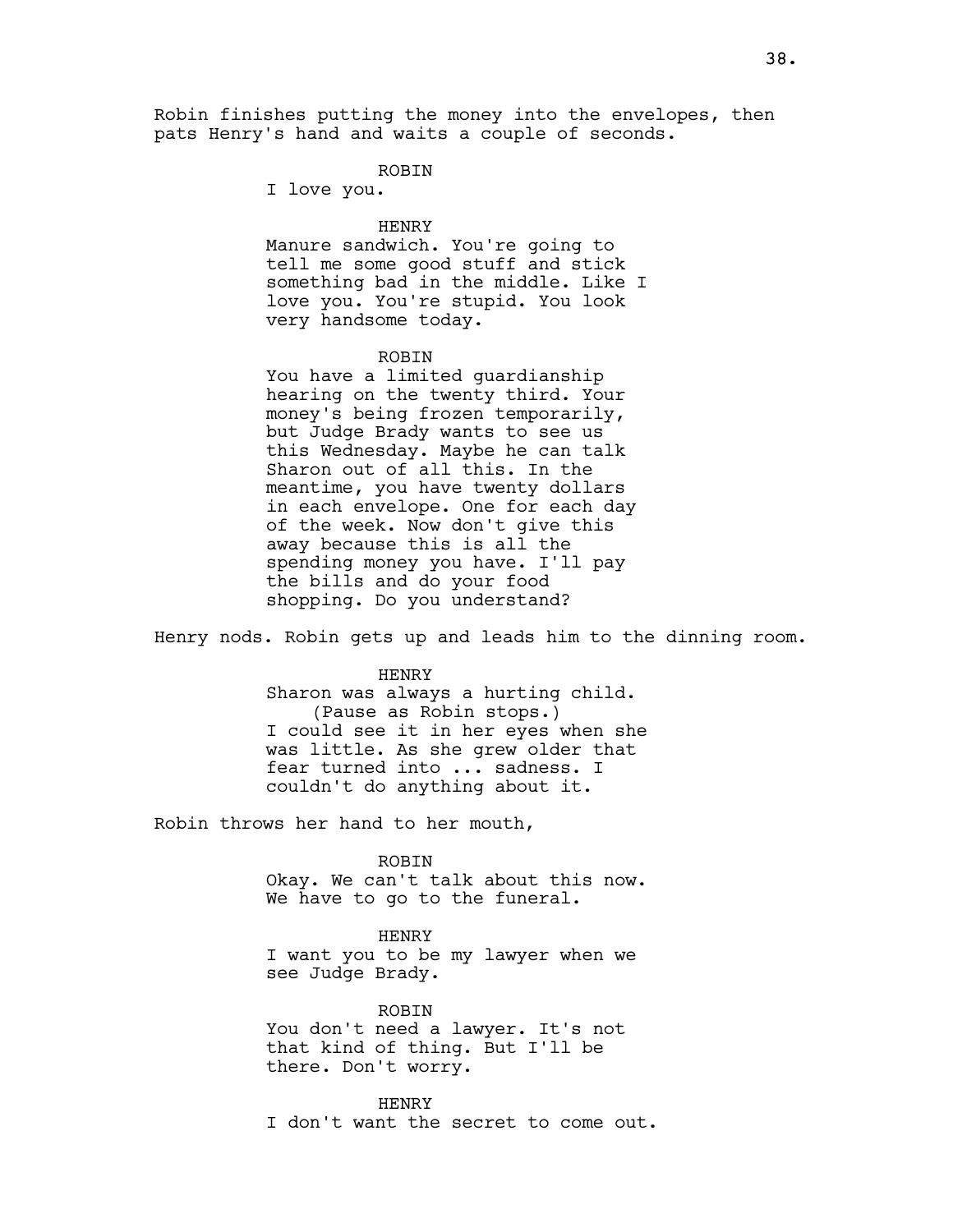Robin stops in her tracks.

ROBIN Secret? Dad, you've never talked about ... the secret. Why now?

#### HENRY

Your mom never forgave me. She said she did but I knew she didn't. Be my lawyer so the secret stays with us. People won't understand.

### **ROBIN**

Okay, Dad. I'll be your lawyer. Now go upstairs and change.

Henry walks up the stairs, then stops and turns.

HENRY You look so much like Mom, Pumpkin.

ROBIN Thank you, Dad. Go.

HENRY You act like her, too. Bossy.

ROBIN Manure sandwich. Now go!

INT. CHURCH -- LATER

Henry sits between Robin and Sharon in the first pew. He looks around. The Church is packed with PEOPLE.

Pastor McMillan ends his eulogy (improvises). From his POV we see the people in the congregation, some we've seen already and some people we will see, like JUDGE BRADY and ASA ADLER.

> PASTOR MCMILLAN (V.O.) Now, Henry Wolff has asked to say a few words. Henry?

Henry step over Sharon, DHE looks to a wide-eyed Robin who shrugs her shoulders as if to say, 'I had no idea.

Henry saunters up to the podium and begins--

HENRY Today, I mourn someone who is very dear to me. This whole thing actually reminds me of Neill Murphy who passed away a few years ago.

Henry takes notice of MRS. MURPHY who sits in the third pew.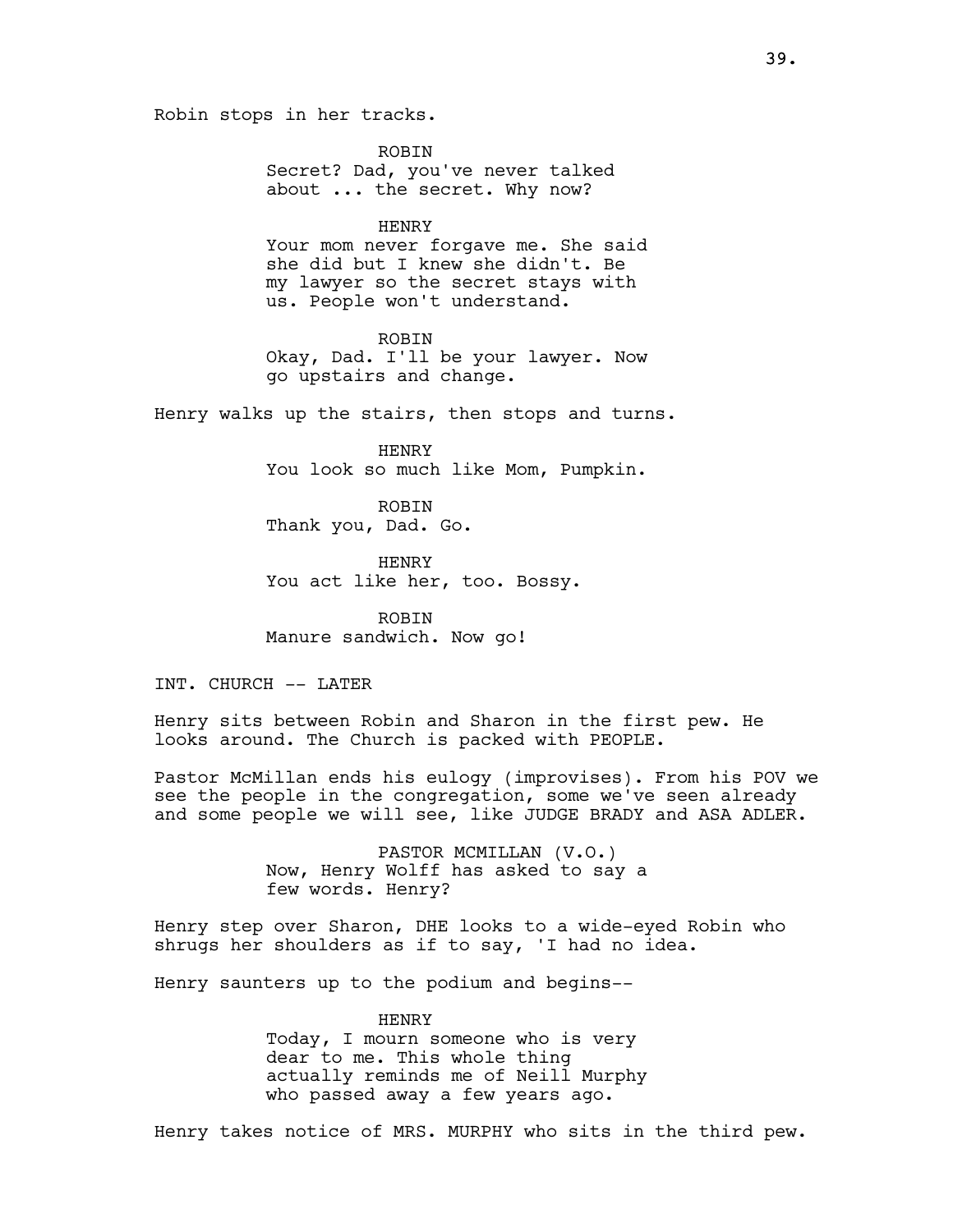HENRY

I remember Marge's story about what happened the morning Neill died. She was making his favorite cookies. Chocolate chip, wasn't it, Marge?

ON MARGE

She nods but looks confused. She doesn't remember.

BACK TO HENRY

## **HENRY**

Neill confided to her that he was ready to go to the Lord. She didn't know that the smell of her famous chocolate chip cookies that morning kept him hanging on. He loved those cookies. Everyone in town loves Marge's chocolate chip cookies.

Henry waits for a few AD-LIB 'amens' to subside.

## HENRY

He was so sick he couldn't walk. But he could crawl ... The smell of Marge's baking seduced him out of his bed. He crawled on his elbows, marine style, all the way down the stairs. He slid on his belly into the hallway and finally into the kitchen. God knows he was only hanging on by a thread.

Henry looks at Robin. She smiles. Nods. Surrenders.

## HENRY

He should've died then and there, only the aroma of those cookies kept him alive. Finally, he saw the trays of freshly baked cookies, and with every ounce of strength he had left, he crawled a little further on his elbows, until, finally, he reached the kitchen table. He pulled himself up on the chair, reached for one of those famous Murphy cookies. Then, Marge, seeing what her dying husband was up to, smacked the back of his hand with the spatula and said, 'Neill, you leave those cookies alone. They're for the funeral.'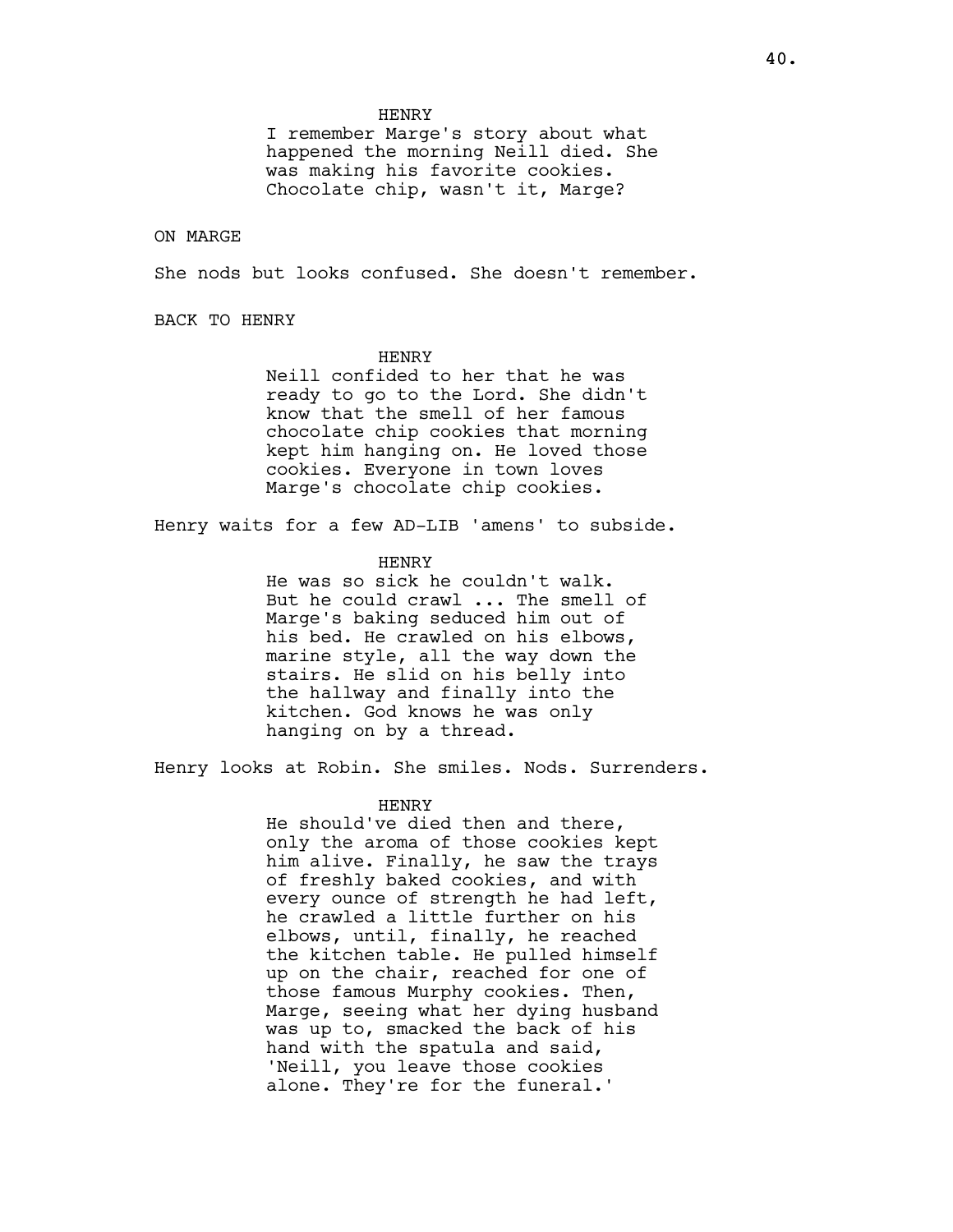A roar of laughter fills the church. Sharon buries her head in her hands and Robin stoically takes in the mixture of groans, snickers and a handful of "Oh-my-Gods".

ON DANNY AND CHARLES -- Danny looks around at the pandemonium. He spots Mrs. Murphy who covers her eyes with her hand and shakes her head.

Danny chuckles, but Charles is not liking what he sees. Dixie, sits in the back of the church, laughing.

BACK TO HENRY

Henry sees Robin glaring at the Pastor who appears to by enjoying the disharmony.

> HENRY I just want to say I loved my wife dearly. She took care of me, you know. She was a terrific cook. She

taught me some important things.

Henry raises piece of paper to the congregation.

HENRY These are the things that Mary has taught me about life.

Henry looks out to the congregation occasionally as he reads.

#### HENRY

She taught me to let my children make their own mistakes, and when they do, forgive and love them anyway. It's okay to stretch the truth a little bit if it makes the story more interesting. Crying does not mean you're weak. This next one was very important to Mary. BE ON TIME. Love your spouse, even when he or she frustrates you. When Mary said he, she really meant me. (pauses for laughs)

If you don't have a Halloween costume, put a raisin in your belly button and go as a cookie. Be loyal to your friends. Have respect for animals. Work hard. You can never have too many Dunkin Donuts. Education doesn't necessarily mean intelligence. Keep your promises.

Henry looks past the congregation to Dixie.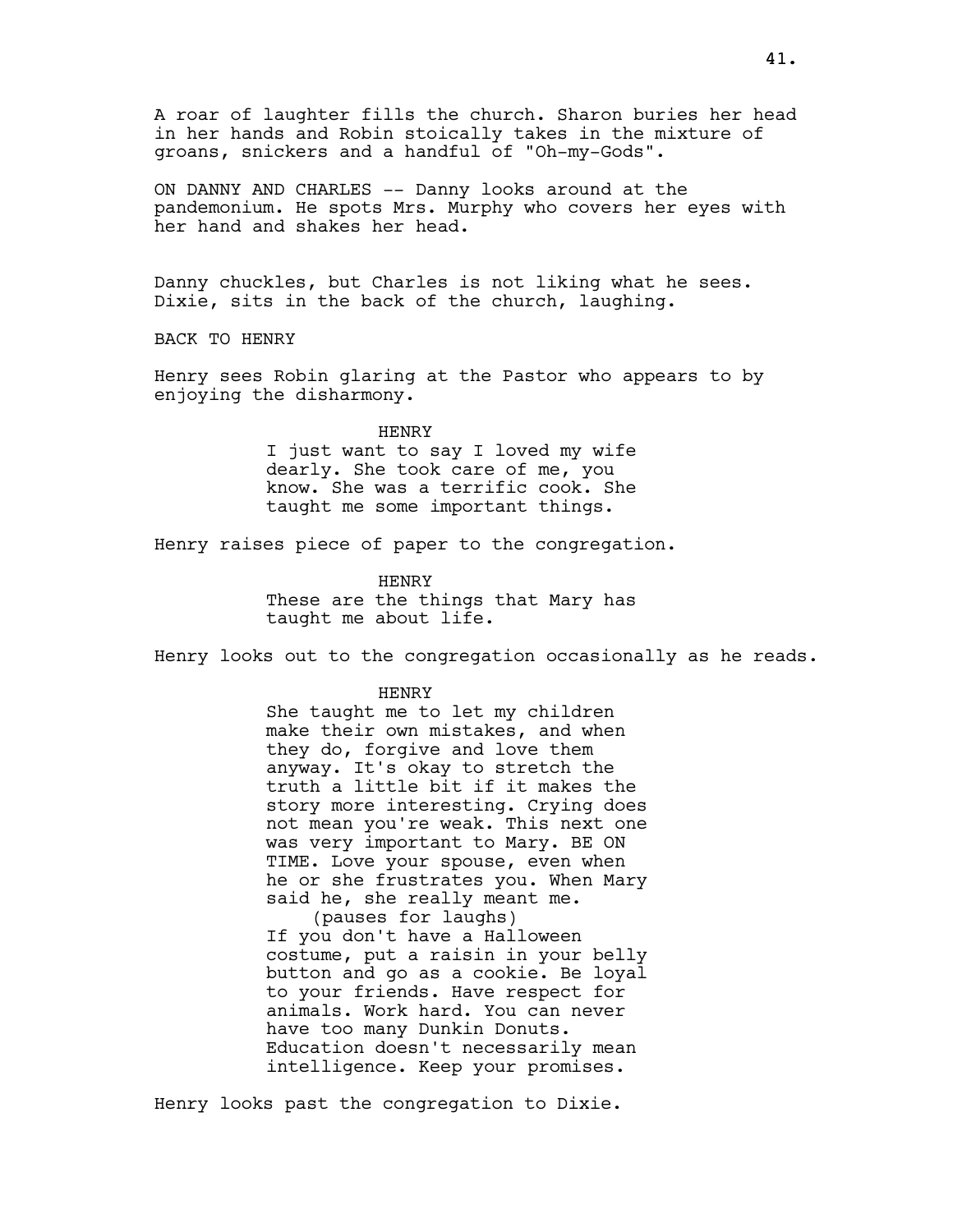HENRY

Here's a piece she quoted a lot. Work like you don't need money. Dance like nobody's watching. Love like you've never been hurt. Sing like nobody's listening. Live like it's Heaven on Earth. And this last suggestion is probably the most important one of all. Be thankful you were born in the USA.

A series of AD-LIB 'Amens' emanate from all over the room. Henry looks out to Robin for help. She instantly rises and walks up to the podium. Henry whispers to Robin.

> HENRY She's not coming back, is she?

ROBIN No, Dad. She's not coming back.

Henry looks out at the congregation one more time. A few sniffling sounds steal the silence from the room.

> HENRY Get a mammogram. You don't want the same thing happening to you.

ROBIN Okay. I will.

HENRY

One more thing. Make sure Sharon gets one, too. Can't be too sure about these things.

### ROBIN

Yes, Dad.

An older lady pulls out a tissue from her pocketbook and wipes her eyes.

> OLDER LADY God Bless Mary Wolff.

ON DIXIE -- she throws a kiss to Henry and quietly leaves.

EXT. MAIN STREET -- NEXT DAY

Henry sits on a curb-side bench by Adler's Pharmacy watching the people shop. Dixie plops herself down next to Henry. She turns up the volume on her CD player a bit and they take a few seconds to watch the window shoppers.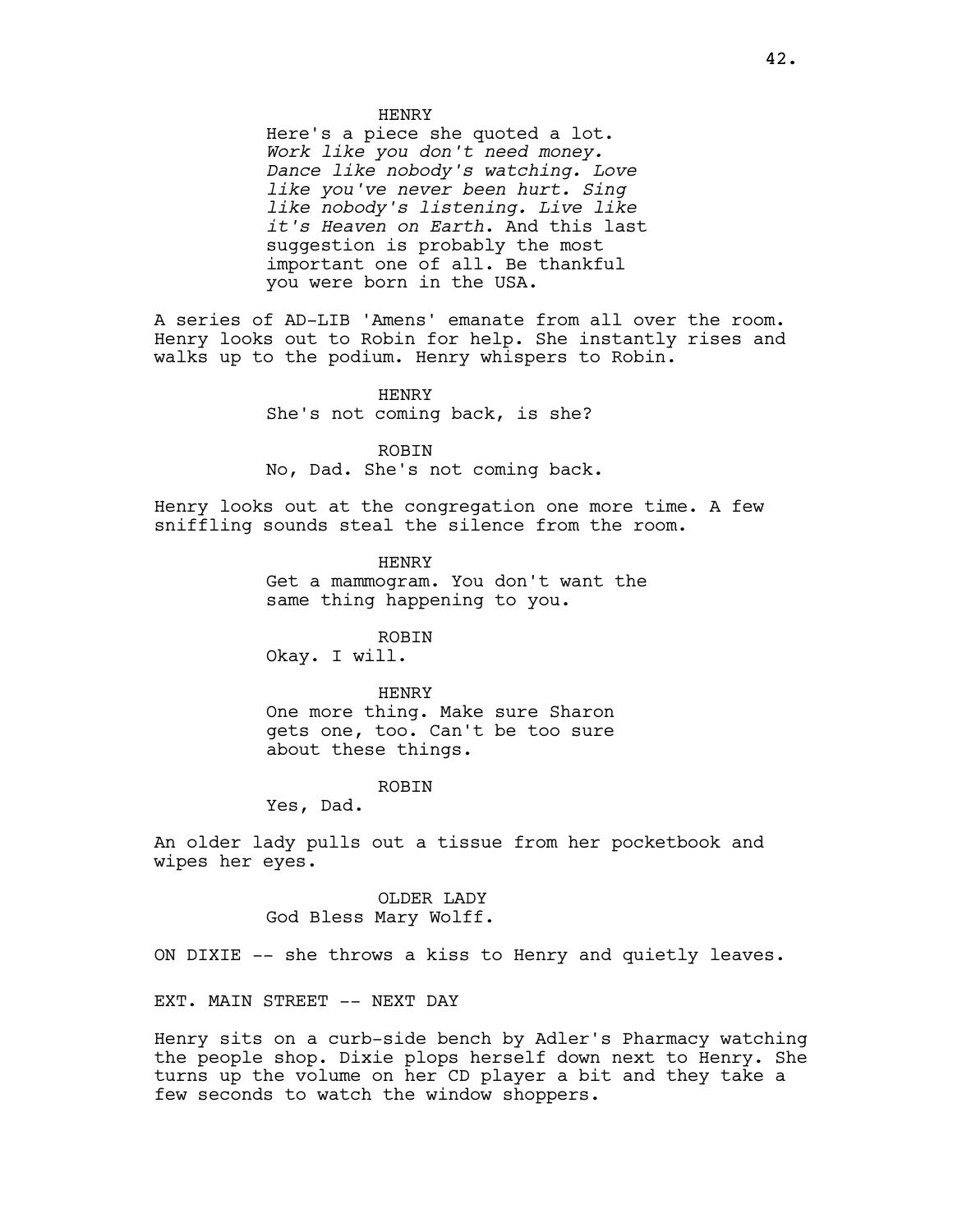HENRY Christmas time is always a great time to watch people.

They watch as people swagger, stumble and bump into each other, and listen while the people across the street seem to be marching in tune with the music.

DIXIE

Listen Henry, I want to express my darkest feelings about your loss. I mean, about your old lady. I feel I didn't describe myself before with the proper respects. I didn't give it the proper importance. What's so funny?

HENRY You're talking funny.

DIXIE I'm sorry about your wife, man.

HENRY Okay. That sounds more like you.

Henry stares at Dixie for a moment.

HENRY

I like you.

DIXIE You do? How come?

HENRY Because you dance like nobody's watching. You don't seem to care what people think of you.

DIXIE You should talk. You're the weirdest ... I mean, not weird but ... It's a charming weird. (thinks) I like you, too.

HENRY

Why?

DIXIE

Because you do everything like nobody's looking. Like you don't give-a-crap about anything.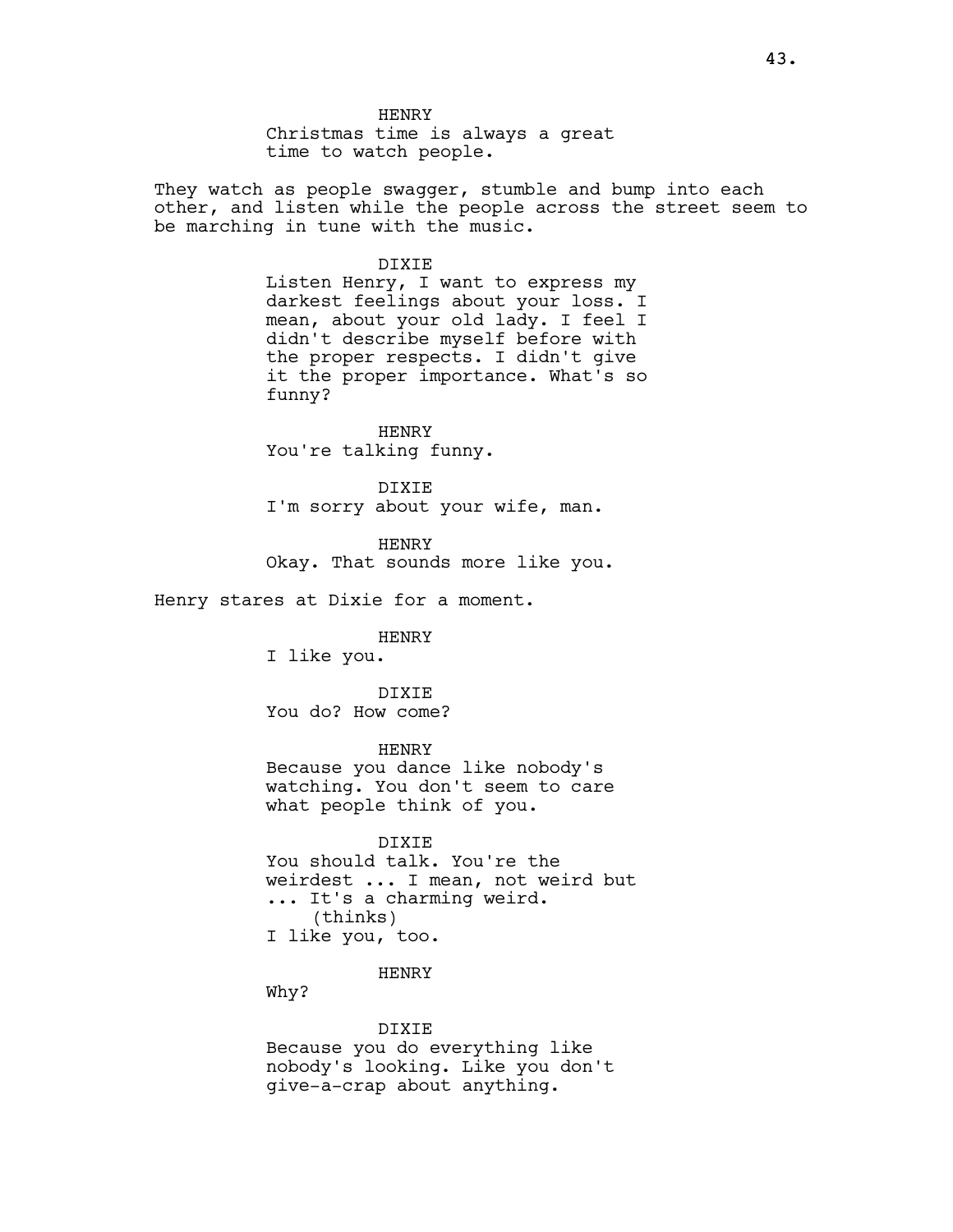HENRY Stop with the mouth, already. You got my attention. Talk like a lady, else I'm gonna hafta kill ya. Dixie puffs out a breath, a start of a laugh. Suddenly, she spots JASON SPECTOR across the street. Henry notices this. DIXIE That's the turd I owed money to. The guy I told you about the other day. For drugs. There. I said it. (long pause) Well, say something? HENRY Fine. Don't do drugs anymore. Dixie makes a face, as if to say 'duh'. HENRY Okay, what does a 'turd' mean. I get an image of very dirty person. DIXIE He's an idiot. What's with you and bad words, anyway? HENRY Unbecoming, specially from a lady. Jason spots Dixie. Dixie grunts as she sees him. **HENRY** Is he a mean guy? Dixie's nod is a big one. HENRY Would he hurt you? Her silence replaces the nod. Her facial twitch says more. Jason rushes across the street. As he approaches, his unkept look is more apparent. He's unshaven. Bling all over. HENRY Ok. Now I have an image of a turd. She stands as Jason flounces his way over to her and Henry.

> JASON Well, if it's not my little girl.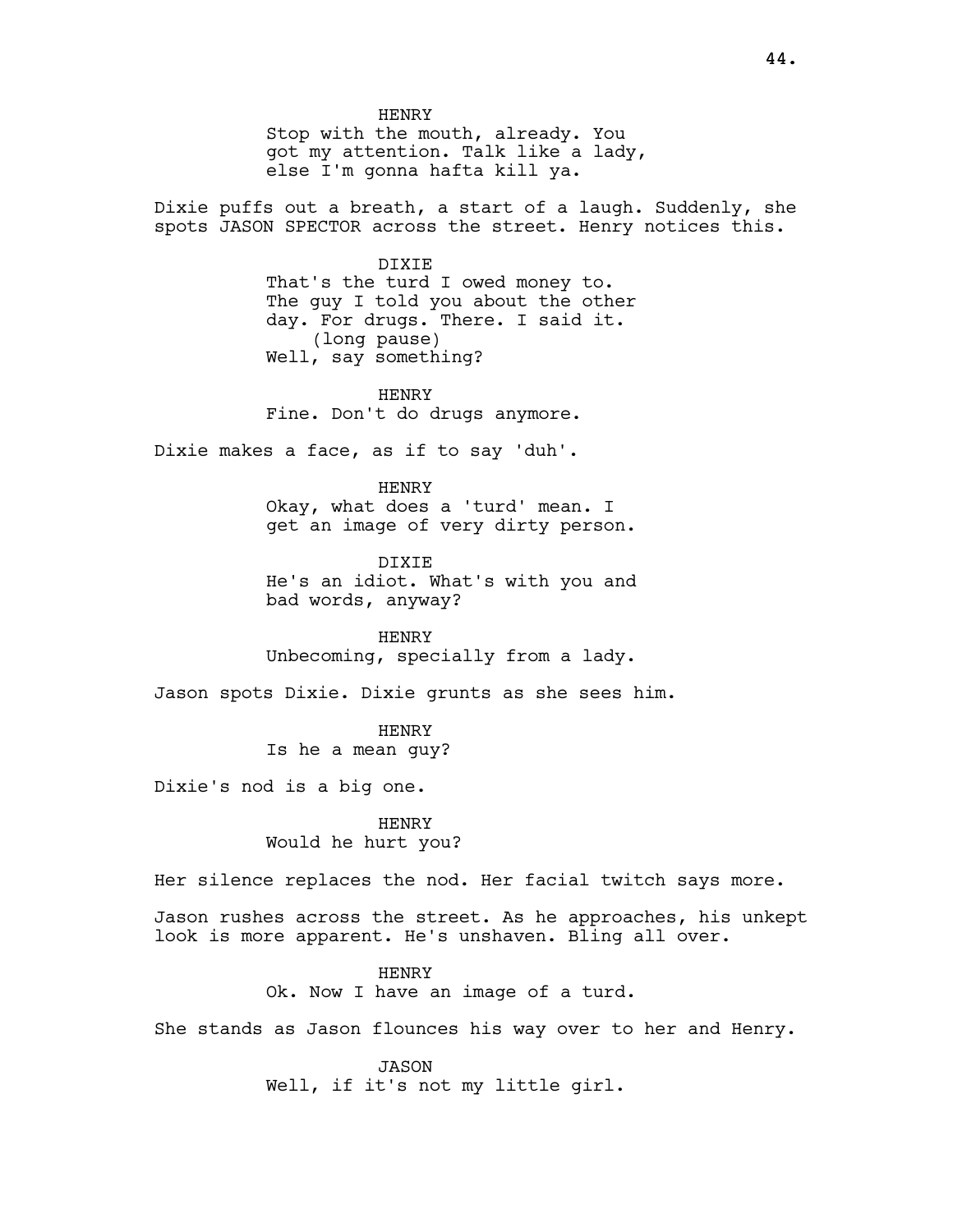DIXIE I'm not your little girl, Jason. Listen, I don't want any trouble.

JASON Hey, can't a guy say hello? (puffs on a cigarette) Got something you want. I'll stake ya. You've always been one to pay me back, one way or another.

He cackles as Dixie sits back down with Henry.

DIXIE No. I don't do that anymore.

JASON What's changed since last week?

Jason clenches his fist, tightens his jaw. Henry stands and Jason takes a long look, and his hard demeanor melts a bit.

> JASON Hey, I don't want to intrude on you two. I can get a good wheelchair if you want to take this old buzzard for a walk.

Jason lets out with a short, hearty chuckle, then stands noseto-nose with him.

Dixie jumps up and,

DIXIE Leave him alone, Jason. He's got nothing to do with you and me.

A police car slowly passes them, and the Sergeant eyes Jason, as if they have a history.

With the police car's disappearance, Jason grabs Dixie by the hair and in a serious, acid tone -

> JASON Don't diss me in front of anyone.

Jason twists and she howls in pain. Henry grabs Jason's wrist gently and Jason releases Dixie's hair. She falls to her knees holding her head with both hands.

> DIXIE Leave him alone, Jason. He didn't do anything. Henry, get lost. Leave.

A hideous cackle rises from an empty place within Jason.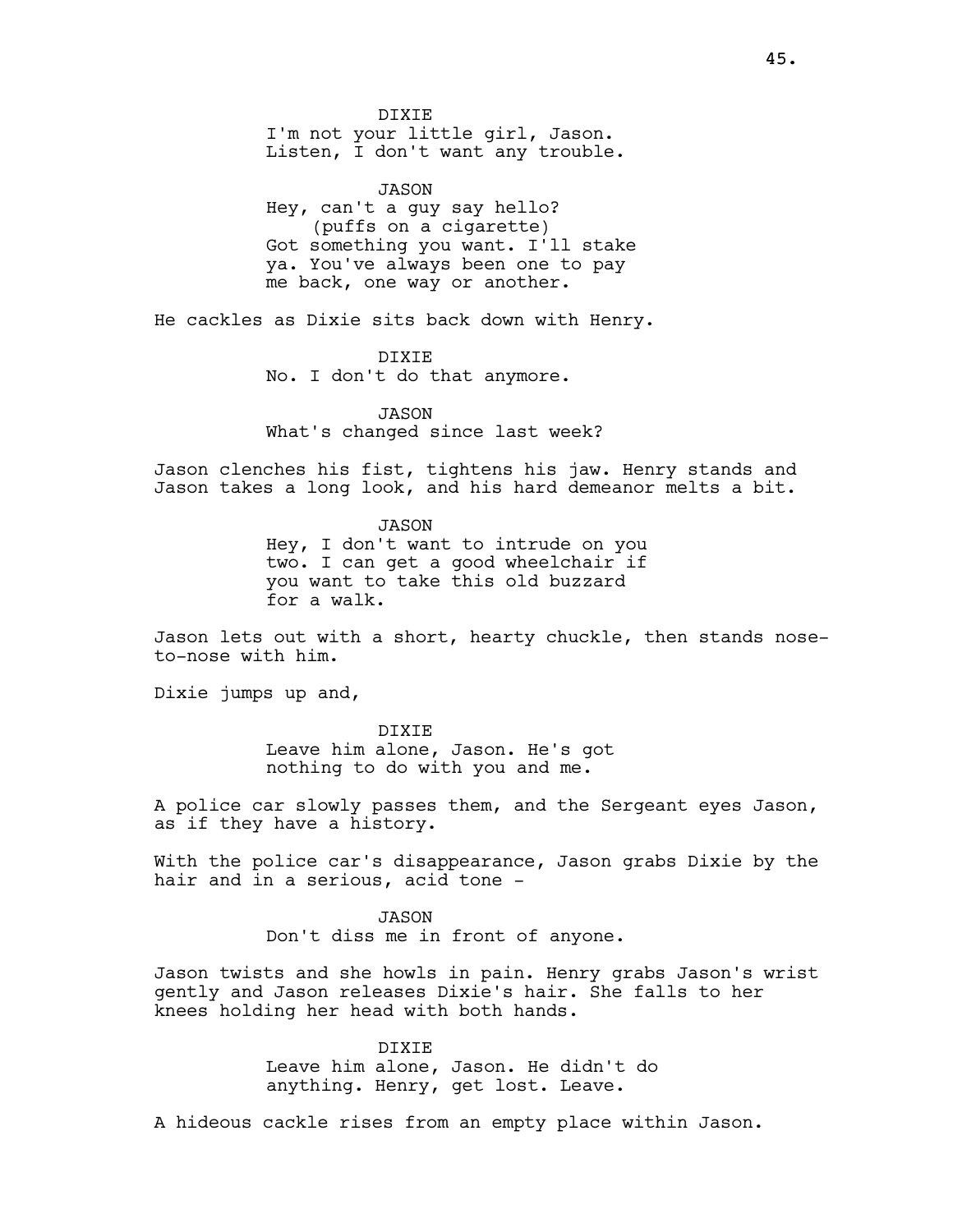HENRY Will you go if I give you money?

DIXIE No, Henry. That's all you have.

Jason snatches the money from Henry and sticks it into his pocket all in one move.

The police car comes back into Jason's view, so he backs off. As Jason leaves, he points at Dixie and --

> JASON You and I will square things later.

Jason leaves and Dixie flops down on the bench, holding her head. Henry sits next to her. He pulls out a second \$20 bill.

> HENRY Look. I have more money.

DIXIE Well, look at you. Big deceiver! Why did you give him money?

HENRY He needed something to save face. Money usually does the trick. Let's get something to eat. I'm hungry.

He puts the money back in his pocket. She picks up her CD player and they get up and begin walking down the street.

Two WOMEN walk towards them whispering.. Dixie turns to them and gives them a fist. The women gasp and pick up their pace.

> DIXIE (yelling) You better keep on walking you friggin' ...

HENRY Is friggin' a word?

Dixie stops abruptly.

DIXIE Henry! Really? Why do you have to be that way? I'm angry. Can't you see that? I didn't say anything bad. No way friggin's a curse word.

They resume walking and stop in front of a diner. Henry nods to go in. Dixie pulls back.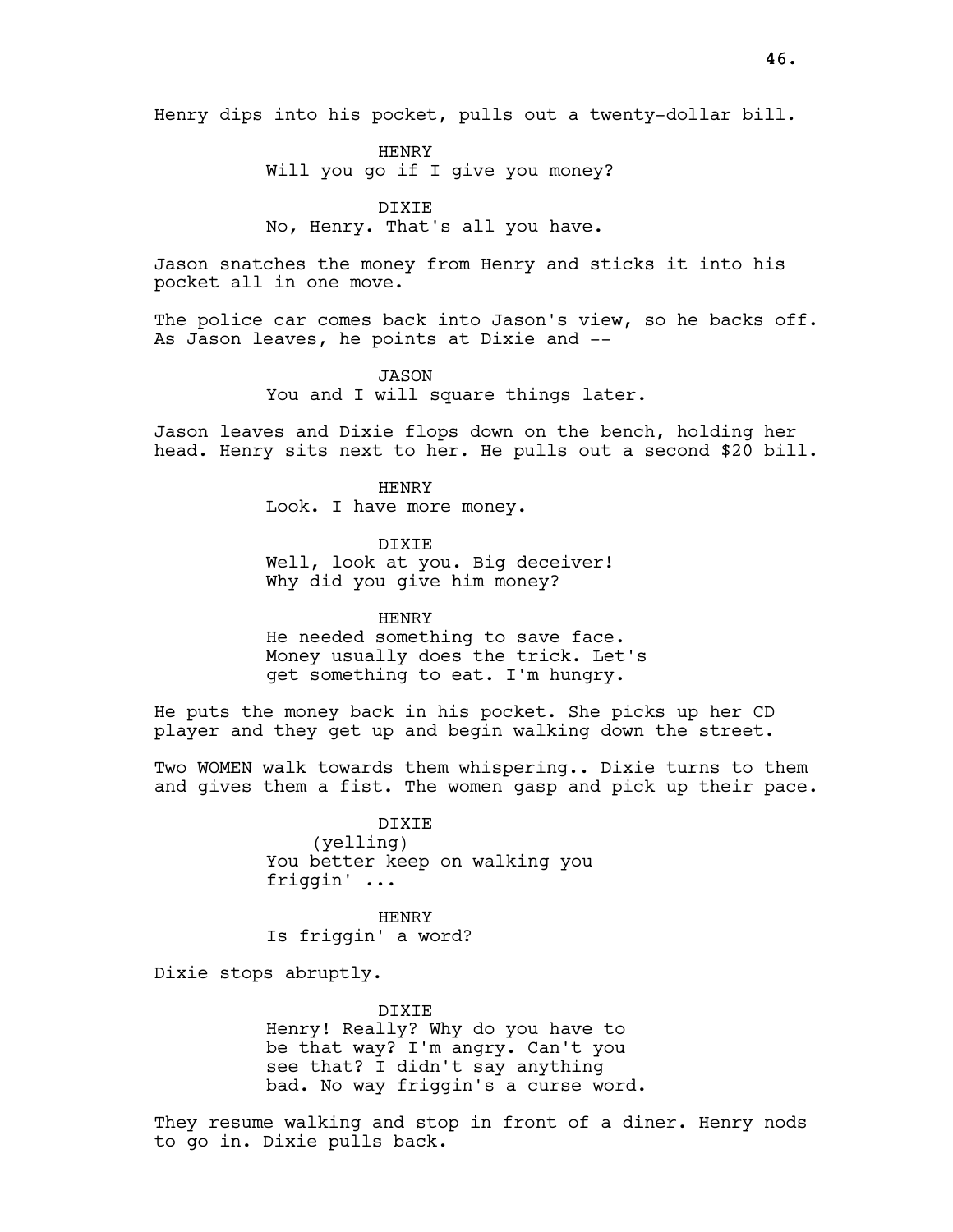HENRY Good. Let's go in. I'm hungry.

INT. DINDER - DAY

They find an empty booth and sit. Henry strums his fingers and summons a host of facial expressions that make no sense.

> DIXIE What's the matter with you? Do you enjoy being an idiot?

He feigns a hurt expression, but sobers quickly with the entrance of the WAITRISS. She's broad-shouldered and almost as hefty around her waist. She's ready to take their order.

DIXIE

Hello, Mom.

Mrs. Swanson just nods and stares at Henry with the countenance of an inquiring mother.

> MRS. SWANSON Hello, Henry.

HENRY Hello, Mrs. Swanson.

Her eyes don't leave Henry.

DIXIE Mom. Got something you wanna say?

MRS. SWANSON Actually, I do. Henry, what's ya

DIXIE

interest with my daughter?

Jesus, Mom. Can't I just come in here and have something to eat? You always gotta start this crap.

Henry snaps his fingers.

HENRY Watch your mouth.

Dixie rolls his eyes, and Henry's comments don't go unnoticed by Mrs. Swanson. She eyes him.

> MRS. SWANSON What's ya interest with my daughter?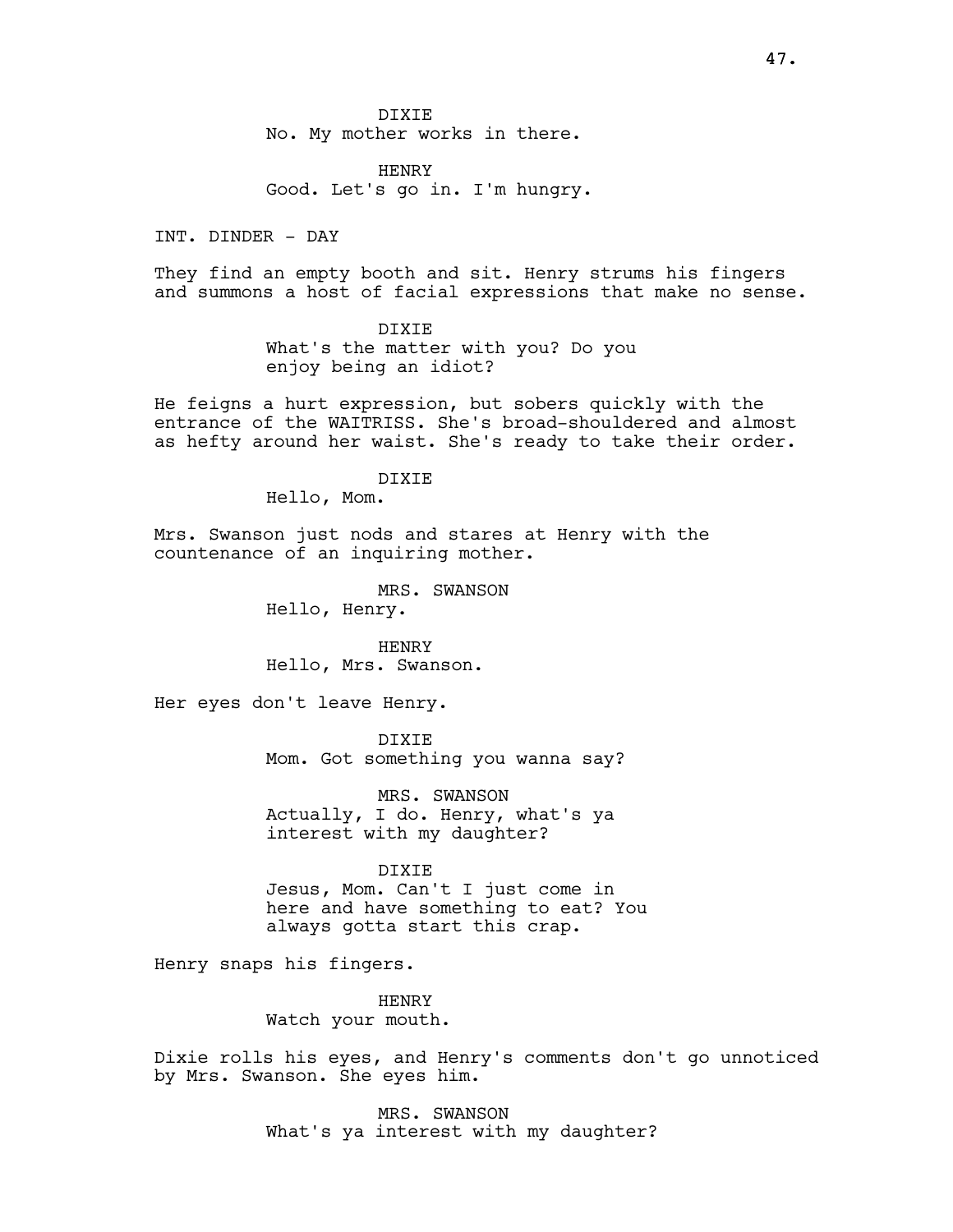DIXIE See what you did, Henry? You had to come in here. What are you, stupid?

Henry's glaze to nowhere seems to be frozen.

MRS. SWANSON What do you say, Mr. Wolff? What do you want with my daughter?

DIXIE Henry, Let's just order

HENRY'S POV

The VOICES become garbled. He peers down a white-hazy, tunnellike funnel. Everything disappears into a whiteness except for a small area in the center of his vision where we see Dixie. Her voice is garbled and hollow.

BACK TO SCENE

Mrs. Swanson looks closely at Henry's face, which is still paralyzed. She looks closer into his glazed eyes.

> MRS. SWANSON He looks so ... sad. (sighs; opens her pad) What do you want, Henry?

Henry's stare to nowhere remains fixed. He does not speak.

MRS. SWANSON What's the matter with him?

DIXIE I've never seen him like this.

Dixie searches Henry's face, waves her hand in front of him, but there are no signs of life.

Dixie straps the CD player around her shoulders and promptly gets up.

> MRS. SWANSON That's right. Take the path of least resistance, like always.

Dixie leaves and Mrs. Swanson sits across from Henry. With a thunderous exertion, she sighs, as if taking her last breath.

> MRS. SWANSON (whispers to herself) When is she ever going to get the help she needs?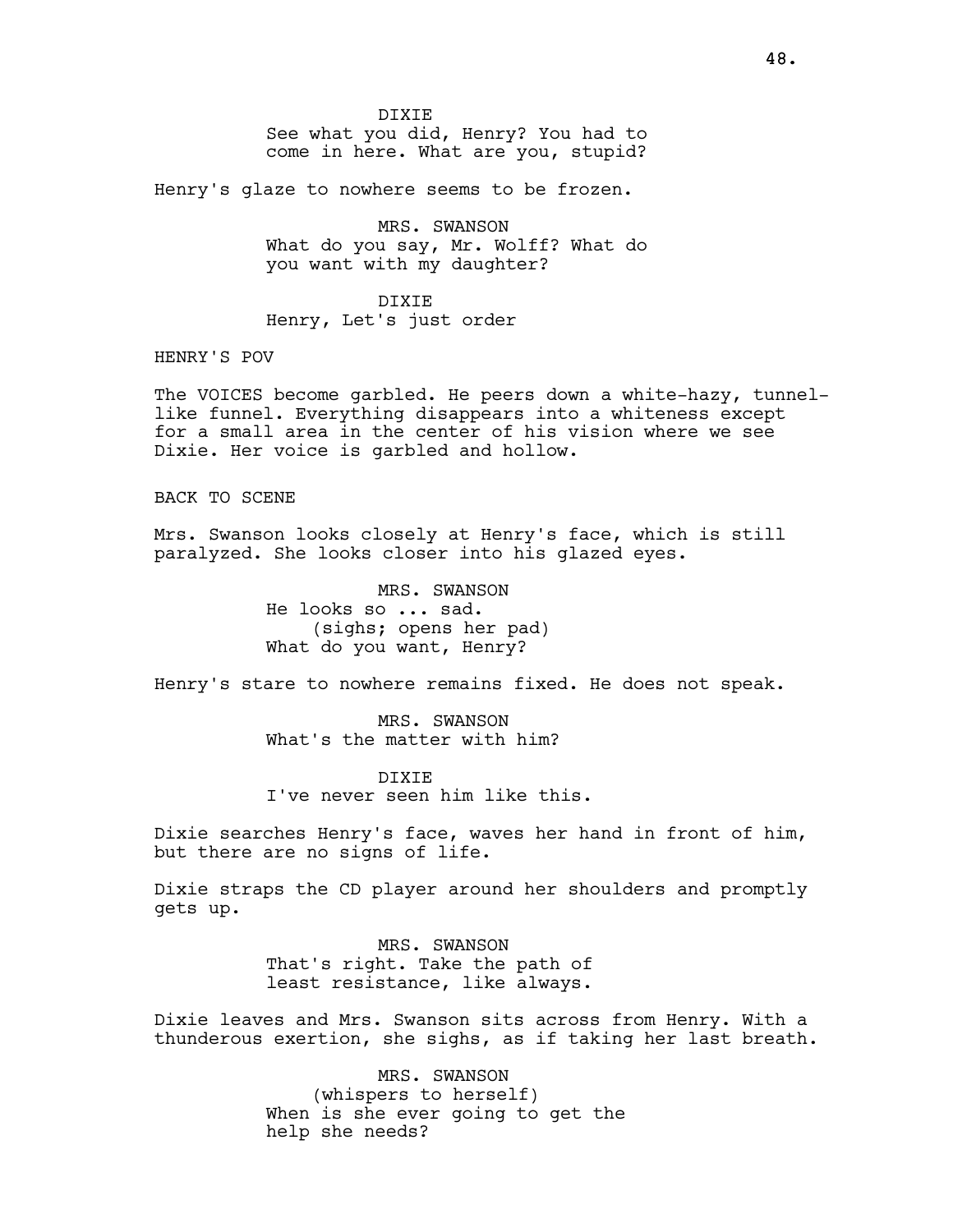Mrs. Swanson inspects Henry when, all of a sudden, Henry blinks a couple of times and then looks around.

> HENRY Where's Dixie?

MRS. SWANSON You gotta be kidding me.

Henry's face transitions from confusion to realization.

MRS. SWANSON What's the matter with you?

HENRY Nuttin. Wuts dah madder wut you?

### MRS. SWANSON

Okay, Henry. You don't have a hidden agenda. I'm sorry for coming on strong. But what's your interest with my daughter? You're twice her age.

HENRY She's not a bad kid. She just needs a little encouragement, that's all.

MRS. SWANSON I wish it was that simple. And what makes you think you can change her?

### HENRY

Nothing. Just encourage her. She needs to change herself, but she can't do it alone. She needs help.

Mrs. Swanson starts to say something, but stops. She does this a couple of times then, finally, she speaks.

#### MRS. SWANSON

I forged a man's name on her birth certificate because I didn't know who the father was. Eventually, I told her that her dad died in a car accident.Fact is, she has no good male role models in her life now, except maybe you. If you have any decency in you, give some to her. She needs it.

#### HENRY

I'm sure she's honest when she says she'll stop doing drugs.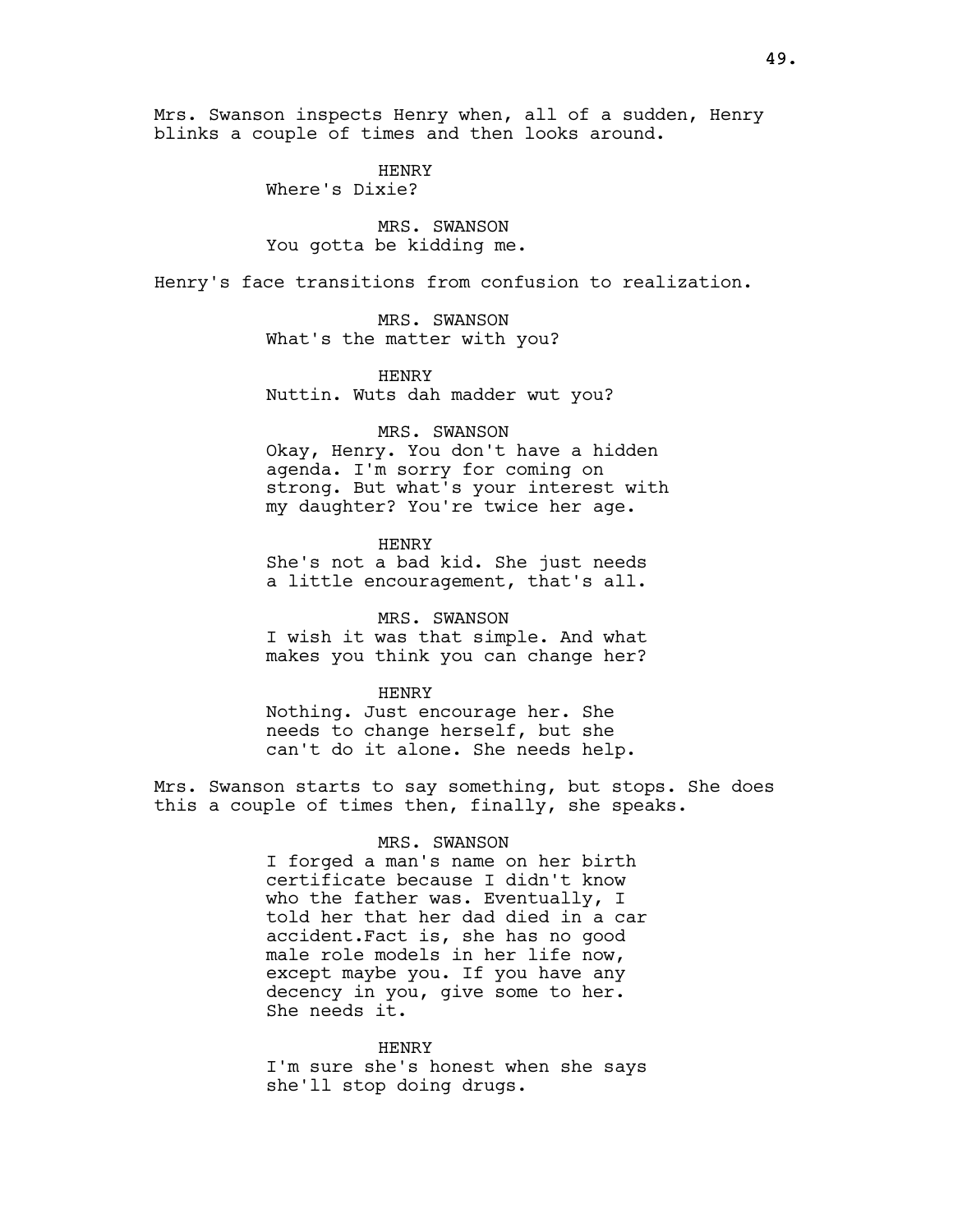Yeah, she'll stop, feels better for a week or two then 'bam'. (slams the table) Don't know whether to look for her at the police station or morgue. She's stolen from me, lost her license, shoplifted, in and out of jail, sleeps all day, Yada, yada.

MRS. SWANSON

She sees her BOSS at the counter, so she gets up.

MRS. SWANSON I gotta get back to work. Listen, God knows I love my daughter. But I've lost hope, the very thing she needs now. Maybe you can help her. Do you want anything to eat?

HENRY No. Just coffee.

She leaves and Henry stares out the window and watches PEOPLE pass by on Main Street. Elaborate holiday decorations are wooing the shoppers at the store windows.

INT. CHARLES'S KITCHEN -- DAY

Charles Oswald peers through his kitchen window and sees Henry walking around in his backyard making gestures, as if talking to a rock in his lawn.

Charles pours the last few drops of a whisky bottle into a mug, throws the empty bottle in the garbage, then hikes himself up and pulls pint of whiskey from behind the molding.

EXT. HENRY'S BACKYARD - CONTINUOUS

Henry walks around his back yard and points at the various rocks that had overtaken his lawn.

FRONT LAWN

Dixie dances up Henry's driveway to the music on her everpresent CD player. She turns the music off and then knocks on the front door. No one answers. She jiggles the knob and the door creeps open by itself. She shouts -

## DIXIE

Henry.

Responding to silence, she slowly enters the house and spots the coin collection on the couch. She picks it up, and hugs it, savoring it as if it were hers.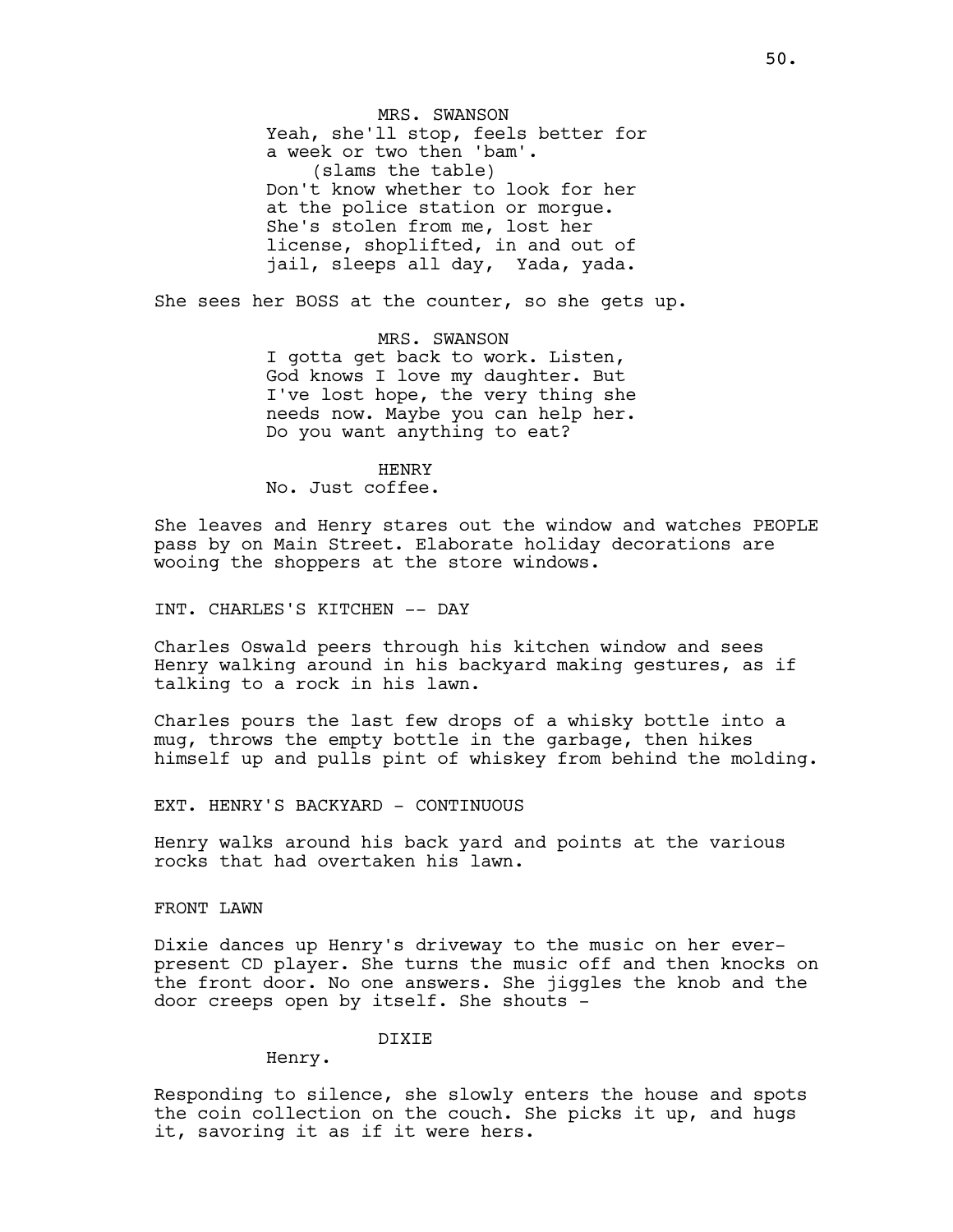ROBIN What are you doing?

Dixie jumps, startled.

DIXIE God! You scared the hell out of me.

ROBIN What are you doing here, Dixie?

Dixie embraces the coin collection, then puts it back down on the coffee table. Before she leaves--

DIXIE

I in ninth grade at a dance, Sharon asking me, 'where did you get that dress?' I told her that it was my grandmother's dress. That was the first day I became ashamed of living on the South side of Main Street. That was the first time I was ashamed of who I was. Sharon's dress was magnificent.

EXT. HENRY'S BACK YARD - CONTINUOUS

Henry spots Robin's car in the street. He puts down the rake and rushes to the shed.

INSIDE THE SHED

A work bench stands in the middle of the shed along a mannequin. To the side is an electric hand saw. Henry removes the hand from the mannequin's arm and grabs his electric saw and places both items on the workbench

He plugs the saw into the socket and finds a foot-long piece of scrap wood and places it next to the saw. He takes the stub of the mannequin's hand and pulls it up his left sleeve creating the illusion the mannequin's hand is his.

```
ROBIN (O.S.)
```
Da-aad.

Henry holds up the saw with his real hand and pulls the trigger a couple of times, creating a buzzing SOUND that Robin is bound to hear.

INT./EXT. HENRY'S SHED - CONTINUOUS

Robin stomps down the porch and bolts across the yard to the shed. She looks over to the Oswald house and sees Charles watching from the window. Always watching.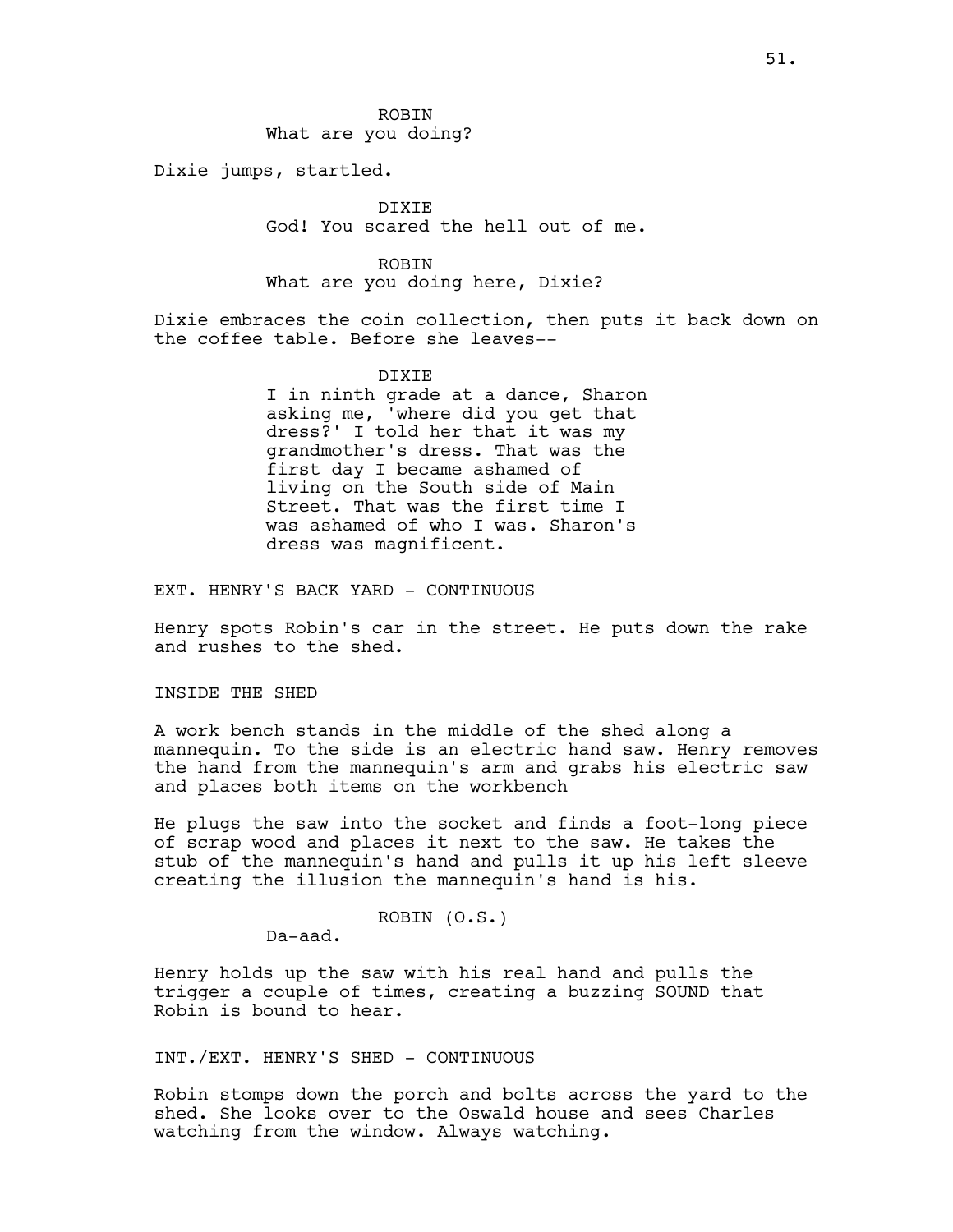Henry holds a piece of wood down with the mannequin's hand while holding the electric saw in the other. Robin enters.

> HENRY Oh, hello, Sweetie.

He cuts the wood and doesn't stop sawing until the blade cuts his wooden hand clear off the stump. The mannequin's hand rolls off the work bench to the floor. Henry screams and carries on as if he cut off his real hand.

#### **HENRY**

Oh, my God. Ouch. It hurts.

Robin just gives Henry a deadpan stare.

#### ROBIN

Will you knock that crap off? Have you forgotten? We are supposed to see Judge Brady today. You need to change into different clothes.

Henry removes the stub from his sleeve and tosses it. He bends down and picks up the mannequin's hand off the floor and puts it on the workbench. As Henry walks past Robin,

> HENRY I'm running out of props.

As Robin follows him to the house,

ROBIN It's these kinds of antics that will be talked about today, Dad.

INT. HENRY'S KITCHEN - CONTINUOUS

As they walk into the kitchen--

## HENRY

I saw the Judge pour three quarts of oil into the car before he noticed the oil streaming down his driveway. He forgot to screw the nut back into the oil pan after draining it. Now was that stupid, or just a mistake? I was parked at the stop sign by his house. That's how I saw it. We looked at each other and laughed. Ha, ha, ha. We thought it was funny. Not stupid. Life is full of these funny things.

As they pick up a head of steam to the stairs--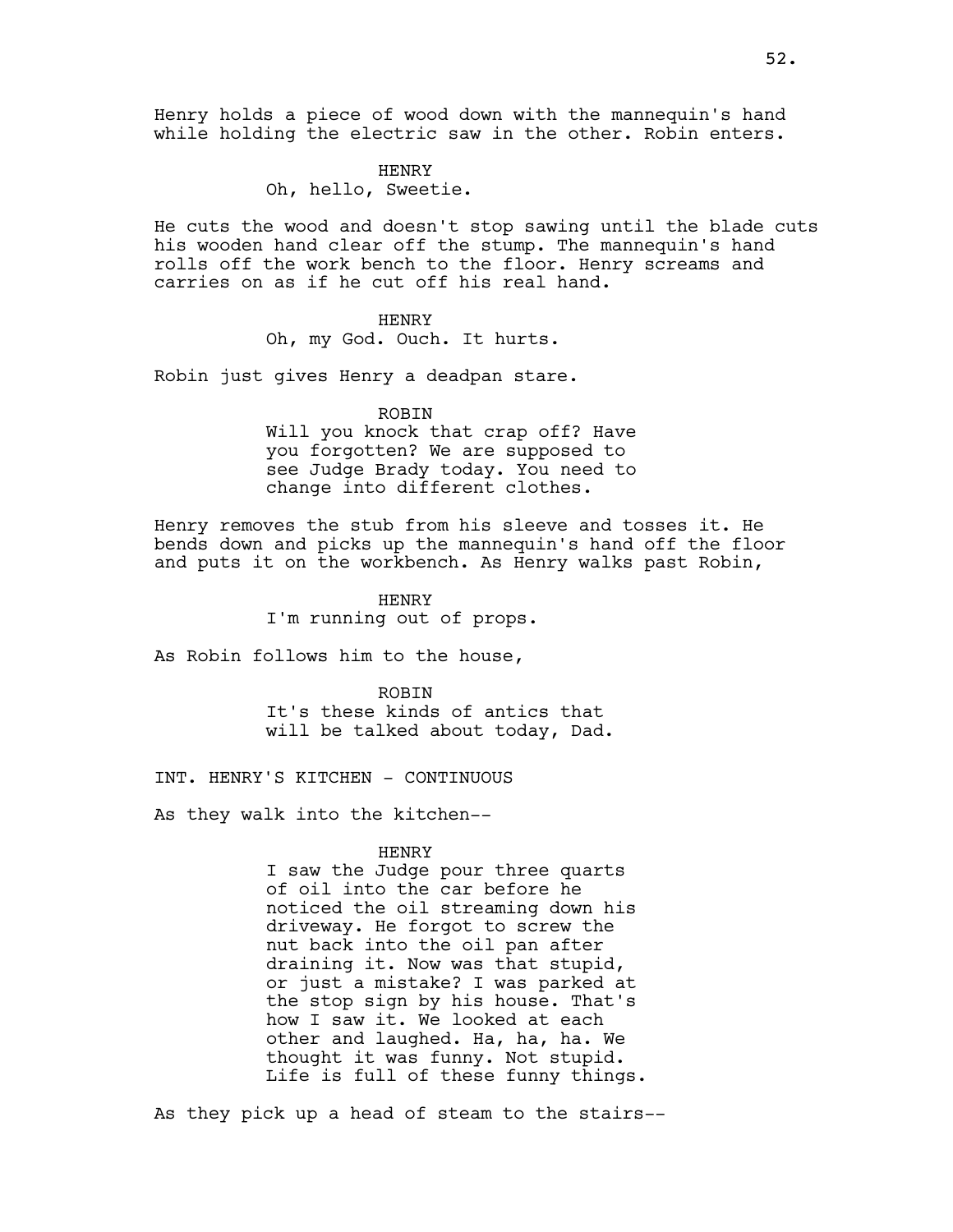ROBIN

Ah. I should've laughed, right? Well, Dad, I did laugh the first time you did it, twenty years ago.

INT. JUDGE BRADY'S CHAMBERS -- SAME DAY - AFTERNOON

Judge Brady looks at Henry and smiles. Henry smiles back. Robin sits next to her father, twiddling her fingers.

> ROBIN She didn't forget.

JUDGE BRADY I'm so sorry about Mary, Henry. I liked her. The community has lost a good friend. A good citizen.

HENRY I liked her also, Judge. You can throw in she was a good wife, too.

JUDGE BRADY Yes. Well, maybe we can chat a little until Sharon arrives. Why do you think you are here, Henry?

HENRY Something to do with Mary's money.

JUDGE BRADY Yes, but we are also here because of you, aren't we, Henry?

Henry rubs his hands together as if he is washing them.

JUDGE BRADY This meeting is for me, really. I want to know why Sharon feels a need to do this. I'll let her speak freely and we'll separate the legal issues from the personal. If there's no legal concern, then I'm canceling the hearing on the 23rd. We'll exercise a little patience and let Sharon say what she needs to say.

The Judge looks in Henry's eyes, then into Robin's. They both nod. We hear a rustling noise and then Sharon walks in.

> SHARON Sorry I'm late. Traffic. Christmas shoppers all over the damn place. I must've got 900 points coming here. Just kidding. Just kidding.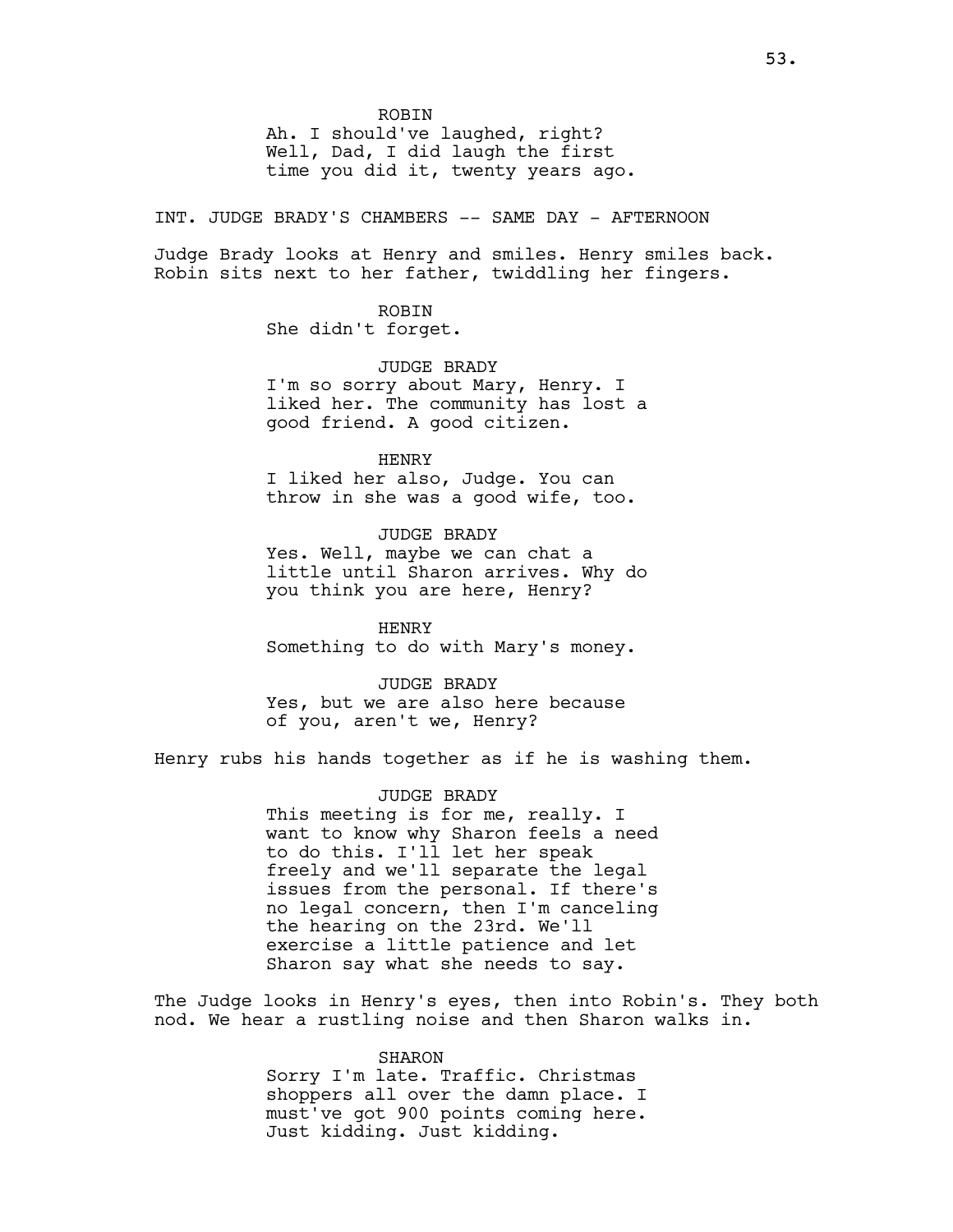Sharon sits, and everyone AD-LIBs their greetings.

JUDGE BRADY Look, I've known all of you for over twenty-five years. And I know all of you have been through quite an ordeal with Mary's illness.

The Judge stops, rubs his chin, then slides his hand up and down on the side of his face

> JUDGE BRADY Henry, the nuts and bolts of it is this: Sharon here thinks you can't handle your own financial affairs. How do you feel about that?

HENRY Well, maybe she's right ...

Robin goes to object, but the Judge raises his hand.

JUDGE BRADY That's an honest answer, Henry. But I'm just not sure it's the correct answer. Is there something going on I need to know about? Family argument, perhaps. (Responding to silence) Ok then. Tell me why you filed this petition, Sharon? I got nothing to do for another two hours.

SHARON

Well, Judge. Here's the skinny. When I was a freshman in High School, my father lost his driver's license because he was drag racing with a high school student. My father could've ended up in jail but the student was drunk, so ...

As Sharon talks, Robin notices the Judge throwing a wink at Henry. The Judge sinks in his chair then sneaks a peek at Henry, queries him with a quick high-eyebrow move.

#### SHARON

Growing up with my dad wasn't easy. At parties, at the movie theater, nowhere was safe. He would curl his tongue and talk like a retard. "Myeeee naaaame isth Heeeenry, and Immaa Shaaaaron's faaaaatha'.

Robin covers her mouth, holding a laugh.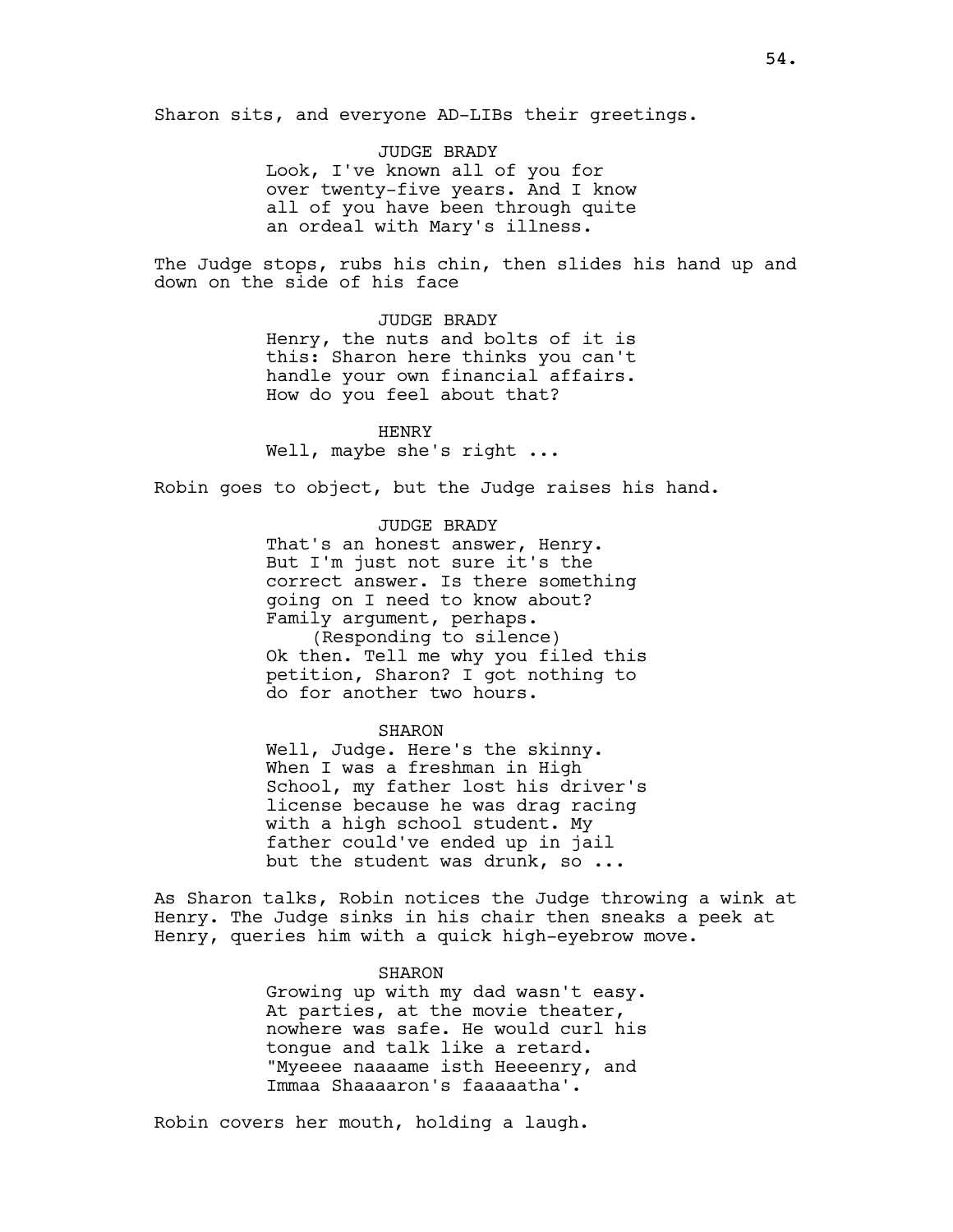SHARON

I liked Dennis Benning a lot. He would never give me a second look because of Dad.

ROBIN

Oh, yeah, right. I'm sure Dad put the kibosh on that. It couldn't've been that you were so far up his butt that he was afraid of you.

JUDGE BRADY

All right. Stop. Robin, let's just allow Sharon to get it all out. Ok?

He motions for Sharon to continue.

### SHARON

He took us to fast food places a lot, and God forbid if you had to go to the bathroom ...

(Res. to Robin's laugh) Funny? Really. Remember Benny's? We were at Benny's, Judge, and when we finished eating, Jill had to go to the girls' room. Mistake! When she came out she couldn't find us in the restaurant or the parking lot. She couldn't find the car because it was hidden behind a truck. She panicked and broke down and hysterically cried. She cried all the way home.

**ROBIN** 

You were right there behind the truck, laughing with the rest of us. And I don't remember Jill all that upset. You're exaggerating.

### SHARON

I'm not exaggerating. Maybe I did laugh but I was eleven years old, for chrissakes. What did I know? (to the Judge) And that was the last time Jill's mother allowed her to play with us.

Henry appears stunned. He goes to say something but stops.

(MORE) SHARON Then there was the time with Judy Pickett, when we were twelve. She went to the bathroom.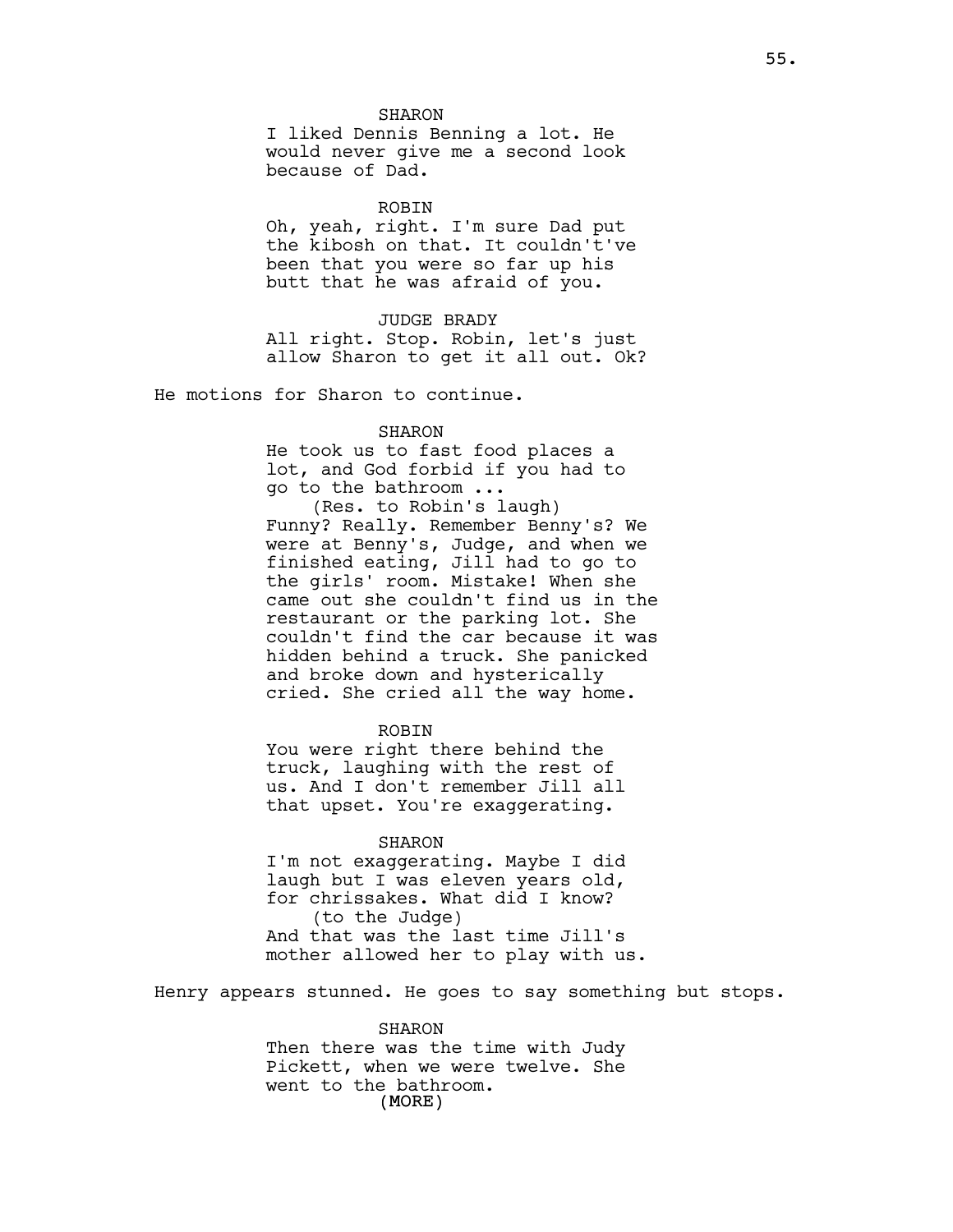## SHARON (CONT'D)

My father banged on the door really loud and he scared the hell out of her, then he pokes his head into the bathroom and what does he say? Do you remember what you said, Dad?

HENRY

I ... I ... I forget, Sweetie.

Sharon leans in to the Judge.

SHARON He says, 'Charming'. He doesn't say 'Oh, I'm sorry. I didn't know anyone was in here.' No. 'Charming,' is what he says.

Sharon draws a big X in the air with her index finger.

SHARON Another friend falls off the radar.

Sharon turns to Henry who has that far-away look.

SHARON

Sorry, Dad. That's the way it was.

### JUDGE BRADY

Now, let me tell you a Henry story, Sharon. I remember the day when a dozen or so Asians came to town, a sightseeing trip at the old Sakawanna coal mine. One of the Chinese men asked Henry to take a picture - a little family portrait as memorabilia of the trip. The guy handed your father a camera and then ran over to his family and took a position next to his wife. While they all posed in front of the sign, your dad, instead of snapping the picture, tucked the camera under his arm and ran off with it like he was stealing it. Funniest thing I ever saw. (laughs out loud)

I can still see their faces ...

### SHARON

JUDGE! This is not funny.

## JUDGE BRADY

(MORE) No, Sharon. It's not. Listen, I was hoping you all would come in here today and get some things off your chest and then let everything be.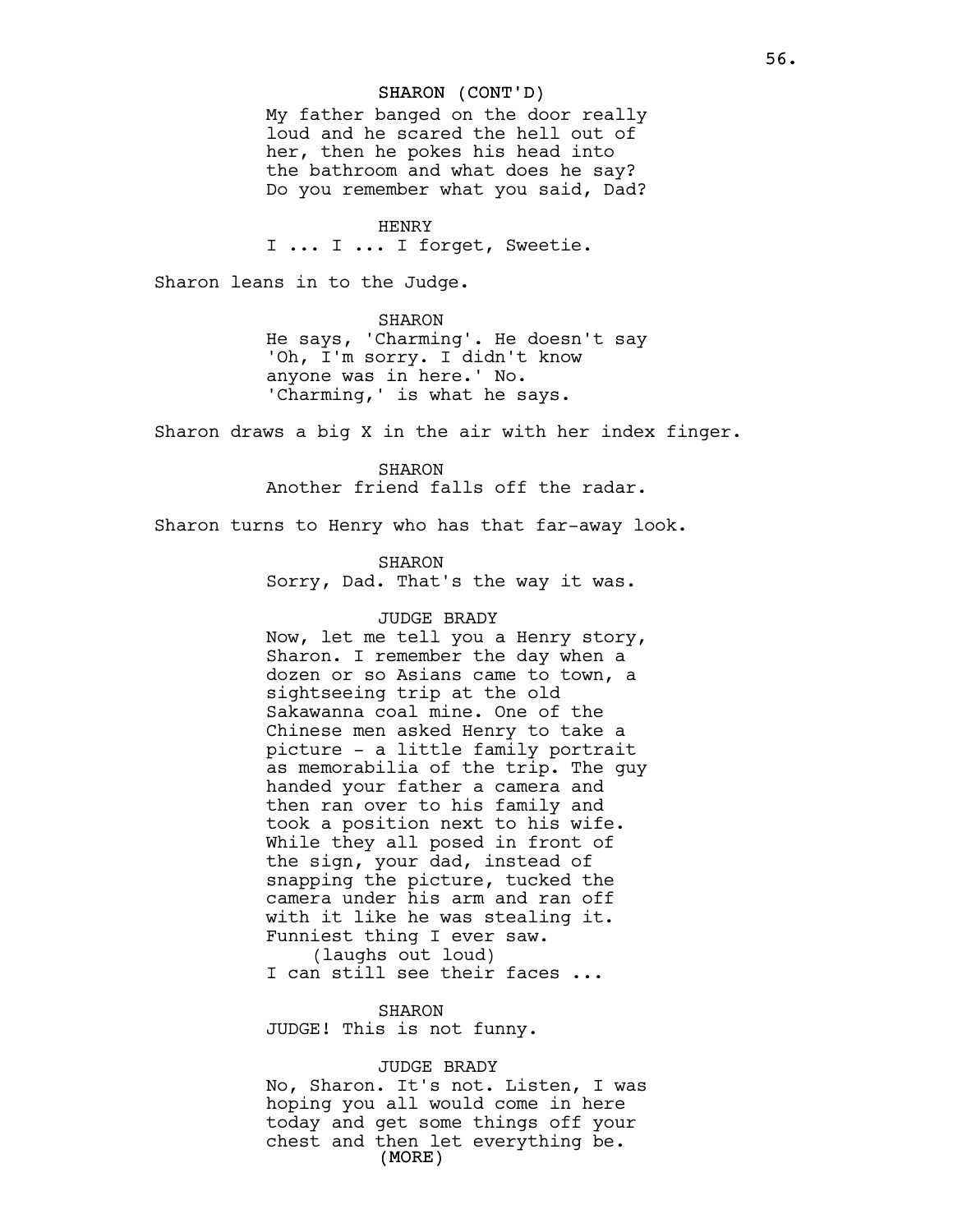# JUDGE BRADY (CONT'D)

I've known your family too long. Yes, you have some gripes, but every family has them. Your dad might be a little ... eccentric. Might have issues for a psychologist, but not the courts. I suggest you try and work these things out. What you told me has nothing to do with your father's ability to handle money.

Sharon knocks on the table top several times.

### SHARON

Well, I haven't gotten to the part about his fiscal irresponsibility yet, Judge. He gives money away indiscriminately. He gave five hundred dollars away the day our mother died to that ... what's her name ... Dixie ...

Henry knocks on the table to get everyone's attention.

## HENRY

She's right. I gave Dixie money because ... because ... she owed money to a guy who would hurt her very bad if she didn't pay.

The Judge lets out with the largest of sighs, as if he were given a fatal blow. He leans back in his chair.

### SHARON

This shouldn't be surprising. We went to the movies one time and he gave his money away to the first homeless person we saw and when we got to the AMC theatres he stood in front of the glass and expected the guy to let us in for free. You know how embarrassing that was, Judge? He has always been that way, and that's why Mom gave him a weekly allowance. When he spent it, he would have to wait for the next week's allowance. That's the way it had to be and should be now.

## JUDGE BRADY

Enough. You've proved your point. I've heard enough. I'll see you all on December twenty-third.

 $\rm \left($  MORE  $\rm \right)$ (to Robin and Henry) I'm sorry if I caused any trouble. I thought we could to settle this informally, off the record.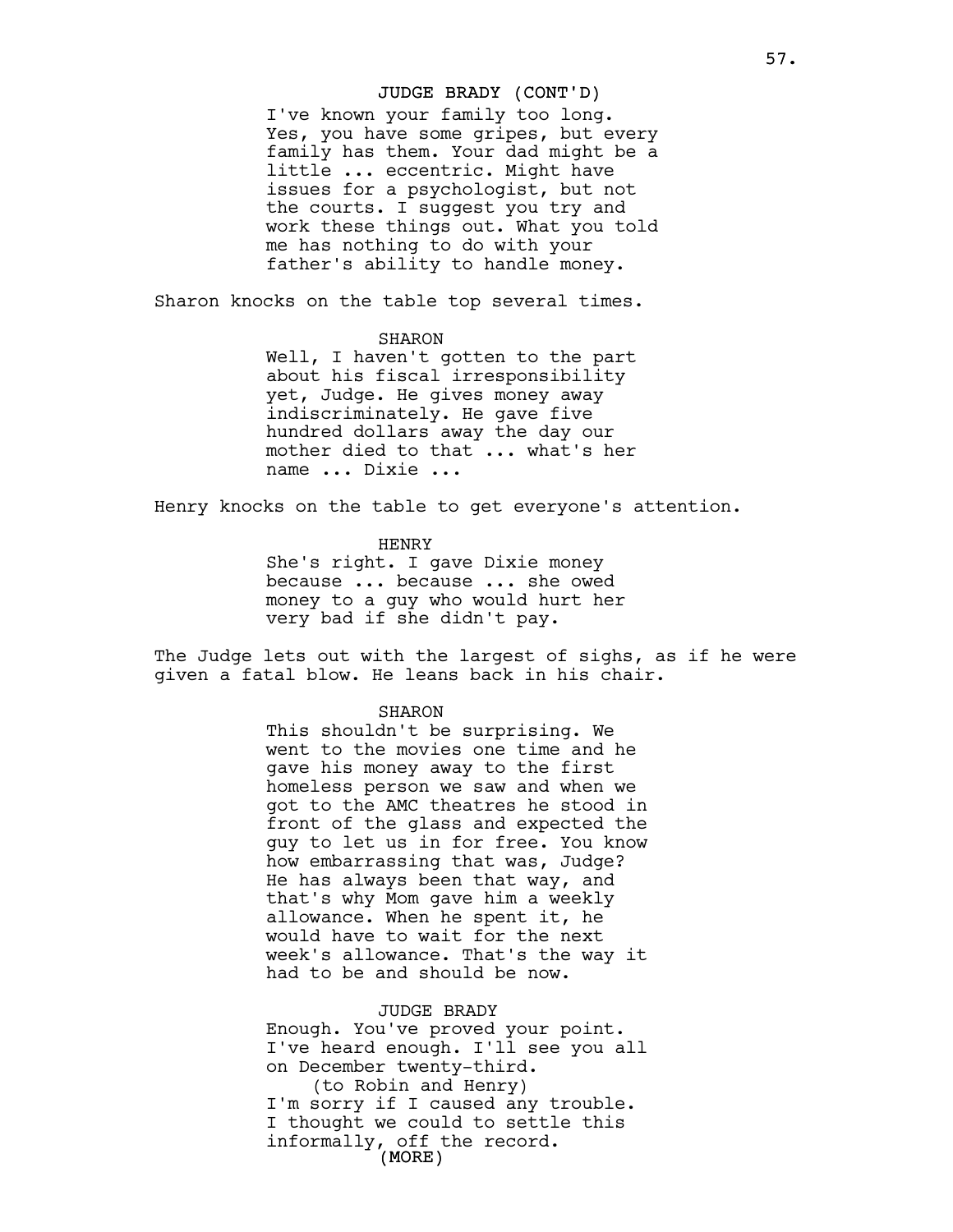## JUDGE BRADY (CONT'D)

(to Sharon) But you'll need more than what you've told me today. I'll need proof your father doesn't have the ability to handle money. A few times of giving money to destitute people doesn't do it for me.

# ROBIN

Can we do this after the holidays?

JUDGE BRADY I'm required by law to have the hearing within twenty days of the petition. Now, if you want to withdraw the petition and wait until after the new year ... (responding to silence)

JUDGE BRADY Then I'll see you all on the 23rd.

EXT. COURTHOUSE -- MOMENTS LATER - AFTERNOON

The beleaguered Wolff family stop at the bottom steps of the court house, each looking in different directions.

## SHARON

I have to go to work.

Sharon leaves and when she is out of hearing range--

ROBIN Change of subject. What was that winking with the Judge about?

### HENRY

Oh, that. I drag-raced him one time down JFK Parkway. The cops stopped both of us. It was early on a Sunday morning. No traffic. The Judge, being who he is, talked the officer out of the tickets. He had a sixty-four Mustang. No match for my Buick, though. Beat him soundly.

Robin gets into her car and they AD-LIB their good-byes.

INT. PSYCHOLOGIST'S OFFICE -- LATER IN THE DAY

Robin is in the middle of a session with Dr. Tucker.

ROBIN My sister never had a serious relationship with a man.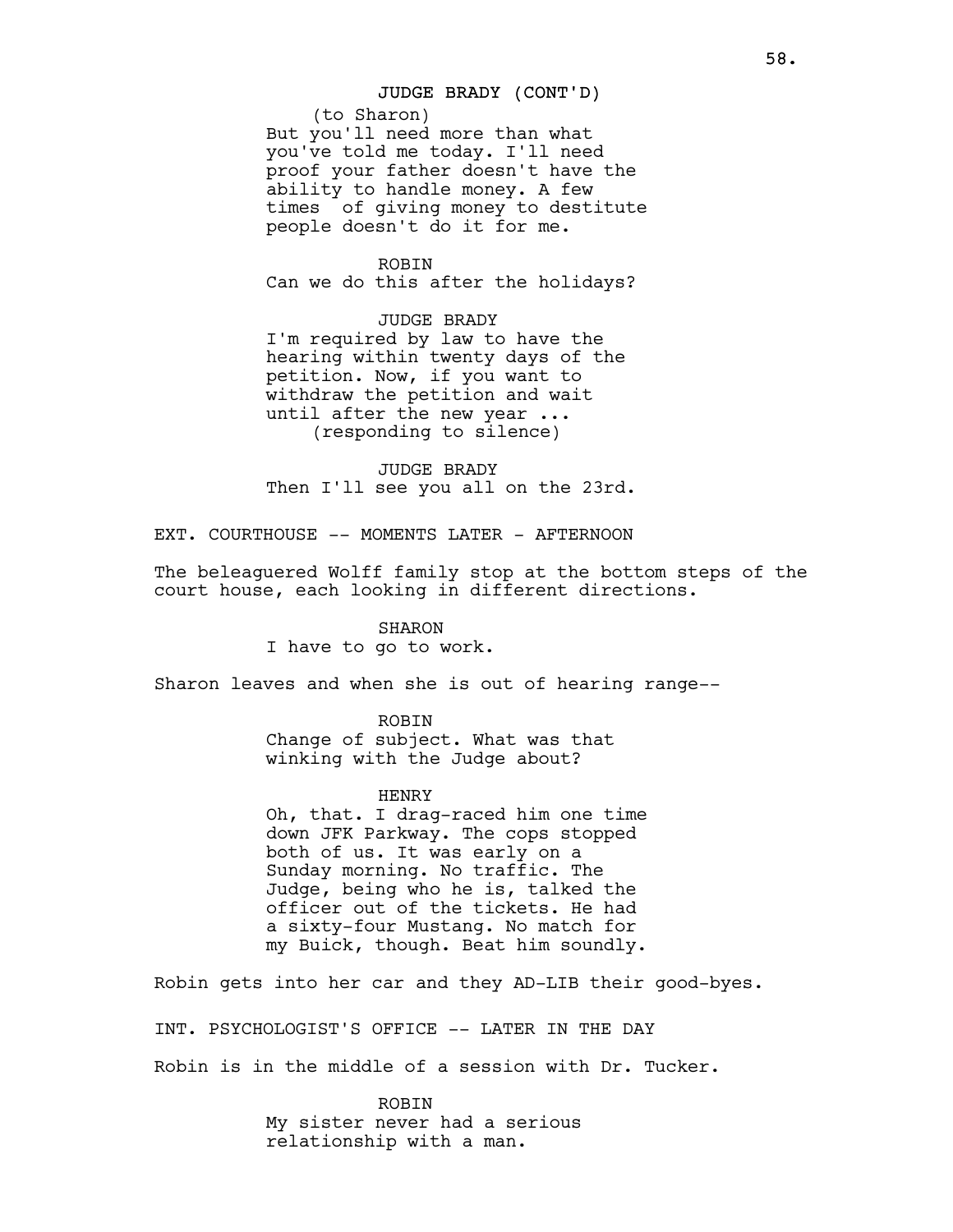DR. TUCKER Have you ever had one?

ROBIN I guess I haven't. Of course there was Asa. He was a guy I liked in High School for awhile. That's all.

Dr. Tucker gets comfortable, as if to suggest he has all the time in the world to listen to this story.

### **ROBIN**

Ok. I loved baseball back then and was pretty good at it. Asa was a pitcher. A good one too. He had a thing for me. I played short-stop and yelled things like 'no batter, no batter', and then I'd say in a sexier voice, 'strike him out, Sweetie'. He found it hard to concentrate with me out there. (beat)

He had a great knuckle ball that got him a scholarship to college. We were District Champions one year. we talked a lot, and he kissed me under the bleachers. Eventually, I lost interest in baseball and we went our separate ways. Became more academic. We had less time for a social life. He became obsessed with his business. Should be married by now, I mean, I met him at the diner a while back and asked him why he wasn't married and he said people married early in their life to erase those feelings of inadequacy. He said most marriages ended up in divorces anyway, so he was doing just fine putting his priorities where they were. He said he'd continue to wait until he found the right person.

DR. TUCKER How do you feel about him?

#### ROBIN

Nostalgic, mostly. I shouldn't've even mentioned him. But I remember the baseball ... And the bleachers.

DR. TUCKER How do you feel about him now?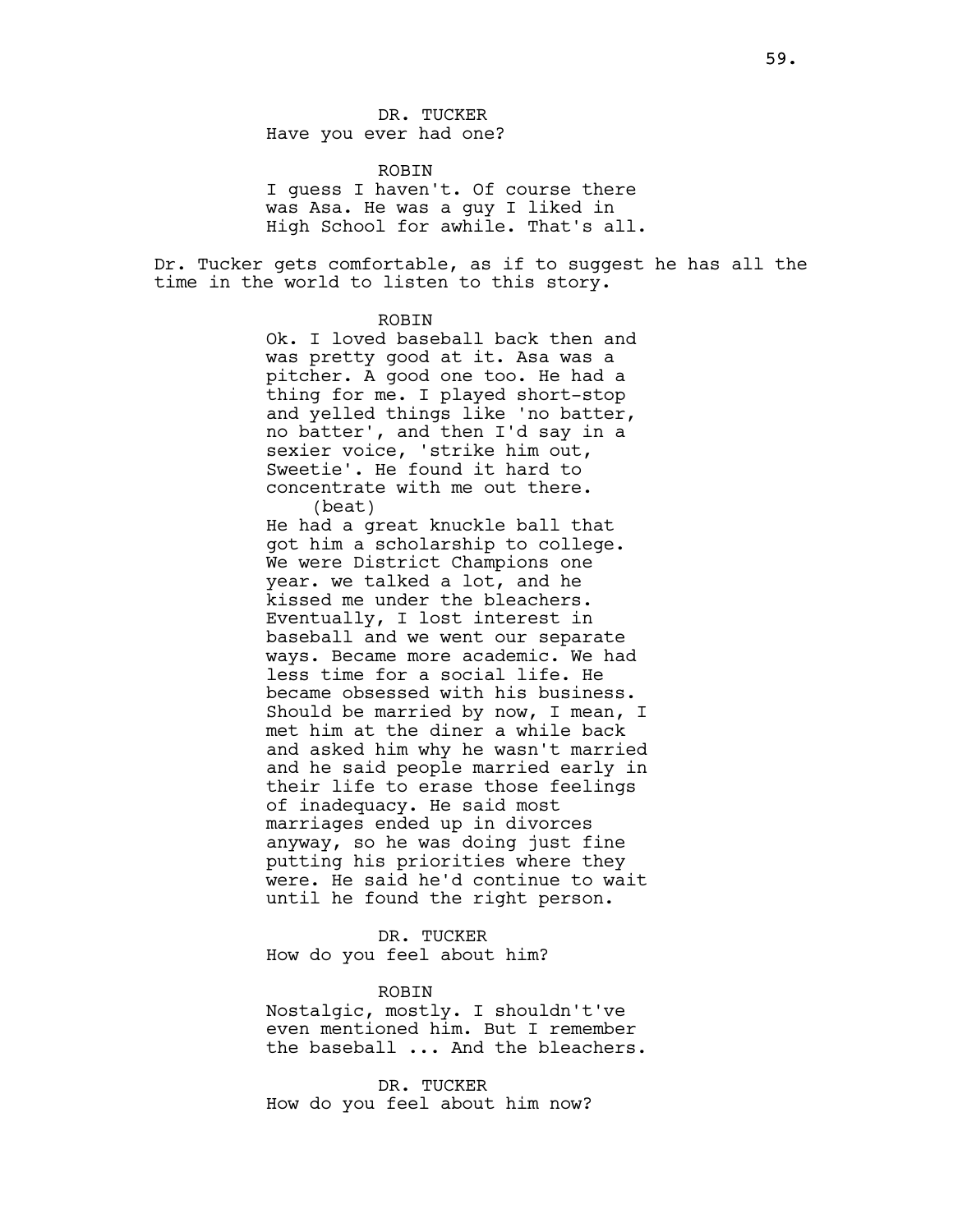#### **ROBIN**

I don't know. Back then I was touched by his carefree attitude. When someone got a hit, he'd wink at me. I'd wink back. We did a lot of winking, I remember.

#### DR. TUCKER

Go out with him, then. Reminisce.

### ROBIN

I've fantasized about sipping wine and talking about ERAs and RBIs with him. We've changed but he's a good-looking man. I said that already, didn't I. Hey, listen, I got too much going on right now to think about that.

#### DR. TUCKER

What's more important than what makes you happy?

### ROBIN

Right now, the issues with Sharon are causing my father to be more responsible. He was never responsible. For example, he used to do off-color things like going up to strangers in a store and shaking their hands and say, 'I haven't seen you in s long time' or he'd ask them for their autograph, or stare at them up and down until they'd ask him what he was looking at, and my father would say, in a real demonic voice, "I'm looking for a more suitable host body."

DR. TUCKER That's a new one. Funny.

#### ROBIN

I just remembered that one. We watched the Exorcist just prior to that. That's why he said it.

(responding to the quiet) But Coalsville's a small town. People talk. Maybe a little too much. And even though Dad's behavior was bazaar, I always felt safe that our secret was tucked away in a mental vault But I'm not sure now. I'm afraid it might come out and it won't just affect my father.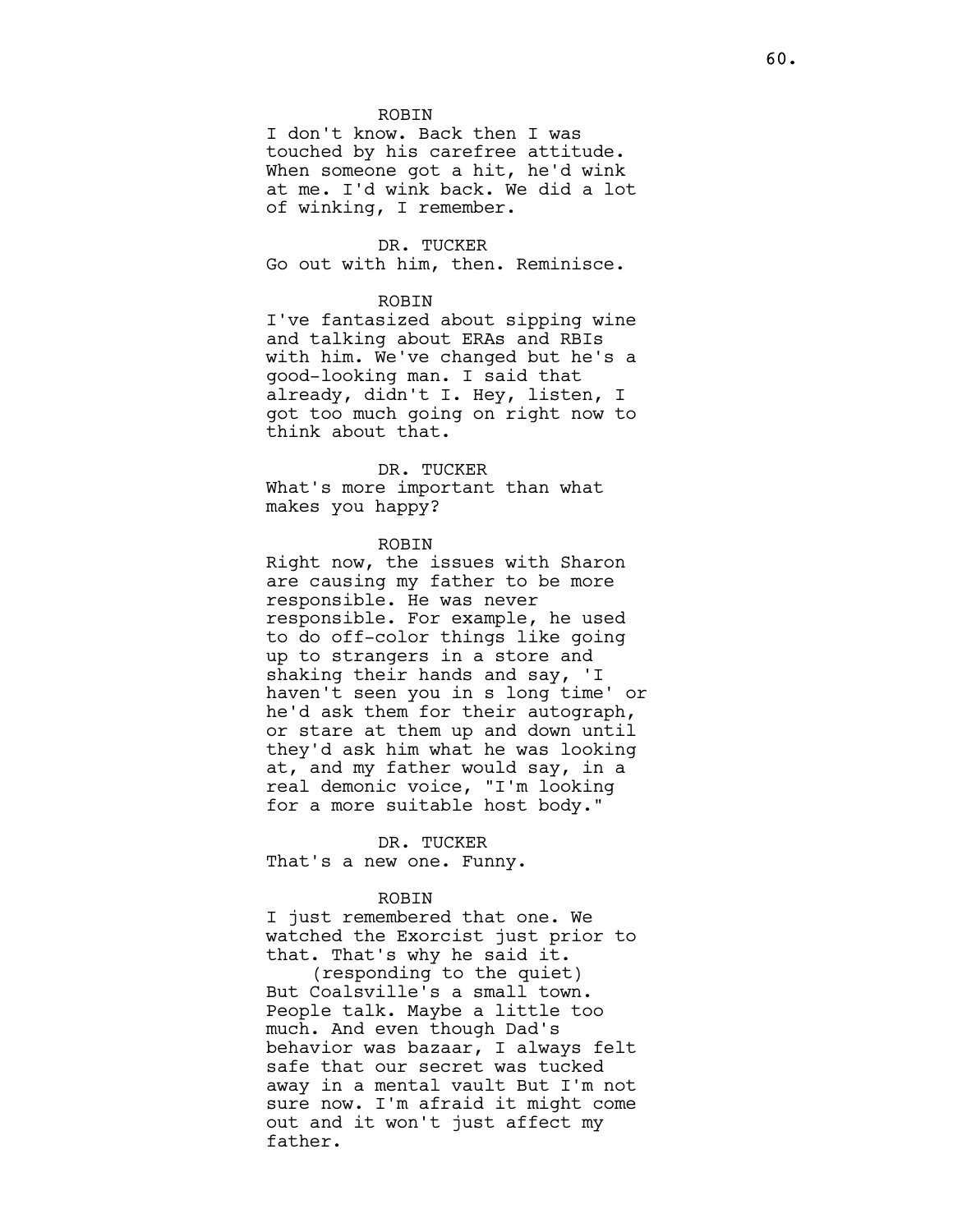They sit there. Both silent. Both thinking.

INT. HENRY'S KITCHEN -- ANOTHER DAY

Henry gazes at the overcast sky from the back door. Tiny flakes blow in the wind. He rushes to the pantry and throws out a pair of boots, a scarf. Gloves.

EXT. HENRY'S BACK YARD - CONTINUOUS

Henry bursts open the back door and appears like a caricature from a Brothers Grimm story - oversized gloves, a knitted hat, a down jacket, like a dough-boy with snow boots.

He hears muffled yelling next door. A door SLAMS, and Danny storms into view, meandering around, mumbling obscenities.

Finally, he settles by the fence and kicks it.

Henry shifts the backpack which is strapped around his shoulders, looks up and lets the flakes fall on his face. Danny watches him stomp across the lawn and into the shed.

After a second, two rakes come flying out of the shed. Henry strolls onto the lawn with another backpack in his hand.

> HENRY (John Wayne accent) Gotta pick up those rocks before the snow covers the ground, cowboy. (normal voice) Hey, help me.

Henry loosens a rock and puts it into his backpack. Danny hops the fence and comes over. Henry tosses him the backpack.

> HENRY I might put a pumpkin patch over there. Green beans over there. Can learn a lot about life doing that.

DANNY Got more weeds than anything else. That's like life. Depressing.

HENRY I was thinking more like eating right.

As Danny puts on the backpack, he spots his father peering out at him through the window with dark, commanding eyes.

Henry picks up a rock and puts it into Danny's pack. Danny picks up a rock and puts it into his pack as well.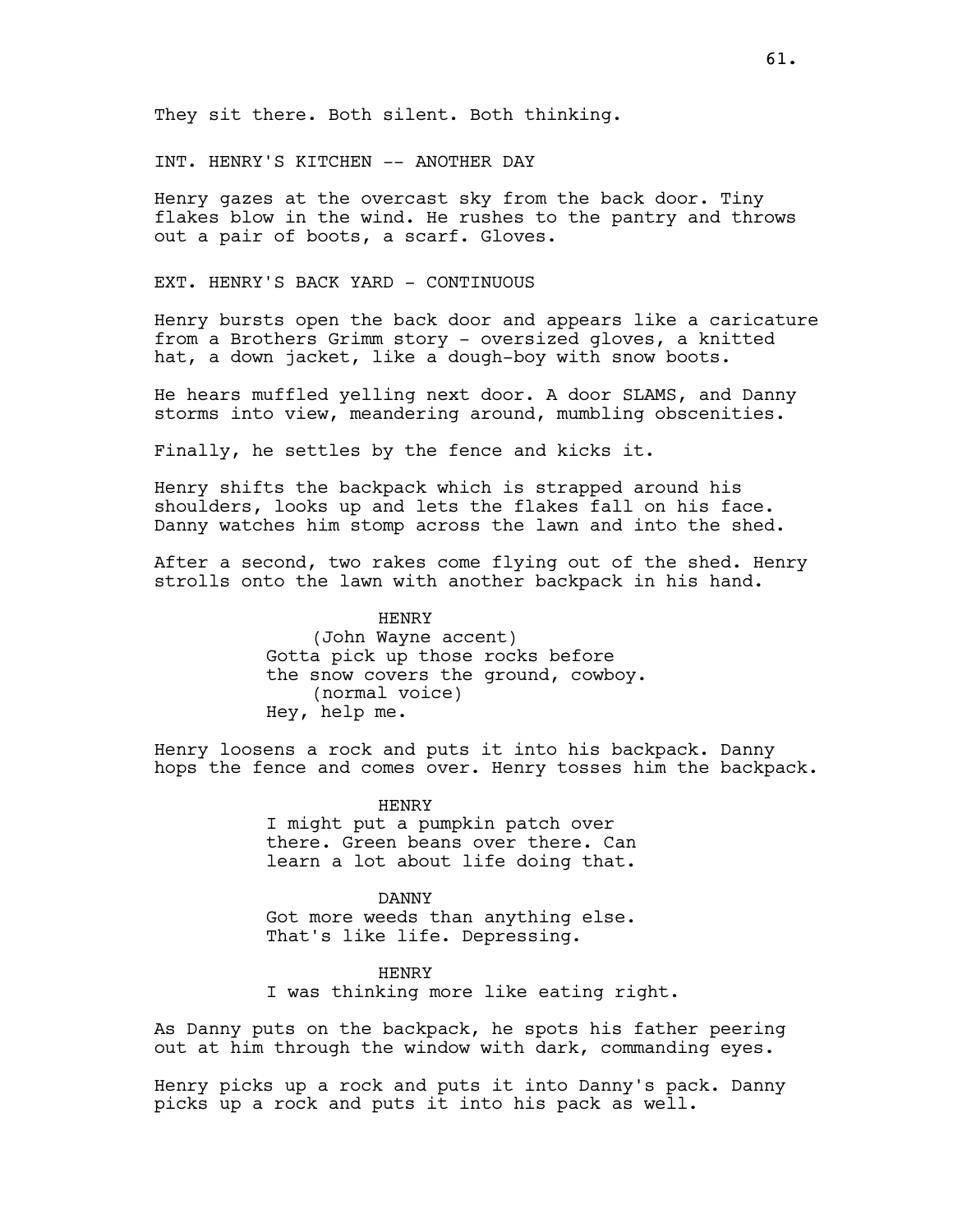HENRY How are you doing, Danny?

DANNY I don't know. Not so good, I guess. God committed an error making me.

Henry picks up a rock and puts it into Danny's pack again.

DANNY Because I'm not like other kids. You're like that, too, aren't you Henry? You don't exactly fit in, either. Sort of the same, isn't it?

Henry picks up another rock and puts it in Danny's pack.

HENRY

Sometimes I feel like these rocks are struggling to find a place in the world. Or some people think real men don't cry over a good movie or a good book. If we do, then something's wrong with us. Is that what you're talking about?

DANNY Yeah. Sort of. I don't know.

Henry scoops up a rock, and puts it into Danny's backpack.

DANNY Will you stop putting rocks in my backpack? Put them in your own.

HENRY Life shouldn't suck at your age. You should be having fun.

DANNY

Like what?

HENRY

Like mooning a funeral procession. That has magical properties.

Danny hesitates, but then laughs loudly.

DANNY Yeah, but how's that gonna help me with guys who pick on me at school?

(MORE) HENRY If you do that, you'll be the hit of your class, you kidding me?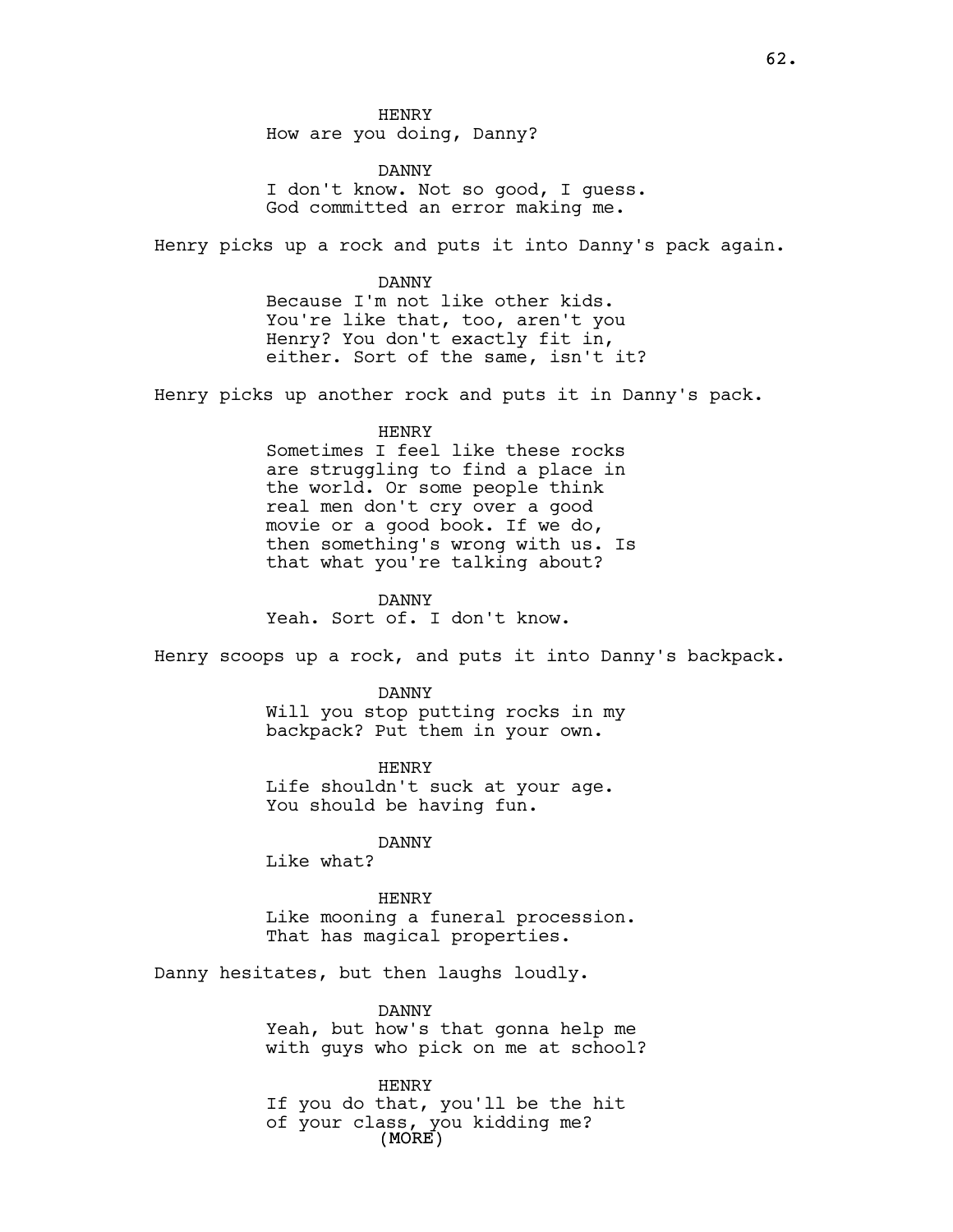People love it when you moon a funeral procession.

Henry deposits another rock in Danny's backpack.

DANNY See? When you do crazy things like that, it makes people think you're

weird. Use your own backpack.

FROM THE STREET

Dixie walks into view, sees Henry and Danny, and sits curbside for a better view. She watches while listening to her CD player.

BACK TO HENRY AND DANNY

HENRY Look at those clouds over there. I see a bull fighter with his cape.

He swipes at the snow which is coming down heavily now.

HENRY I'm a conquistador. I am whatever I want to be. (rakes quickly) We better hurry up here before all the boulders get buried.

Danny redistributes the weight of the stones across his back.

DANNY I would run away if I was rich, like you. You're rich, right?

HENRY I'm not rich because I have money. I only get twenty bucks a day, in fact. A rich person is not someone who has a lot of money. He's someone who needs it the least.

DANNY You mean, if you have a lot of money you have everything you want?

HENRY Hmm. How about if you don't have a lot of desires, then you don't need much money. Does that work for you?

Danny picks up a rock and puts it in his backpack. Henry quickly shoves a rock in Danny's backpack as well.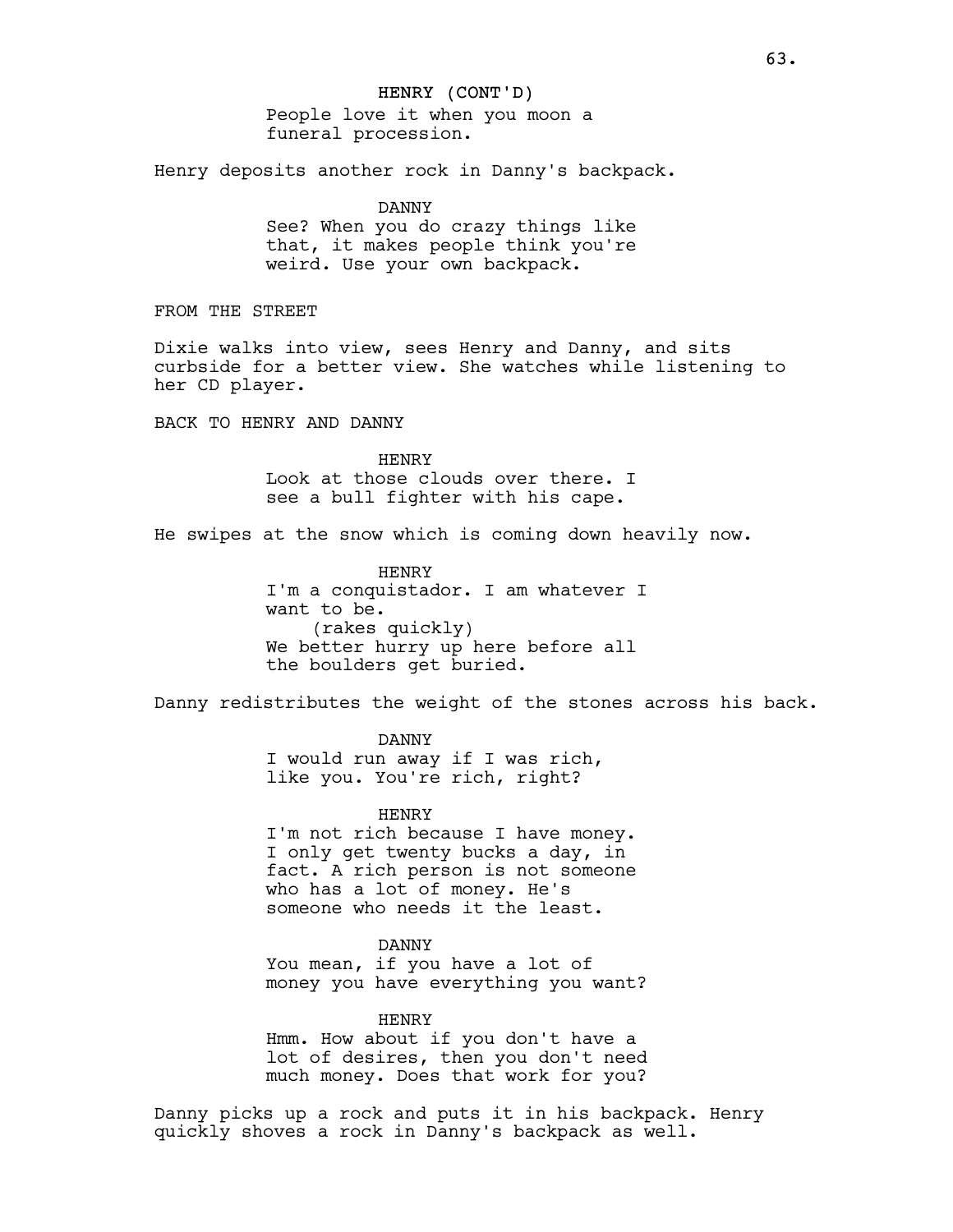Henry, will you PLEASE stop that? My backpack's getting heavy. Put it in your own damn pack.

DIXIE'S POV

Henry picks up another rock and puts it in Danny's backpack. Danny takes his pack off, throws it down, and kicks it.

> DANNY There! Satisfied?

Dixie sees Charles sneak toward Henry's back yard through an opening in the fence, creeping low, like a prowler. He positions himself by Henry's shed, and rolls up his sleeves, as if preparing to fight, but instead just listens.

Dixie runs to the mailbox, stuffs the CD player and her headset inside, and bolts to Henry's backyard. As she approaches, she notices Charles has disappeared. She looks around and catches a glimpse of him entering his house.

BACK TO DANNY AND HENRY

HENRY Dixie, is that you?

Henry stands having told Danny something private.

DIXIE I've been watching you guys from the street. Danny's father ... (Responding to seeing Charles in the window) Never mind.

Dixie looks up. The snow is coming down heavy now, like legions of white locust.

> HENRY Come on. Let's go to the park.

Henry leads them down the driveway and we see them fade into the white tempest, a glitzy wall of white and gray.

EXT. HARPER STREET - CONTINUOUS

They prance down the street like the Three Musketeers.

(MORE) HENRY We are quixotic wanderers. We're on a grand expedition where unknown adventures lie ahead.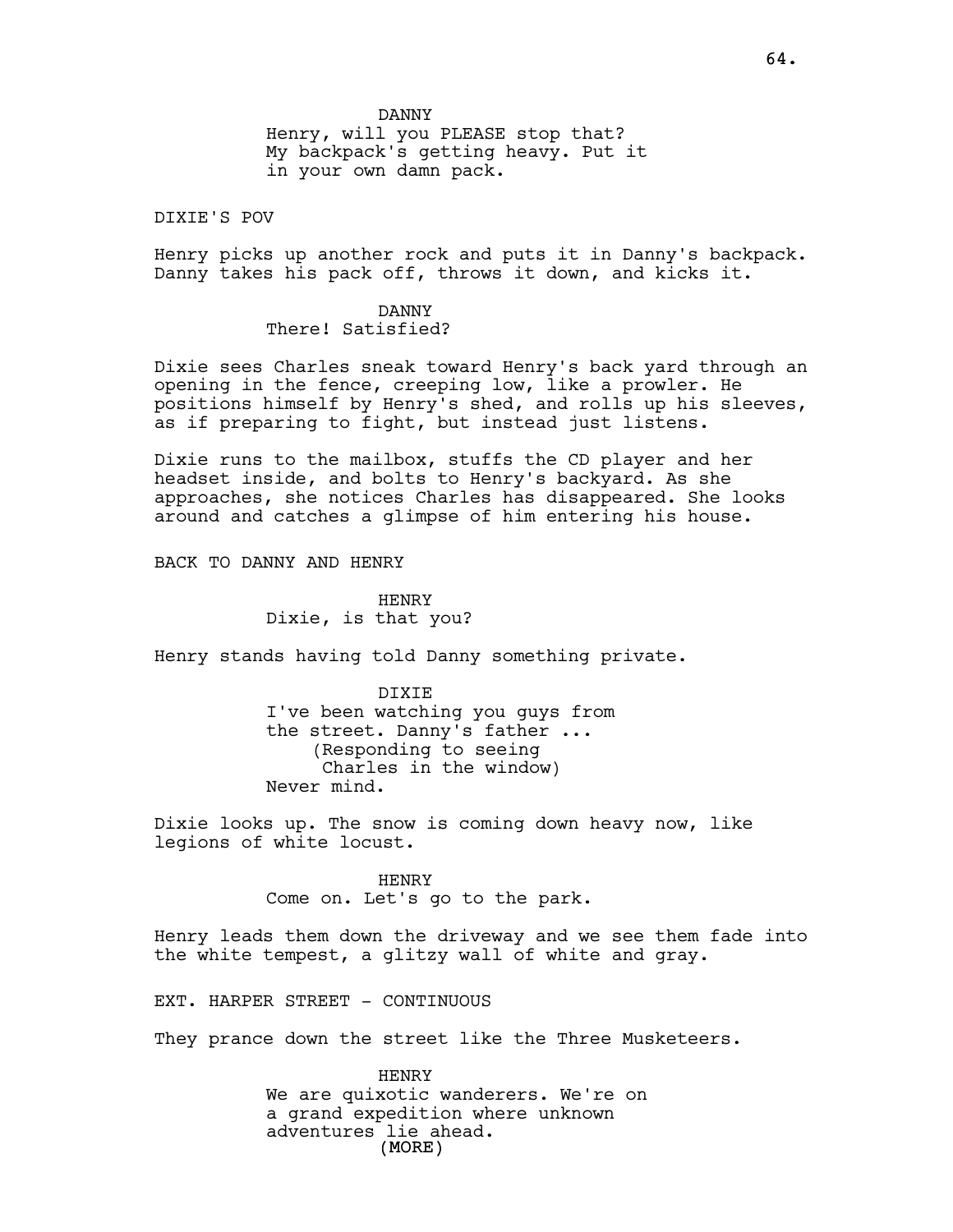## HENRY (CONT'D)

Maybe we'll find a magic ring. Who knows, my fellow voyagers. Just brace yourselves for we're on a journey to a faraway land called 'the park'. There's unknown dangers to be faced. Damsels to be rescued.

DIXIE Oh, good grief. Let's just go and build a snowman.

Henry challenges make-believe warriors to duels as the three figures disappear into the fog-like mist,

EXT. SOMEWHERE NEAR THE PARK - DAY - CONTINUOUS

The talk as the swashbucklers shuffle down the road.

HENRY

Do you know that donkeys kill more people than plane crashes?

DIXIE

I love trivia games. Like knowing that two-thirds of the world's eggplant is grown in New Jersey.

HENRY Exactly. Don't you know any useless information, Danny boy?

DANNY What good is useless stuff if it's useless? It doesn't make sense.

HENRY Why, it's fun to learn things.

DANNY

Okay, then. I got one. All of the clocks in the movie Pulp Fiction are stuck on four-twenty.

HENRY That counts. That's good.

Danny swings his fist at a snowflake. Dixie packs some snow and throws it at Danny. It breaks up before reaching him.

DANNY

(MORE) Okay. Here's one. Ever hear someone say 'the whole 9 yards'? Well, the machine guns in a World War Two fighter plane had these ammo belts which measured exactly 27 feet.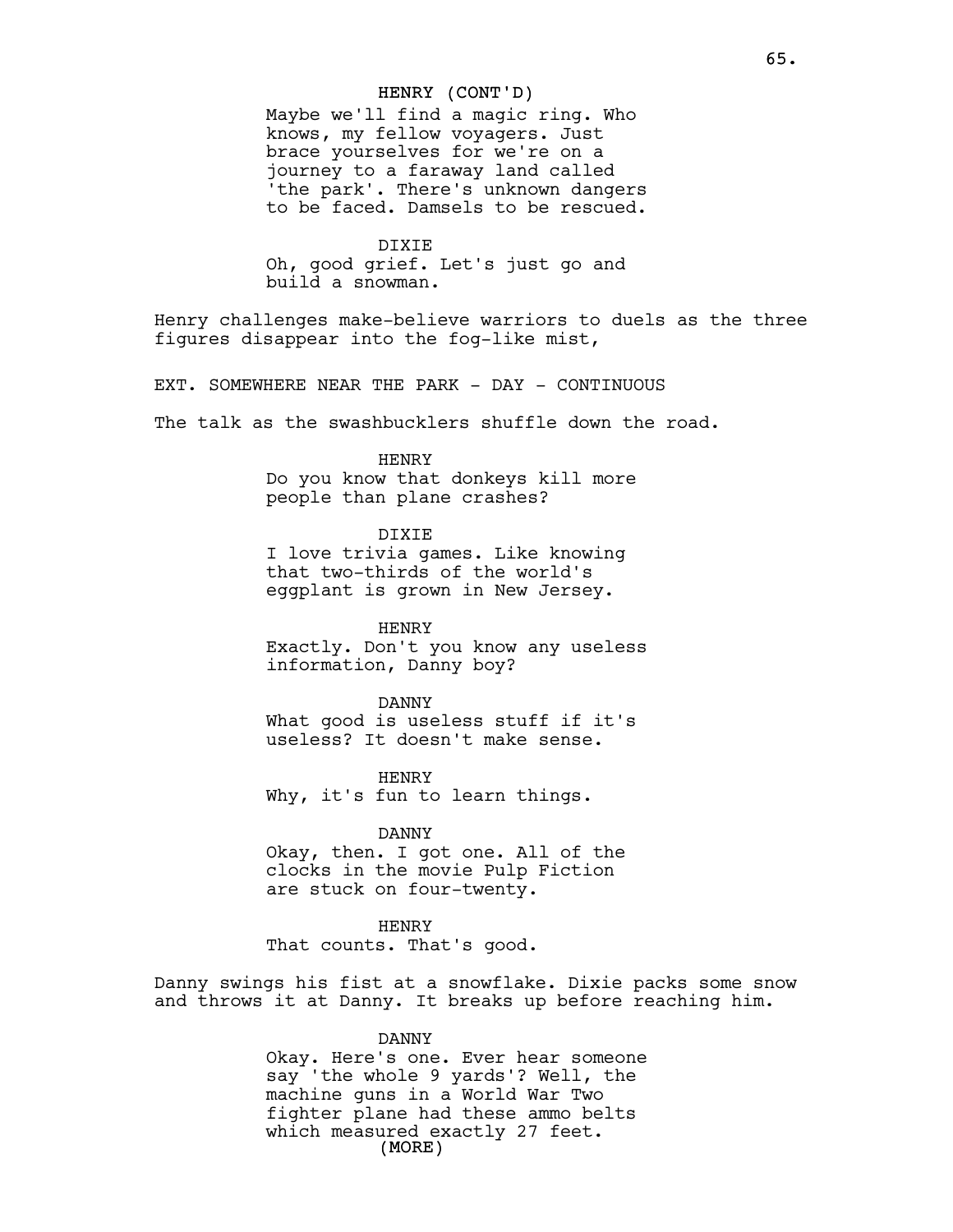(to Dixie) That's nine yards in case you didn't know.

She pushes Danny into Henry.

DANNY

And, if a pilot fired all his ammo at once, the target got 'the whole 9 yards'. And that's where it came from. We learned that in school.

HENRY That's the best one so far.

DIXIE

No way. Too long. It's gotta be short and quick. Like, 'A cockroach can live nine days without its head before it starves to death'.

DANNY

It takes 3,000 cows to make all the footballs for the NFL in one year.

HENRY

I got a winner. A toothbrush should be kept at least six feet away from a toilet to avoid the airborne particles resulting from the flush.

With looks of disgust of their faces, Dixie jumps on Henry's back while Danny tackles him. As Henry falls--

> HENRY  $T-I-M-B-E-R$ .

With an endless supply of snow, they scoop it up, throw it wildly and indiscriminately. It scatters in all directions.

MOMENTS LATER

Dixie and Henry approach the bridge. They peek down.

DIXIE

They're probably under a hundred blankets somewhere down there.

Their somber moment is interrupted by an onslaught of Danny's snowballs. Dixie ducks behind Henry and uses him as a shield.

The three of them change their allegiances as quickly as they can pack a new snowball. First it's Danny against Henry and Dixie. Then Henry and Danny against Dixie.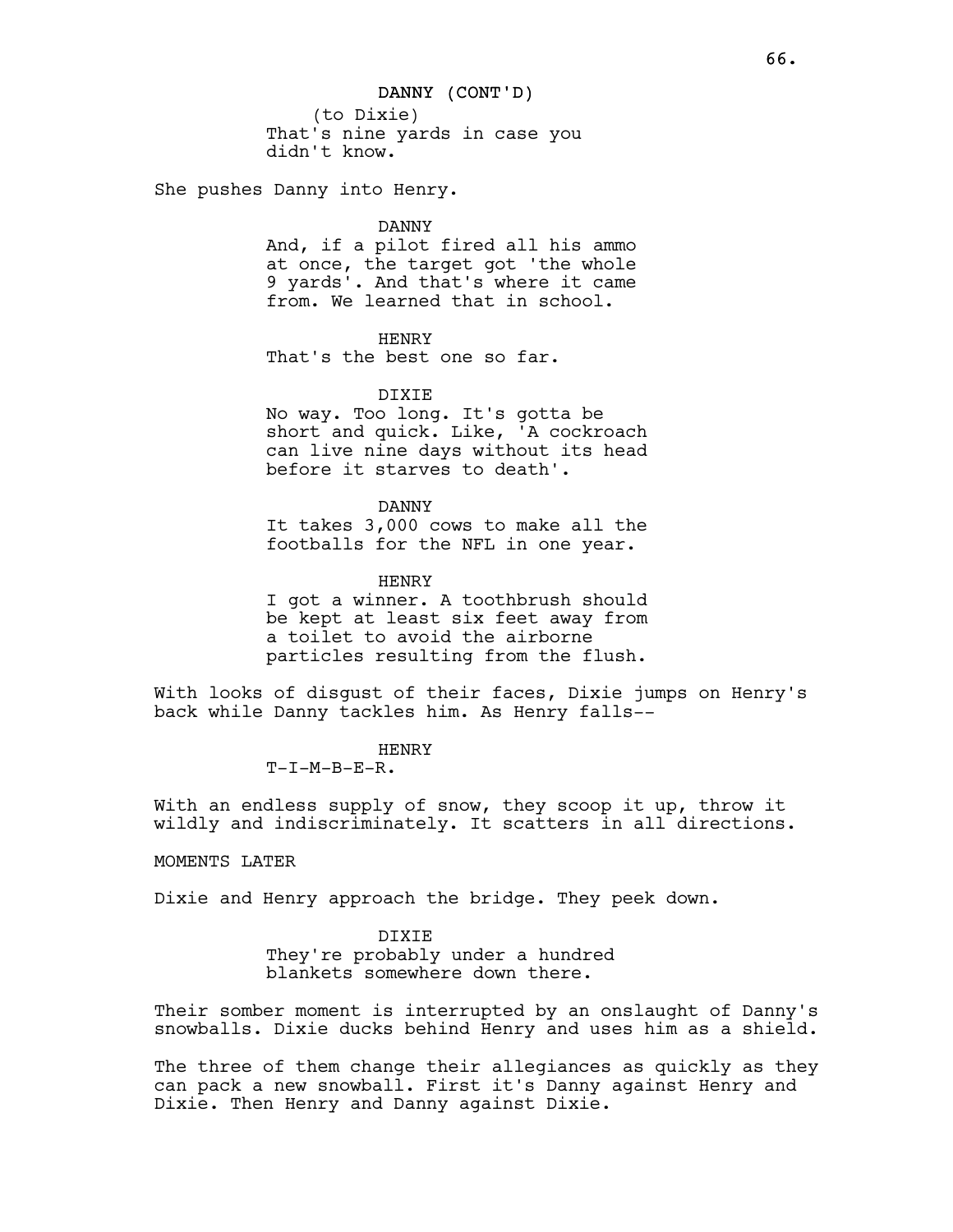Henry scurries down the hill and into the park. Now it's Dixie and Danny in hot pursuit of Henry. However, he runs out of steam and feigns a heart attack. Dixie and Danny help him to a bench, but first they brush off the snow. They all sit.

# DIXIE Are you all right?

Henry nods, then packs a snow ball and throws it at Danny. Henry gets up and Dixie's snowball pelts him from behind. He turns around and sees Dixie waving. Henry takes another hit from Danny. The mighty battle is about to resume.

## MOMENTS LATER

They approach the center of the park. A snow-covered Henry indicates he has taken the worst of the fight. He rests while watching CHILDREN play in an open space of the park.

A MOTHER escorts a BOY to the group, kisses him, then leaves him to play with the other boys. She sloshes her way to the swings where other MOTHERS huddle in conversation.

Henry watches the boy as the older children nearby pummel him with snowballs.

> HENRY Who's that boy getting picked on?

## DANNY

Tommy Maltin. He just moved here. His parents are divorced, I think.

They cringe at the sight of Tommy getting hit in the head. Henry waits a few seconds, then highbrows Danny and Dixie.

> HENRY Well, don't you think Tommy-boy is a little outnumbered?

A call-to-arms had been issued. The three of them march to Tommy's aid. In a flash, Henry stands before a tearful Tommy.

#### HENRY

Mr. Maltin, we received your call for reinforcements. We have arrived.

Tommy hustles to make a snowball and throws it recklessly at the enemy. It disintegrates, becoming dust in the wind.

## BY THE MOTHERS

Mrs. Maltin introduces herself to MRS. HODGES, a woman with bulging eyes, and the other women (AD-LIB).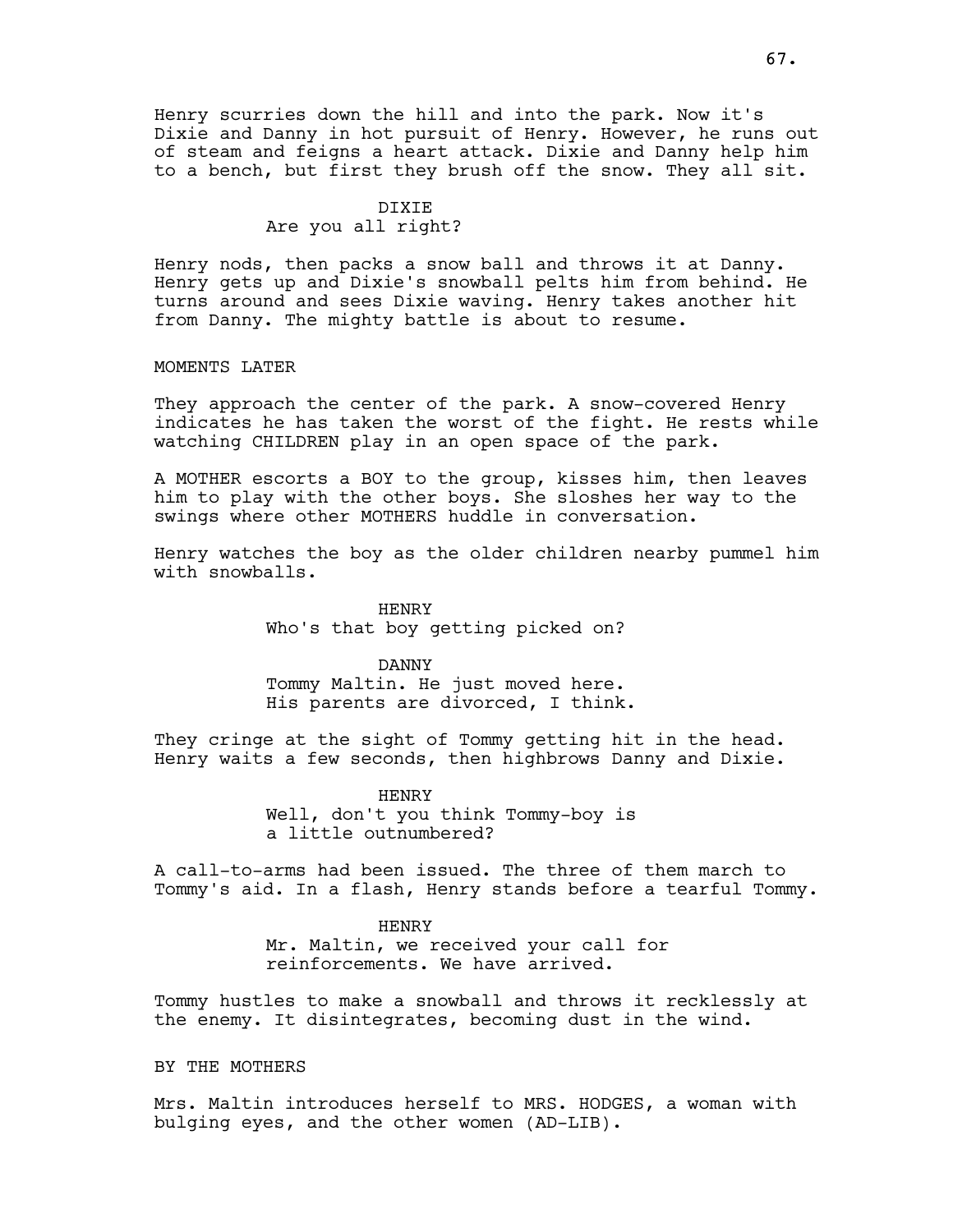Henry quickly directs them to stack snowballs, like a pyramid of cannonballs. Henry picks up a few, then marches forward to an imaginary front line of a battle zone. He looks back.

> HENRY I'll distract them like we planned.

Henry flings several snowballs skyward and, while the enemy watches the incoming snowballs to avoid being hit, Henry's troops throw snowfalls straight, which find their targets and neutralize the enemy's assault. Victory is imminent.

BACK TO THE WOMEN

MRS. MALTIN The children's books I wrote were moderately successful a decade ago.

MRS. HODGES How wonderful. We have a writer in our town, ladies.

MRS. MALTIN Well, the sad truth is, it's been 13 years since I wrote anything, and I got a divorce last year. Maybe now I can.

Mrs. Maltin spots Henry who is engaging the children.

MRS. MALTIN Is that the man whose wife just died?

MRS. HODGES Yes. That's Henry, her husband.

MRS. MALTIN I heard he's not all there, if you know what I mean. Is it safe? I mean, look at him. It's hard to tell who's the adult.

They watch Henry get hit with a snowball. He spins, tilts, and, with much drama, collapses to the ground. He gets up and zooms around. It's hard to tell who is the child.

> MRS. HODGES Oh, he's harmless. Your son's fine.

> MRS. MALTIN What's the matter with him, anyway?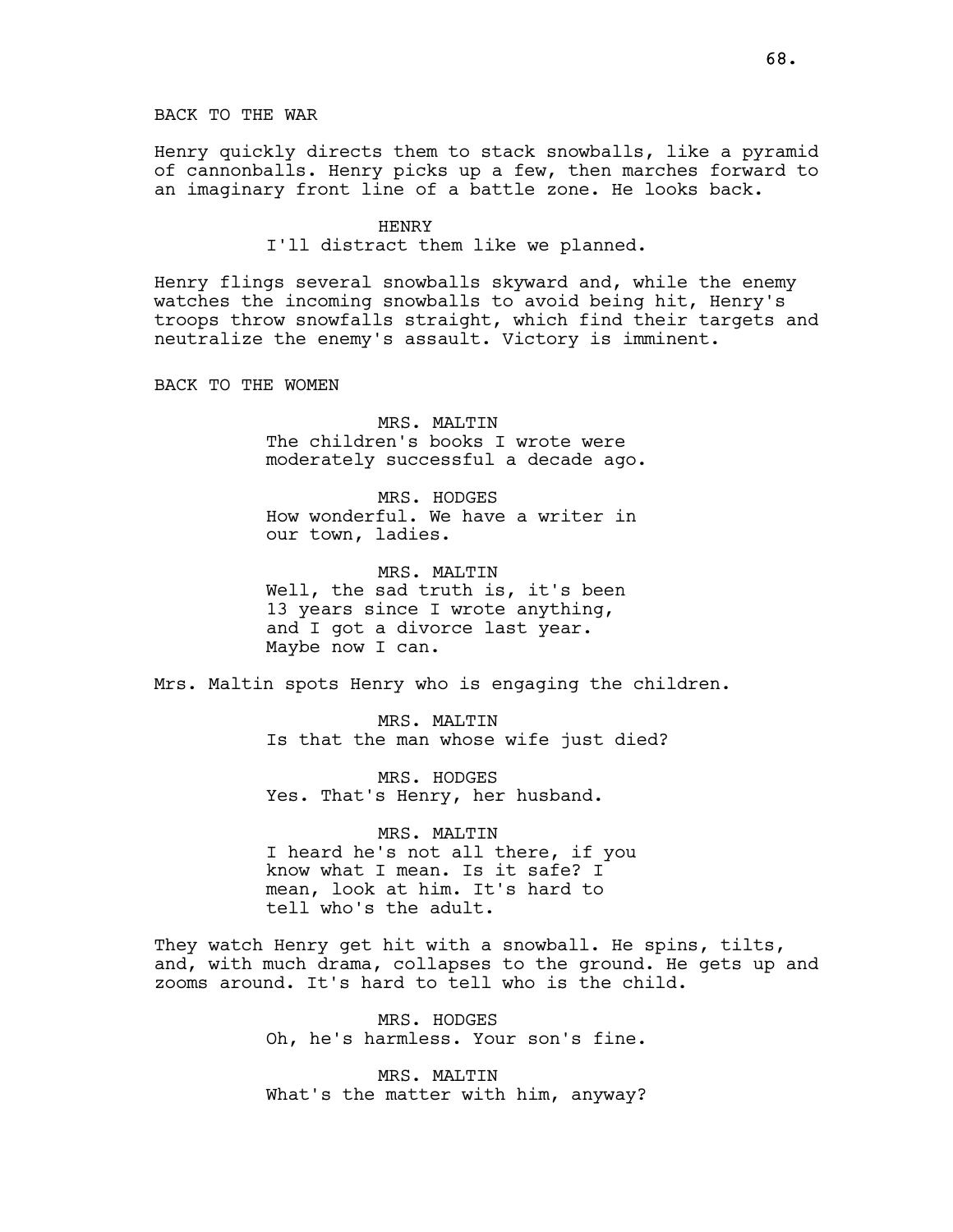MRS. HODGES Mary told me he had PTSD from the war. He was a POW for about three months. Must be a tortured soul. A little loony, perhaps, but harmless. There were rumors that he made a daring escape, but Mary told me that was a rumor Henry had started. The sad thing is ... (leans in; whispers)

... What happened to their infant son. Crib death! Some people said that was too much for Henry. The war syndrome. The kid's death.

She breaks an imaginary twig with her hands.

MRS. HODGES Acts like a kid now. Been that way for decades. He's fine. I'd be more worried about that floozy girl he hangs with.

They stop a moment to watch Dixie tackle Danny.

MRS. HODGES Lives on the south side of Main Street, if you know what I mean. Now, I don't want to be accused of gossip. But ...

MRS. MALTIN Please. Say what needs to be said. She's playing with my son. I don't want him associating with a bad influence. You can understand that.

BACK TO HENRY AND THE BATTLEFIELD

The two groups have formed their camps.

HENRY On my signal. We're the Forces-of-Good fighting the Forces-of-Evil. (pause) Ready? CHARGE!

The Forces-of-Evil retreat further north where they are no longer a threat. Henry's battalion run around in triumph. Henry hops on the bench with his arms extended out like airplane wings.

> HENRY Do you believe I can fly?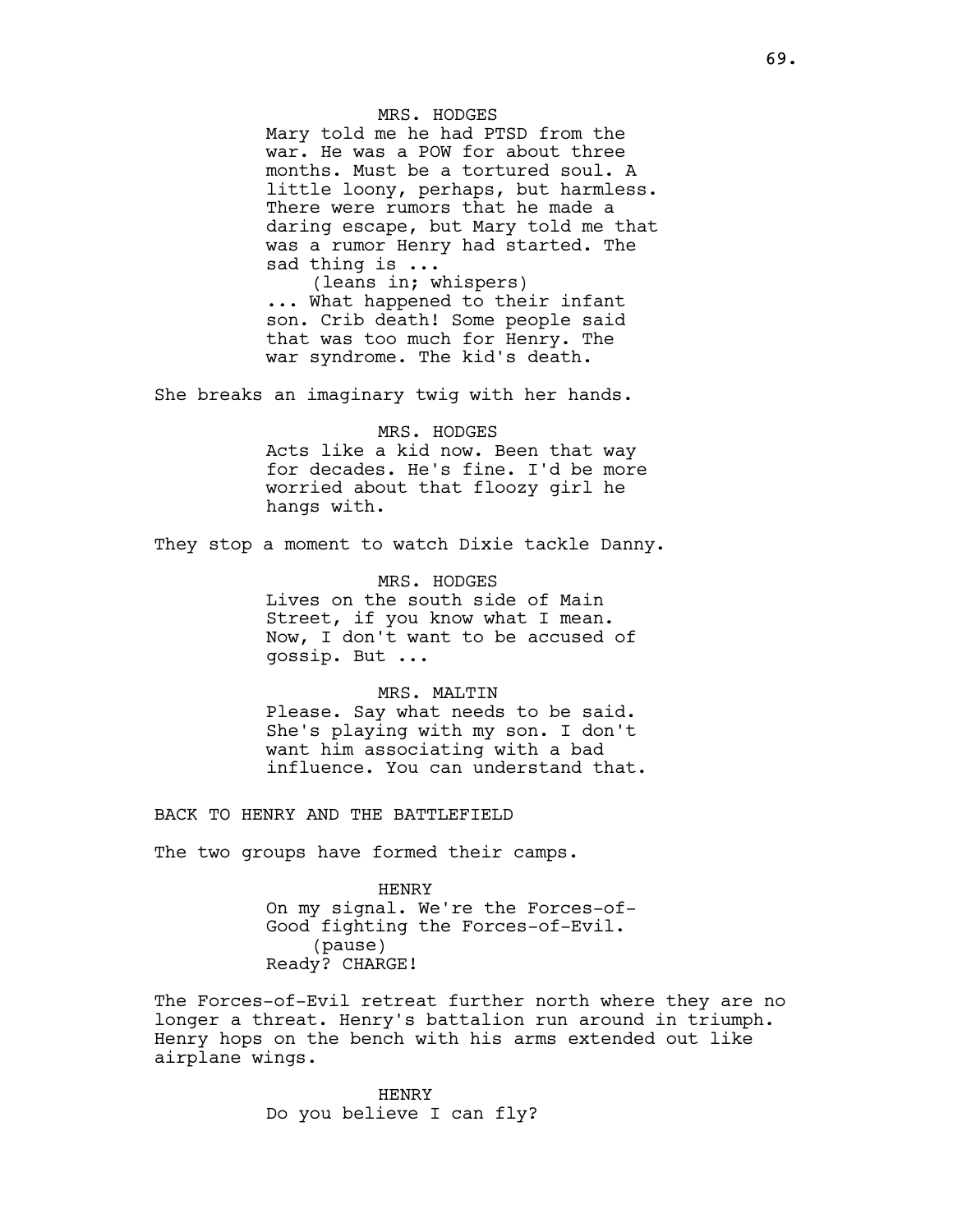Henry crouches low, ready to spring off the bench, but Dixie comes from nowhere and pushes him. As he falls to the ground, Dixie notices the mothers watching her.

> DIXIE What are those old bags looking at? They're not talking about happy stuff. I can tell.

Henry hops back on the bench. He has Dixie's attention again.

DIXIE Fly my ass. If you can fly, then I'm Miss America.

HENRY (hands raised; singing) I believe I can fly. I believe I can touch the sky.

HENRY AND TOMMY Think about it every night and day.

HENRY AND TOMMY AND DANNY Spread my wings and fly away.

Dixie looks at the parents again. Stern looks all around.

HENRY I believe I can soar.

Danny joins in on the chant. Dixie's demeanor shows she, too, is getting drawn into the belief that, just maybe, Henry can fly. She joins in on the chant.

> DIXIE AND DANNY AND TOMMY Fly... Fly... Fly...Fly...

Henry crouches down and leaps high into the air. For the briefest moment, he conquers gravity and for a fraction of a second, a miracle happens. He flies. SPFX - from Tommy's POV.

But the moment is fleeting. Henry lands belly first in the snow. He gets up, brushes off his trousers and stretches his body as tall as he can. He marches over to the bench again.

> DIXIE Okay, Starship Commander. That was a great belly flop.

Tommy yells -

TOMMY Aside, you wench.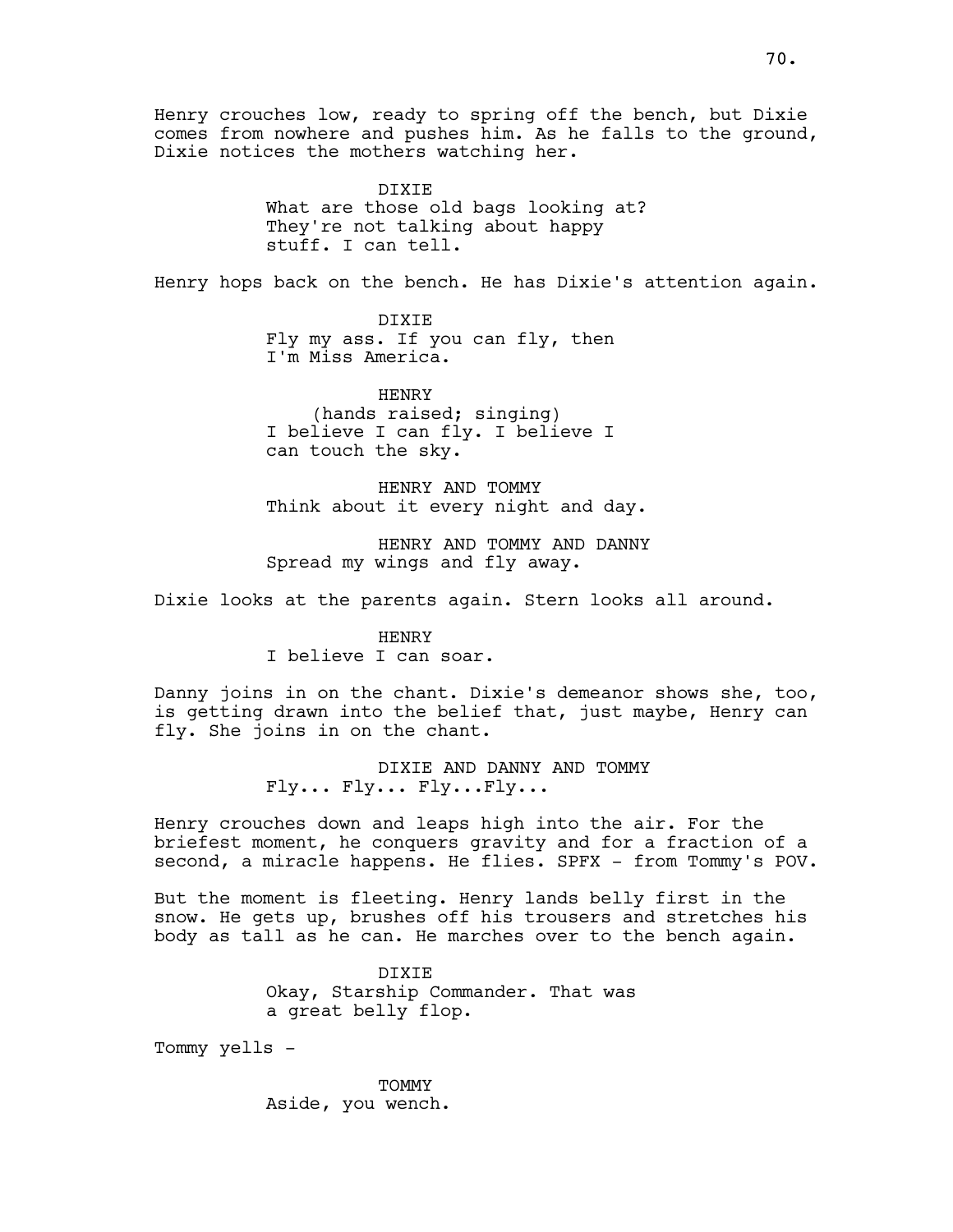HENRY I didn't have enough speed during take-off. Carrying too much cargo.

In a SERIES OF JUMP CUTS, Henry jumps off the bench again and again, until, finally,

> DANNY Come on, Henry. You can't fly.

Danny throws a snowball, which misses Henry and wallops Dixie in the head. Dixie chases Danny. Danny bolts just as Henry leans into Tommy and,

> HENRY There's going to be reparations if she ever catches him.

**TOMMY** What does rep...ations mean?

HENRY Let's just say Danny's in trouble.

BACK TO THE MOTHERS

Mrs. Maltin sees Henry grabbing Tommy's shoulders while he kneels next to her son.

> MRS. MALTIN Call me a fuddy-duddy, Mrs. Hodges. But I think it's time to rescue my son and go home. TOMMY!

As Mrs. Maltin marches, the scraping SOUND of her corduroy pants become the marching SOUND of someone doing battle. When sounds stop, she hovers over Tommy and Henry like a general who has come to witness the capitulation of the vanquished.

MRS. MALTIN

Tommy. Home!

Mrs. Maltin pulls him up by the collar, then faces Henry. She starts to say something, but Henry's friendly face rends her speechless. She turns and the marching sounds begin again while she drags a reluctant Tommy behind her.

## DIXIE AND DANNY POV

While Dixie has Danny pinned to the ground, she sees Mrs. Maltin's smug face.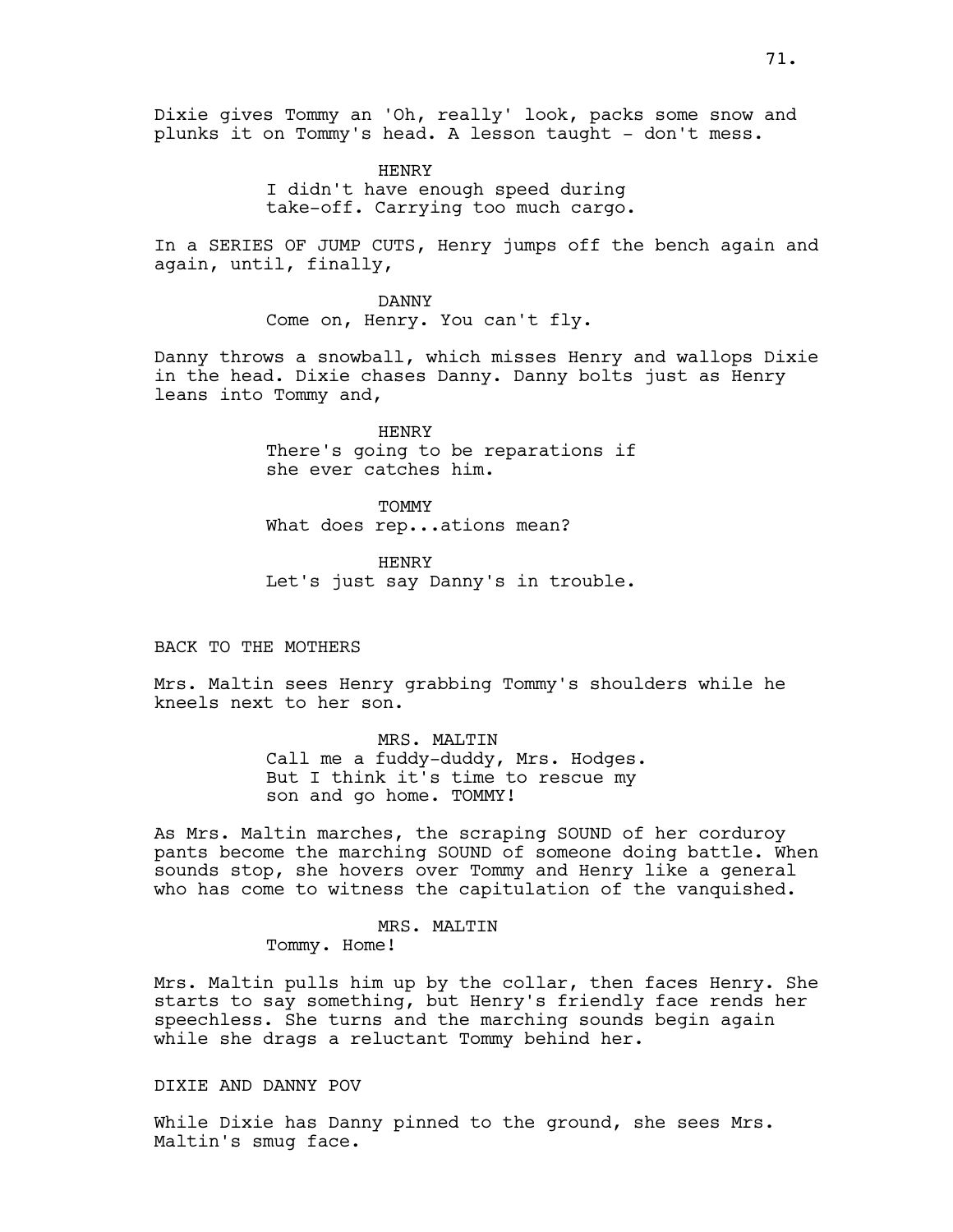She has the look of someone who has assembled the facts, weighed the hearsay evidence, and has come to an irrefutable verdict. The game is over.

EXT. MAIN STREET -- LATER THAT DAY

The storm has past and left behind an colorless landscape. Undaunted, our three heroes slosh their way onto Main Street.

> DIXIE Did you see the way she looked at me? I shudda smacked her with this.

Dixie shakes her fist in the air.

DIXIE She's a byatch.

HENRY Hey, watch your mouth.

DANNY Yeah, watch your mouth.

In a kidding way, Danny punches her in the arm.

DIXIE Ow! That hurt.

Danny goes to throw another punch, but Dixie raises her fist, and keeps a dagger-stare on him until he backs off.

> DIXIE Smart move, turd-for-brains.

Henry grabs her chin and wiggles it a bit.

HENRY How is the rest of the world going to understand you if every time you're angry you say the word turd?

DANNY Or Byatch. She called that woman--

HENRY I can handle this, Danny. (to Dixie) What are you trying to say? That Danny's brain smells.

(MORE) DIXIE Okay. You want a better word. (to Danny) You're a jerk, then.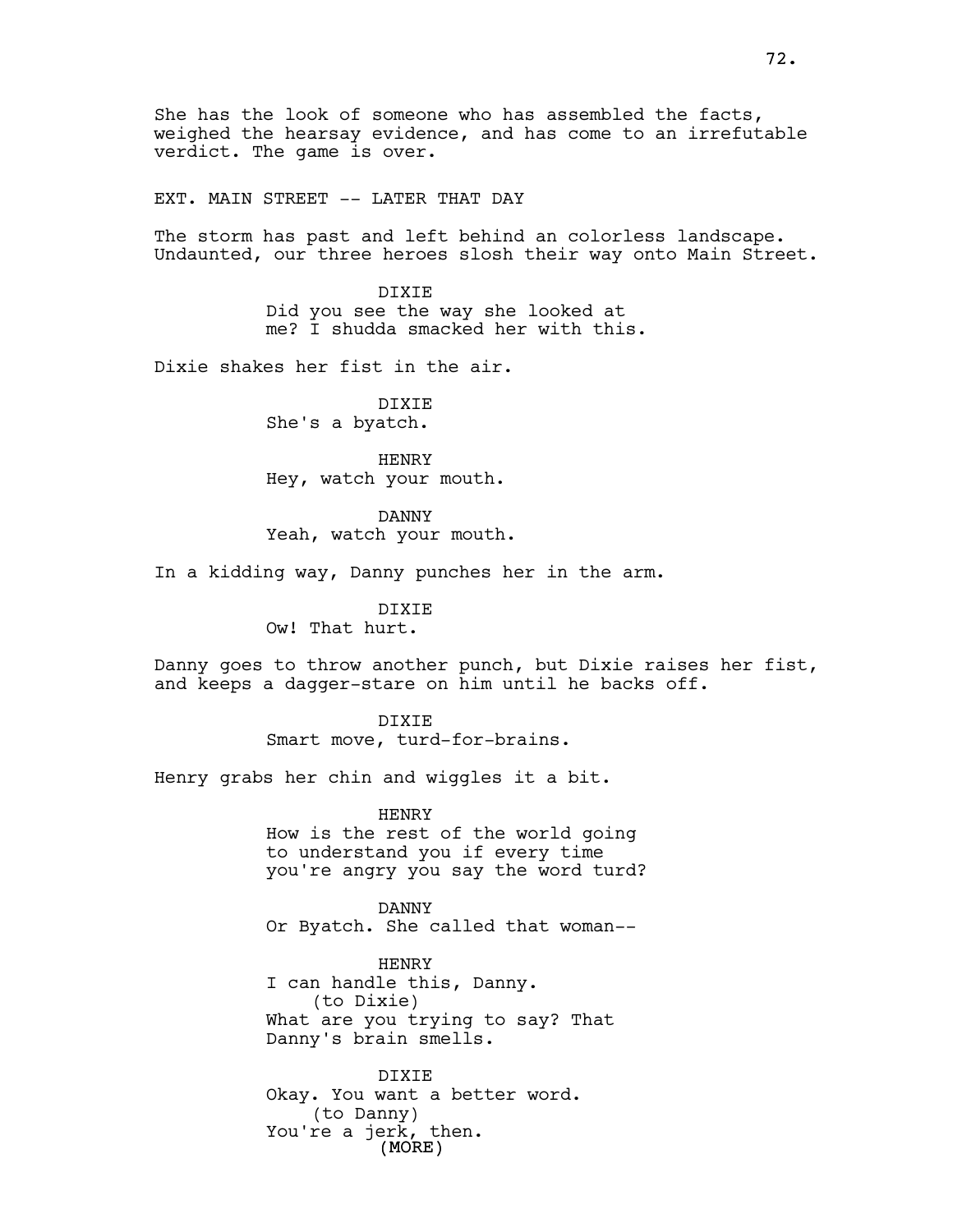(to Henry) What? You need someone to tell you what a jerk means?

EXT. MAIN STREET - OUTSIDE ADLER'S PHARMACY - CONTINUOUS

A 'Help Wanted' sign in the pharmacy window attracts Henry. He peeks through the window.

> HENRY I guess Asa is closed up. (points to the sign) I'm looking for a job. He was at the house a few times. That was years ago, though. (pause) I'm exhausted and hungry.

Danny pulls out a quarter from his pocket.

DIXIE I don't have much money either.

Henry then pulls out \$20 from his pocket and he guides them into the entrance in spite of Dixie's reluctance.

INT. DINER - CONTINUOUS

They are escorted to a booth by a LADY barely taller than Danny but twice his bulk.

> DINER LADY Your waitress will be over shortly.

The three hover over their menus like scavengers. Dixie's mother appears casting a shadow over the whole table.

> MRS. SWANSON You picked up a stray dog, I see..

HENRY Yeah, he's a mutt, all right.

Danny tries to keep focused on the menu, but his eyes keep on returning to Mrs. Swanson's breasts. He giggles a little, then sees that Dixie and Henry are looking at him. He tries to stop laughing but can't. He covers his mouth.

Dixie throws Danny a deadpan stare, suggesting she knows what he is thinking. She kicks him under the table.

> DANNY Ooow! What's your problem?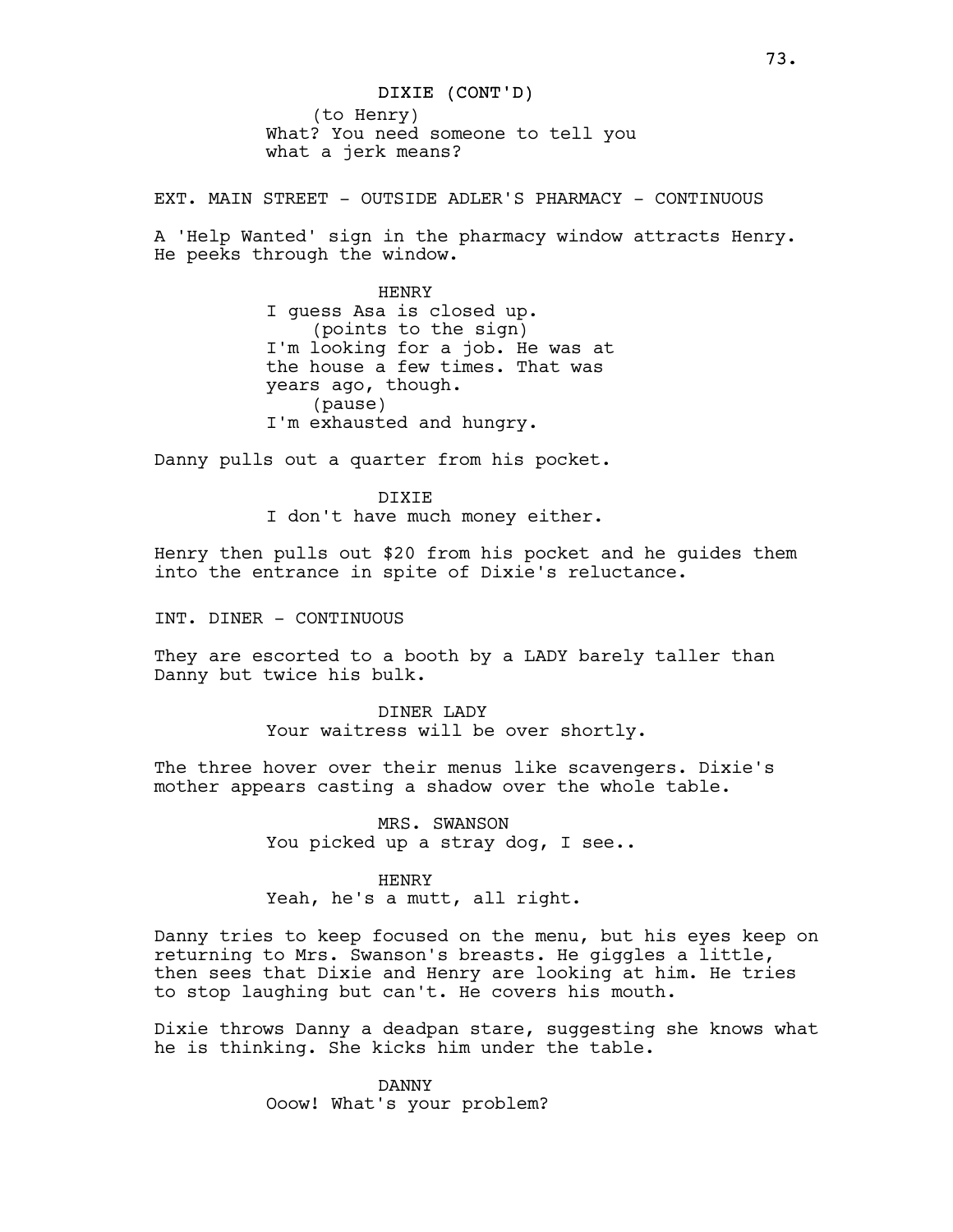HENRY Hey, hey. Stop it. Pony up.

Henry slaps his twenty dollars on the table. Danny reaches deep in his pocket and slaps his twenty-five cents down, and Dixie donates her loose change.

> MRS. SWANSON Well, aren't we the big spenders.

HENRY We can't spend more than this.

Henry gathers all the money into one pile. She nods.

MRS. SWANSON (to Danny) What's your poison, little-big-man?

DANNY No poison for me. I want pancakes with a lot of butter and two eggs.

MRS. SWANSON (scribbles in her pad) How do you want those eggs?

DANNY

I don't know. I guess all beat up. Scrambled, right?

Mrs. Swanson nods, makes a notation in her pad, then waits.

DANNY And I'll take some sausage and bacon ... and I'll have some of those stringy French fries.

MRS. SWANSON That's number three. The 'hearty man's breakfast' with a side order of meat. Comes with coffee. Juice.

DANNY Oh, I don't want any coffee. But I'll take some juice.

MRS. SWANSON Orange, grapefruit, or tomato?

DANNY Orange and tomato juice.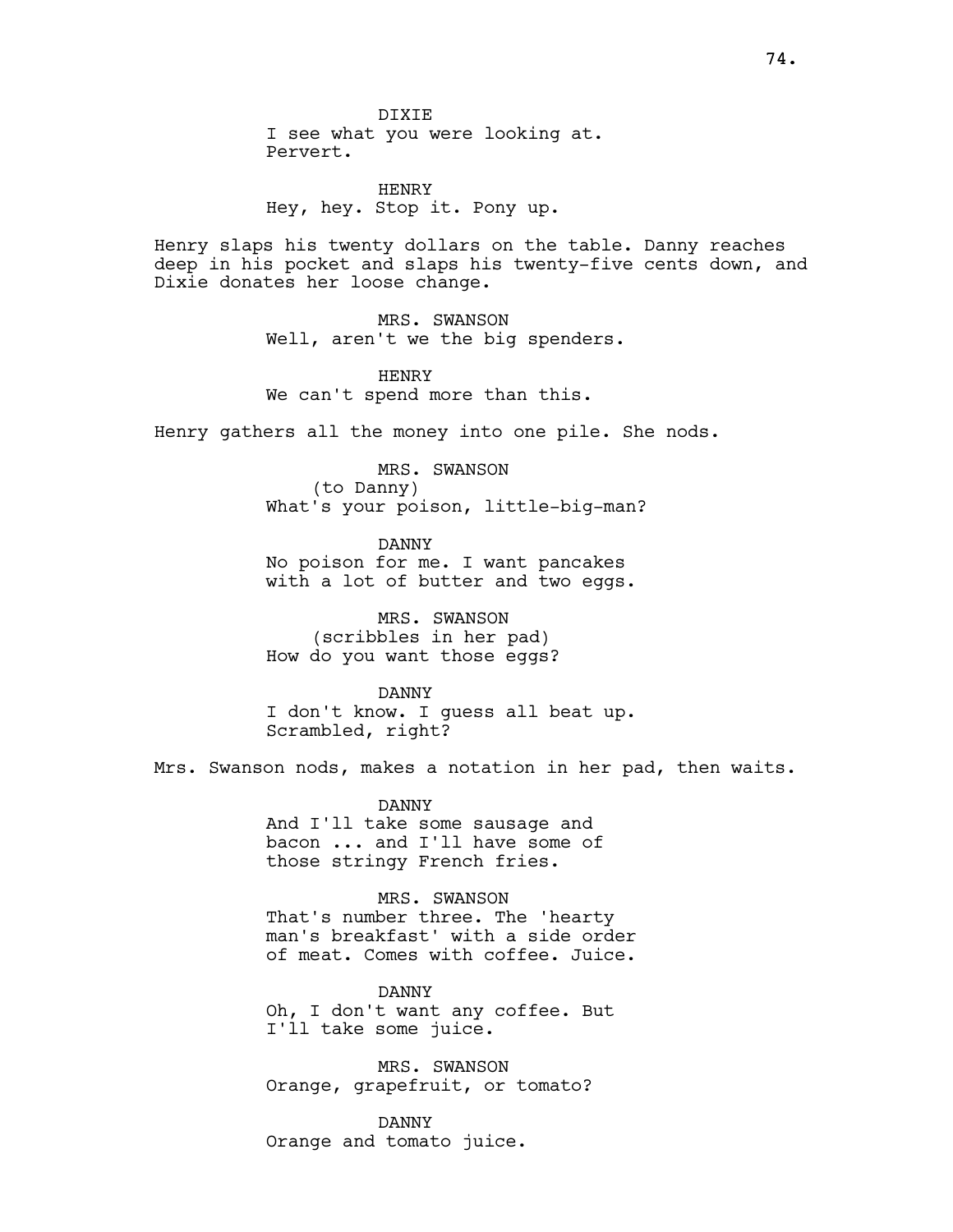DIXIE Pick one, ya schmuck. Take the orange juice and stop ordering. The rest of us want to eat, too.

DANNY Tomato juice.

MRS. SWANSON How about a glass of milk? A young boy like you should be drinking milk.

DANNY Okay. That sounds good.

Dixie stares at Danny with death-ray eyes. Danny slumps in his seat while it's Dixie's turn. He waits.

### DIXIE

With the two dollars we have left, I'll take the number two with extra bacon and coffee and TOMATO juice. (leering at Danny) That's how you place an order.

Mrs. Swanson finishes scribbling in her pad, and then looks directly at Henry who has his head buried in the menu.

> HENRY Let me see. How much is that so far?

MRS. SWANSON Sixteen dollars give or take.

HENRY I'll take a bowl of Cheerios, then.

DANNY Don't you want some milk with that?

HENRY Yes. Of course. Cheerios in milk.

Mr. Swanson buries the pencil in her hair and disappears with the order. Henry strums his fingers on the table.

> DANNY Did you see her Godzilla boobs?

HENRY You want to talk about Dixie's mother's boobs?

DANNY No kidding. She's your mother? How come you don't have boobs like her?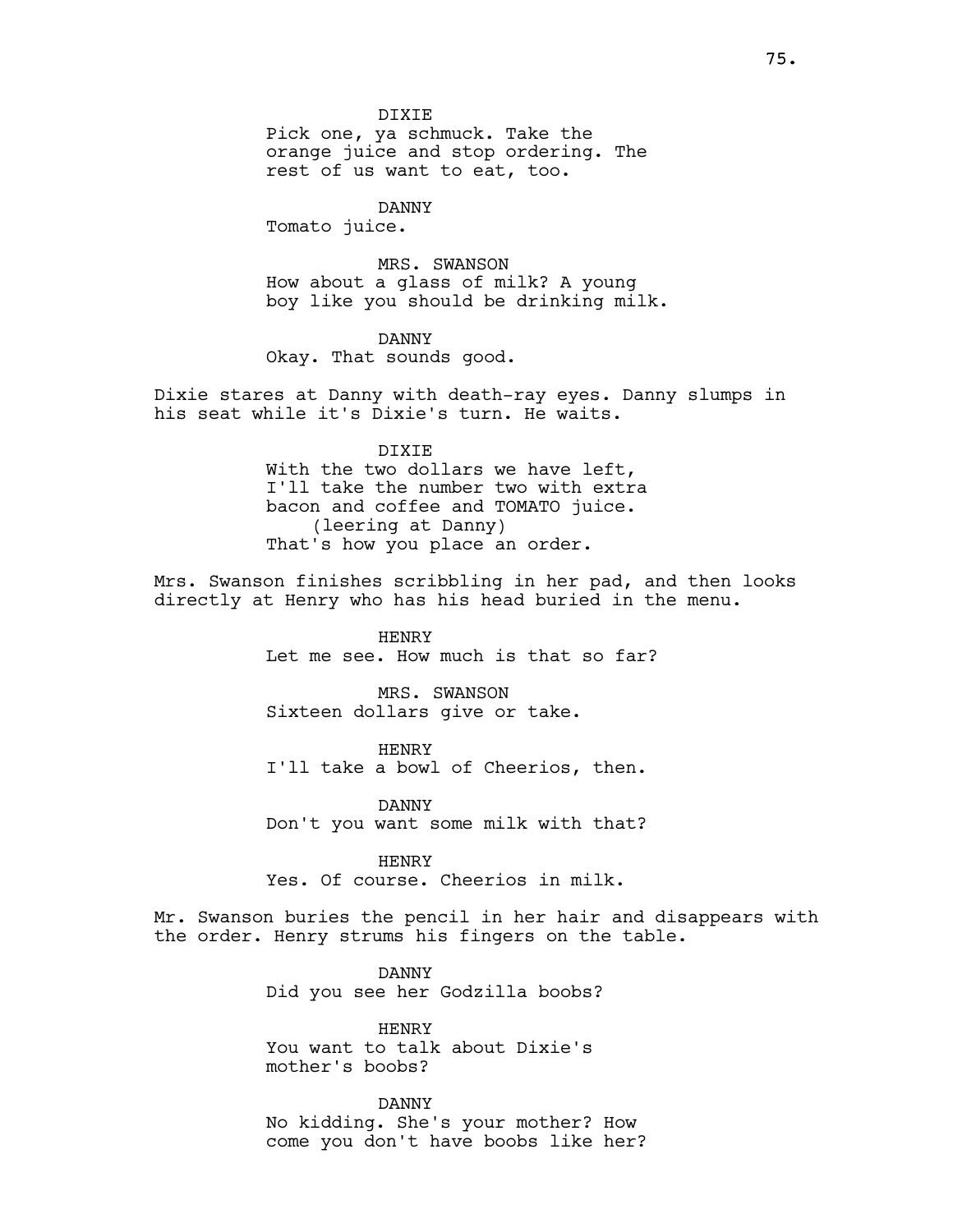There is a look of contempt in Dixie's stare, like a sister might have for a brother.

> DANNY What's the matter?

Danny meets Dixie's stare by sticking out his tongue.

DIXIE Did you eat an extra bowl of stupid this morning?

She rubs her knuckles across the palm her hand.

DIXIE If you never had a noogie before, you're about to experience one of life's biggest tortures ever. Stop behaving like a butthead.

As Henry lectures about using proper words to convey meaning (AD-LIB), his voice warbles (SPFX)as do the visuals. Dixie and Danny share a moment with their 'puppet' hands as if they ae going blah, blah, blah to each other. Finally, the scene jumps out of the SPFX to--

> HENRY ... Relationships crumble, nations topple, the universe will disintegrate for the want of using suitable or relevant words.

The sense that Henry's homily was long is paramount as Mrs. Swanson appears with an armful of food interrupting him.

> MRS. SWANSON (to Danny) Number three with a side. (to Dixie) A number two with extra bacon.

She plops down a plate before Henry.

MRS. SWANSON Pancakes and sausage. All out of Cheerios. You got a number two for the same price as the cereal.

Dixie catches her mother giving Henry a wink, then leaves.

Dixie seems to be no stranger to hunger. She gobbles her food as she looks out the window and sees snow from a canopy fall.

> DIXIE I wonder how Wheezy and Joe are?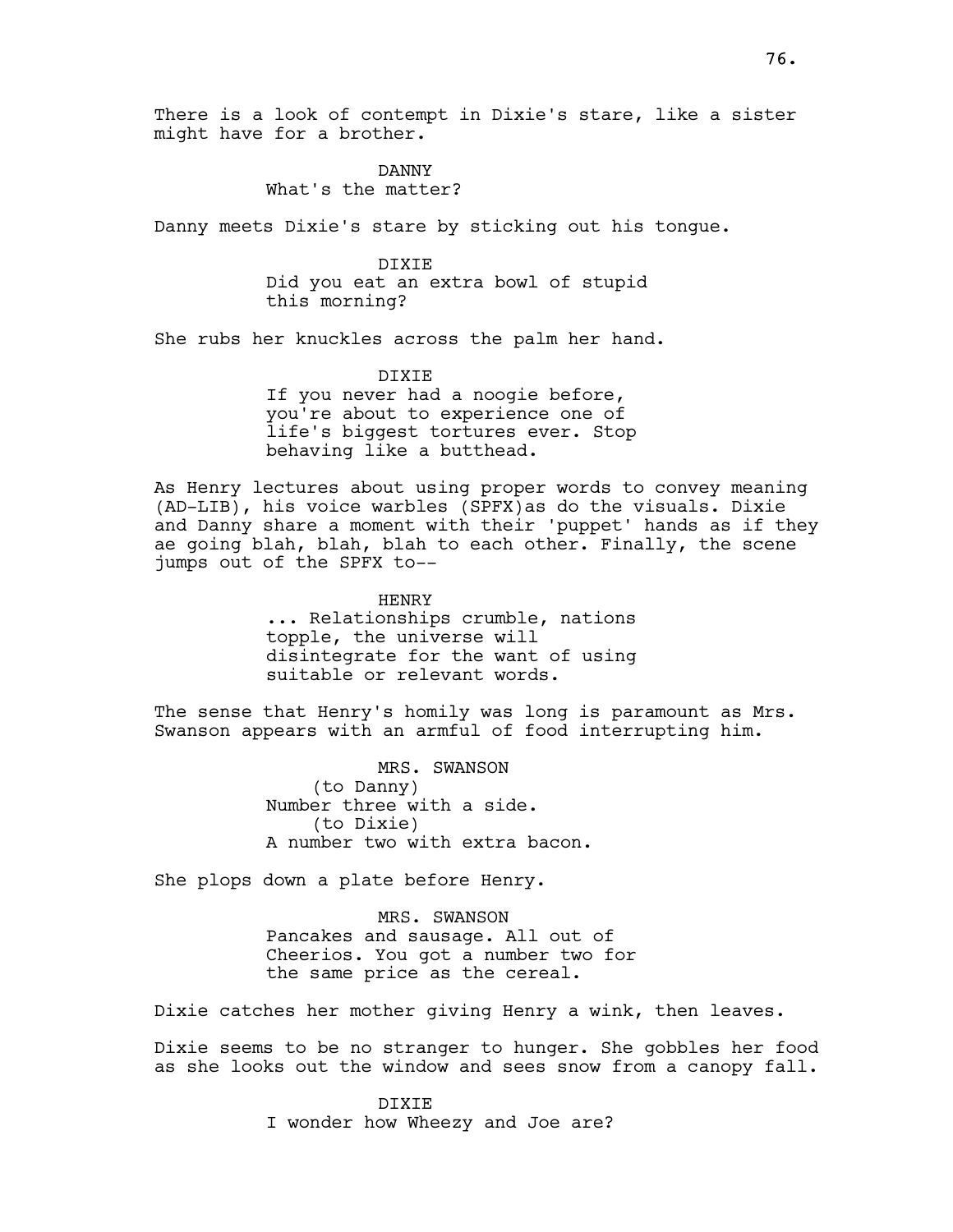EXT. MAIN STREET - OUTSIDE THE DINER - CONTINUOUS

Dixie and Danny wait outside the diner. The sun peeks out of the clouds. As Henry walks out he squints, rubs his stomach.

> HENRY Are our tummies happy? Where's...?

DIXIE Oh, he had to go home. He said you'd understand.

A car drives by and Jason peers out of the passenger window. Dixie is the only one who notices him. She stiffens.

As Jason points at her and pulls down his thumb, a gloomy look falls on Dixie's face, like her energy is suddenly being sucked out of her. The car passes by and the threat is gone.

As they approach the pharmacy, Henry peeks in but the 'Help Wanted' sign blocks his view.

> HENRY I'm going to see if I can get that job. I need the money.

> > DIXIE

I heard. Sharon is suing the estate for financial guardianship, cutting you off. Don't feel bad. We all have our skeletons. (Thinks for a bit, then--) By the way, what happened the other day when you kind of fogged up?

HENRY

Oh. When I went into that trance, you mean? I Sometimes do that. It's like I'm dreaming. Mary told me I'm having an anxiety attack when that happens. I thought you called me 'stupid' and I just zoned out.

Dixie puts her hand on Henry's shoulder in sympathy.

## HENRY

(MORE) I go into a brain tunnel for hours, at times. The kids don't trust me in public any more. Now, Sharon's filed for incapacitation. Sounds like she wants my head cut off or something, doesn't it?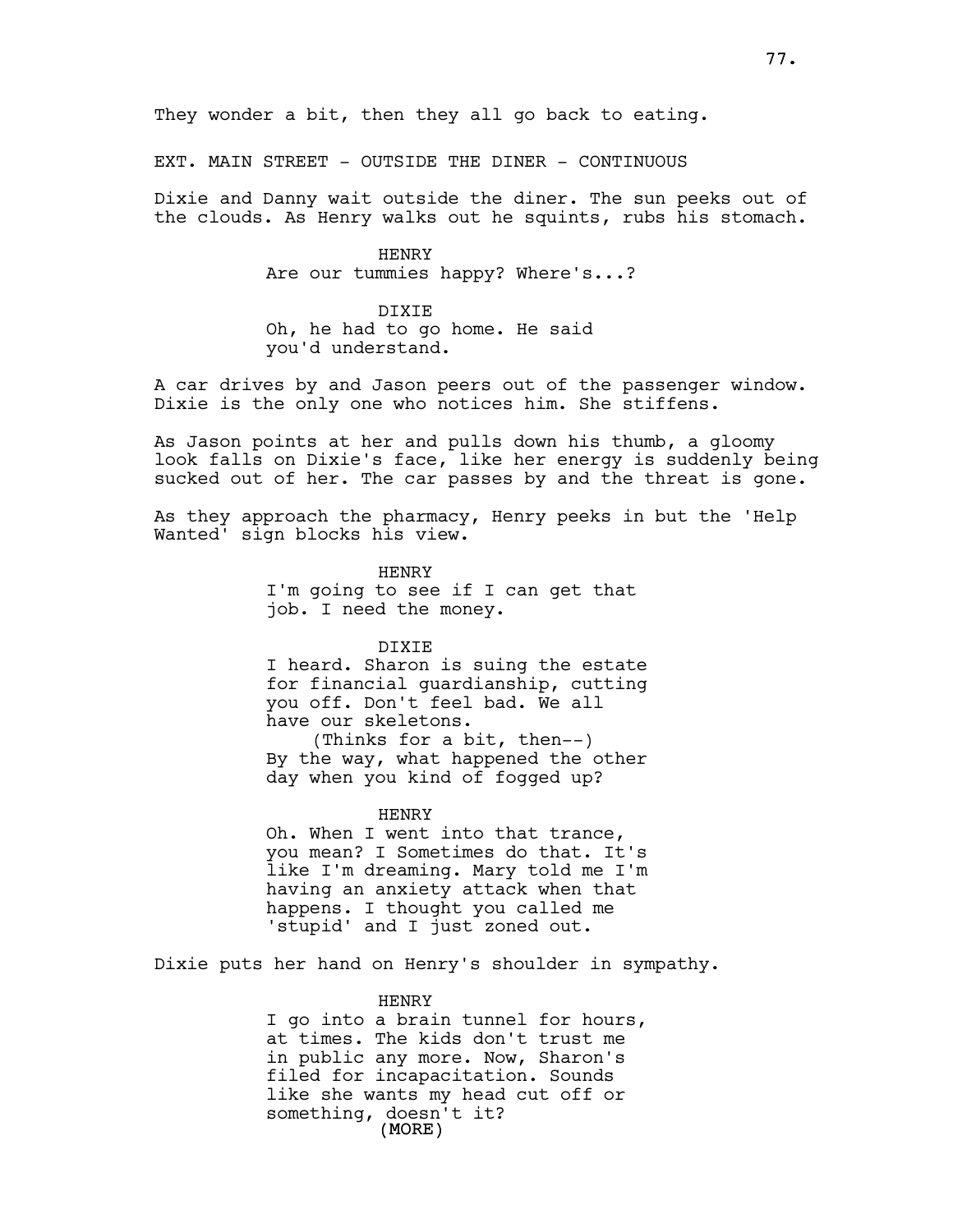## HENRY (CONT'D)

Yeah, the court gives me twenty dollars a day, until this dispute is settled. So, you see? I need a job. I need it for Christmas presents.

DIXIE I've got an idea. Listen up ...

INT. ALDER'S PHARMACY - CONTINUOUS

ASA ADLER, well-dressed and well-groomed, wears a white jacket and works on prescriptions as Henry walks into the shop. He walks by way of aisle three but eventually winds up at the prescription table in front of Asa.

> ASA Hello, Henry. I haven't seen you in a long time. What are you up to?

HENRY Yeah. Long time, no see, Asa?

Asa tosses the prescription he just filled into the metal bin next to the register marked 'FILLED'. He takes a slip from the 'IN' bin and starts working on a new prescription.

PETE KRUCHUK, 40s, dark hair, crotchety-looking, comes out from the back. He tilts forward while walking, as if he's fighting a gale wind. He tends to customers.

> ASA I'm sorry about your wife, Henry.

Henry nods, then leans in and whispers something and Asa stops filling out prescriptions.

> ASA You want a job, Henry?

> > HENRY

Well ... yeah. A man has to occupy his time somehow, Asa.

Kruchak tends to the last CUSTOMER. Slams the register.

ASA This is hardly a place to fulfill dreams for a man of your years.

Dixie appears from nowhere.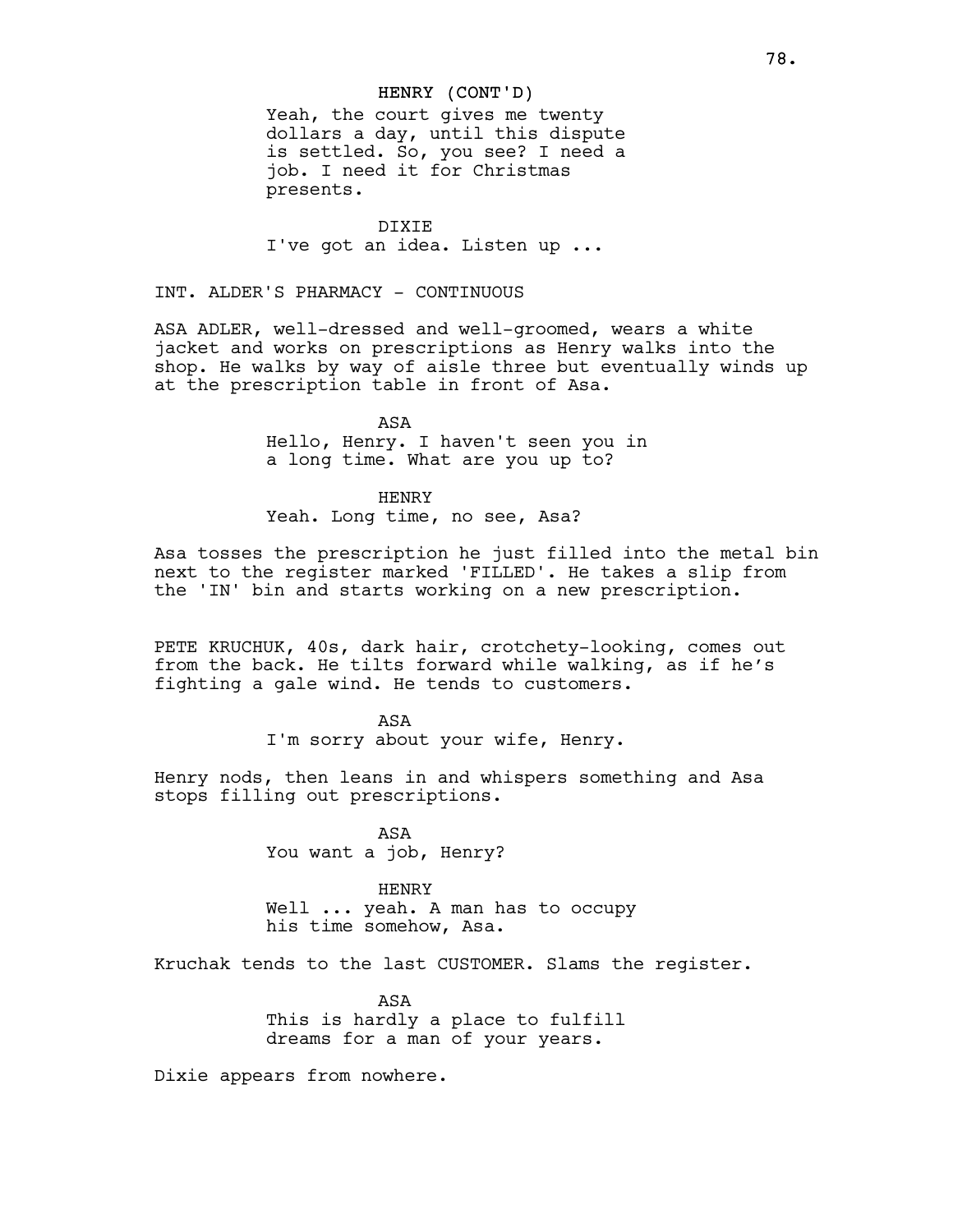DIXIE

I have a problem. Every time I eat I get this bloated feeling. Like I have to fart. I looked all around but I can't find anything.

HENRY Beano is good for that. Vitamins. Aisle three. Right side. Top shelf.

DIXIE Oh, thank you, good sir.

Kruchuk heads to the back office. He's not happy.

ASA Henry, in all the years I've known you, I don't think I remember you ever holding down a job.

HENRY Christmas is coming and I need the money. Can we leave it at that?

Dixie interrupts them again waving a Beano bottle.

DIXIE Is there tax on this?

HENRY No. There is no tax on vitamins.

Asa leans back and eyes Henry and Dixie.

HENRY I'm a much more mature person than I was years ago, Asa. I can do whatever you tell me to do.

Dixie pops into view and,

DIXIE There's two prices marked on this.

HENRY It's the lower price.

ASA Okay, stop the charade, guys. I know what you're up to.

A CUSTOMER steps up to the counter and bangs on the bell. Mr. Kruchuk stomps out of the back room and tends to her.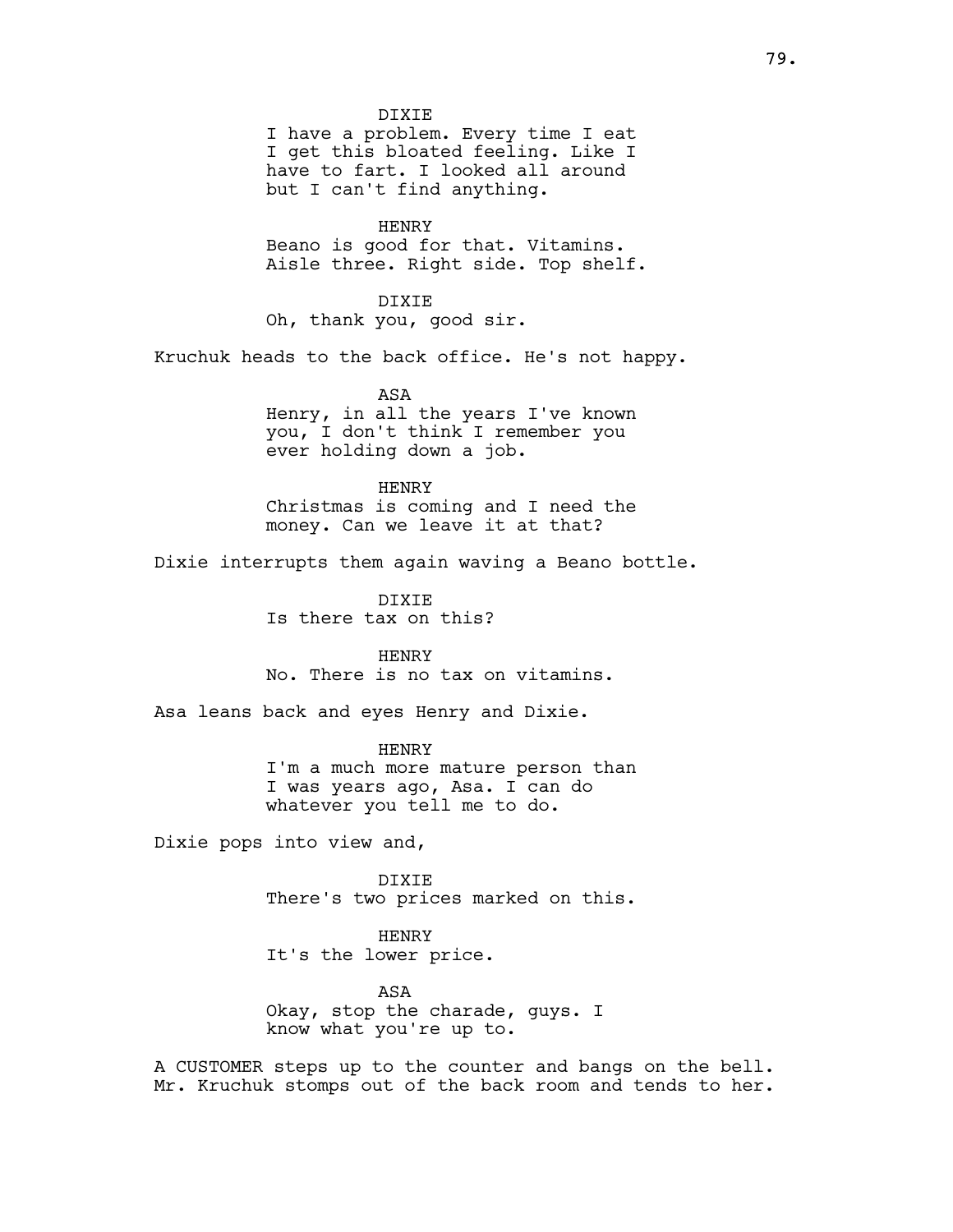### HENRY

I know every item in this store. Women's makeup--aisle one. Foot products, Compound W and Doctor Scholls, aisle three next to the vitamins, Epsom Salts, aisle two...

ASA Okay, Henry. Okay. I believe you. (thinks for a beat) All right, be here tomorrow. Eightthirty sharp.

HENRY Thanks, Asa. You won't regret it.

Henry leaves as Kruchuk finishes with a customer.

KRUCHUK Why did you do that? He's a retard.

ASA He had PTS at one time. He's in control now. He won't be a problem.

Asa watches Henry and Dixie through the front window giving each other the 'high five' before disappearing from his view.

> ASA Henry Wolff is a little slow, perhaps. But he is not stupid. (To Krachuk) I've known the family for a long time. I like him, so I hired him, and that's that.

INT. CHARLES OSWALD'S KITCHEN -- NEXT DAY

While Charles scrubs a pan with hard, sweeping strokes, he eyes empty, sentinel-like wine bottles that preside at the corners of the sink. Alcoholics Anonymous pamphlets stand behind one of the bottles.

Danny walks in, opens the pantry door, and takes out a box of cereal. He retrieves a bowl from the dishwasher.

> DANNY I'm staying after school today.

Charles tries to control his anger as Danny sits at the kitchen table and pours cereal into the bowl. He begins eating. Charles opens the refrigerator door, retrieves the milk, and slaps it down on the table.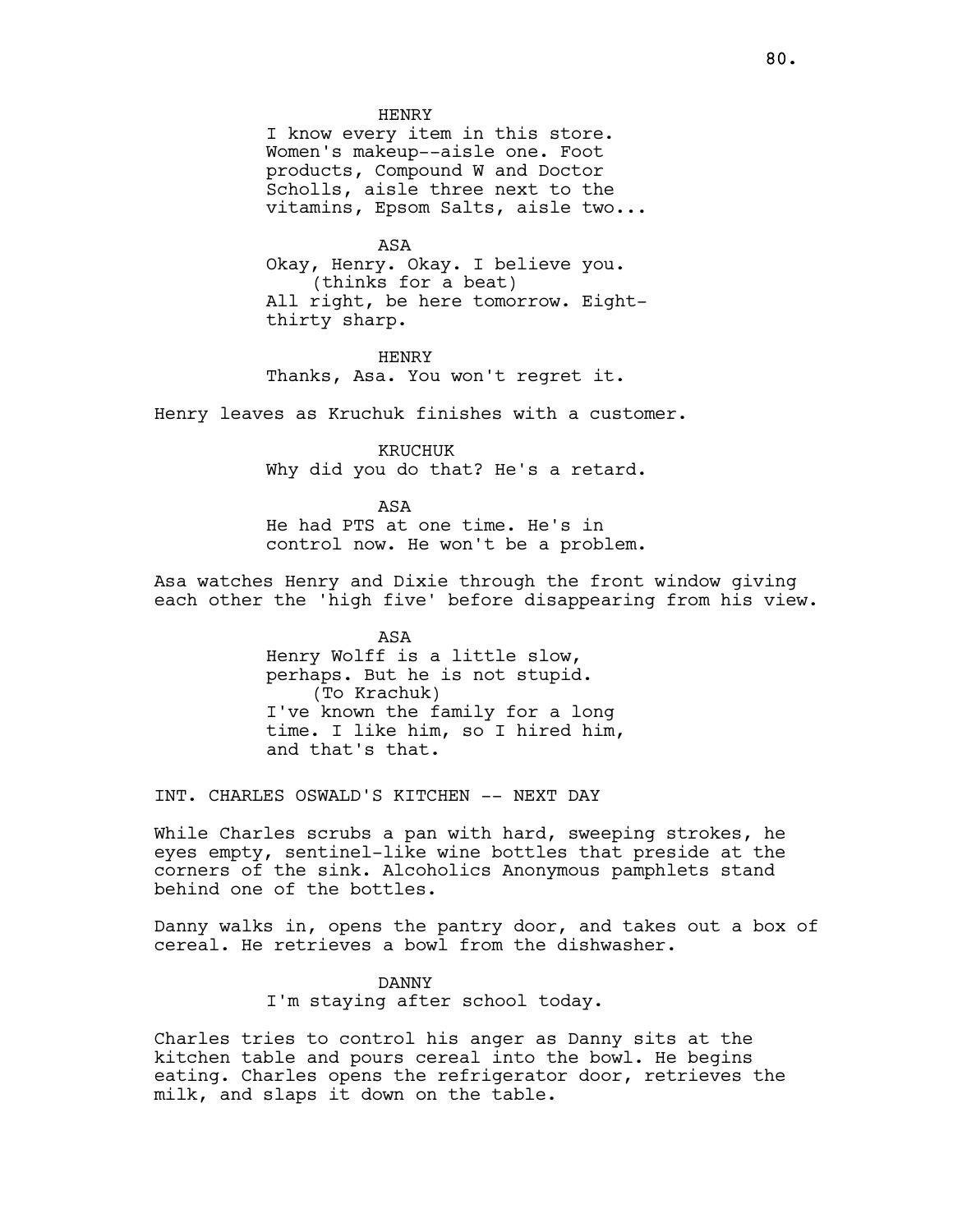CHARLES Eat the cereal with milk!

DANNY I don't want to.

CHARLES Why do you always have to contradict everything I say?

### DANNY

I'm not. I just don't want...

Charles pounds on the table knocking some cereal out of the bowl. Danny picks up his books to leave but Charles jumps in his way, trapping his son. He raises his arm across his chest showing Danny the back of his hand. Beads of sweat spread across Charles' face like painted dots.

Slowly, Charles brings his hand down and he moves away. Danny leaves the kitchen as if nothing had happened.

> DANNY (O.S.) I'm trying out for the school play.

The front door slams. Charles rushes to the refrigerator, takes out a half-filled bottle of wine, grabs a tall glass from the sink and empties the bottle into the glass.

His hands shake so much he loses his grip on the glass. It falls and shatters in the sink. The wine streams towards the drain hole. Charles sweeps the broken glass away in an attempt to save the vanishing wine. He cuts his hand.

The palm of his hand drips with blood. He washes it and then applies pressure to the cut. He takes short breaths. His eyes become fixed on the AA pamphlets.

INT. HENRY'S BEDROOM - MORNING - CONTINUOUS

Henry watches Danny walk down the street to the bus stop.

HENRY (to himself) Wasn't too bad today, Danny. I've heard worse.

Henry retrieves a tie and stands in front of the mirror and begins tying a knot. The thin end of the tie is longer than the wider end on his first try. He unties it, tries again.

EXT. ALDER'S PHARMACY -- MORNING

Henry peeks in the window. Asa sees him and comes to the door and lets Henry in.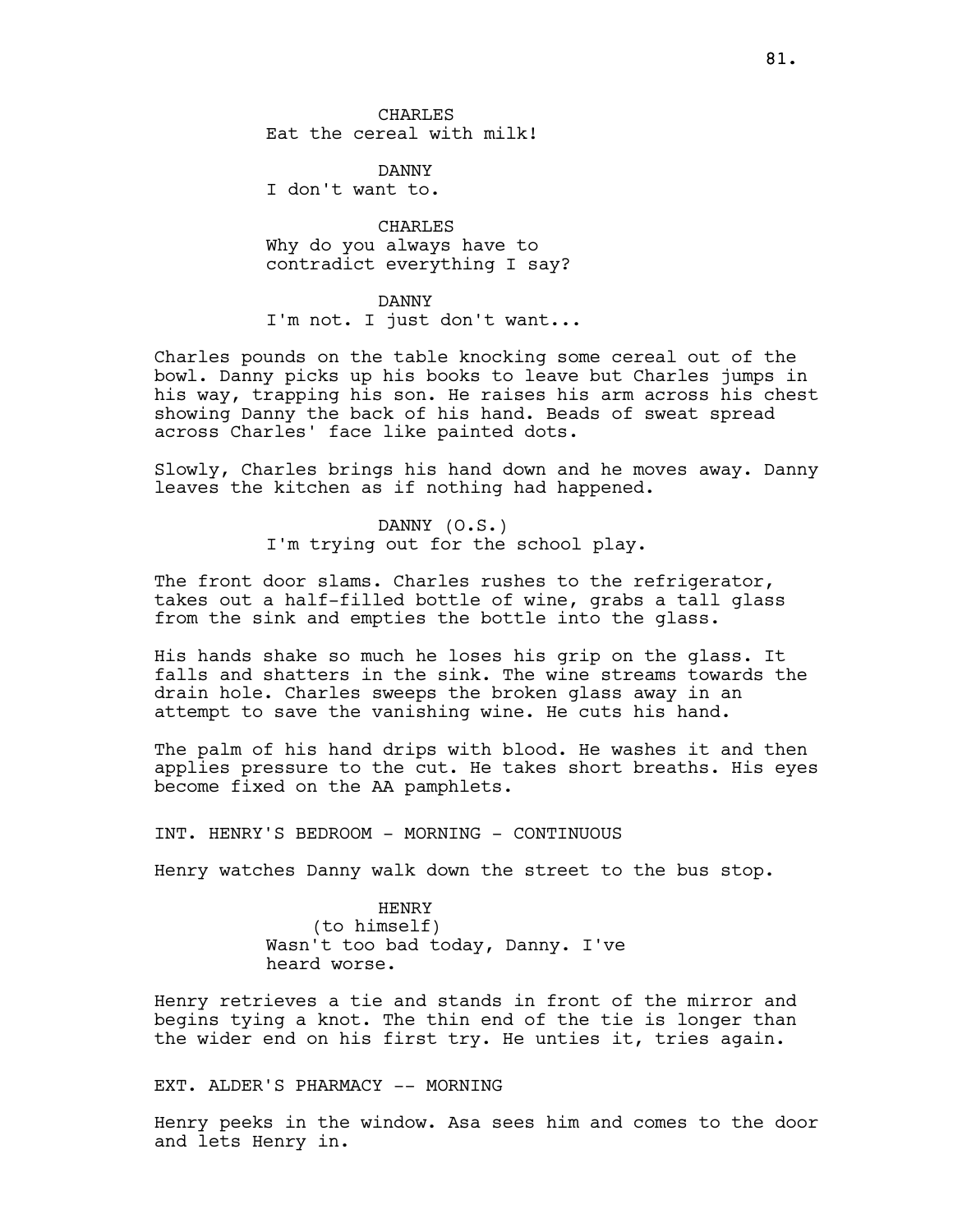ASA You look good, Henry.

Henry then follows Asa to aisle four. Asa points to a particular section where the products are sparsely stacked.

> ASA Fill up these empty spaces.

HENRY Empty spaces make it look like you're going out of business.

ASA Exactly, and that's not good. But I haven't the slightest idea where anything is in the back. I'm afraid I'm disorganized that way.

HENRY I'll get things in order.

ASA That's good, Henry. Make me a note of the products I need.

SERIES OF SCENES - To show Henry is doing a good job.

-- Henry stocking shelves - a couple of JUMP CUTS to show a shelf go from half stocked to fully stocked.

-- Henry directs a CUSTOMER down an aisle for a product. Kruchuk looks on - not at all happy.

-- Henry plays with a baby in a stroller, and the mother is very pleased at the attention.

-- Henry talks with a customer about a product. (MUTED)

-- Kruchuk scolding Henry for mixing allergy medication with cold medication. (MUTED)

-- Asa looks on as Henry sweeps the floor.

END OF SERIES

AT THE PRESCRIPTION COUNTER - Asa spots Robin through the store front window parking her car. He breathes quickly.

> ASA In ... out. In ... out.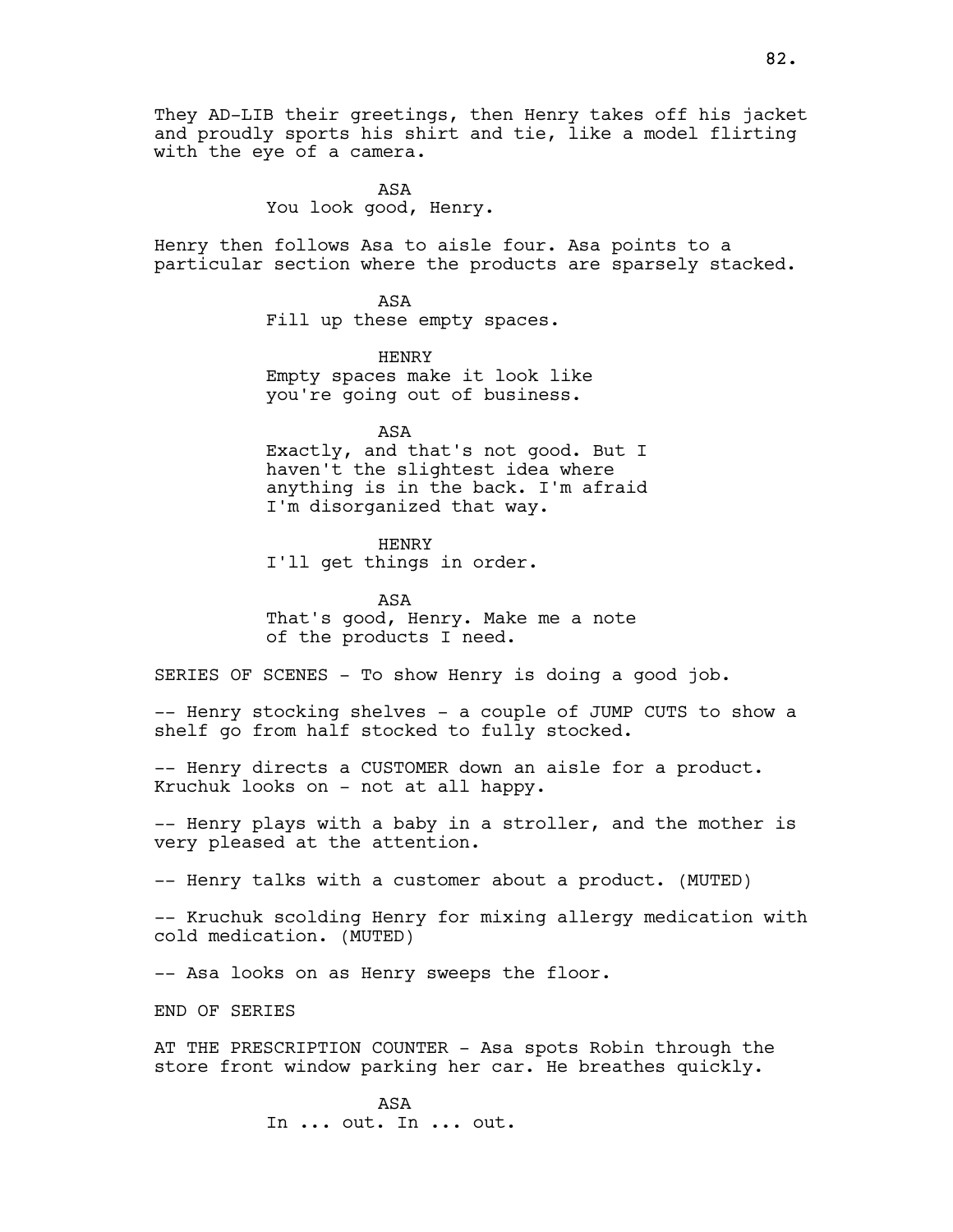Robin flings open the door and marches right to Asa, who reaches for a water bottle and takes a sip. Puts it down. Picks it up, takes another sip. He takes a breath, as if he's facing a batter in the bottom of the ninth with bases loaded.

All of a sudden, Robin is in front of him, looking directly at him. He nods. Smiles. Or tries to. Robin is all business.

> ROBIN Asa, I need to talk to you. Why did you give my father a job?

As Asa stammers a bit, Robin leaves and searches the store. Finally, she locates Henry down aisle two. She throws her finger at Asa as if it were a dart.

> ROBIN You should've called me first.

Robin storms down aisle two where Henry is positioning a product neatly in its proper place. He works while ...

ROBIN

Dad! What are you doing?

HENRY Hi, Sweetie. I'm working. I need the money to buy you and Sharon Christmas presents.

ROBIN

I thought we agreed that if you needed more money I would lend it to you and you'd pay me back after the court when you get access to the estate money.

HENRY I know how to act at work.

ROBIN

Really? You worked two weeks before you got fired from your last job. Why! Because you set all the alarm clocks in housewares to go off at five-minute intervals. What else? Oh, another time you went into a fitting room and you yelled out, very loudly, I might add: 'There is no toilet paper in here'.

HENRY

I have changed.

Henry kneels down to work on the bottom shelf, and Robin kneels down with him and whispers,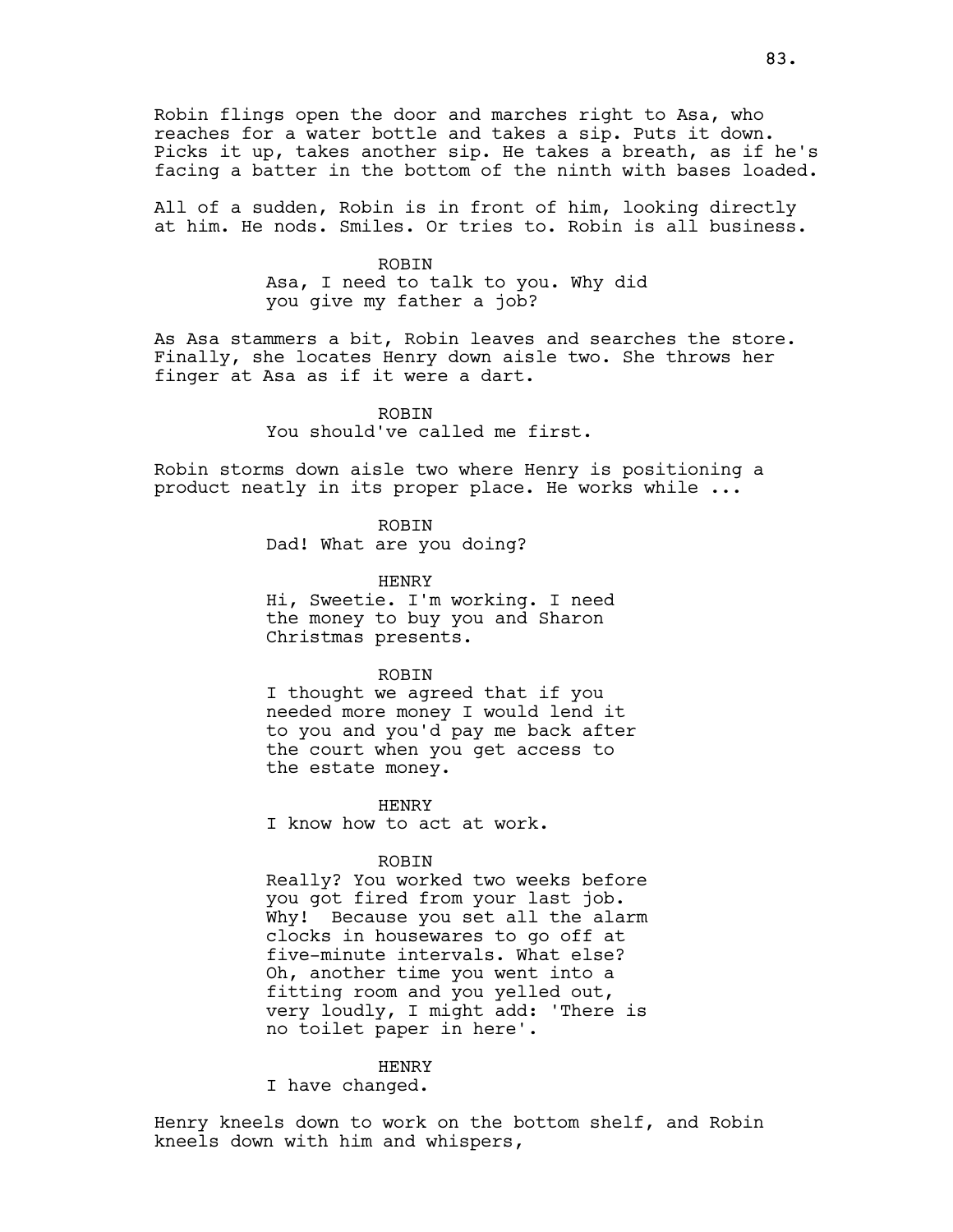ROBIN

Remember what you told me the other day before the funeral? You said you wanted Mom to forgive you. Why are you talking about the secret now, after all these years?

He stands to work on the top shelf. Robin stands with him.

HENRY This has nothing to do with that. Maybe all I want is a normal life.

He tosses her a half-smile as she leaves, taking the long route past Asa.

ROBIN

You should've called me, Asa. I have to hear about this through gossip.

Robin leaves before Asa can respond, and Henry follows her to the window. He watches her get into her car and drive away.

As her car disappears, Henry notices Dixie coming out of a dark alleyway with the headset covering her ears. She bumps into a pedestrian. She swirls, bounces off a shop's window and stumbles. She recovers and continues down the street.

Another figure appears in the alleyway. He strikes a flint. Henry tries to focus. Too dark. Too far away. Then a flame ignites and illuminates a face that Henry now recognizes.

EXT. MAIN STREET ALLEYWAY - CONTINUOUS

Jason moves into the sunlight and leans his shoulder against the building while observing people pass in front of him.

INT. ALDER'S PHARMACY -- EVENING

Henry grabs his jacket and hands Asa a piece of paper.

HENRY That's a list of the items you need. All the shelves are full. The boxes in back are stacked according to which aisle they belong in.

ASA Terrific, Henry. Now tomorrow, I'll teach you how to work the register.

Henry nods in appreciation, then leaves.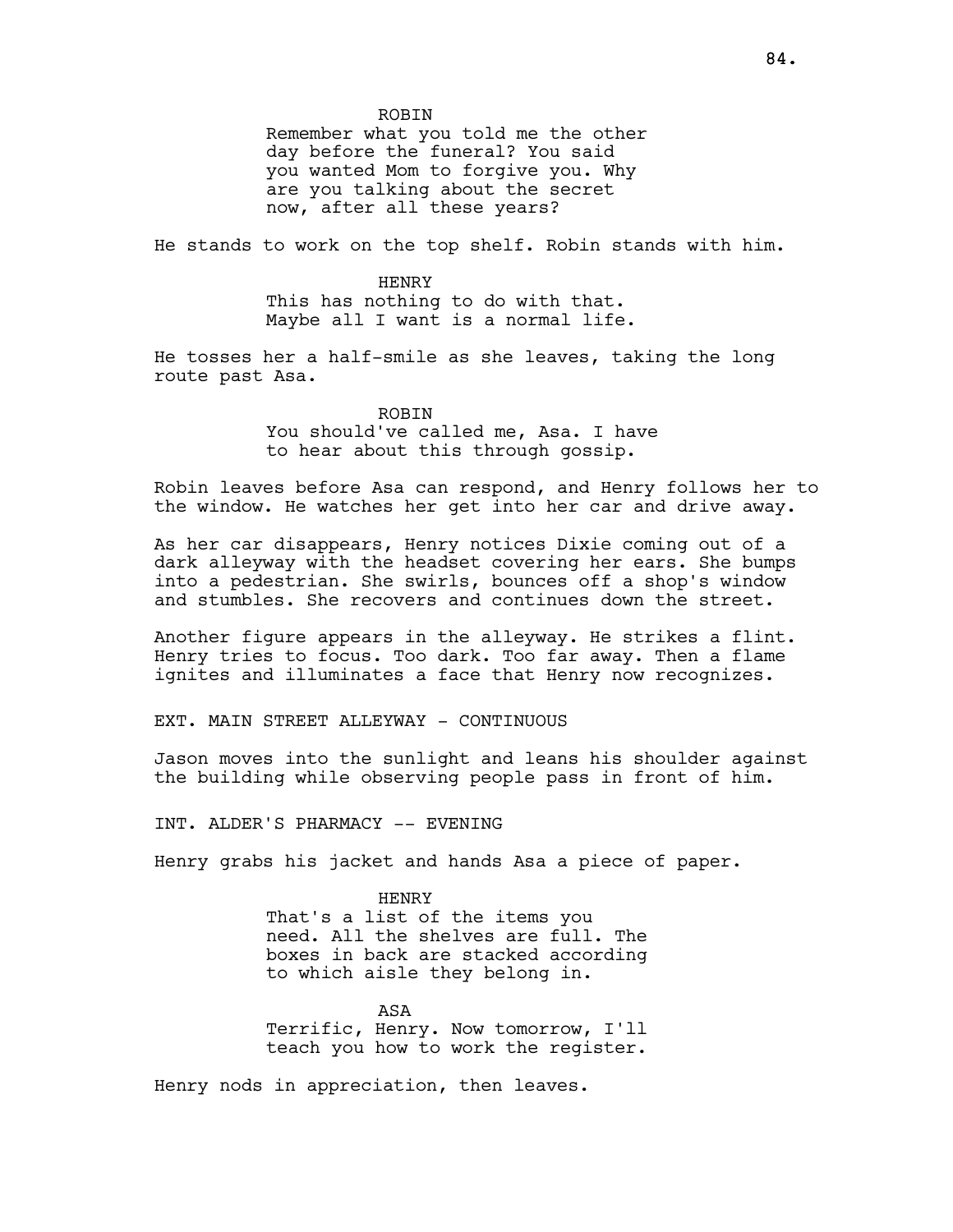Henry sits on his bed massaging his legs. He flops down on the pillow. After a few seconds, a solitary tear slides from the corner of his eye. His eyes close and he falls asleep.

# INT. CLARION COLLECTION AGENCY -- BEGIN SHARON'S DREAM

A much older Derick leans back in a chair with His boots on the desk and a cigar in his mouth. Blood drips from his boots. The wall calendar reads June, 2050.

# DERICK

Mrs. Cox, if you accept this offer you're going to have a good day. Reject it, a very bad day. You want to have a good day, right, Mrs. Cox?

MRS. COX (V.O.) Yes. Indeed I do.

### DERICK

Your name is in the Debtor's Book of Shame. The bottom rung of life's ladder, right now. But I offer you a way to erase your name from this book. Start a new life where people welcome you into a world of opulence. Do monthly payments and your soul will be wiped clean. It's like an indulgence. You know what an indulgence is, Mrs. Cox?

# MRS. COX (V.O.)

Yes. I do. I'm Catholic. In fact, I can trace our family back to the tenth century where we purchased indulgences at a discount. And let me tell you, Derick boy, this deal you are talking about sounds real good. What do I have to do to take advantage of this opportunity?

## **DERICK**

Just write out a check for ten thousand dollars a month.

MRS. COX (V.O.) Okay. That sounds reasonable. How many months do I have to do this?

**DERICK** For the rest of your life, Dummy.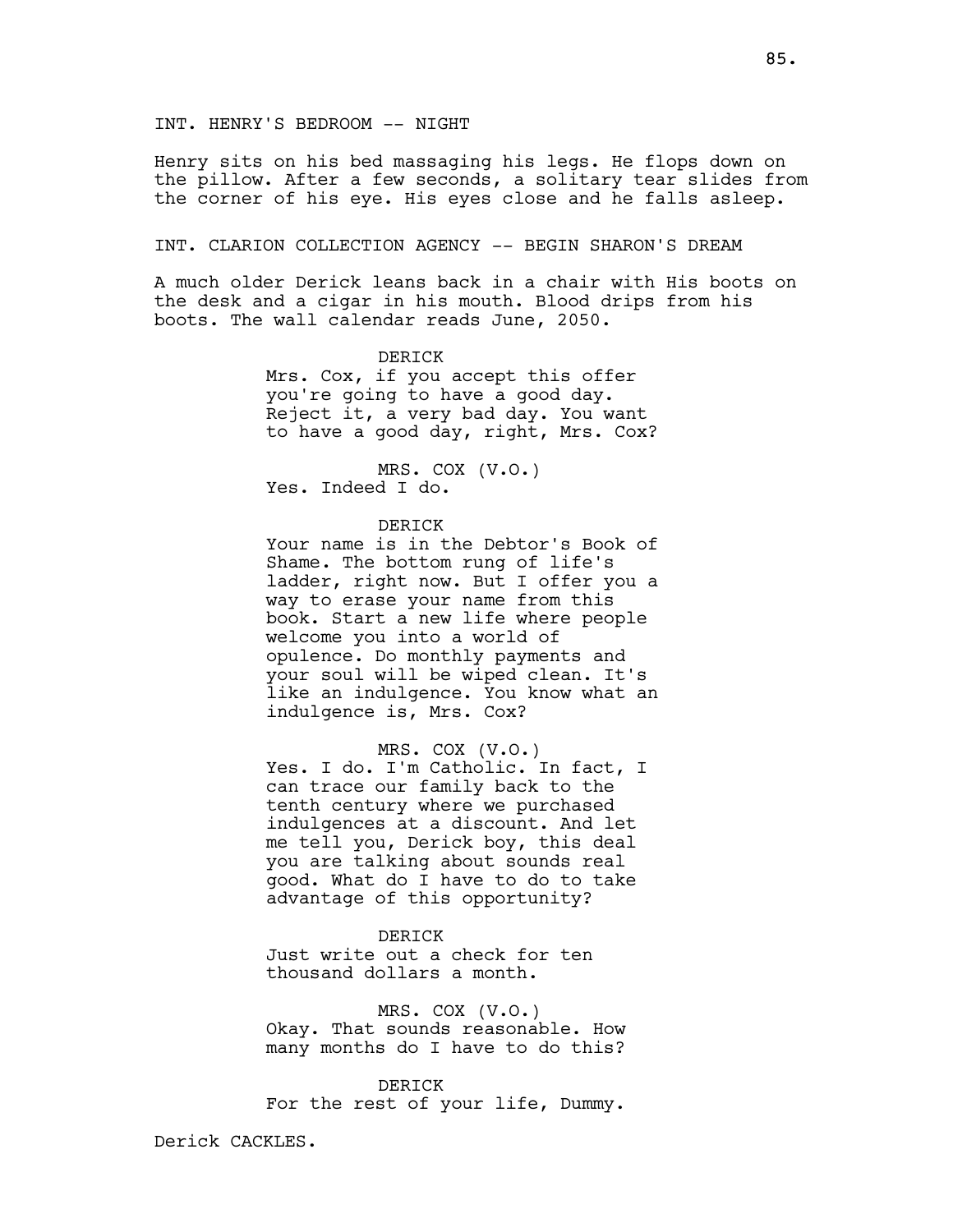Derick's cackle integrates with the SOUND of a disc jockey's cacophonous roar coming from Sharon's clock-radio alarm. She turns over and hits the alarm off-button. After a few lifeless seconds, she rises from bed, moaning.

## INT. CLARION COLLECTION AGENCY -- LATER

Sharon talks into a headset while exercising in her cubicle.

SHARON I have your husband's DC right here, Mrs. Shuler, as well as his credit card and loan applications. Yes. I know the loan was in your husband's name, but can you tell me why, just before his death, credit card applications were requested.

As she does deep knee bends, she listens to Mrs. Shuler voice, unintelligible sounds from the headset.

While Mrs. Shuler RANTS, Sharon sees something in the folder.

INSERT FOLDER

We see the signatures of Mr. Geoff Shuler's loan application and a letter signed by Mrs. Shuler have the same sweeps which make them look like they were written by the same person.

BACK TO SHARON

SHARON Well, you sly fox, Mrs. Shuler ...

Sharon stands to stretch and sees Robin through the office window parking her car. Sharon ducks back down in her seat. She hits the mute button again.

### SHARON

What kind of person applies for a bank loan the day before he dies of colon cancer. I have your signature on a letter in front of me. It does not take a signature expert to see that the loan application signature matches yours. An amazing discovery here, don't you think, Mrs. Shuler? Last time I checked, forgery is a felony in this State. Chew on that for a while. I'll be in touch.

Sharon hangs up just as Robin approaches. She stretches, as if preparing to do another kind of battle.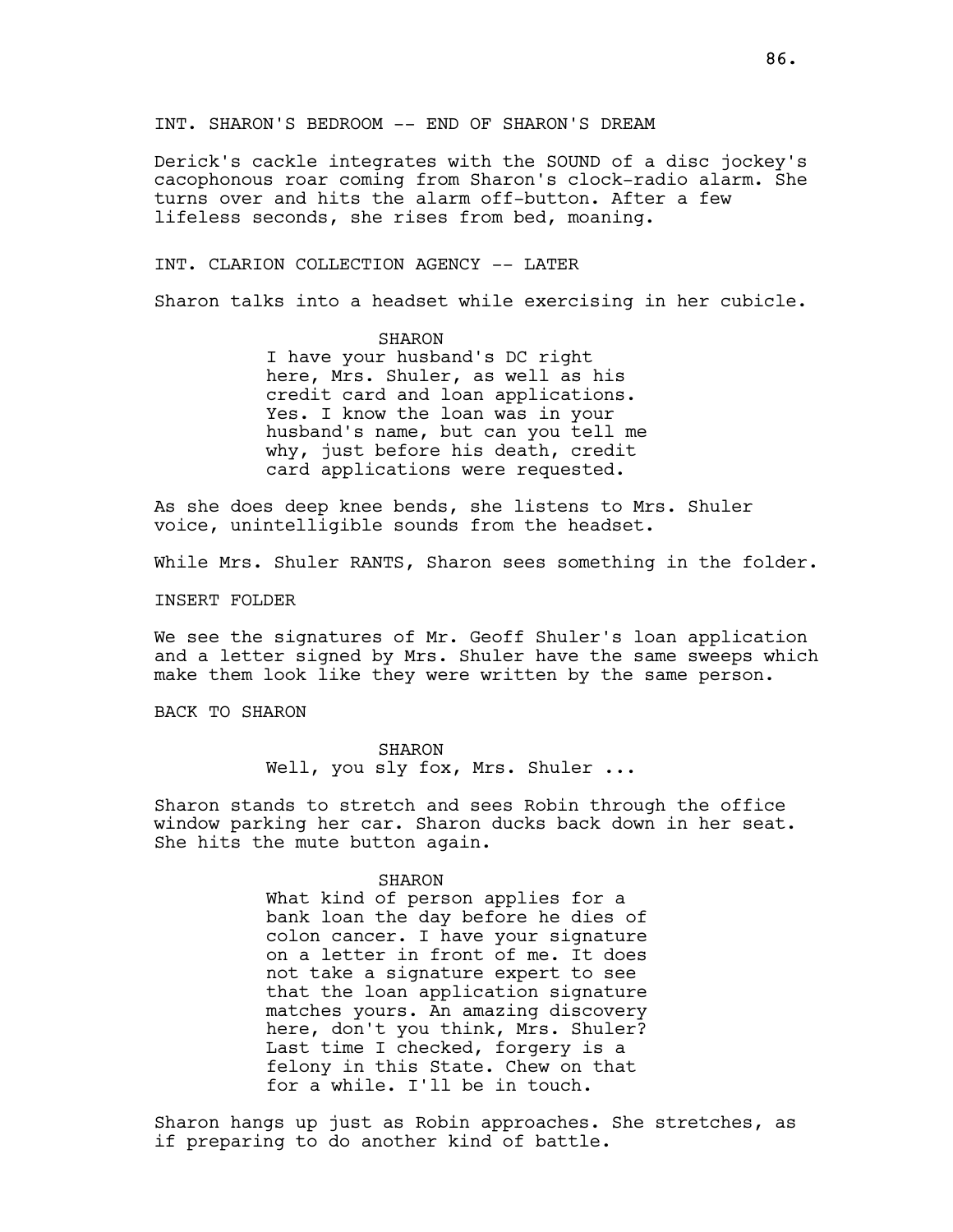#### SHARON

Must be important. You haven't come to my place of business in months.

ROBIN Dad decided to get a job at Adler's pharmacy. Says he needs money for Christmas and refuses loans from the estate. So, let's do lunch and figure out what to do.

### SHARON

Why? So you can tell me what a bad daughter I've been?

## ROBIN

I won't. I promise. I just want to complain. I want to grumble. What better person to moan to than one whose developed an arrogance by listening to sob stories all day from people down on their luck.

Robin turns and leaves the cubicle.

SHARON Wait. That worked. I liked that. You have potential.

Sharon hurries to catch her sister.

#### SHARON

But you emptied all the cylinders at once. Always save some spit for another round, in case your adversary has a good rebuttal.

Sharon clutches Robin's arm and won't let go.

SHARON

Smile. I have to keep up my image.

Sharon nods to some of her co-workers on their way out.

INT. BAR-RESTAURANT SOMEWHERE -- LATER

Robin sits across from Sharon, both sipping glasses of wine.

# **ROBIN**

Used to be friends. I can remember a time when winning at hopscotch was as competitive as we ever got. When Flower was an appropriate name for you. It was before you fell in love with 'the car mechanic'.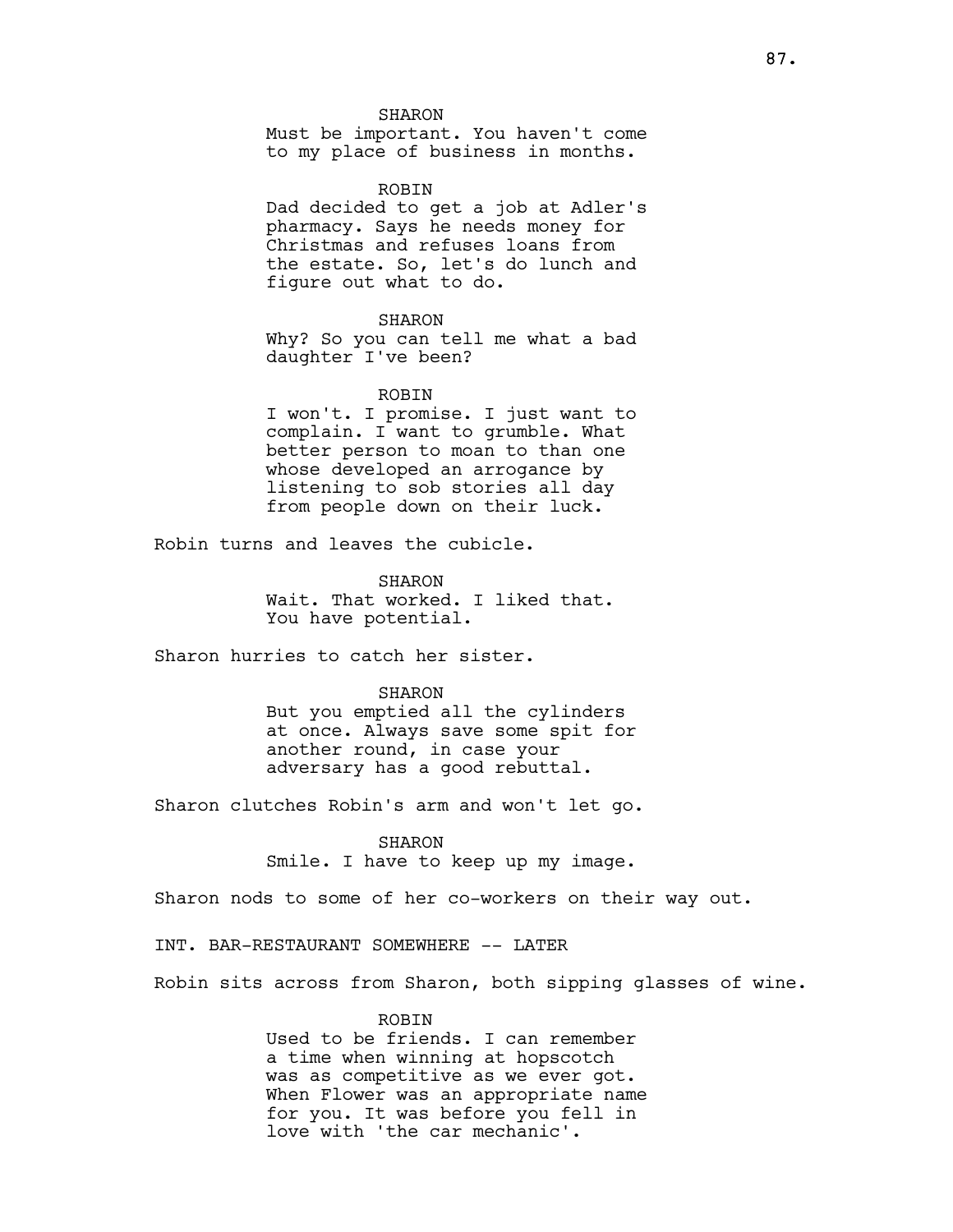SHARON

I loved that car-mechanic. He was a good man. Dad liked him, too.

ROBIN Dad never had much to say about important matters. Mom made all the important decisions. Mom wanted you to have that bambino, but you trumped her on that one.

The waiter comes over and serves them their lunch. The tone of conversation is more relaxed as a result.

> ROBIN So, Dad went into 'la-la land' the other day and got lost for a couple of minutes. What was most peculiar was he talked about ... the secret.

Robin gives 'the check' move to the waiter as Sharon pulls out a printout from her purse and waves it in front of Robin.

Robin slaps her hand down on the printout.

ROBIN That ends, starting now. The judge put a freeze on the account,

The waiter comes over and slips the check on the table. Robin grabs the check.

> ROBIN I never said you didn't have a reason to be concerned with Dad's behavior. We just don't agree on what to do about it.

Robin looks at the check. Sharon grabs it out of her hand.

ROBIN I'll get the tip.

Sharon throws a five dollar bill down and then gets up.

SHARON

When someone asks how your sister is doing', what do you say? 'Oh, Sharon is being Sharon,' I mean, I'm the wayward sibling, right? Do I ever get positive reviews from anyone? Will I ever amount to anything? Do my opinions matter, or are my motives always questioned because I am Sharon Wolff, and we all know what that means?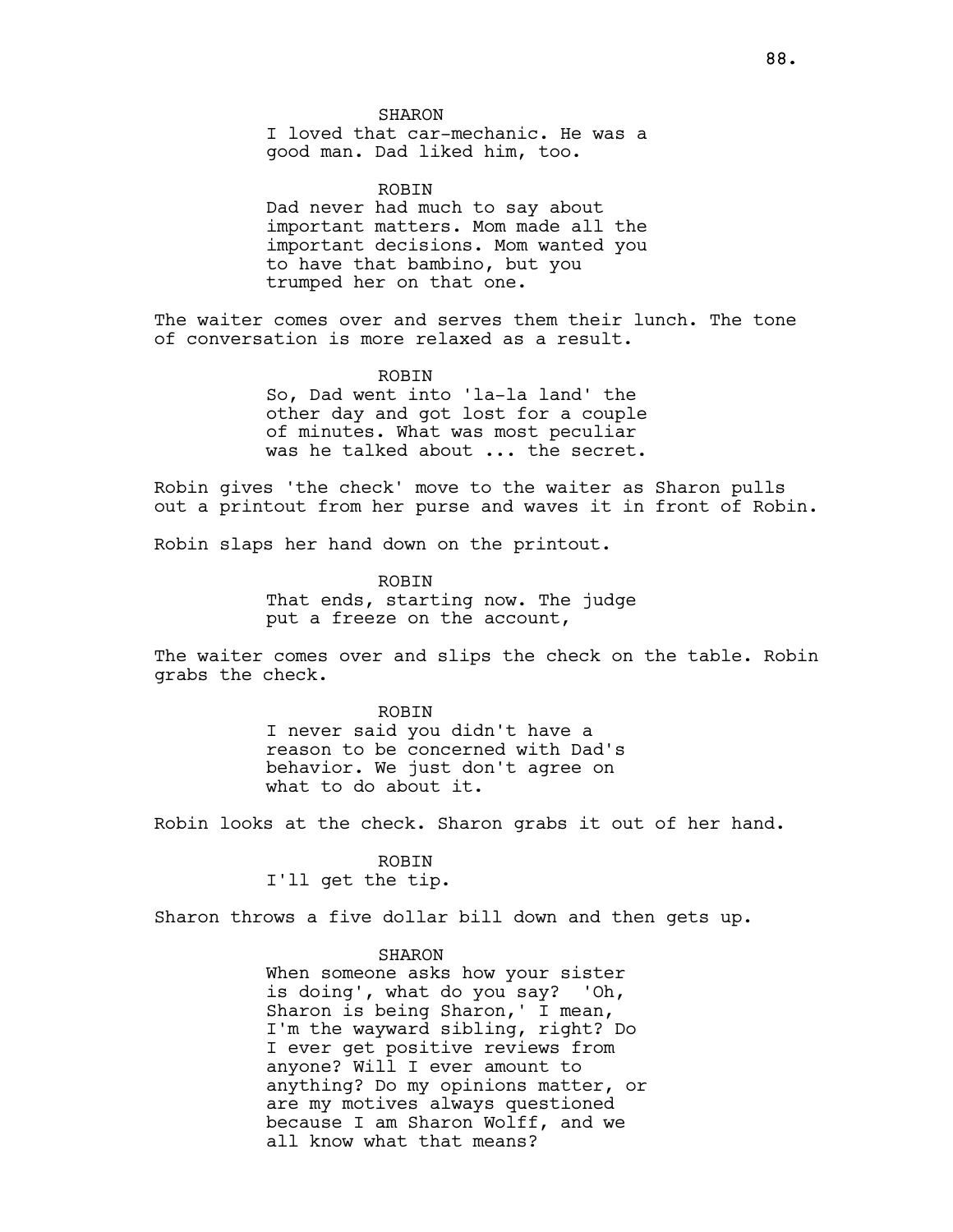INT. ALDER'S PHARMACY - CONTINUOUS

Henry grabs his coat. He waves to Asa from across the store.

EXT. MAIN STREET - CONTINUOUS

It's dark. Henry follows groan sounds into an alley and spots Dixie sitting down half conscious. Dixie looks up and her head plops back down to her chest.

> DIXIE Go away. I don't ... want ... you

to see me ... this way.

Henry steps towards her. A shadow moves from a few yards away. A lighter flicks. Then a flame. And then the face. Jason lights a cigarette and takes a drag.

> JASON You heard her, old man. Go away.

Henry ignores Jason, steps forward and kneels beside Dixie.

HENRY Let's go to the police.

JASON And what will happen if they catch her like this? It's her third offense. Five years in the slammer.

Henry gets up and backs away.

JASON She owes me money. If you make her loan good, I'll leave her alone.

After a few seconds of staring at each other, Jason retreats, as if he's seen something that should not be explored.

> JASON Never mind. Go away, old man.

Henry looks down at Dixie again. Now she seems more asleep than awake. As Henry leaves--

> HENRY Don't lose hope, Sweetie.

INT. DINER -- MORNING

Henry sits in a booth peering out the window to Main Street. Mrs. Swanson sits across from him, in mid-conversation.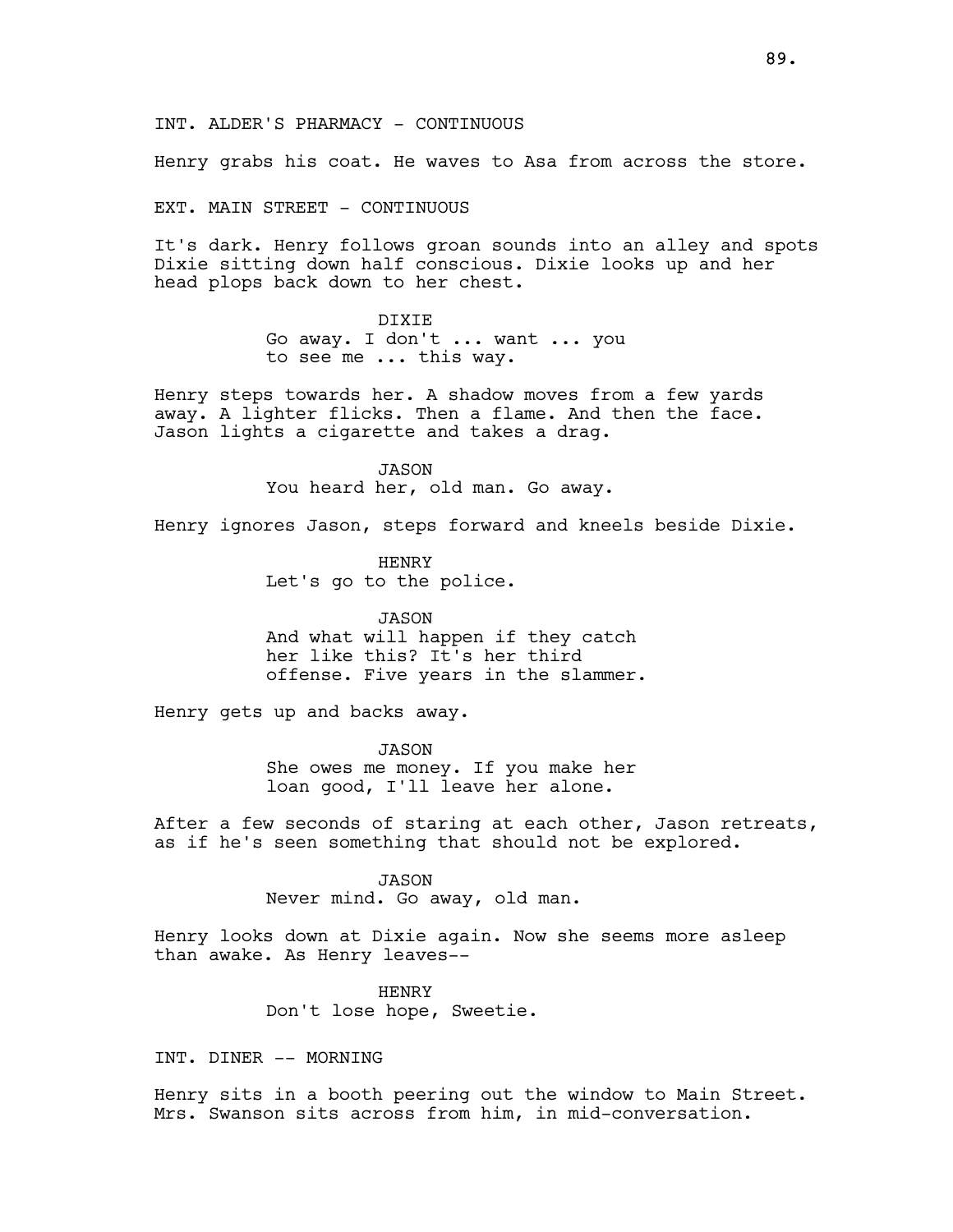It's Saturday. I got my first paycheck and I don't have to be in until ten. Short day today.

A girl walks by and she looks like Dixie for a split second. Mrs. Swanson sees her and gets excited at first.

## HENRY

Haven't seen her in couple of days.

### MRS. SWANSON

Well, I thought you might help her. I saw a spark in her, a healthy look I haven't seen in a long time. Those little facial tics were gone. I had hope once again. Hope gets you messed up in the head, and then you lose sleep, you know? She has so much to offer, Henry. But the devil's got her now.

### HENRY

Gotta have hope, or else the heart will break. I don't believe in the devil. But I believe He has a plan and it's good.

MRS. SWANSON He can afford to be patient.

### HENRY

I look at it this way. Imagine you're a Yankee fan, and you taped the 7th game of the World Series because you had to go to work, and you tell everyone at work not to blab the winner if they learn it because you want to be surprised when you watch it on TV. But a customer comes in and yells out "The Yankees won the World Series". So now you know your team won. You still watch the game on TV, but you don't get upset if your team is losing in the 7th inning because you know they're going to win. That's how I think it is with the Devine plan. He knows the outcome, so He doesn't get excited because, after all, His plan is good, and He knows the outcome. Right?

Mrs. Swanson scratches her head and thinks for a second.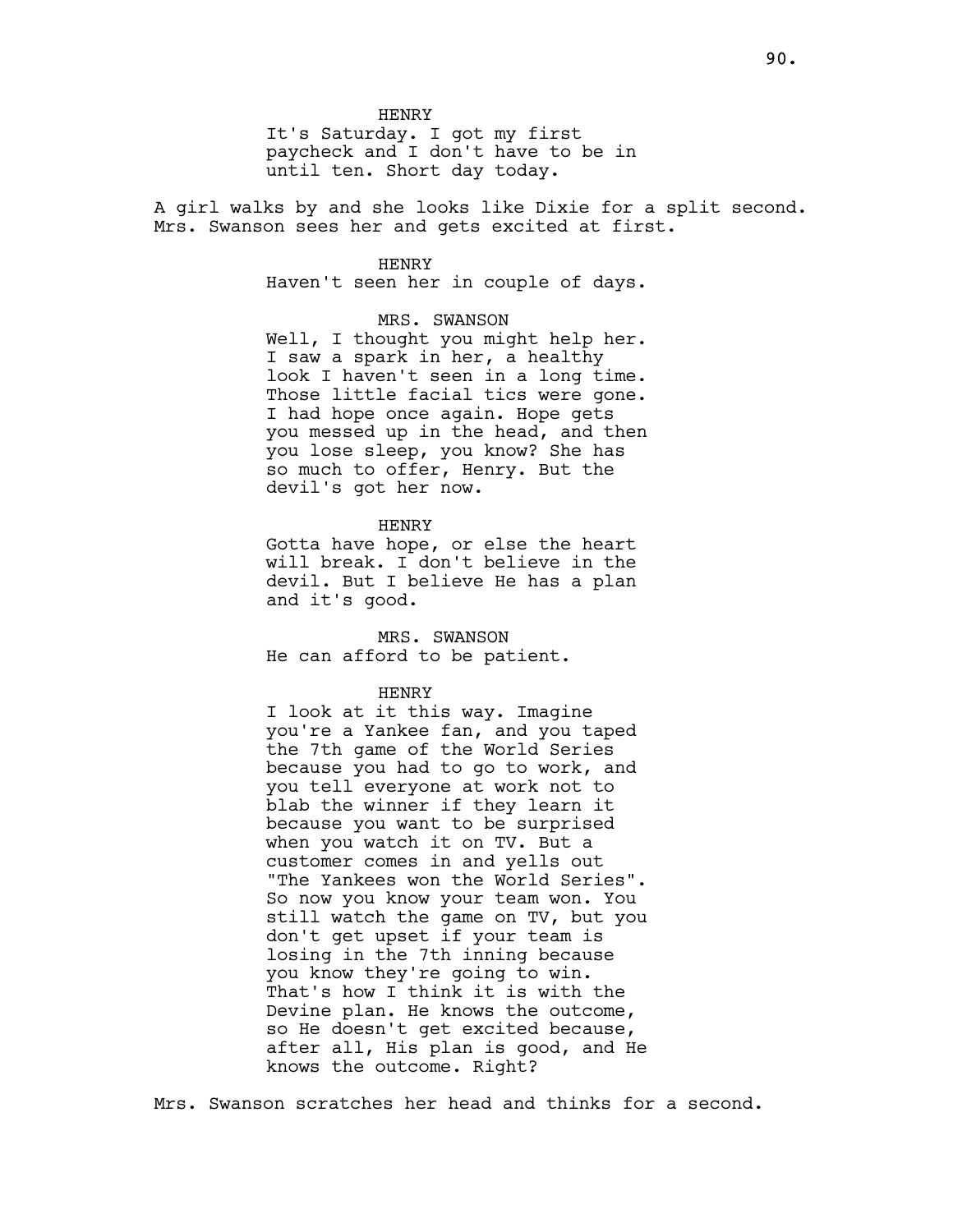MRS. SWANSON But why do bad things happen to good people?

HENRY I can't answer that except to say that our salvation is tied to her.

MRS. SWANSON You mean her failure becomes our salvation? But what about her? What if she dies and goes to hell?

HENRY Hell! God would not have made her if He knew she was going to hell.

MRS. SWANSON Oh, I think I'm going to have to sit on that thought for a while.

Visibly shaken, she gets up and leaves.

EXT. MAIN STREET, BY THE BRIDGE -- A LITTLE LATER

Henry approaches the bridge, scans the riverbed and spots two pairs of legs side by side. One leg is missing a shoe and its toes stick out of the holes in the torn sock.

He reaches into his pocket, pulls out a pair of wool socks with the initials HW embroidered on them, and tosses them down the embankment. Wheezing sounds echo down the riverbed.

EXT. AT THE PHARMACY - DAY - CONTINUOUS

Dixie spots Henry approach and she moves her CD player so he can sit on the bench.

> DIXIE I've said I'm sorry too many times in the past and it would only sound hollow if I say it again.

There's a long silence, then Henry shakes his head back and forth vigorously with a terrible Richard Nixon impression.

# HENRY

Wasuuuuup.

Dixie doesn't laugh. She's in too much pain.

DIXIE Henry, I'm in trouble.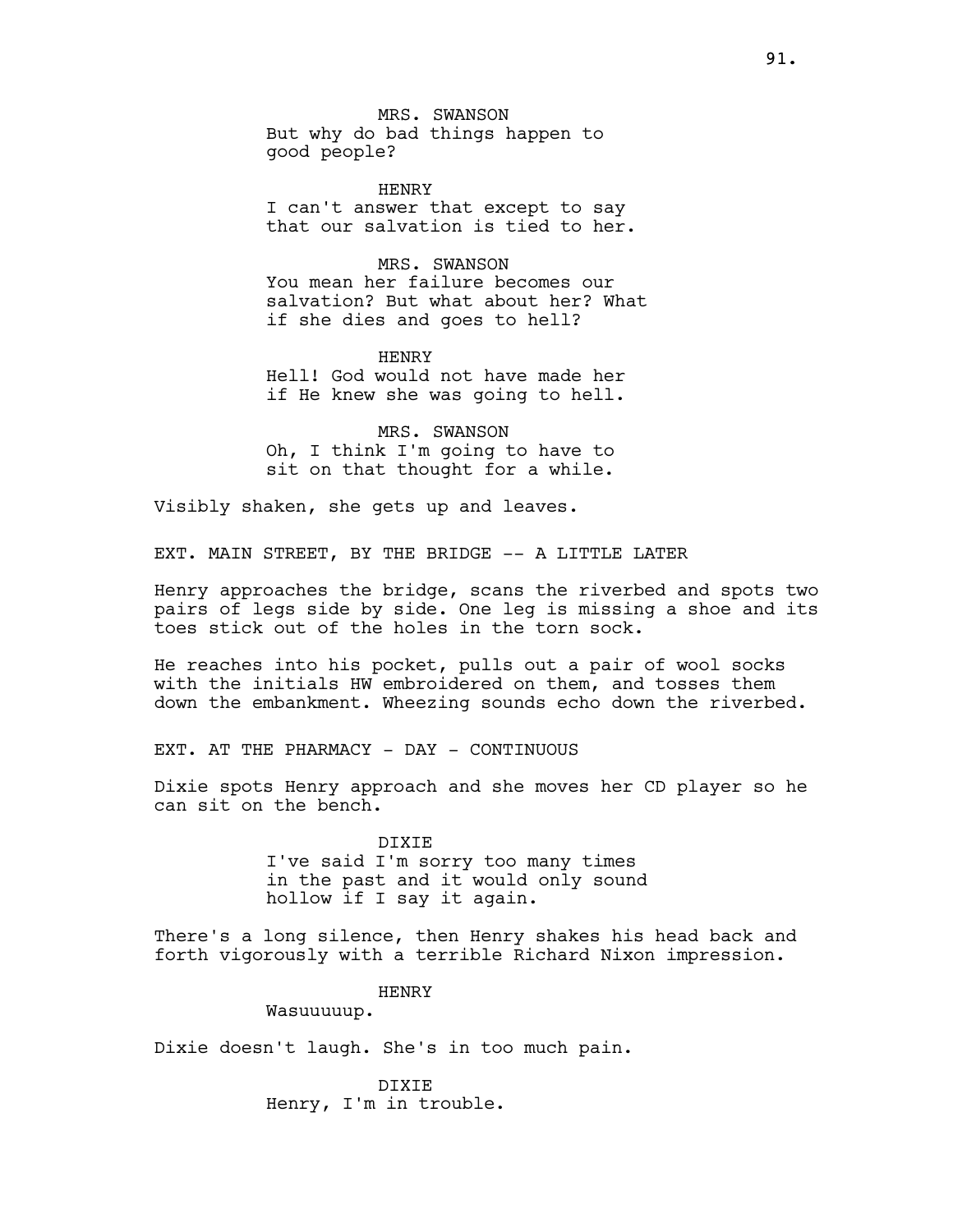HENRY Trouble? With the police?

Dixie gets up, only to bend over in pain. Henry gets up and inspects her smudged face and sooty-looking clothes.

> DIXIE Yeah, I know. Wheezy probably looks better than me right now.

Her facial tics seem to interfere with her concentration. She grimaces again and applies pressure to her side.

> HENRY What, Dixie? What do you want?

DIXIE Just wait a second, will you? (bends over; moans) The pain. (rises) I owe Jason two hundred dollars, and he has threatened to hurt me if I don't give him the money.

She stands tall now, as if facing a firing squad.

The sounds of the pharmacy door unlocking has Asa peering out the window, then disappears into the darkness.

> HENRY I have to go to work.

### DIXIE

Oh! So you're too good for me now, huh, you bastard? You have a job now so you can't associate with me? Up yours, you little ...

Dixie grunts. The pain is too much. Finally--

DIXIE I'll pay you back.

Henry heads for the pharmacy. He turns to face her. Dixie bends down, picks up a pebble and throws it at him.

> DIXIE I'll stop. Please, Henry.

# HENRY

No. Money is not what you need. Money won't solve anything. You need to get a grip on your life.

A tear runs down Henry's cheek.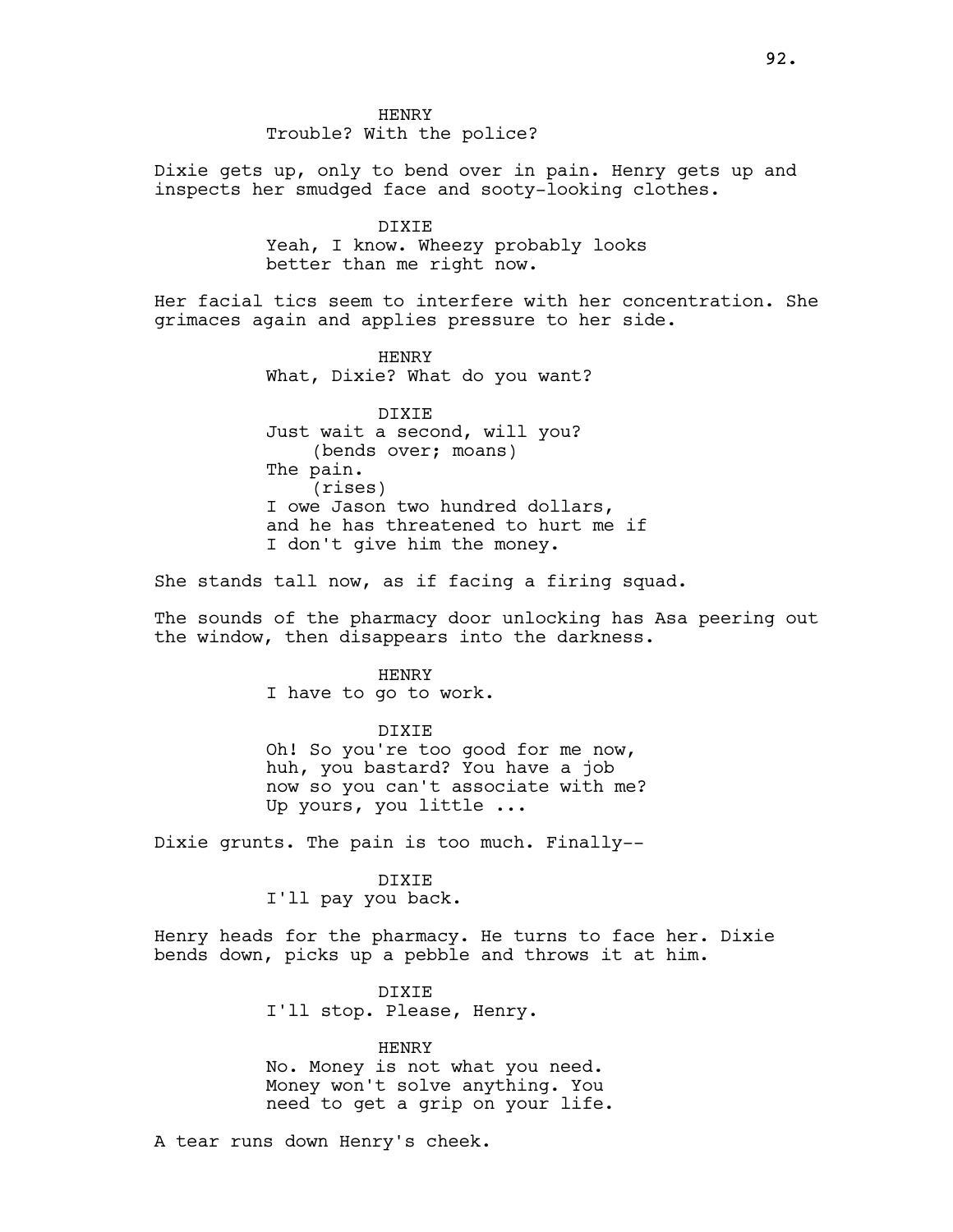DIXIE Oh, man. You're not gonna do this to me now, are you? LIFE? Your gonna tell me one of your Forrest Gump, piss-ant sayings about LIFE! As if you know what LIFE is about!

Dixie walks in circles with her hands twirling in the air.

DIXIE What are you going to tell me that 'life is like a roll of toilet paper. The closer it gets to the end, the faster it goes', huh, Gumpy boy-man?

She bends over for a few seconds, then straightens up.

DIXIE Henry, I didn't mean it. I'm so...

She sees Henry disappear into the darkness of the store as the pharmacy door closes. She looks up and dispels a behemoth growl, then she picks up her headset and puts it on.

> DIXIE The music doesn't help anymore.

INT. ALDER'S PHARMACY -- LATER

Asa instructs (AD-LIB) Henry on the charge card machine. Mrs. BELTRAN steps up to the counter. She is middle-aged, with knotted cowlicks that have an omni-directional pattern.

> ASA I'm behind on the prescriptions. I think you got the hang of it now.

Asa leaves.

HENRY Hello, Mrs. Beltran

While Henry scans her products, he notices she is checking each price tag, then waits for the amount to appear at the scanner window on top of the register.

AT THE PRESCRIPTION COUNTER

Mr. Kruchuk takes inventory while Asa works a prescription.

MR. KRUCHUK Big mistake, Asa.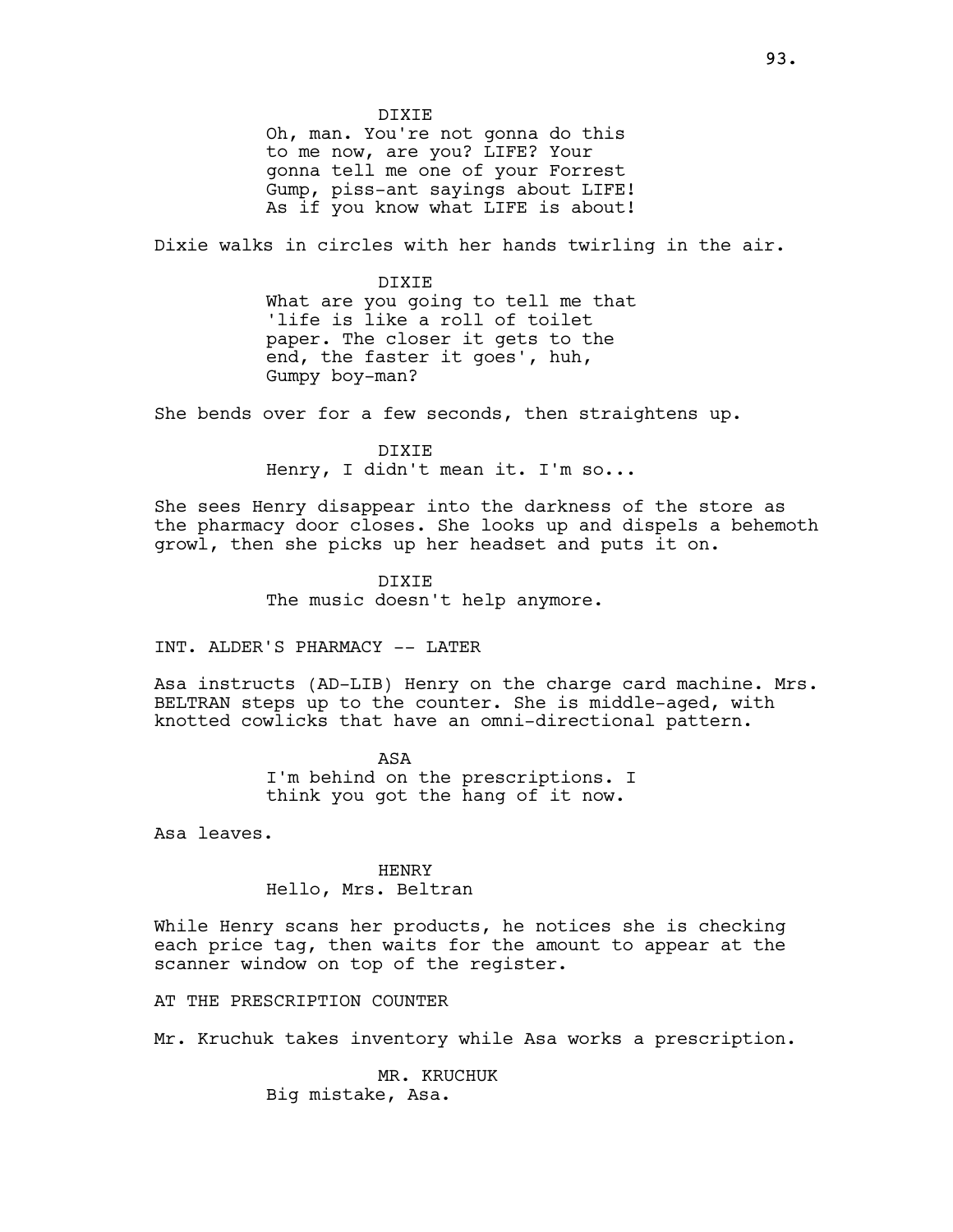ASA

You know, I'm getting tired of your objections, Pete. When your brother worked here, he did half the work Henry does. No more objections. Ok?

# BACK TO HENRY AT THE REGISTER

As Henry scans Mrs. Beltran's items, he casually looks out the window and catches a glimpse of Dixie and Jason across the street, on the south side of Main Street. Jason pulls her into the alleyway and into the darkness.

> MRS. BELTRAN I may not have enough money. This is all I have.

She slaps down a twenty-dollar bill on the counter. Henry scrolls the paper receipt spindle and begins adding.

> HENRY Well, you are very close to that amount now, Mrs. Beltran.

She grunts and looks at the remaining two items. While she's deciding, Henry tries to catch a glimpse through the window. He sees Jason pushing Dixie into the darkness of an alleyway.

> MRS. BELTRAN I need this ice pack for Lawrence. His back is very bad these days.

She pushes the ice pack forward and pulls back the hair spray.

HENRY Let's see what we can do here. I have two daughters. (looks at items) When they went through their 'hair stage' the battles were like 'east of Krakatoa'. Couldn't touch their hair, not if I wanted to keep my hand. Sharon had that Spanish Moss look. You know. She looked like a Ferris Wheel. I think she was just trying to make a fashion statement.

Mrs. Beltran's wide-eyed expression tells us she doesn't know whether to laugh or just nod. Henry takes the hair spray, scans it, and hits the total key.

# HENRY That's twenty-six seventy.

Henry takes the twenty, but Mrs. Beltran appears upset. Henry takes a pen and a pad nearby and starts scribbling.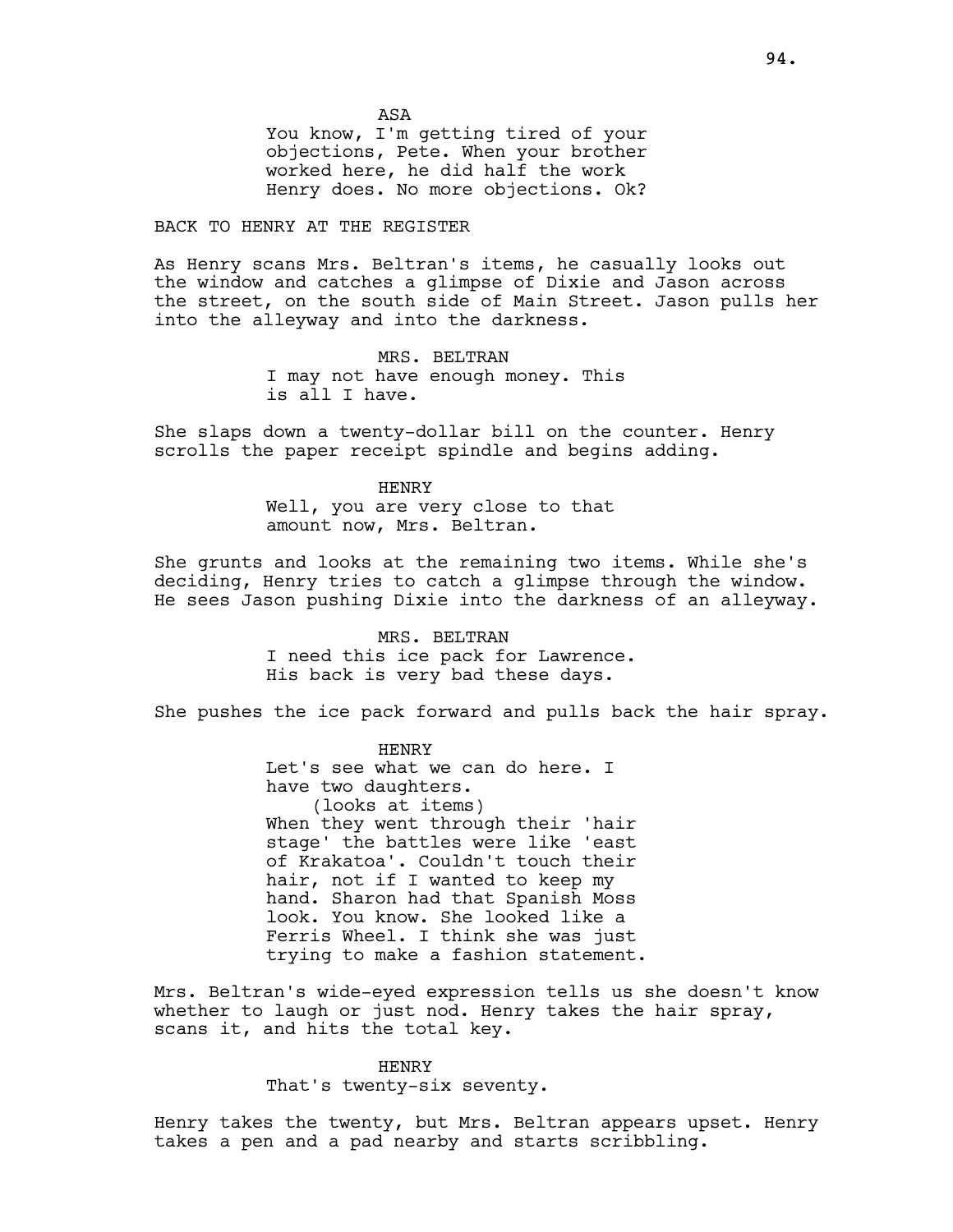HENRY That's okay. I'll stake you. I'll just keep a note here of how much you owe me. You can pay me later.

MRS. BELTRAN Oh, what a dear you are.

# HENRY

No problem. Hey, I know how important hair spray is to women.

As Mrs. Beltran leaves, Henry peers out the Pharmacy window and spots Dixie and Jason across the street.

EXT. MAIN STREET -- DAY - CONTINUOUS

Jason swings Dixie around, grabs her CD player and removes the CD from the 'play' chamber. Jason snaps the CD in two and tosses it at Dixie.

> JASON That's what will happen to your leg if you don't pay me by Monday.

Sobbing, Dixie saunters along in slow, stiff strides and casually drops the broken CD pieces in a nearby wastebasket. She inspects some of the items through the window. After a moment of composing herself, she marches into the store.

# INT. PAWNSHOP

Dixie walks in. Behind the register, the OWNER puffs on a large stogie; a milky haze surrounds his head. He looks up from the newspaper and lets out a short blast of smoke.

> OWNER Don't get too close to the glass.

DIXIE What? You think I'm going to steal something?

OWNER Thieves have ways.

Dixie spots coins under the glass.

DIXIE How much is the 1913 quarter?

OWNER Fifteen dollars.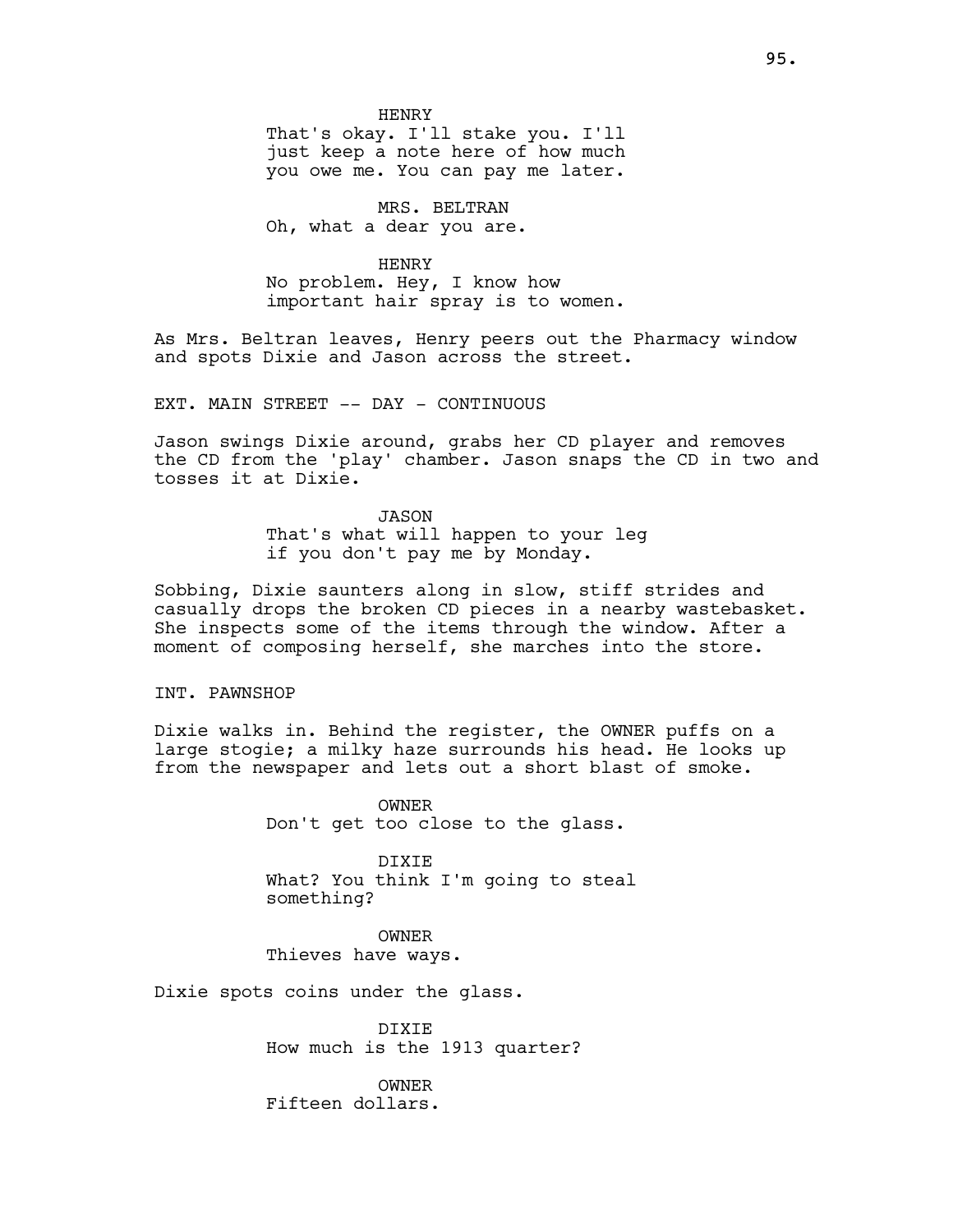DIXIE Really? What if I had the whole set in that folder thing?

OWNER More money than you make in a year.

DIXIE

I know someone who has a collection only he's missing this one coin. How much did you say this was?

OWNER Twenty-five dollars.

DIXIE I thought you said fifteen?

OWNER Just went up. Inflation.

INT. ALDER'S PHARMACY -- LATER

Henry is checking out items for MRS. CURTIS. She leans in, as if she is telling a secret.

> CUSTOMER Mrs. Beltran says you might consider putting this on a tab.

HENRY You live on Pelham South, in The Projects, right?

She nods. Henry inspects the items she has like baby formula.

HENRY Do you really need pipe tobacco, Mrs. Curtis?

MRS. CURTIS You don't know James, Henry. If he doesn't have his pipe tobacco he's one swift pain in the ass.

Henry looks around. Asa and Kruchuk are in the back room. Henry looks up at the overhead camera, then at Mrs. Curtis.

> HENRY I can't do it. You have to give a little here. What's more important? Pipe tobacco or baby formula?

MRS. CURTIS Well, I ... I do see your point.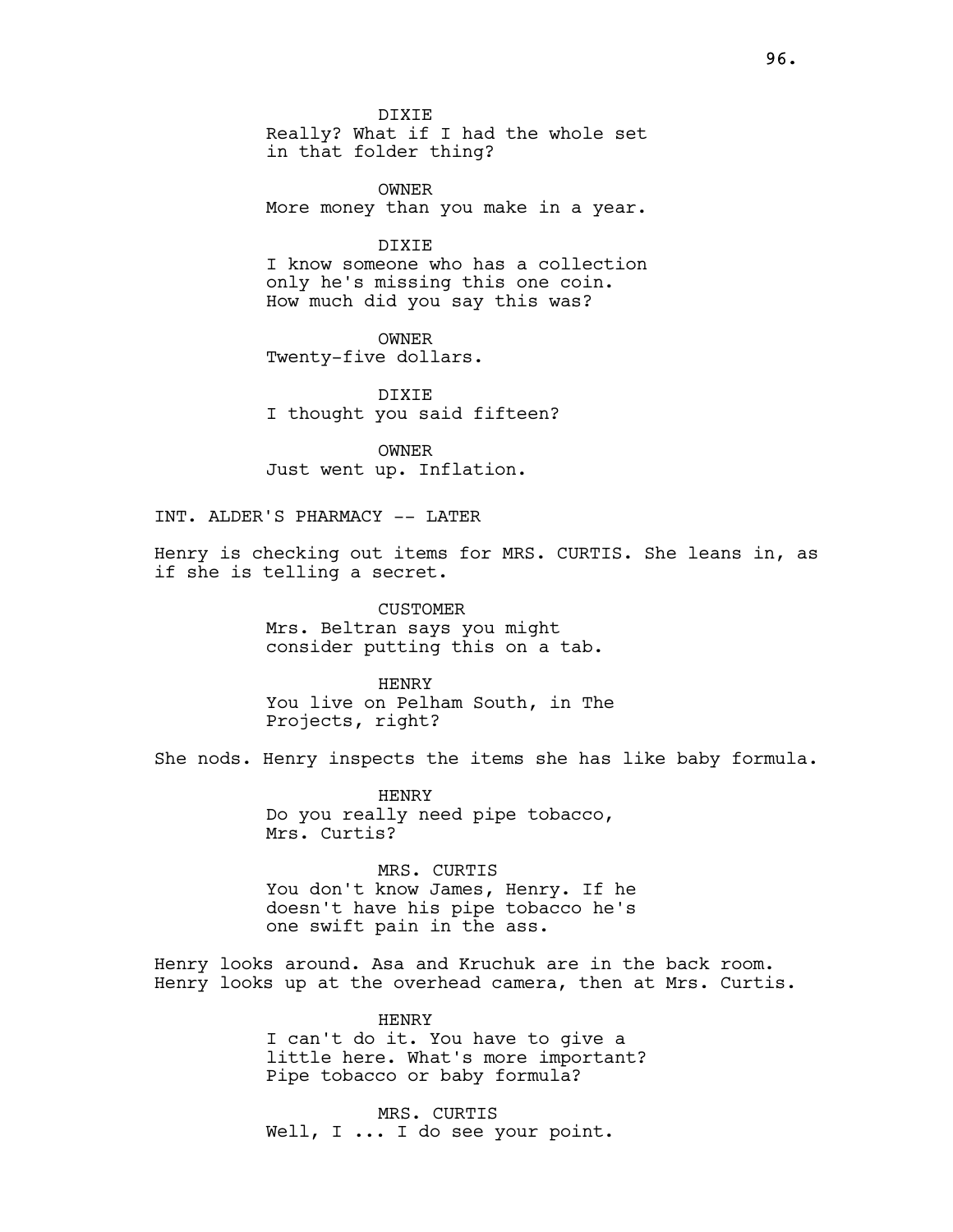She pushes the pipe tobacco to the side, and Henry checks out the few items. The total comes to \$15.30. Mrs. Curtis scrambles through her pocketbook but comes up short.

Henry scribbles on the pad.

HENRY

Don't worry. I'll cover it. What's a few dollars when you measure it against your child's health?

Mrs. Curtis thanks Henry profusely (AD-LIB) and gives him the money. He takes it and puts it into the register.

As Mrs. Curtis exits, Asa and Kruchuk come out of the back room. Asa walks to the exit door and locks it. Kruchuk walks over to Henry and positions himself next to the register. Asa appears dejected as he ambles over to Henry.

> ASA Henry. We saw you on the monitor.

Mr. Kruchuk crowds Henry as he reaches for the pad.

HENRY Some customers don't have enough money to pay, so I've been keeping a record what they owe.

Henry hands Asa the pad. Asa scans the list.

HENRY

I was going to ask you to take the money she owed from my pay check if she couldn't pay. I could pay now.

Henry reaches in his pocket, but Asa sighs, and stops him.

ASA Henry, I have to let you go. I can't run a successful business if you give items away. Where's the profit in that? I have bills. Mr. Kruchuk has a family.

Henry takes off his apron, slowly folds it, and places it down on the counter. He walks around Kruchuk for his coat.

> HENRY I guess I should've asked for your approval. I understand.

ASA If you understand, then why did you do it, Henry?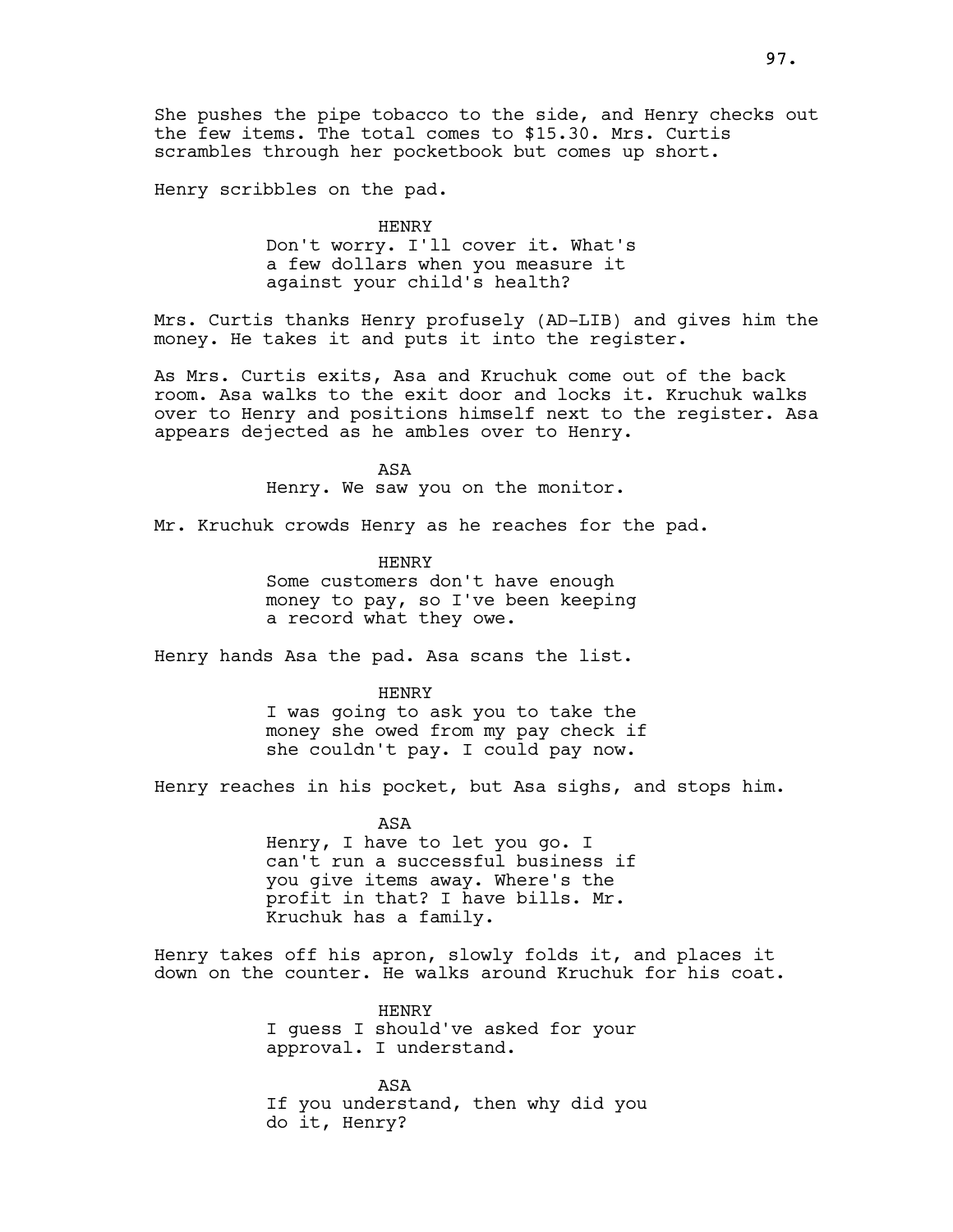HENRY

Because it was the right thing to do, Asa.

They both remain silent for a moment, then Henry exits.

EXT. MAIN STREET

Henry walks across the street; joins other WINDOW-SHOPPERS.

LATER

Henry stops in front of a music store window. He places a couple of packages on the ground and checks his pockets, presumably for money. He notices Sharon comes up to Kruchuk as he is leaving the pharmacy.

INT. HENRY'S HOUSE -- LATER

Henry barges into the house and throws the packages onto the couch. He heads to the kitchen and takes several envelopes from a wicker basket. The envelopes are all empty.

BEDROOM

He checks a dresser drawer and dumps out several dollars from a sock. He checks the hamper, checks a pair of pants and pulls out a couple of dollars.

EXT. MAIN STREET -- LATER - DAY

Henry walks out of the music store and spots Robin driving down Main Street. She stops at the light and spots Henry.

INT. ROBIN'S CAR - CONTINUOUS

Henry jumps in and  $-$ 

ROBIN Dad! Asa called and told me...

Robin pulls over to the side. Parks. Henry holds up a bag.

HENRY I've finished shopping in one day.

ROBIN That's nice, Dad.

Henry looks out the window and sees Dixie carrying a couple of shopping bags and walking soberly from store to store. He spots Sharon who is walking towards Dixie. They meet.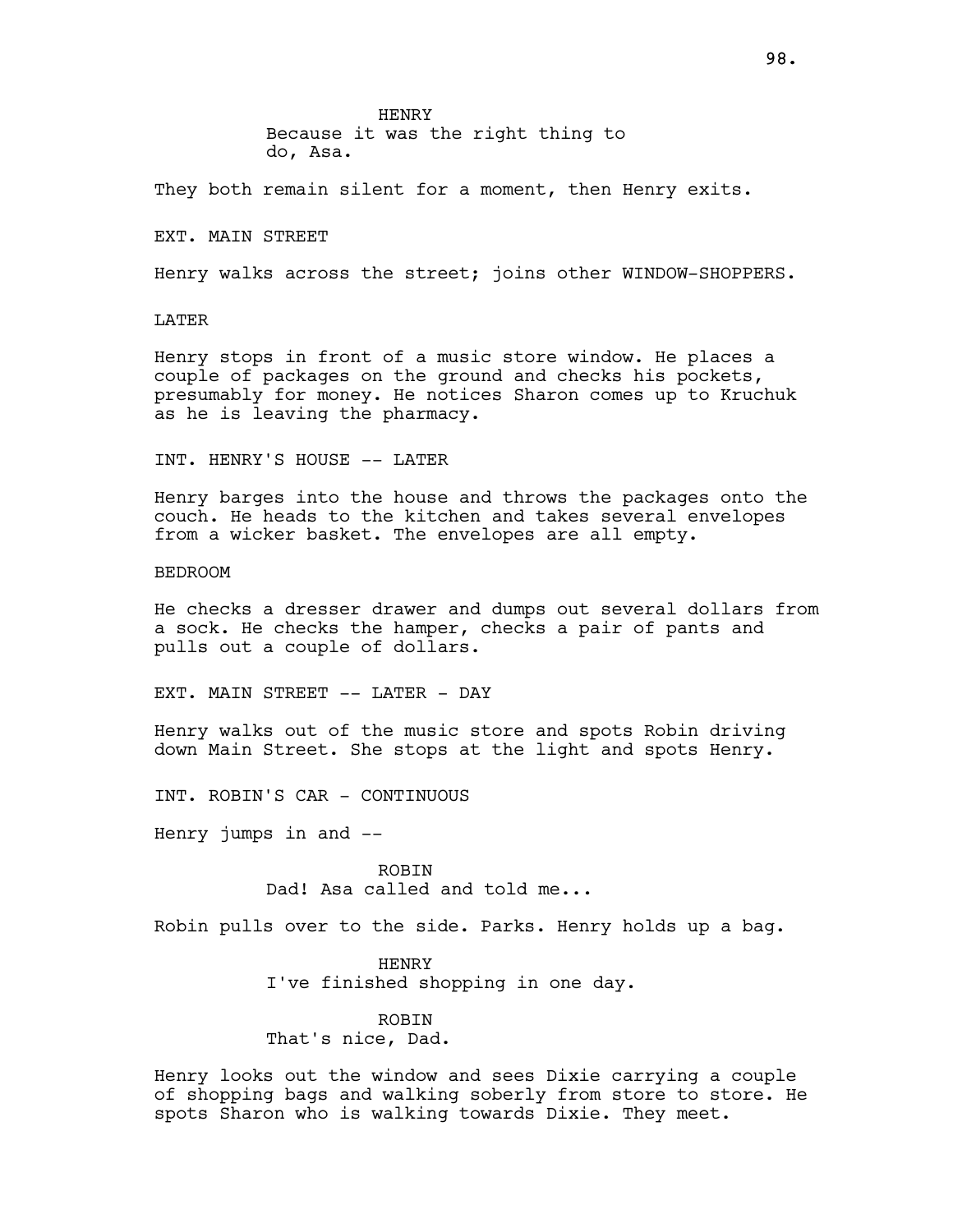ON DIXIE AND SHARON

Dixie tries to walk around Sharon, as one might show prudence when walking around a venomous snake. Sharon grabs her arm.

> SHARON I have a proposition for you.

## DIXIE What kind of proposition?

Sharon takes out two one hundred-dollar bills and waves the money in front of Dixie but keeps them out of her reach.

> SHARON I need information. Let's walk.

BACK TO ROBIN AND HENRY IN THE CAR

Robin nudges Henry and--

ROBIN

Daaad! Please pay attention to me. Asa told me you gave Mrs. Curtis baby formula and you were going to pay for it yourself. He said it was a noble thing to do and he's not angry with you.

HENRY I'm not angry with him, either.

ROBIN

I need to talk to you about Monday. The hearing with the Judge.

HENRY

Oh, yes. The hearing. I wonder why they call it the hearing. Why don't they call it the listening or the saying? I mean, everyone has a lot to say to Judge Brady. Maybe we should call it 'the lynching'.

ROBIN Dad! You have to pay attention.

HENRY Are you selling attention? Is that why I have to pay for it?

Henry looks out the window. No Dixie or Sharon. He looks around, then his gaze finally settles on Robin.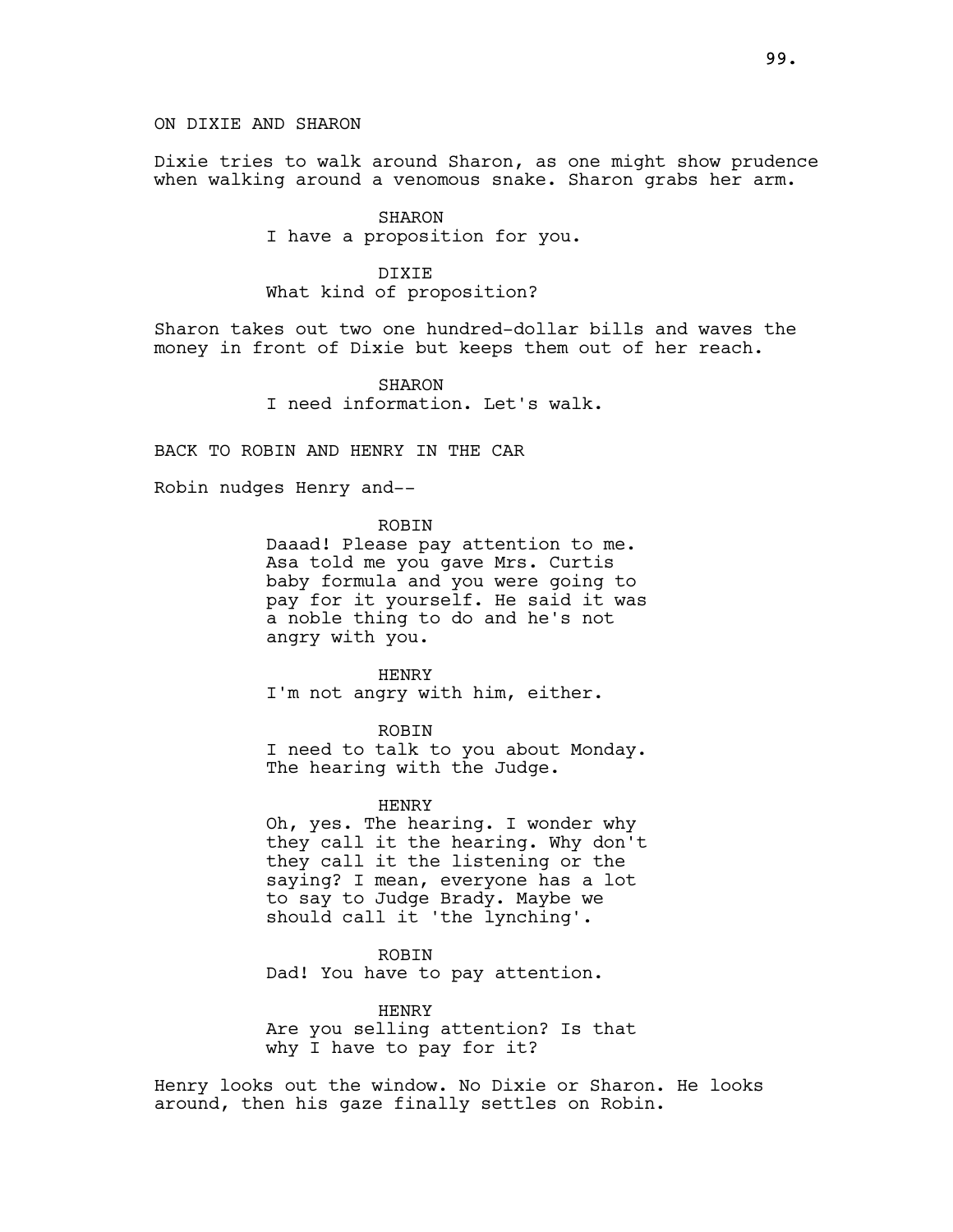HENRY So, tell me about Judge Brady?

ROBIN

A big reason why I didn't want you to get a job was because I didn't want anything like this to happen.

HENRY This makes me look bad, doesn't it?

ROBIN Just be prepared is all I want. Sharon and I will be bumping heads over this. I'll take you home.

Robin starts the car. They talk while she drives.

HENRY

I remember the bigger events in life like graduation, the election of a president, or the sixties, or like when you and Sharon were toddlers and you both would sit on my feet and I'd walk around like Frankenstein with you on my left foot and Sharon on my right. Those were big events in my life.

Henry rocks his shoulders back and forth. Robin laughs.

HENRY

We used to laugh a lot back then. You continued to laugh but Sharon stopped. If I knew why I would've tried much harder to do something about it. But I don't remember the little things that count, like 'Why isn't Sharon laughing today?' I don't remember when she stopped.

Robin takes an extra long look at Henry. She bites her lip.

ROBIN You're still coming over my place on Christmas Eve, right?

HENRY Yes. Hey. You want to give me a nice Christmas present?

ROBIN If it's not too expensive. What?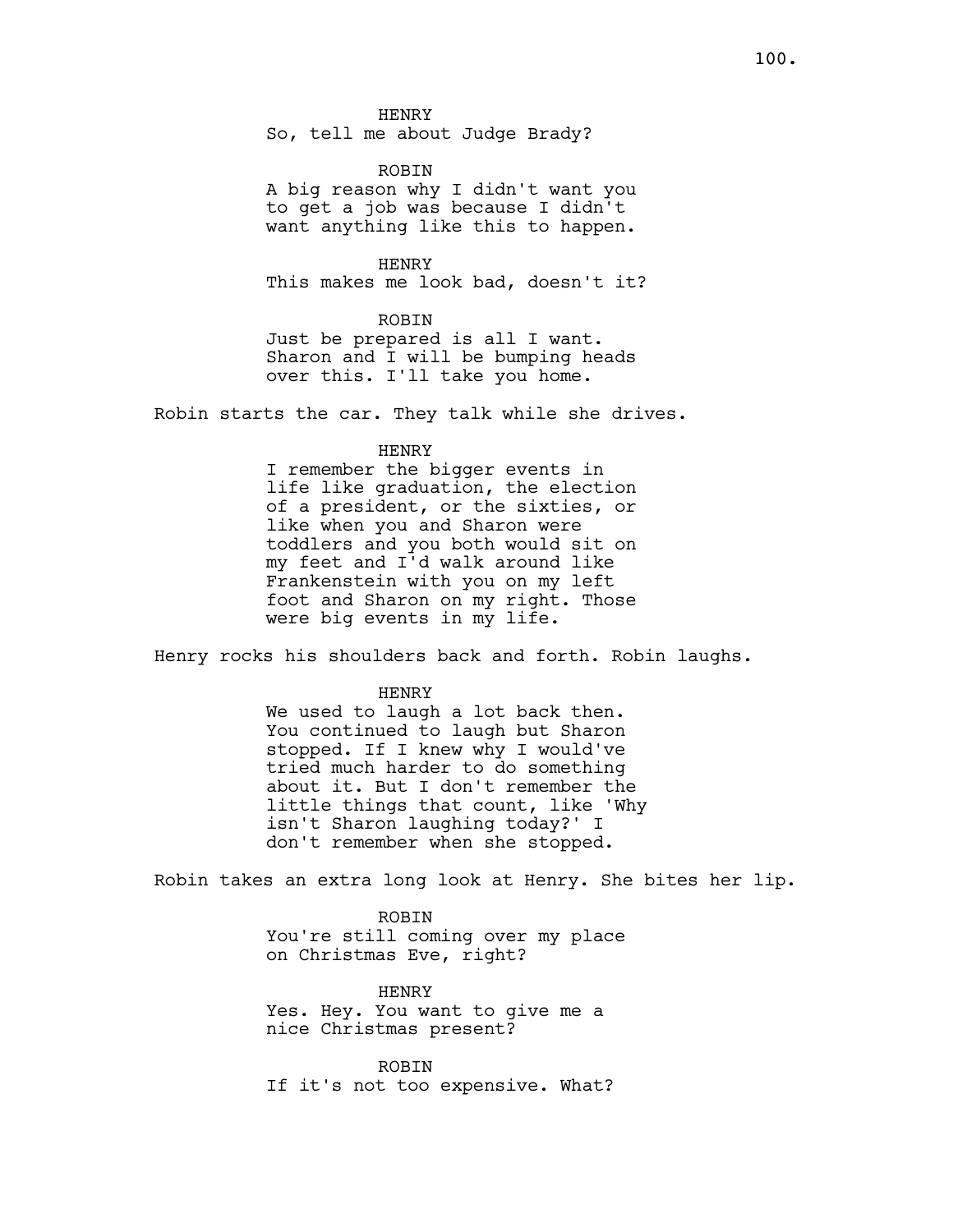HENRY

This won't cost much. Can Dixie and her mom come over on Christmas Eve?

Robin works out the muscle tension in her upper neck.

INT. BAR-RESTAURANT SOMEWHERE ON MAIN STREET - SAME DAY

Dixie and Sharon are tucked away in a booth. Sharon waves for the waiter and then points to Dixie's wine glass.

## DIXIE

I shouldn't be drinking.

SHARON But we haven't talked in years. Tell me more about my father. This is actually helping him.

The waiter comes over with another glass of wine and leaves.

SHARON Okay. Let's start with Danny.

SERIES OF SHOTS - MUTED.

This series portrays Sharon's ability to manipulate Dixie while Dixie drinks and blabbers.

-- The backpack incident -- she puts an imaginary rock in her imaginary backpack and her motions replicates Danny throwing his backpack to the ground.

-- with equal flair, she mimes Charles Oswald creeping around the yard while Danny and Henry were having their moment

-- Dixie mimes Henry flying off the roof with the rope.

-- more wine being served.

-- the snow day at the park: Dixie throws an imaginary snowball, and her head flicks backward describing someone getting hit with the snowball.

-- another snow incident: this time it's Henry teaching them they could fly off the bench;.

-- more wine.

-- Sharon reaches into her purse and..

END OF SERIES - WE JUMP OUT AND WE ARE  $--$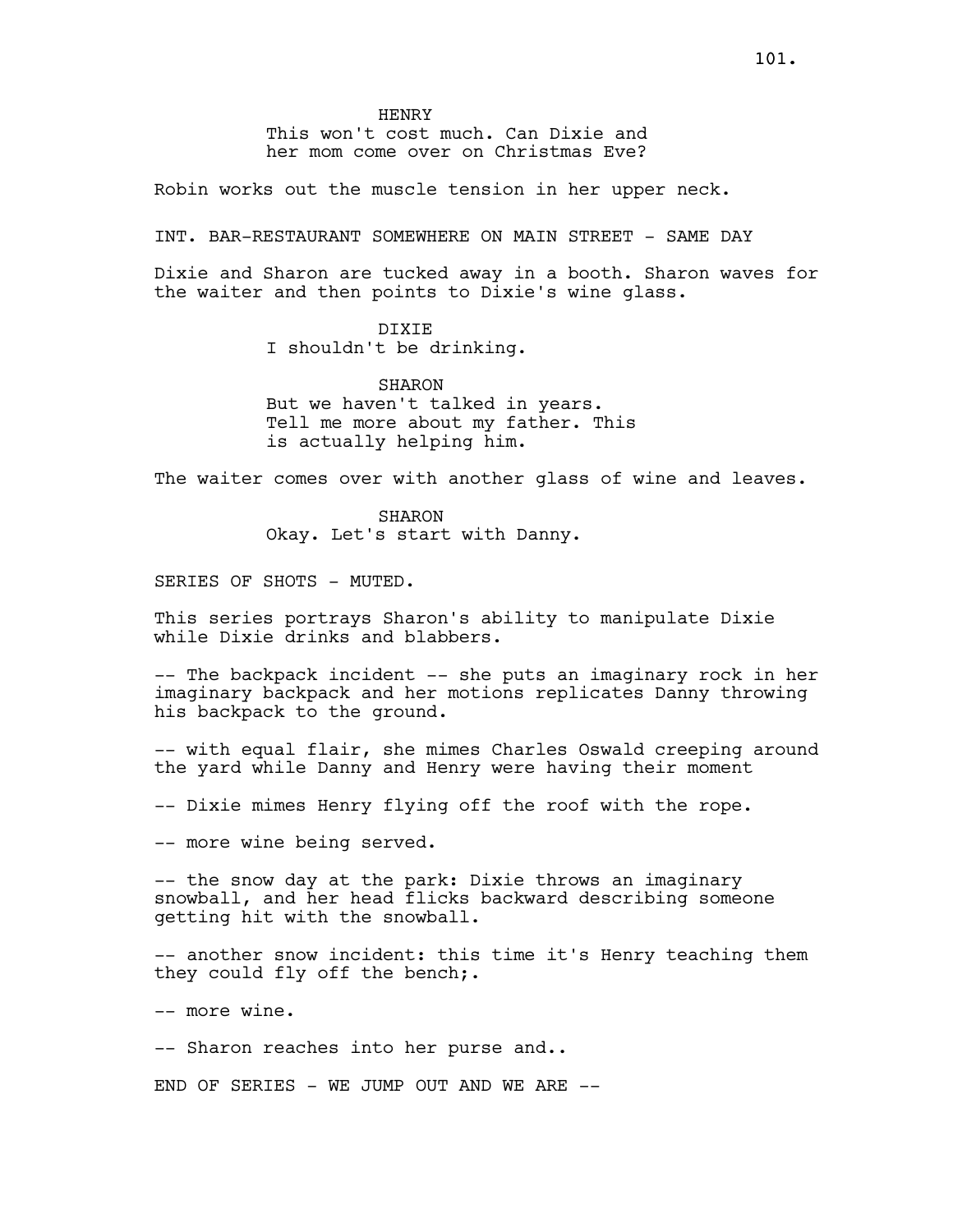Sharon pulls out a paperback book and two hundred dollars.

SHARON Well, all this is enlightening. You come to court on Monday and tell a couple of these stories to the Judge and then I'll give you this.

Sharon waves the money in plain sight and slips the bills in between the pages of the book, and then pulls them out again.

> SHARON When you come up to talk to the Judge, leave this book on my table. People will think you're just reading it and didn't want to take it up while talking to the Judge. After you tell him these harmless stories, I'll slip the money into the book. When you walk back, take the book and the money. Simple, yes?

Sharon calls the waiter over and taps Dixie's wine glass.

SHARON One more for her. Check, please. (to Dixie) Do you understand?

Dixie nods several

### SHARON

Good!

INT. MRS. MALTIN'S KITCHEN -- DAY

Mrs. Maltin dries dishes at the kitchen sink while watching Tommy play outside. He has a cape on and is zooming around the yard like Batman. He ducks into the barn.

INT. MALTIN'S BARN - CONTINUOUS

Tommy pretends to be beating back imaginary foes with a wooden stick. He wields it like a sword.

Tommy whacks a wooden beam and then climbs a ladder to the loft, and does battle with invisible evil-doers on the way to the loft's door. He flings open the door and drives all the imaginary bad guys out of the barn and into the wind.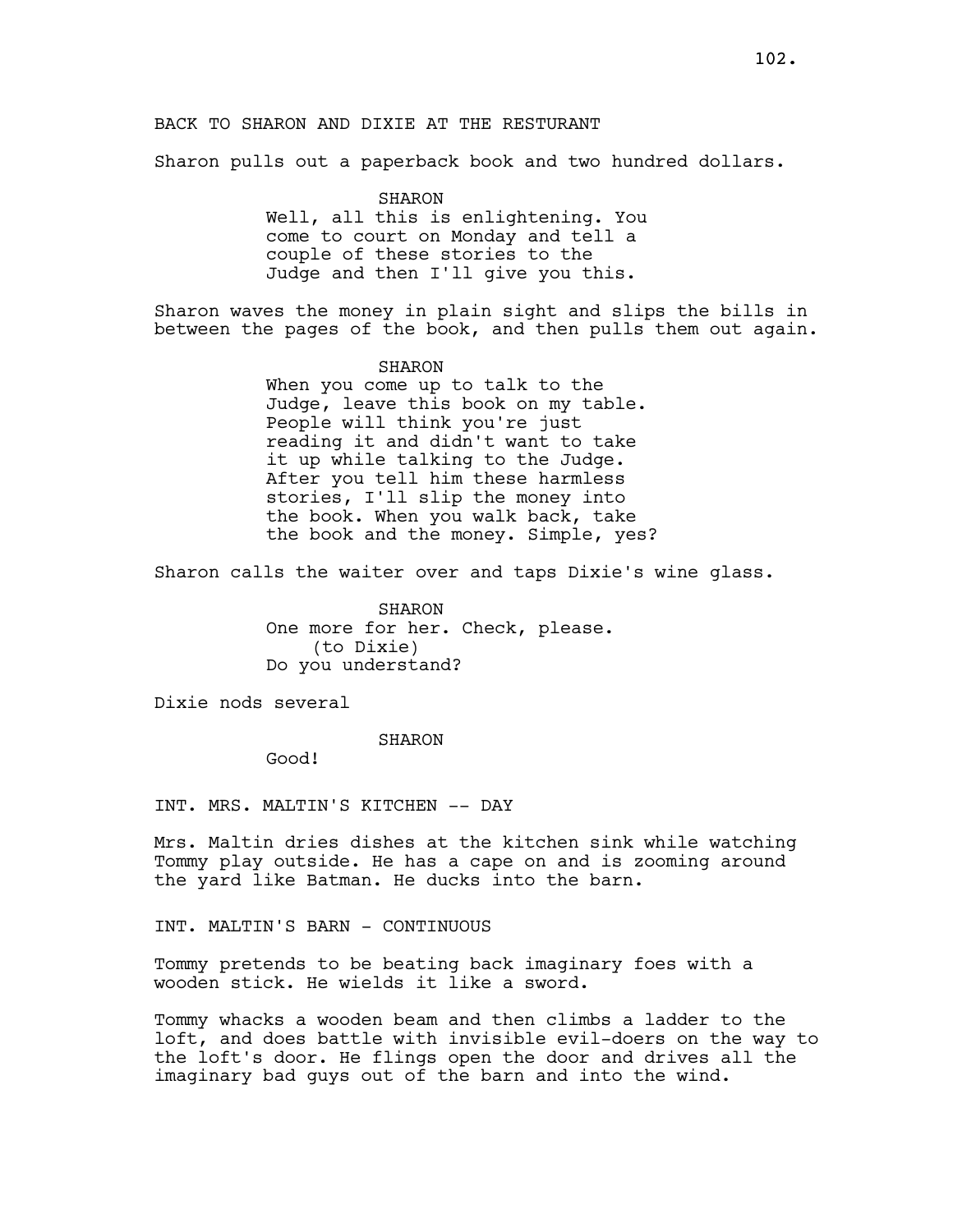Mrs. Maltin sees Tommy raising his arms in victory, his cape extending from both arms like he has bat wings. She gasps at the sight of her son at the edge of the loft door looking out as if he is going to jump.

She throws down the towel and runs out of the kitchen just as Tommy disappears into the darkness of the open loft.

EXT. MALTIN'S HOUSE -- DAY

Mrs. Maltin storms out of the house in time to see Tommy burst out of the loft door where he falls twelve feet.

INT. HOSPITAL -- PEDIATRICS WARD -- NIGHT

Henry walks to the nurses' station. He politely says something (MUTED) and she points. Henry walks to the door marked 101 where Tommy lies with his arm and leg in a cast. Tommy's RELATIVES are by his bed. Mrs. Maltin spots Henry.

> MRS. MALTIN That's him. That's Henry Wolff.

Henry puts his back to the wall, frightened. A man, Tommy's uncle, grabs Henry by his jacket underneath his chin.

> HENRY I ... I didn't mean to ...

TOMMY'S UNCLE You didn't mean what? You didn't mean to tell him he could fly?

Tommy's uncle cocks his arm but Mrs. Maltin comes out and touches her brother on the shoulder. The uncle lets go.

Henry walks away, dejected.

MRS. MALTIN You stay away from my son. Do you hear me? Or I'll have you arrested.

INT. HENRY'S KITCHEN -- MORNING

Robin reads the newspaper at the kitchen table.

INSERT HEADLINE

MAN TEACHES BOY TO FLY: BOY LIES UNCONSCIOUS IN HOSPITAL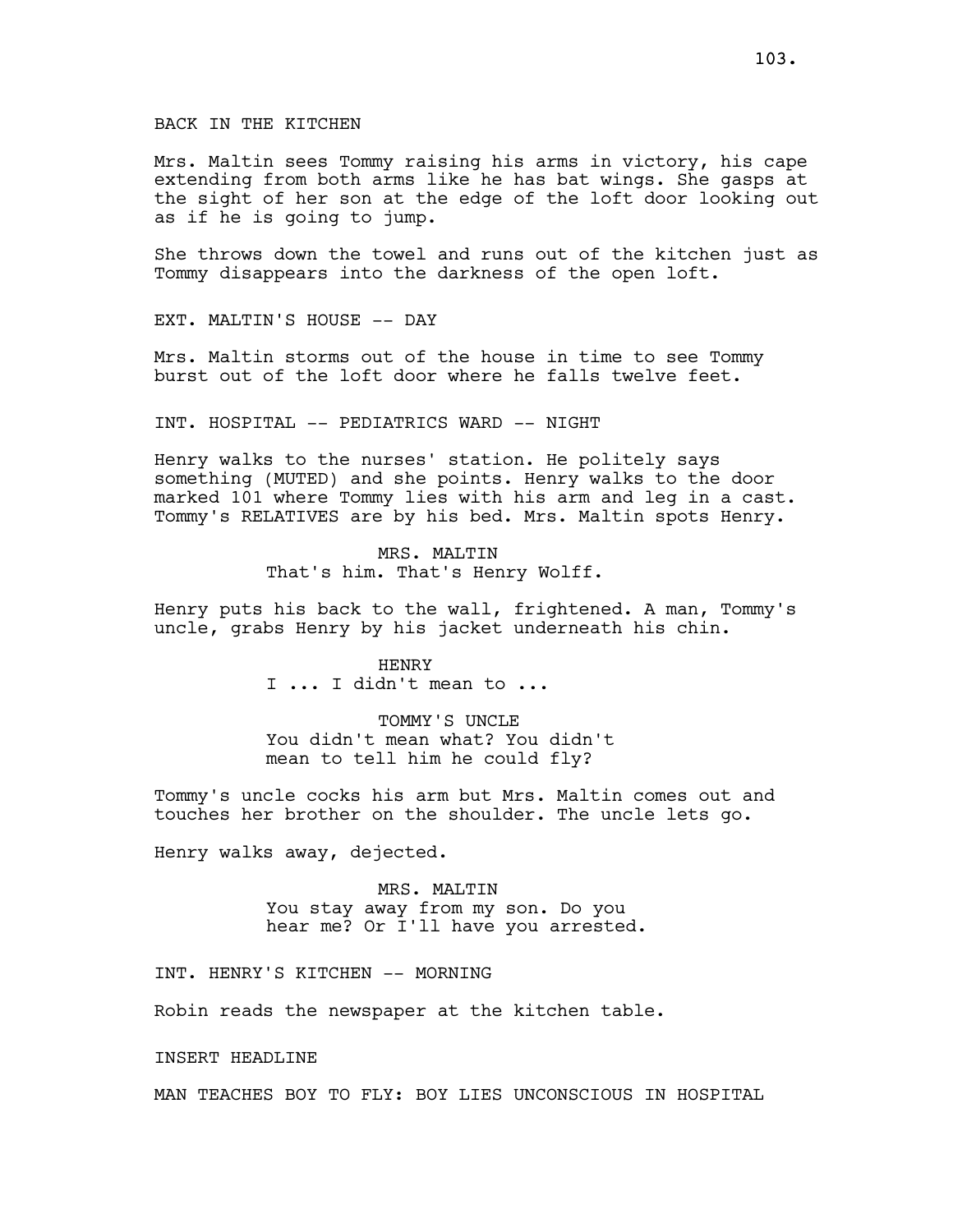BACK TO ROBIN

The telephone rings. Robins answers it and after a beat,

ROBIN

Leave my father alone.

She hangs up and enters to the living room.

LIVING ROOM

Robin picks ups the coin collection and opens it. It's empty.

ROBIN

That son-of-a ...

Henry prances down the stairs in a suit and tie.

**ROBIN** The news media are going nuts over this Tommy Maltin thing. I called called the hospital. He's fine. (waves the folder) And Dixie stole these, didn't she?

HENRY No, she wouldn't do that.

She tosses the folder on the coffee table and Henry walks over to the coffee table and picks up the Christmas gift.

> ROBIN I know she did. Never mind. Stay focused, Robin. (to Henry) You look fine. Let's go.

INT. ROBIN'S CAR -- MOMENTS LATER

On the way to court, Robin and Henry see ambulance strobe lights flashing. They see a gurney being hoisted from the river bank. Henry spots Wheezy sitting by the bridge, crying.

Henry gets a good look at the gurney. A white sheet covers a body except for the feet. One foot sticks out and Henry plainly sees a dirty sock with the insignia HW on it.

> ROBIN I called the hospital this morning. The Maltin boy is okay. He's got broken arm. The important thing is he's alive and okay.

Henry just stares out the window.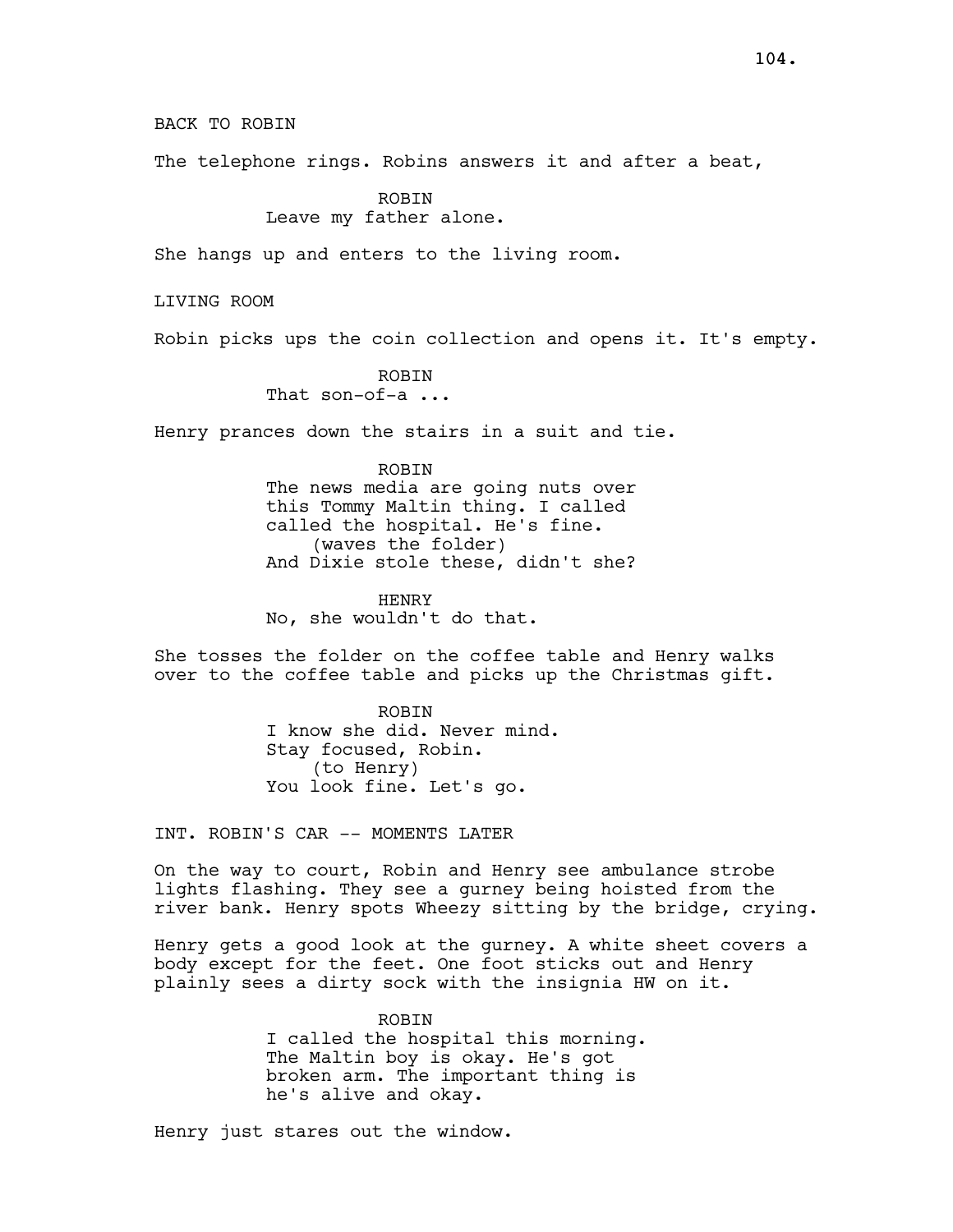EXT. BY THE COURTHOUSE - ON ROBIN'S CAR - MORNING

Robin turns the corner and spots a TV van and newspaper REPORTERS. She makes an immediate turn out of media view.

INT. BACK ENTRANCE TO THE COURTHOUSE -- MOMENTS LATER

Robin sneaks in the back entrance with Henry close behind.

ROBIN You don't say anything to anyone. You let me do the talking.

They sneak around the corner in route to the courtroom. They push their way through the chaos and into the courtroom.

INT. COUIRTROOM - DAY

Henry summons a Charles Laughton (Quasimodo) impersonation.

HENRY Sanctuary. Sanctuary.

A couple of REPORTERS follow them inside the courtroom hammering Henry with questions. One surfaces above the rest.

> REPORTER ONE Do you really think you can fly?

> > ROBIN

Have a nice day ... someplace else.

Robin escorts Henry past the bar to a table to the left. Sharon is sitting at the table to the right.

Judge Brady storms out of his chambers, appearing angry.

JUDGE BRADY Clear the courtroom except for the Wolff family. Haven't you reporters heard? The Maltin boy's okay. Now go. All of you. Scram. (They grumble, but leave) Robin, the DA asked me to look into the current situation a little deeper. He just wants to make sure that Henry is not a public problem.

ROBIN Okay, Judge, but if there's going to be any judgments against my father today, then I need ...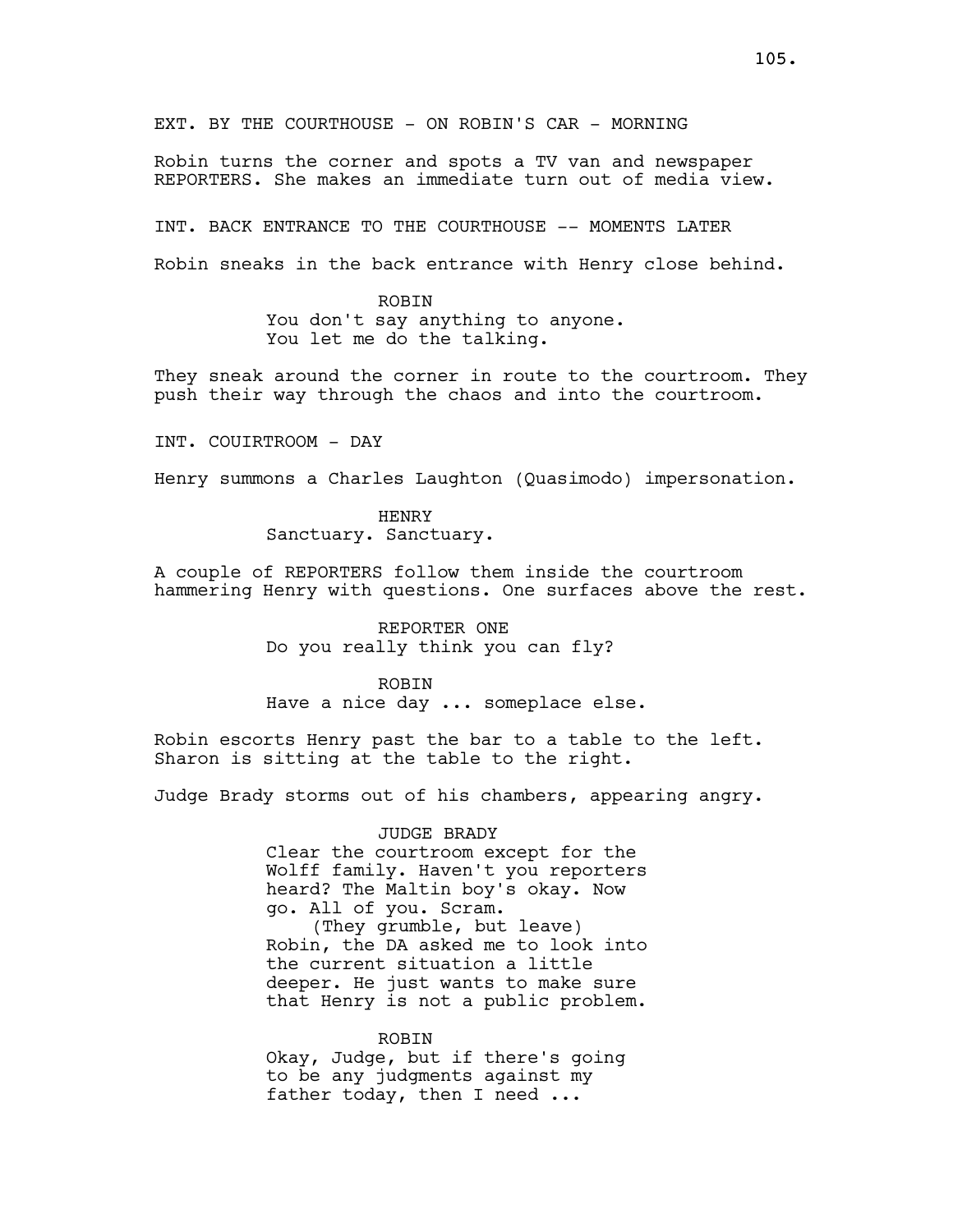### JUDGE BRADY

Everything will be ok. The Maltins talked about filing a civil suit. But that was last night. Emotions were running high then. The DA asked them not to file in haste, and told them he would ask me to find out what I could today. And Tommy is okay this morning which should temper the Maltin's anger a bit. So, let's just find out what we need to find out.

# ROBIN

(nods; to Sharon) See what you started?

### SHARON

This chaos is something that should've happened a log time ago. And it has nothing to do with me. Dad shouldn't be telling kids they can fly, anyway?

The Judge bangs the gavel a couple of times.

JUDGE BRADY All right, Sharon, let's see what you have, please.

Sharon waves a printout and takes it up to the Judge.

SHARON This is a bank printout showing the withdrawals my father made and the progressive nature of his spending.

Robin stands to object, but thinks better about it.

JUDGE BRADY Now, both of you, Listen. We're not running a trial here. No objections from anyone. I'll be the only one who objects. If you want to speak, then raise your hand. Like you're in school. Understood?

The Judge motions for Sharon to go back to her seat. He looks at the printout for a few seconds.

### JUDGE BRADY

Henry, can you tell me more about why you withdrew the money? It says here that you took out hundreds of dollars over a couple of weeks. No pressure, Henry. Take your time.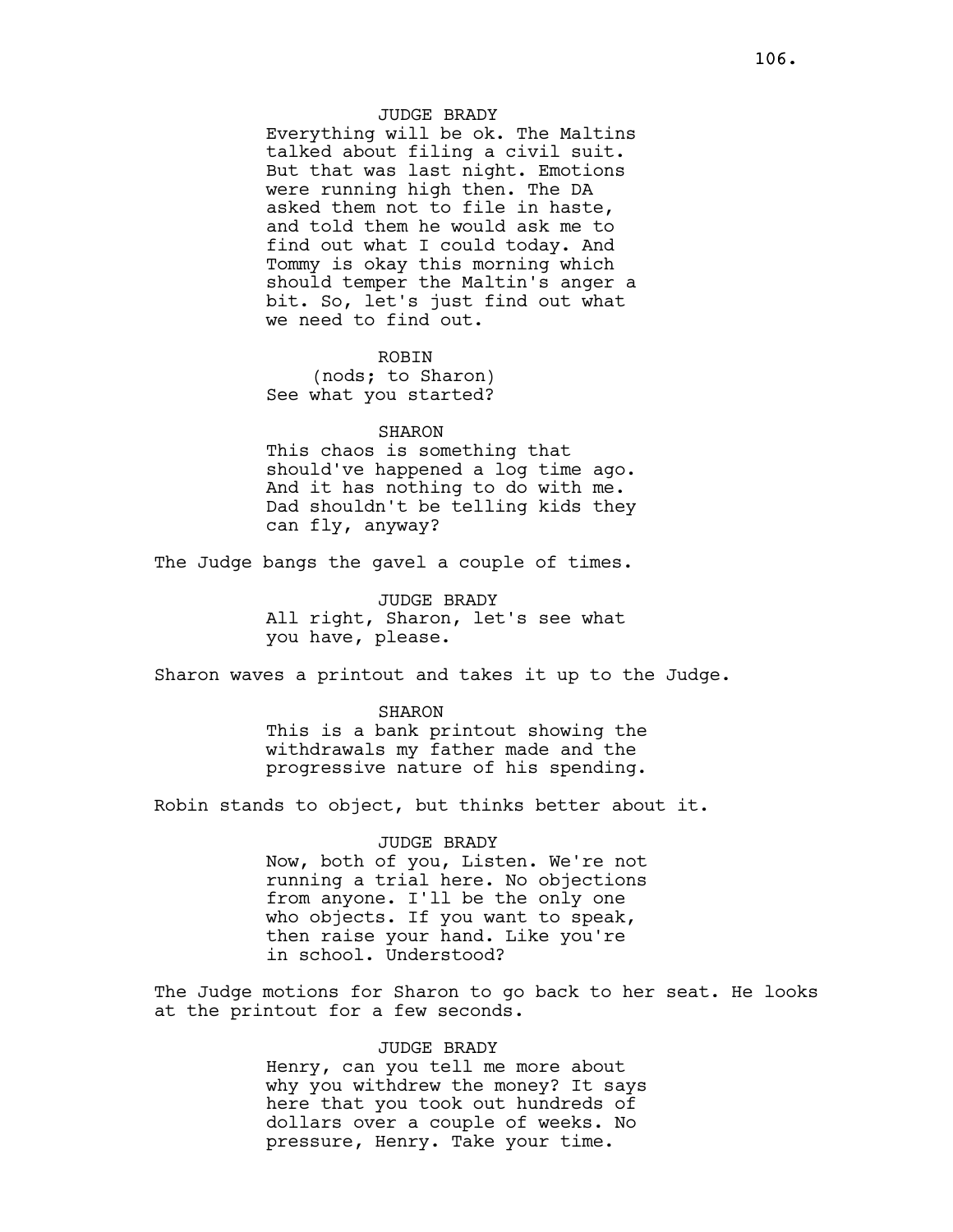The Judge folds his hands, waits for his response. Finally -

HENRY Some money was for Wheezy and Joe. They live under the bridge.

JUDGE BRADY Oh, yes. I know Wheezy. She's been before me a couple times.

## HENRY

She said Joe was dying because he didn't have enough to eat, so I went to the bank and got the money and gave it to her. But ... but ... Joe died anyway. He died today.

JUDGE BRADY I am sorry to hear that.

### HENRY

I took money out a few more times because Dixie owed money to a very bad person in town.

The Judge notices Sharon looking to the back of the courtroom. He follows her gaze and sees Dixie who is sitting next to Mr. Kruchuk in the back.

> JUDGE BRADY Who's that in the back?

# SHARON

Your Honor, that's Dixie Swanson. I also asked Mr. Kruchuk, the coowner of the Main Street pharmacy to come here. They both have important testimony to give.

JUDGE BRADY Is there anyone else?

# SHARON

No, Judge.

JUDGE BRADY All right then.

## ON HENRY

Henry reaches into his pocket, retrieves the wrapped Christmas gift, waves it and points to who acknowledges this and picks up her gift, waves it and points at him.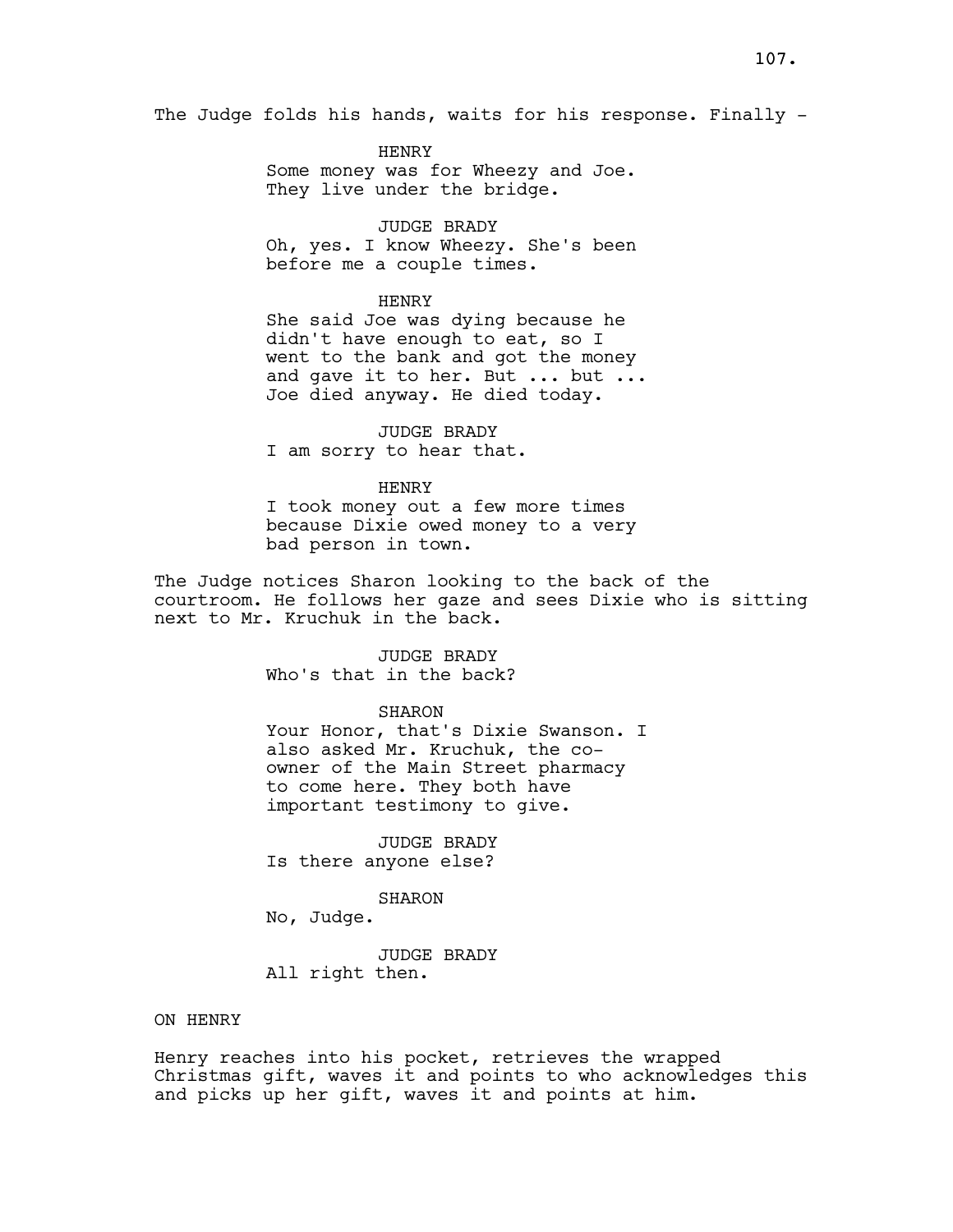Henry gets up and gives Dixie her gift and she gives him his in return. Henry returns to his seat.

ON THE JUDGE

JUDGE BRADY Who should I talk to first, Sharon?

SHARON (O.S.) Mr. Kruchuk. He's going to shed some light on my father's behavior while working at the pharmacy.

JUDGE BRADY Mr. Kruchuk, come up here and sit next to me. Keep me company.

Mr. Kruchuk rises and sits in the chair next to the Judge.

JUDGE BRADY Now, tell me what's going on.

KRUCHUK About a week-and-a-half ago, Asa hired Henry against my wishes.

ON HENRY -- POV

His gaze is distant. VOICES become garbled while Kruchuk talks and Robin objects. 'La la land' becomes a peaceful place for Henry.

Finally, after several seconds, Henry snaps out of it and Kruchuk's voice becomes clear and normal.

BACK TO THE JUDGE AND KRUCHUK

# KRUCHUK

Once you establish credit for one person you have do it for everyone. That's the law. We wouldn't last as a business if we had a credit policy, especially with the people from ... South of Main Street.

JUDGE BRADY Okay, Mr. Kruchuk. You may go back to work if you want.

Kruchuk steps down and leaves the courtroom.

ROBIN Judge, I would like hear Mr. Adler's side of the story.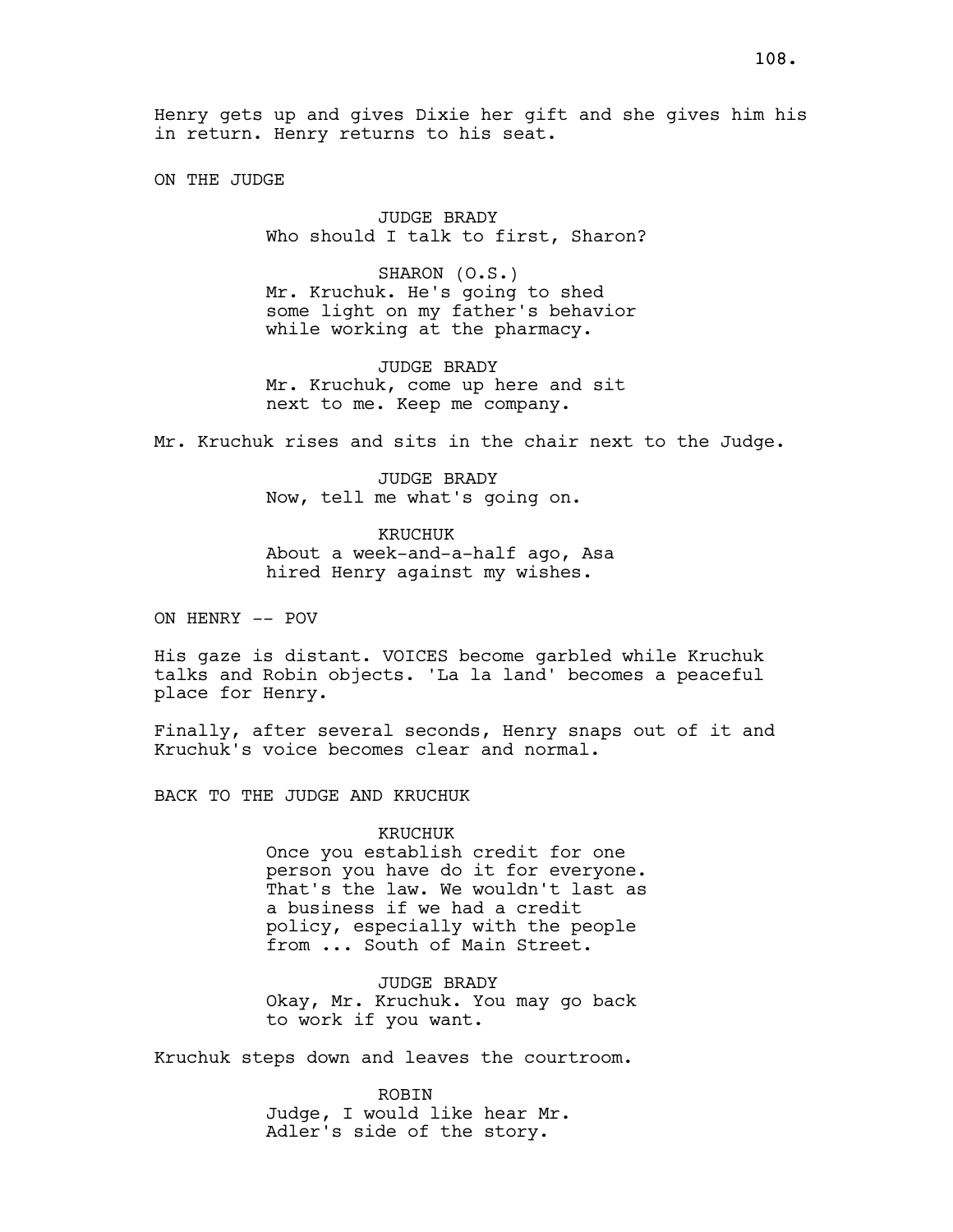JUDGE BRADY We can do that, but for now let's just play this out my way, okay? Dixie, you're next.

Dixie gets up with the paperback book. On her way to the chair, Dixie lays the book down on the table close to Sharon. She then takes a seat next to the Judge.

> JUDGE BRADY Well, it's good to see you, Dixie, under circumstances where you're not breaking the law. (pause) I've been told Henry gave you money. Do you want to tell me why?

> > DIXIE

I owed money for drugs, Your Honor. I bought it more than once.

# JUDGE BRADY

I see. Is that why Henry took out money from the bank more than once?

DIXIE

Probably, your Honor. But I don't think you really see what's going on here. I'm trying to get clean, but it's hard, you know. This guy waves some really good stuff in front of me and tells me I can pay 'the man' later. How do you walk away from that? So, I do it and I create this situation where I owe money to a guy who's not so nice. He can hurt me real bad, Judge, so I can't tell you his name.

JUDGE BRADY All right, Dixie. I won't push you.

#### DIXIE

Anyway, Henry's the only person in this town who'll give me the time of day. He's the only person I trust. He helped me take care of my bills so I wouldn't get hurt.

Sharon raises her hand. The Judge nods.

SHARON May I ask Dixie a couple of questions?

The Judge nods and leans back in his chair.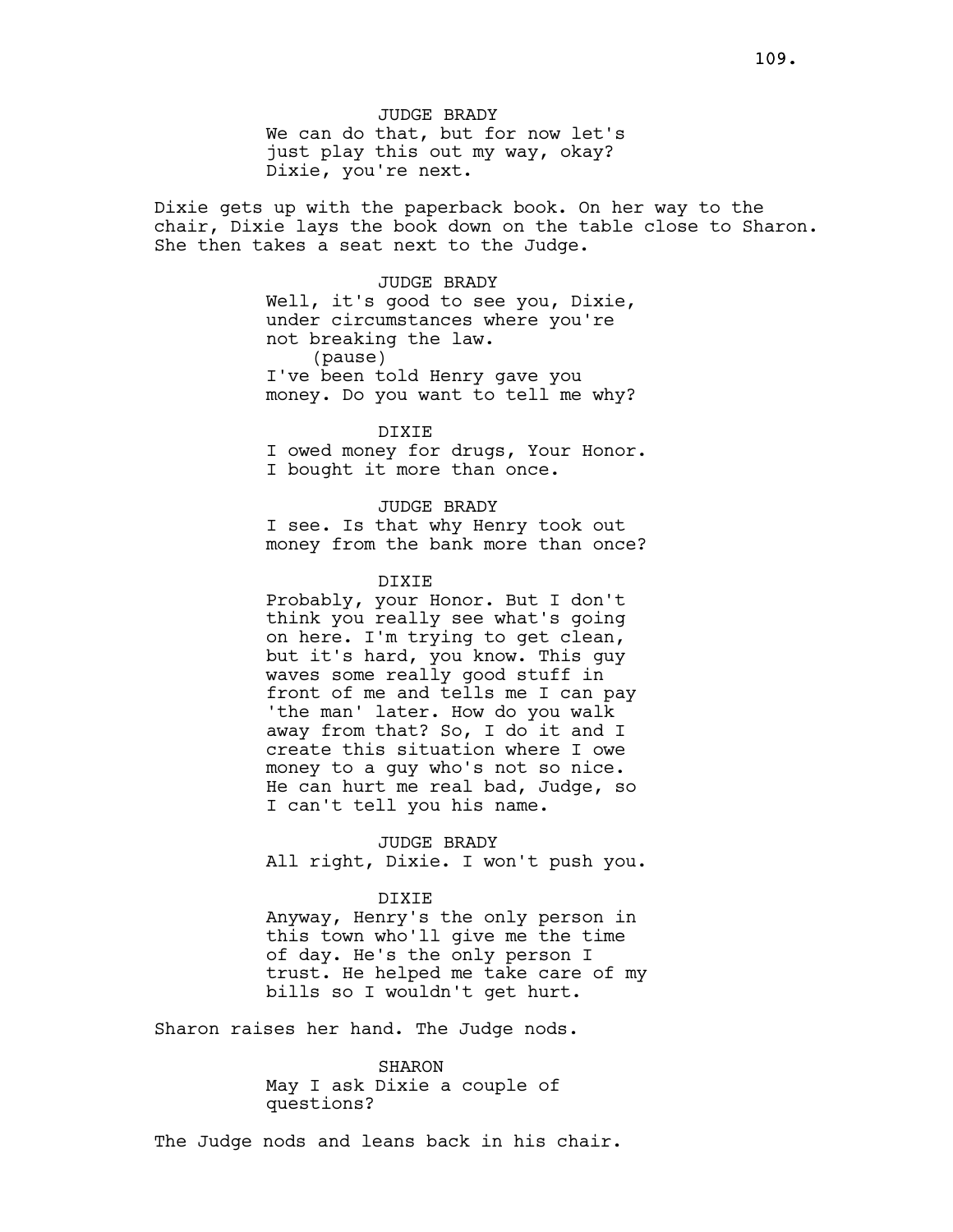SHARON

Dixie, some days ago it snowed. Would you tell the Judge what you saw that day. You know, Danny Oswald and the rocks. And if you wouldn't mind, tell the Judge what happened when Henry was teaching you and Danny and Tommy how to fly.

Robin bolted to her feet.

### **ROBIN**

I'm sorry, Judge. I have to object. This is totally ... un-judicial.

JUDGE BRADY You're right, Robin. But nothing's going to be said here that doesn't need to be said. Trust me on this. Go ahead, Dixie. Start with the rock incident with Danny Oswald.

EXT. A BLOCK FROM THE COURTHOUSE - DAY

Wheezy approaches a garbage can dragging a plastic bag filled with aluminum cans and bottles. She staggers, appears drunk. She checks out the scene in front of the courthouse. A channel 3 TV van leaves, and other reporters are dispersing.

While dragging her plastic bag, she pulls out a bottle from her coat pocket and drinks.

BACK TO THE COURTROOM

Dixie sits next to the Judge waiting for him to speak.

JUDGE BRADY Let's talk about Tommy. Did you hear Henry Wolff say to Tommy that he could fly? I mean literally, jump-off-the-roof kind of fly?

Dixie looks over to Sharon who is fidgeting with the paperback book, sliding it back and forth, teasing Dixie.

> DIXIE Yes. But we all knew he was faking it. Everyone knows we can't fly.

JUDGE BRADY Are you sure Tommy knew that?

DIXIE No. I left my ESP powers at home that day. Just me. I knew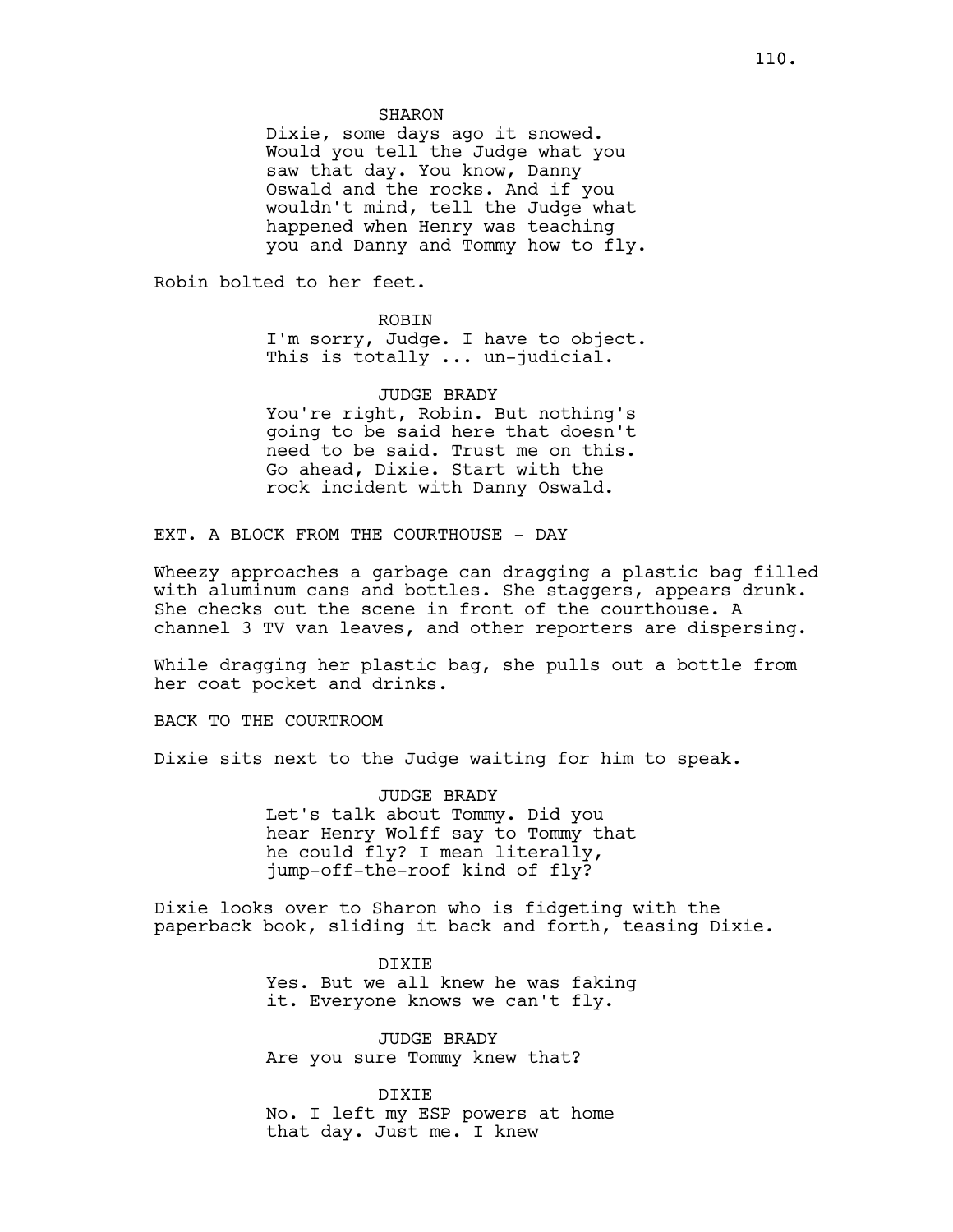ROBIN

Dixie, isn't it true you stole Henry's coin collection?

### DIXIE

I did no such thing. That's a lie. Henry, I didn't take your coin collection. I didn't. Honest.

# ROBIN

Honest? Should we bring your mother in here to talk about how you've been HONEST over the years?

# JUDGE BRADY

All right, Robin, that's enough. You've made your point.

### ROBIN

I'd like Asa Adler in here Mr. Oswald amd os spm as well. I want Tommy Maltin's view on things too.

JUDGE BRADY

I don't think Tommy can come in but I'll be taking a break soon and you can get the others then.

# ROBIN

Judge Brady, I don't think you should take the testimony of an addict and thief seriously.

### JUDGE BRADY

It's not testimony, Robin. It's just information. Now stop it. You're free to go, Dixie.

Dixie sees Sharon slip the money between the pages of the book. Dixie then saunters to the table and snatches the book.

> JUDGE BRADY Now, I have to be honest with you, Sharon. You haven't established ...

Sharon holds up her hand and waits for silence.

# SHARON

(MORE) Our mother told us our father was functional at one time. They fell in love when they were in their early twenties. Then my father went to Vietnam, and something happened to him over there.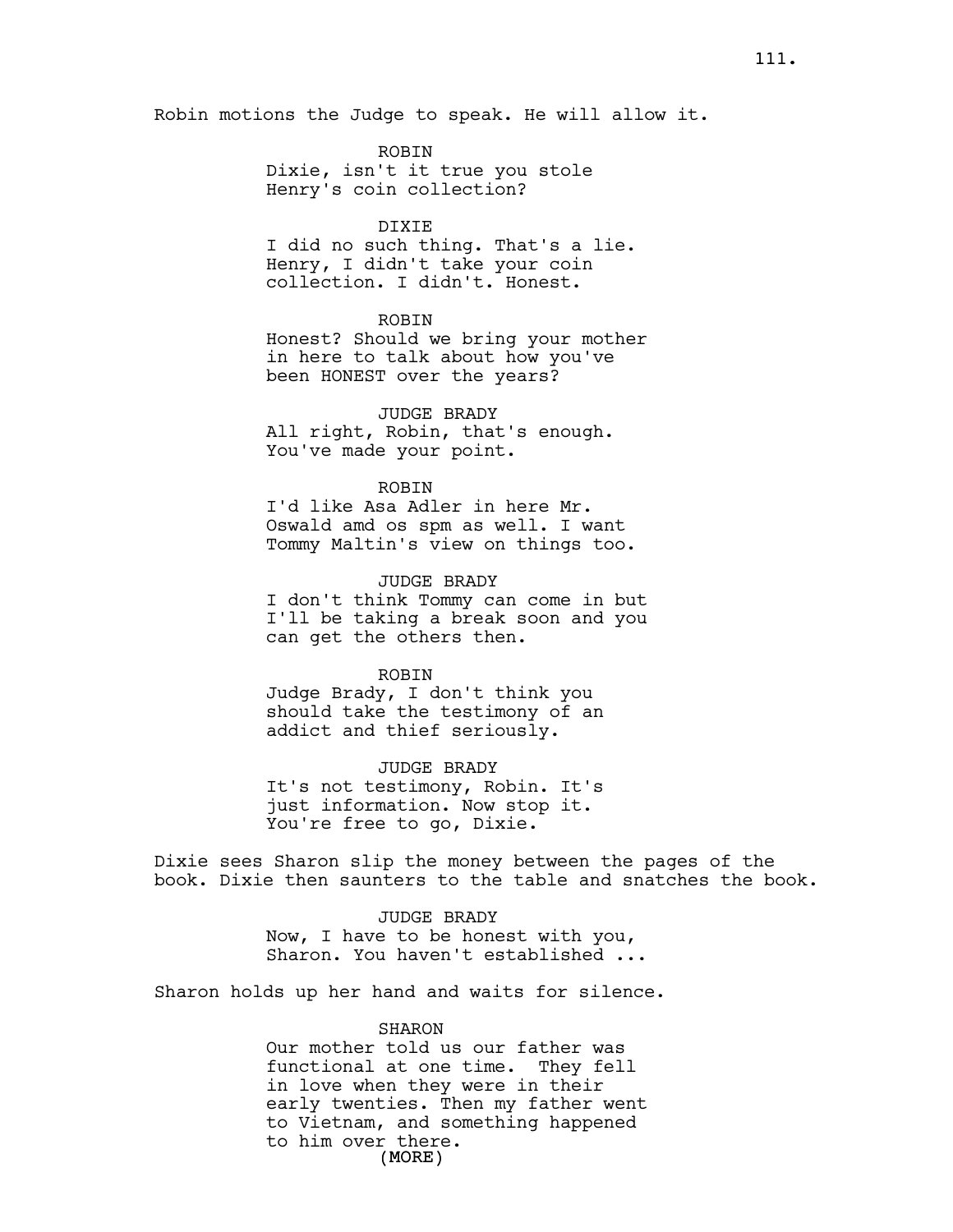# SHARON (CONT'D)

I'm told my father came home a changed man. Killing people can change a person, I guess. He had that war syndrome. PTS. My Mom said he had a problem drinking too much when he came back from overseas.

# ROBIN

### SHARON! STOP!

The Judge slams the gavel down hard, and Robin sits. She is as tense as she's ever been.

> SHARON I never knew my brother, because he died when I was real young. Crib death, we told everyone.

# HENRY'S POV

Henry sees a stone house which is protecting him (a SPFX moment).His visual is ours --

### SHARON (O.S.)

One day in the afternoon, shortly after his discharge from the Army, my father came home from a drinking binge. My mom was doing the laundry and Dad took Johnny out of his bassinet and he brought him to his bedroom and put him on the bed.

While we hear Robin yell and the sounds of a gavel pounding, the mortar between the stones are loosening, and the very rocks providing Henry protection are now slipping from their assigned position.

As the yelling continues, the mortar turns to sand and the stones fall one by one until the house provides no protection at all. Henry is out in the open where a fierce storm, black and evil, is pounding against his body over and over again.

# BACK TO SCENE

The Judge continues banging the gavel and a piece of wood goes flying into the air from the pounding. Sharon stands up and yells back over the BANG! BANG! BANG! of the Judge's gavel and over Robin's (AD-LIB) objections.

# SHARON My dad passed out in bed, and rolled over on top of Johnny and smothered him to death. And that's our dirty little secret, Judge.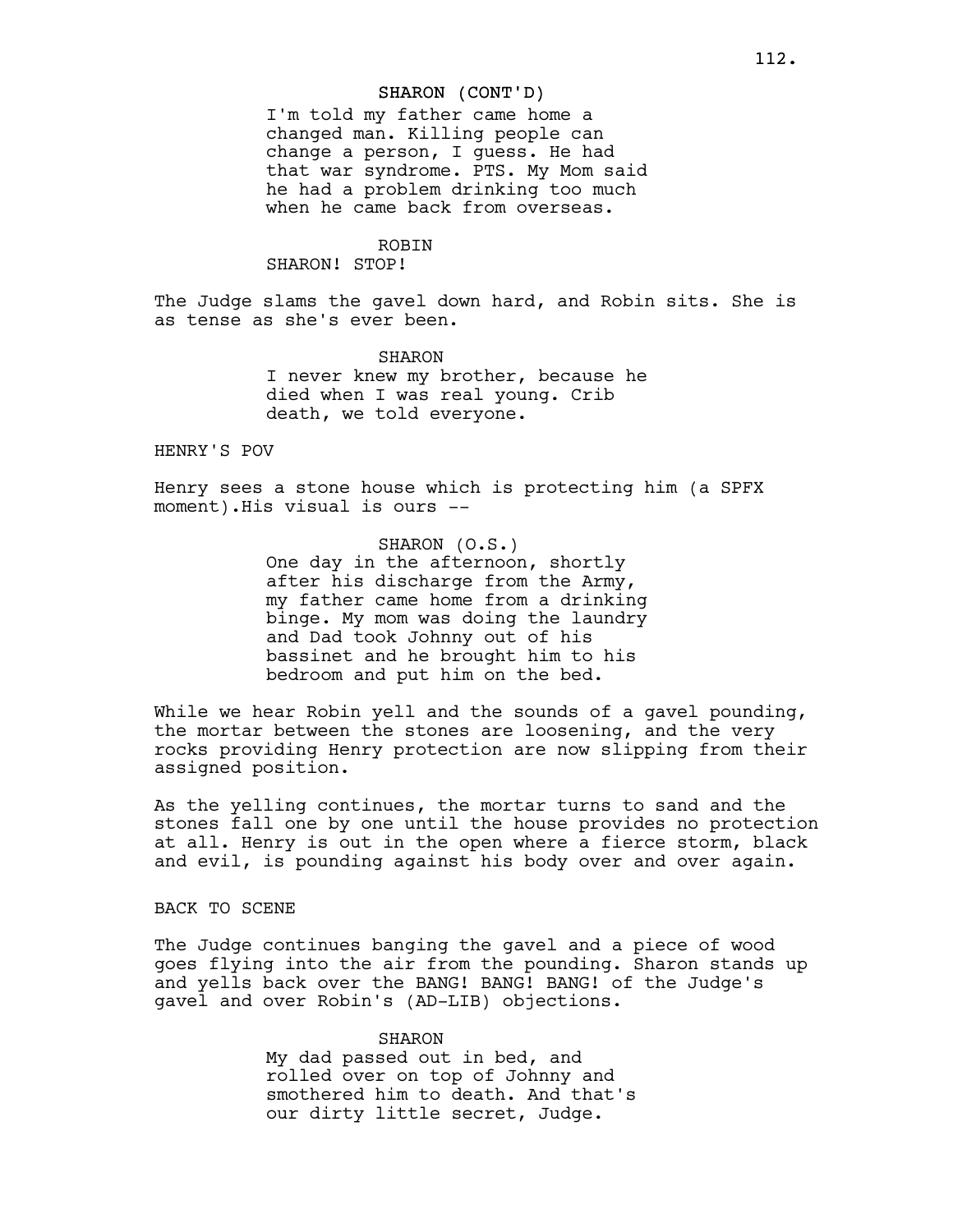# HENRY

STOP! STOP!

Within a second, the last 'BANG' is heard and then the courtroom turns quiet. Dixie appears to be in shock. Robin holds her heart. Sharon slumps in her chair, exhausted. Everything and everybody turns quiet.

> JUDGE BRADY Robin - go get go get the others. I'm reconvening in one hour. Anyone wants a drink? Come in my chambers.

Robin leaves and the Judge retreats into his chambers.

### MOMENTS LATER

Dixie and Henry are the only ones in the court. She sits in back and Henry sits at the table staring at the wall. Dixie gets up and sits next to him.

> DIXIE Merry Christmas, Henry

HENRY You too, Dixie. (they hug) What do you think of me now?

DIXIE I think I love you more than anyone else in this world.

He looks at the gift in her hand.

HENRY You haven't opened your present.

# DIXIE

Either have you.

Henry takes a long breath, then stares off into space and retreats to 'la la land' in the tunnel.

ONE HOUR LATER

Sharon comes back into the courtroom and sits down. She looks at Henry and they share a smile.

Robin walks in with Asa Adler, Danny and Charles Oswald following behind her. Danny stands over Dixie. Her attention is on the present she had just opened.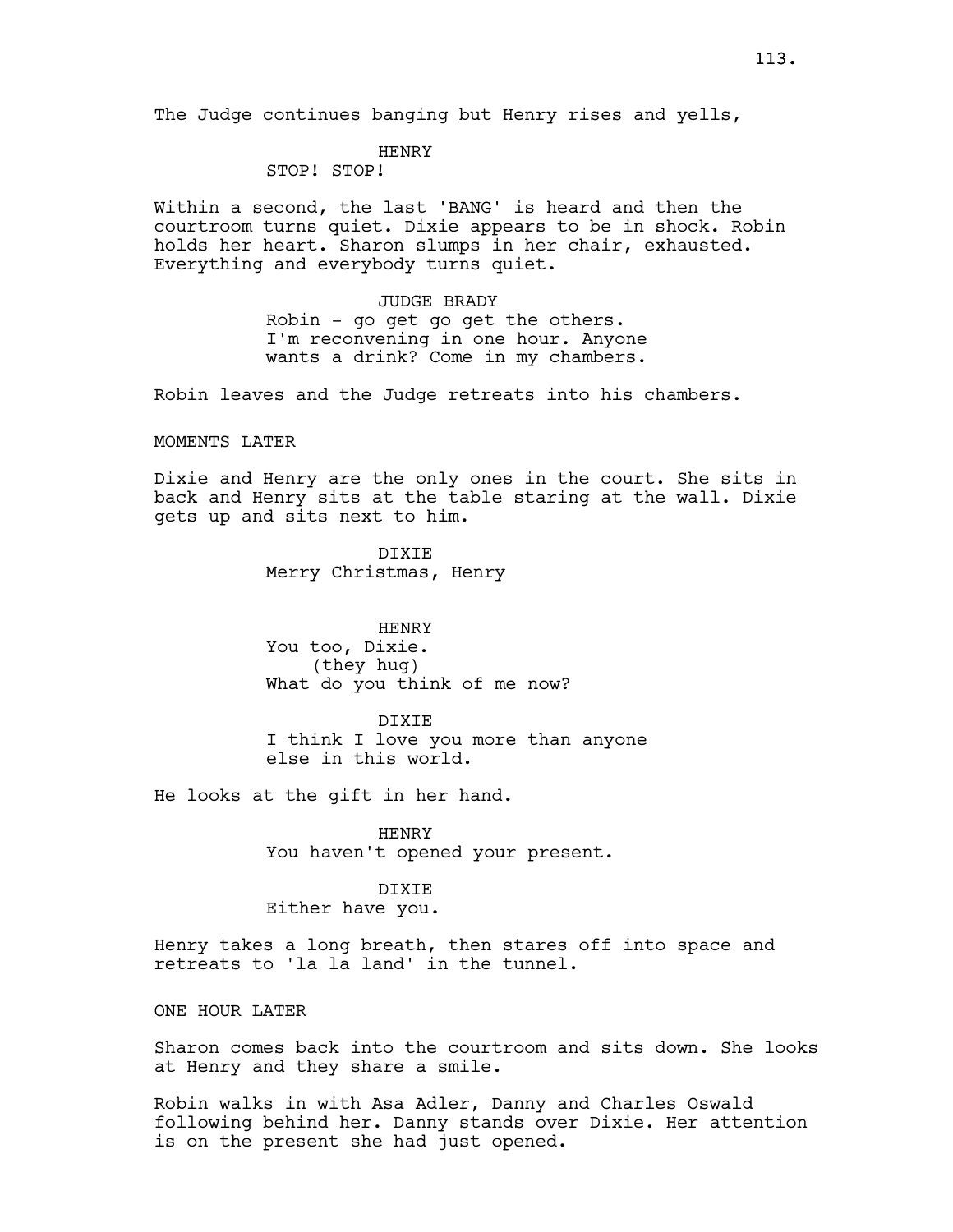# DANNY

# Wasuuuuuup?

She looks up with tears streaming down her face. Danny looks around the room and sees somber looks. This sedates Danny. He sits next to his father looking afraid almost.

Dixie takes the book and runs out of the court just as Judge Brady comes out of his chambers.

> JUDGE BRADY Okay, Robin. Let's be quick and to the point. Who do we talk to first?

Robin stands up and motions Asa to come up.

Henry looks in the back of the room and sees Dixie gone. He also notices the gift he gave her half opened. He gets up and he kisses Robin on the head, then walks over to Sharon and kisses her on the head. Before leaving he whispers,

> HENRY Go find that car-guy, Sweetie.

Sharon gasps. Tears well-up in her eyes. She tries to talk but nothing comes out of her mouth.

> JUDGE BRADY Henry! Where are you going?

HENRY I have to find Dixie. She's losing hope, Judge.

JUDGE BRADY Go, Henry. What needs to be done this hour can be done without you. Find her ... help her if you can.

Before exiting, Henry picks up Dixie's gift she has left behind. Her favorite CD. Talent Pool.

The Judge taps the chair next to him and motions for Asa to step up and take the seat.

> JUDGE BRADY All right, Asa. I need you to tell me why you hired Henry. Then, tell me why you fired him.

EXT. COURTHOUSE STEPS - CONTINUOUS

Henry trots down the steps, then sits down on the bottom steps. He reaches into his pockets for his wrapped gift from Dixie. He holds it close to his chest.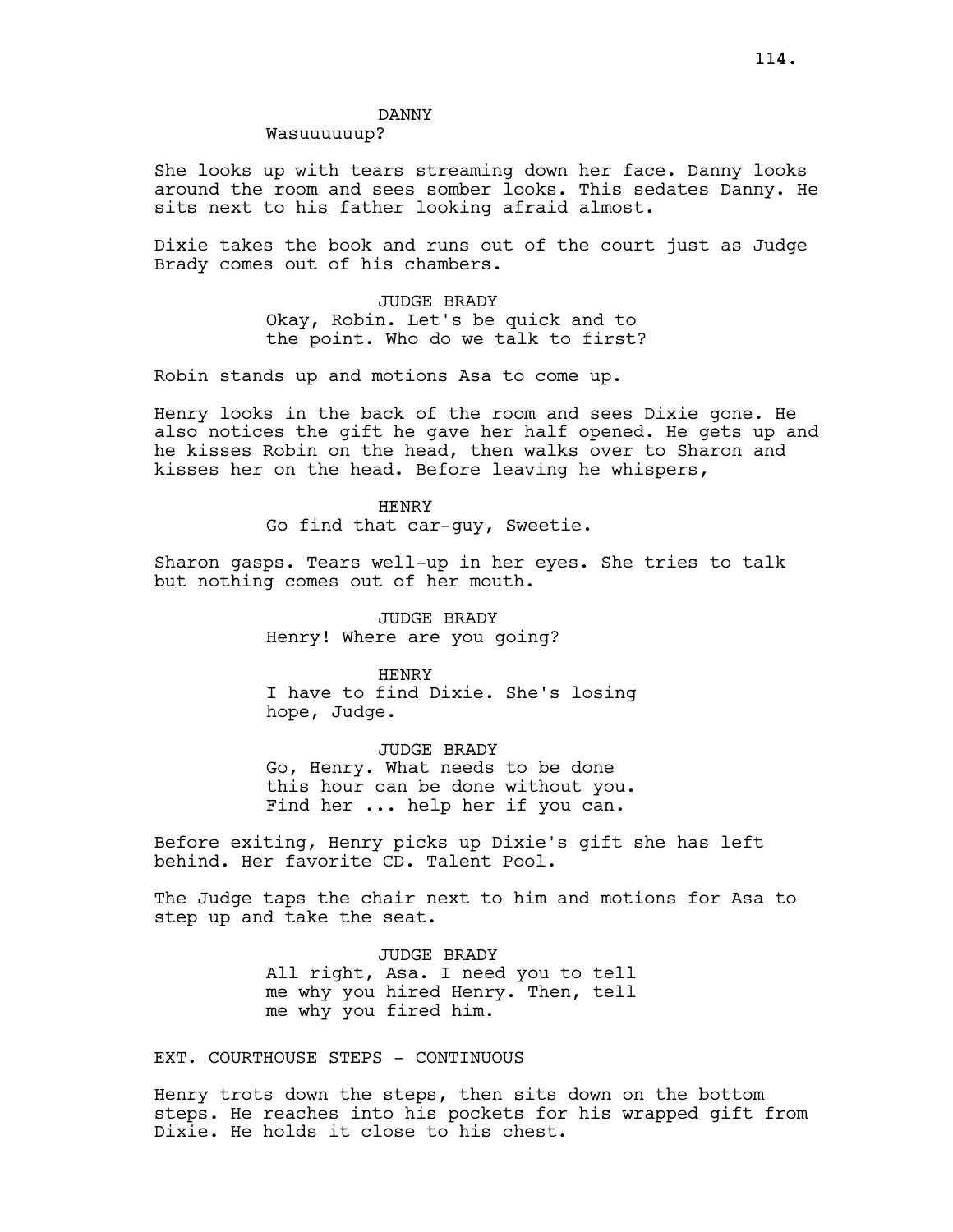## ASA

...when I asked him why he gave away stuff on credit, he said because it was the right thing to do. That made me think. This town is split between the haves and havenots, right? The north side and the projects. Well people of the south side give me most of my business. And it occurred to me what's the harm in giving a little back to that part of town who have supported me my whole life.

Asa pauses to look at Robin. They share a moment.

EXT. COURTHOUSE STEPS - CONTINUOUS

Wheezy wheels a cart up to Henry who is sitting on the steps.

HENRY Wheezy, have you seen Dixie?

Wheezy waves two one-hundred-dollar bills.

**WHEEZY** (raspy) Look what she gave me.

HENRY

How did she get ... Never mind. Do you know where she went?

All she can do is point down Main Street to the east.

WHEEZY One of those alleys over there.

HENRY I'm sorry to hear about Joe.

WHEEZY

One of the last things ... he said ... he wanted to thank you ... for everything you've given us.

HENRY Christmas Eve. How would you like to spend it with Robin and me?

Nods. Waves two hundred dollars and--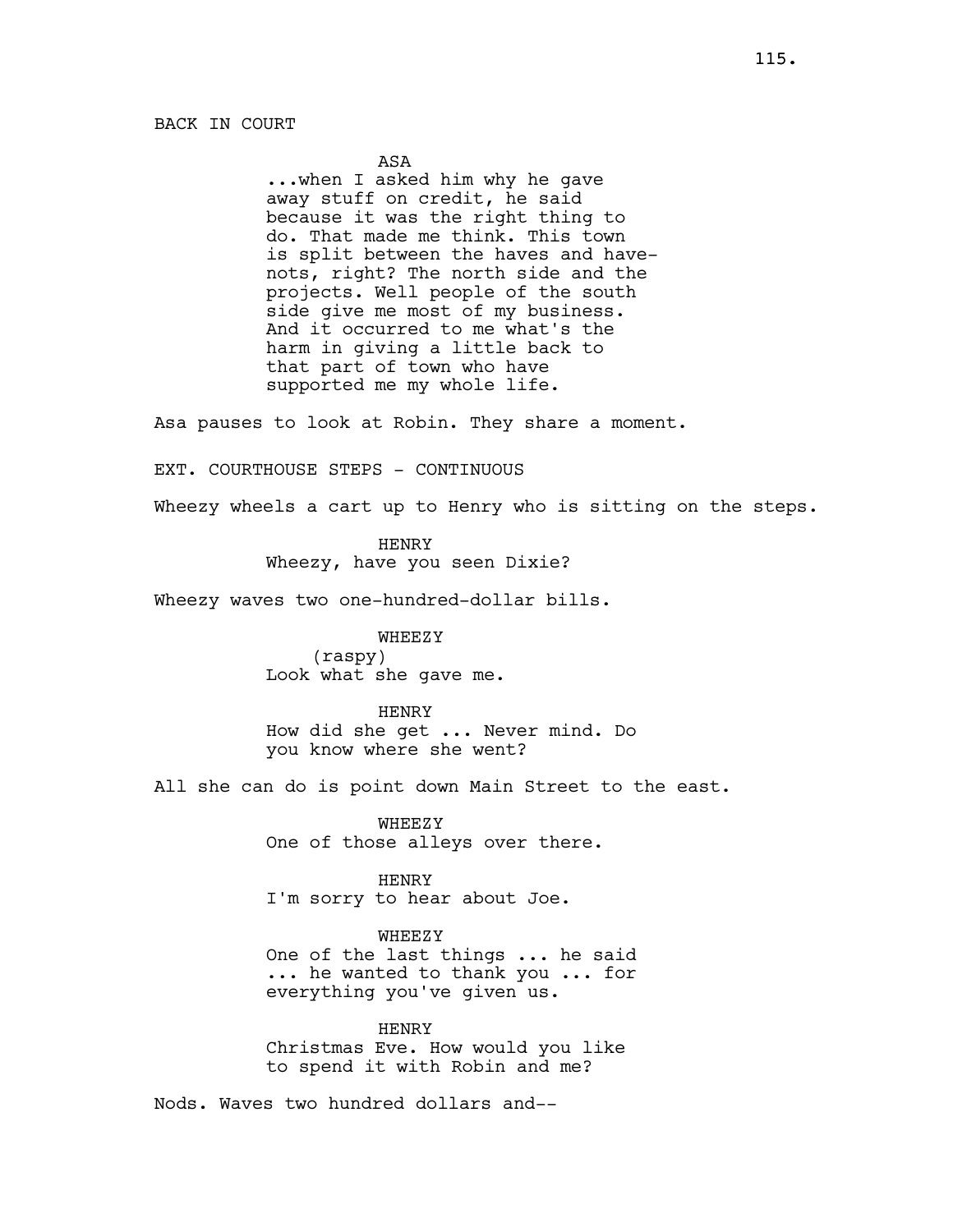Help me shop ... for new clothes?

HENRY Let me find Dixie and we'll all go shopping for some clothes for you.

BACK IN THE COURT

Danny is already seated next to the Judge.

JUDGE BRADY Tell me about you and Henry picking up rocks in his back yard. Do know what I'm talking about?

Danny nods.

JUDGE BRADY Tell us more about that day.

# DANNY

Henry wanted the rocks out of the garden. The snow was piling up, so we had to hurry. He had a backpack on and so did I. We talked while picking up the rocks. I told him I missed my mother and hated my father. But I don't hate him now.

Danny looks to his father and Charles nods his approval.

#### DANNY

I told Mr. Wolff I hated school, and I wanted to run away. I told him ... a lot of stuff.

JUDGE BRADY What did he tell you, Danny?

# DANNY

I should moon a funeral procession at least once in my life, he said.

JUDGE BRADY Yeah, that sounds like Henry.

# DANNY

(MORE) Henry started putting rocks in my backpack instead of his. And he kept on doing it until mine got so heavy I threw it on the ground.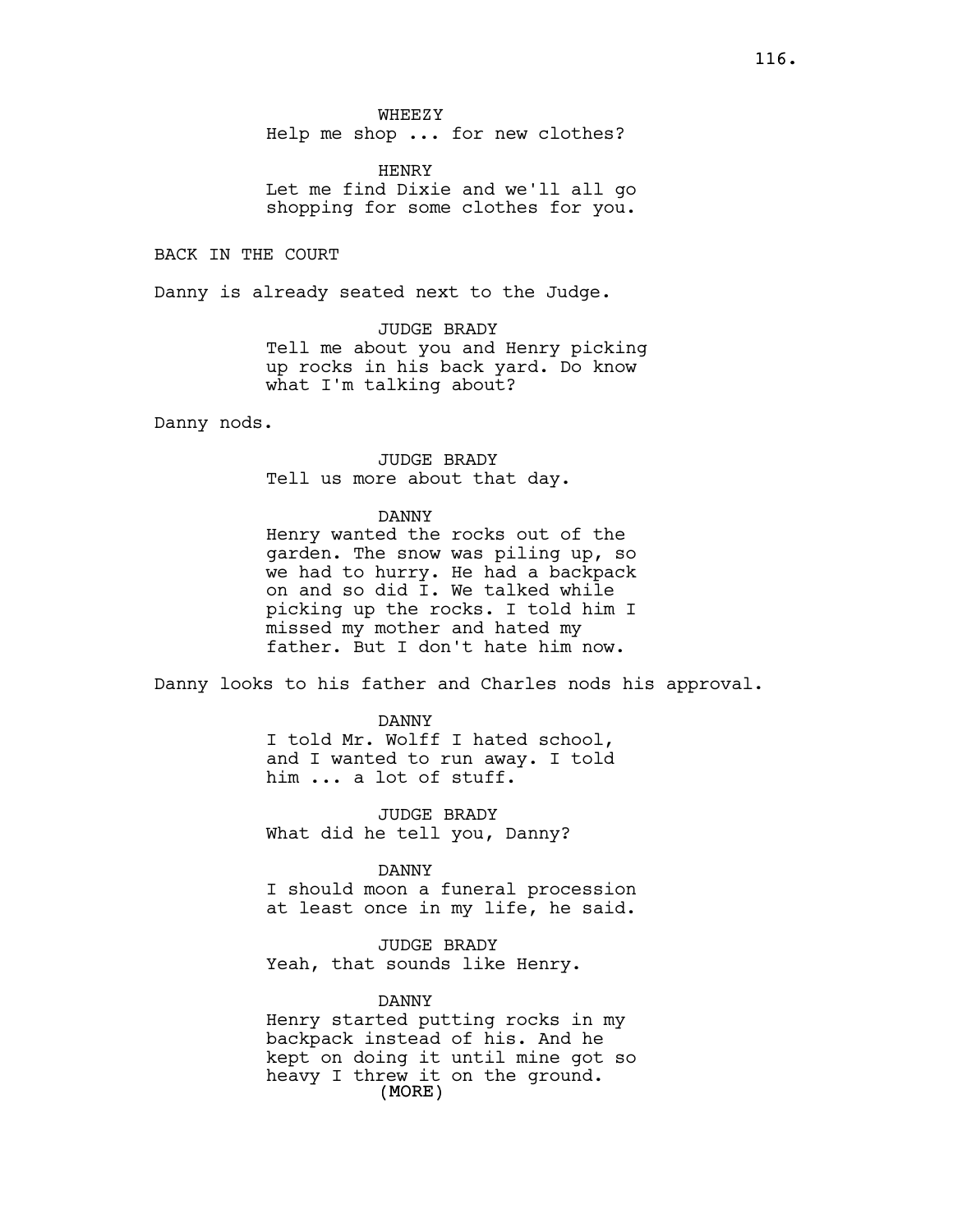# DANNY (CONT'D)

And then I cursed at Henry and called him a moron and told him I hated him, along with everyone else in the world. But I didn't mean it. I was just mad. And then he knelt and looked at me. You know, the way he looks at you. Makes you feel things. And he congratulated me for throwing the pack off my back. He said in real life I was trying to carry the world on my shoulders, you know, things that didn't belong to me and I should throw them on the ground just like the backpack.

(holding back tears) But Judge, I don't want you to do anything to hurt Henry. He is a very good person. He talks to me ... he makes me laugh and he helps me not curse and ...

# JUDGE BRADY Don't worry. I won't let anything bad happen to Henry.

Charles raises his hand and the Judge acknowledges him.

#### CHARLES

Let me just say that on the day in question, Danny and I had an argument and he ran out of the house and sought comfort from Henry who was picking up rocks in his back yard. Danny ran to him a lot. I hated Henry because I felt Danny loved him more than me.

Danny runs over to his father and hugs him.

### CHARLES

I saw the whole backpack thing. I snuck out with all intentions of clocking Henry in the face, but then I heard him tell Danny to tell me that he wants me back to the way I was before his mom left. He told my son his mother loves him, and he shouldn't think that it was his fault she left because he was one of the most precious creatures God has ever made, and then he asked Danny to forgive me.

He stops because he can't swallow the lump in his throat.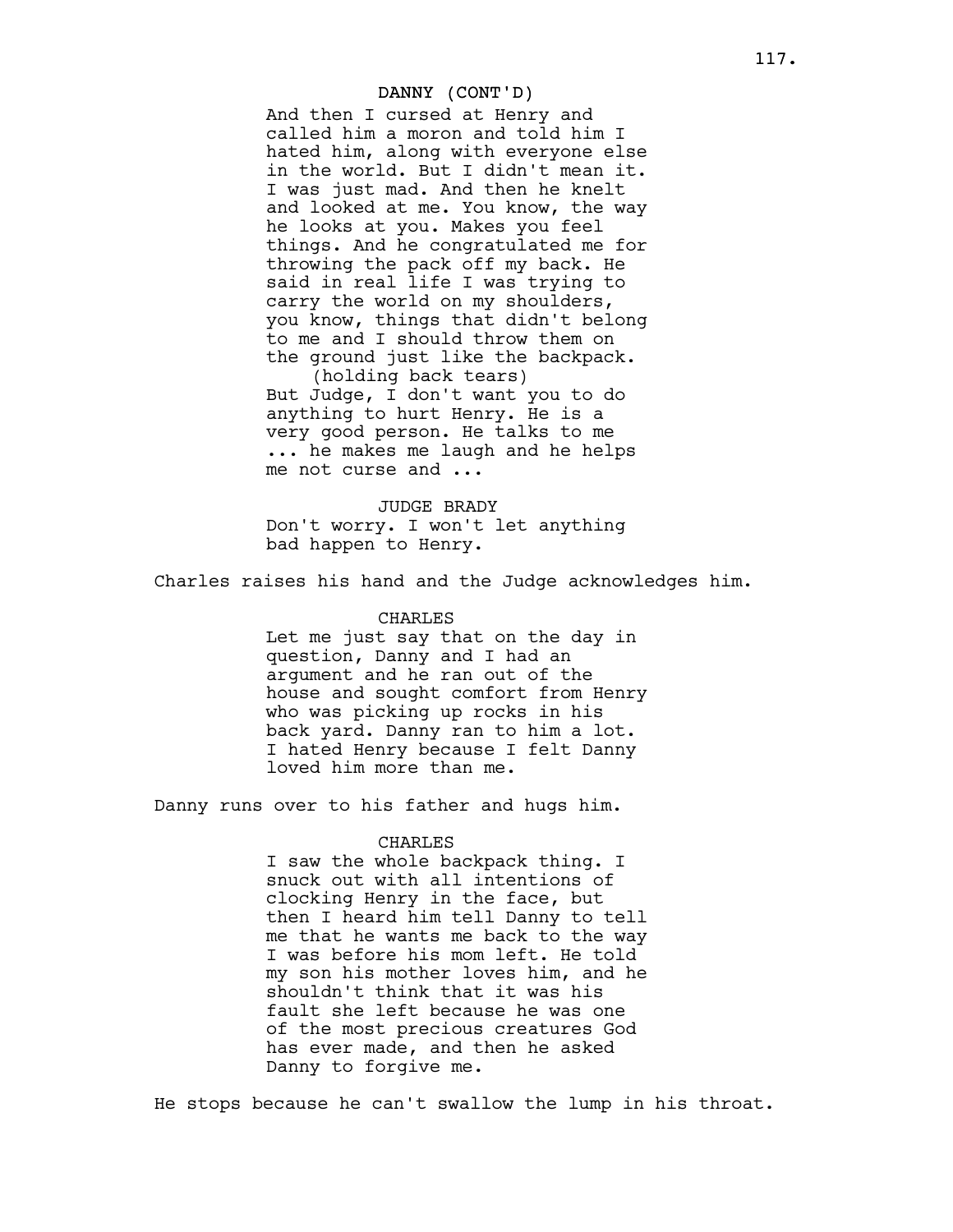EXT. MAIN STREET ALLEYWAY - CONTINUOUS

Dixie is sprawled on the ground, bruised and moaning, while Jason stands over her kicking her.

#### JASON

Where's my money?

Jason raises his arm, his fist clenched, and just as he cocks his elbow to hit her, Henry grabs his wrist from behind. Jason spins around, and they face each other to do battle.

The two men stare at each other for a few seconds. Jason has a hard time looking Henry in the eyes.

> JASON She's all yours. She's not worth beating on an old man.

Jason abruptly leaves and Henry sits down next to Dixie.

HENRY Are you okay?

DIXIE I feel just ducky.

Henry pulls out the CD gift and gives it to her.

HENRY I thought this was your favorite CD. Why did you leave it behind?

She laughs.

**HENRY** What's so funny?

DIXIE Did you open your present yet?

Henry pulls out his gift and opens it. He takes a long, hard look at it. There, in the box, was the 1913 quarter he had been seeking for a very long time.

> DIXIE I hocked my CD player and my ankle bracelet to buy that.

HENRY I used my coin collection to buy the CD.

There's a silent pause, then they both laugh real hard.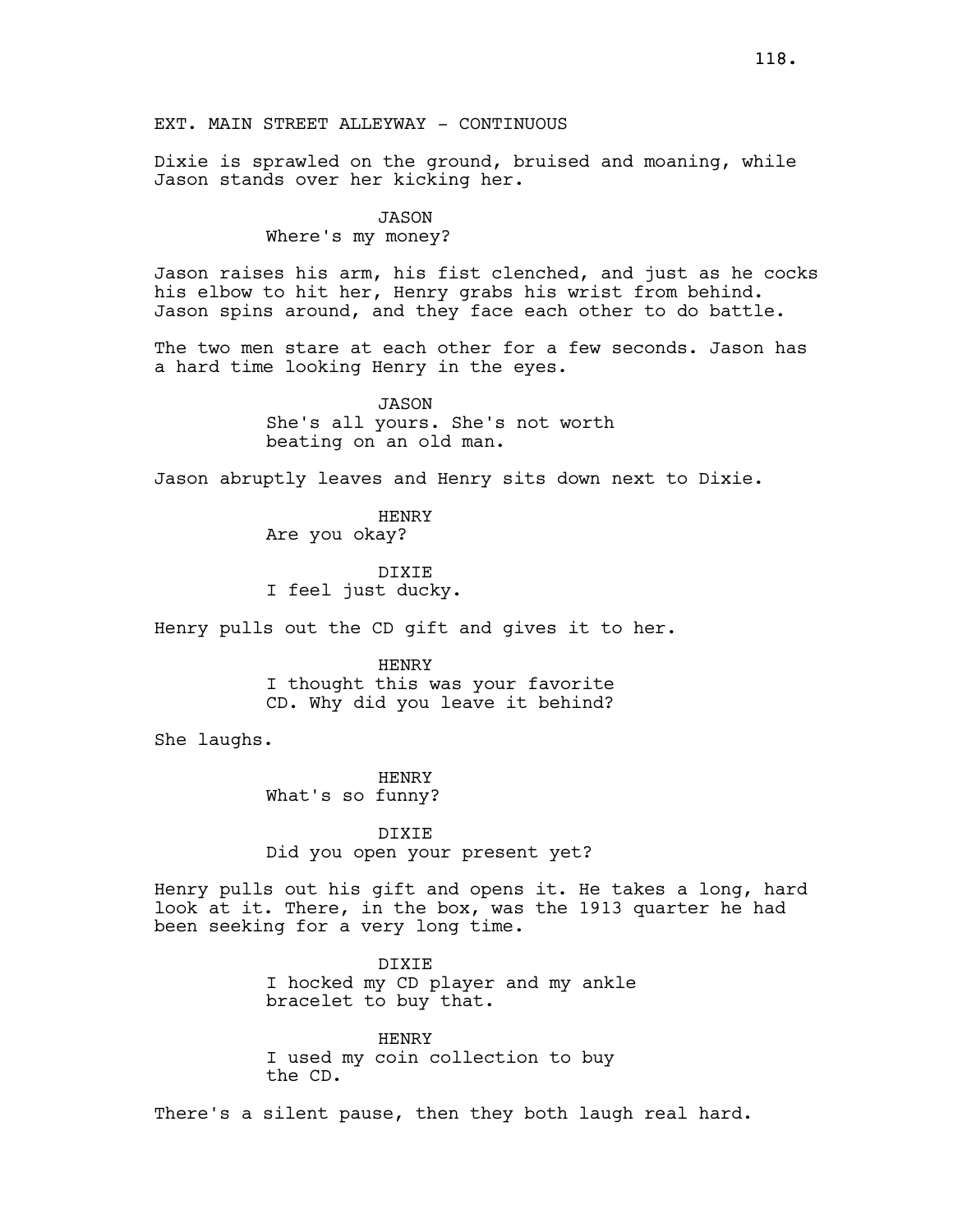Henry kisses the coin and puts it in his pocket.

HENRY I'm going to start the collection all over again.

Dixie leans her head on his shoulder.

INSIDE THE COURTHOUSE

Judge Brady sits at his desk in mid-conversation.

JUDGE BRADY It's been a very enlightening day. I have to make a decision and I will after the holidays. In the meantime, don't anyone leave town.

The Judge has pieces of the gavel in his hand - he tries to put it back together, but can't. Just as he gets up to leave, Mrs. Maltin walks in with Tommy who appears healthy except for the cast on his right arm.

> MRS. MALTIN I heard you were going to pass judgment on Henry Wolff, Judge. I think Tommy has something to say first, if we're not too late.

JUDGE BRADY Okay, Tommy. Come over here so I can sign your cast.

Tommy walks over to the bench and the Judge takes a pen from the bench and signs the cast.

SERIES OF SCENES

-- Tommy sits next to the Judge.

-- Henry helps Dixie up, but she limps terribly due to a sprained ankle

-- MUTED: Tommy's makes motions like he is a bird flying. We start to hear the sound of an engine.

-- Dixie's limp is so bad, Henry picks her up and carries her. The engine sound becomes louder.

-- We hear the Judge while we watch Henry carry Dixie.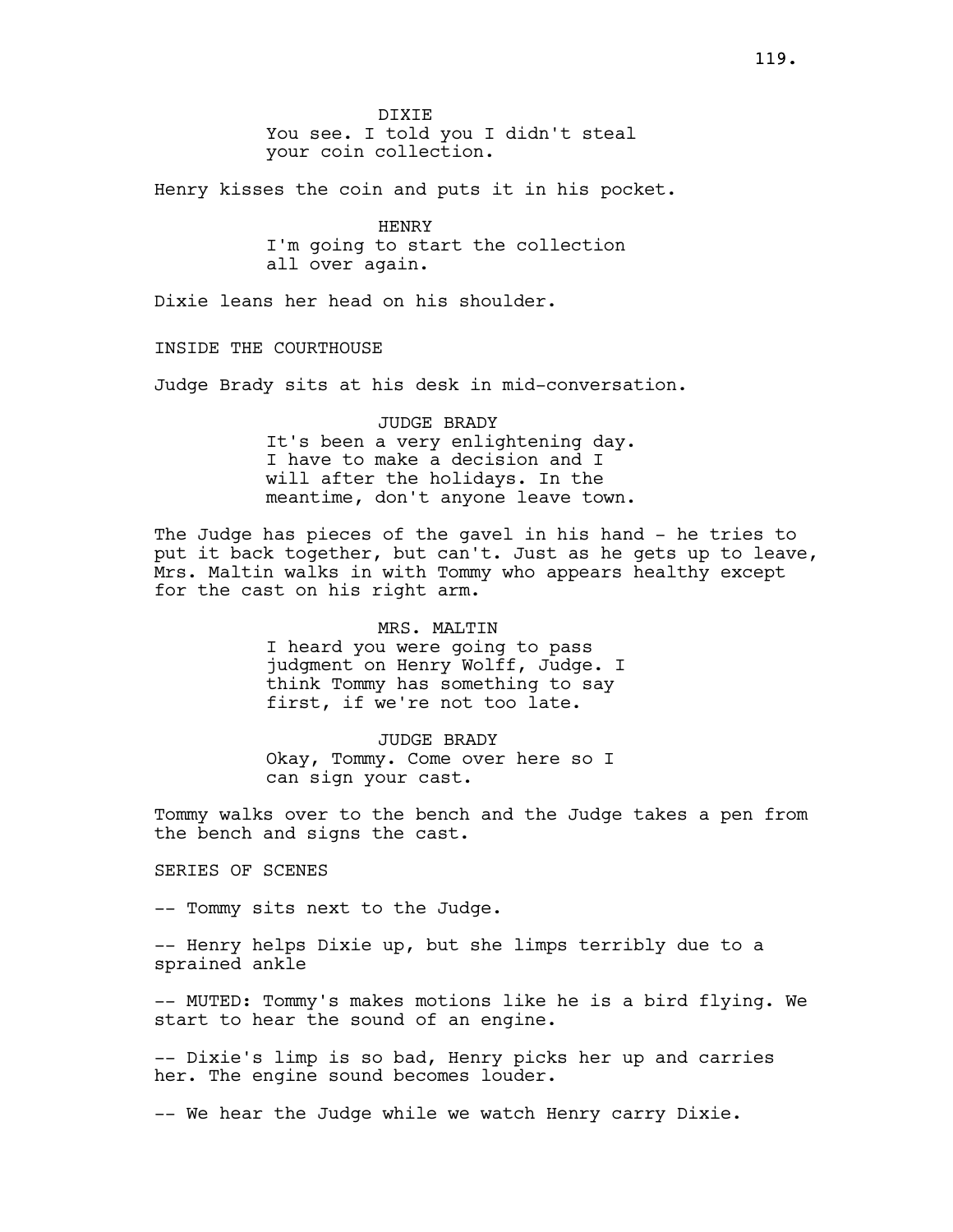JUDGE BRADY (O.S.) Now Tommy, did Mr. Wolff say you could really fly?

The truck engine is getting louder.

-- We see a truck coming down Main Street.

-- Henry continues to carry Dixie in the alleyway. He walks through the entrance to Main Street .

-- IN COURT:

TOMMY (O.S.) Mr. Wolff said I can do anything I wanted if I just put my mind to it. He pointed to a plane in the sky and said someday I could even be a pilot if I wanted.

-- OUTSIDE: The TRUCK DRIVER sees Henry and Dixie, and jams on the brakes. The truck skids on an ice patch and bounces across Main Street. Henry throws Dixie into a snow drift. She lets out a blood-curdling scream.

END OF SERIES

INT. COURTROOM - CONTINUOUS

All eyes and ears are on Tommy who is in mid-explanation.

TOMMY I knew I couldn't fly in real life.

JUDGE BRADY But there's one thing I don't understand, Tommy. Why did you jump out of your barn?

MRS. MALTIN A raccoon, Judge. We got raccoons in the barn. Tommy got scared and ran forgetting he was in a loft.

Wheezy bursts into the courtroom wheezing and crying.

WHEEZY There's been an accident ... Mr. Wolff got hit ... by a truck ...

INT. CHURCH - SOMEWHERE ON MAIN STREET - ONE YEAR LATER

In a AA room, a large table and a podium are set up in front. Chairs are stacked against the back wall.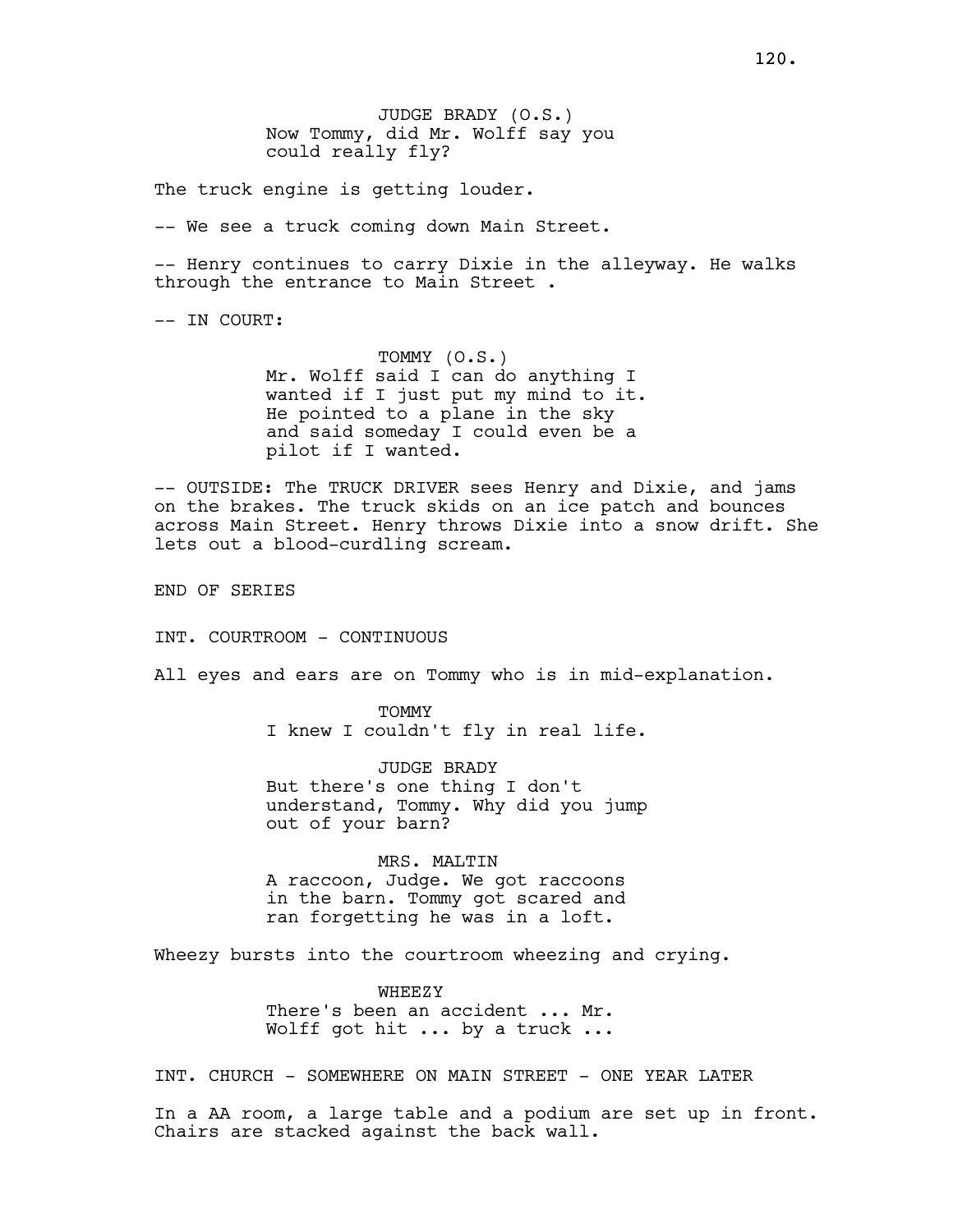Dixie enters and opens a cabinet, takes out AA literature and neatly places it on the table. Charles enters, and they AD-LIB their greetings. They talk while they set up.

> DIXIE Hey, I hear you and Mrs. Maltin are an item. How's she doing? And hows my buddy doing?

### CHARLES

Well, mrs. Maltin just finished a novel, and Danny? Well he's seeing Doctor Tucker and he's working out some issues. He's in the school play this year. You gotta see him.

Robin walks into the room and they all AD-LIB their greetings. While Robin helps with the setting up of chairs -

# **DIXIE**

I'm so glad you could make it.

### ROBIN

Your first year anniversary. I couldn't miss this, especially since you're the main speaker. You better not talk about me, ya hear?

#### DIXIE

There's nothing to talk about. Your life is ... BOR-ING. Although I heard something's going on with you and Asa.

#### ROBIN

Nothing going on really. We're taking it slow. Besides, he just bought out Kruchuk, so he's pretty busy right now.

#### DIXIE

Hey, I heard that he started a new credit plan for his customers. How cool is that? Henry would be proud.

ROBIN Yeah. He'd be proud of you, too.

DIXIE Thanks. Hey, I thought you were going to pick up Wheezy.

### ROBIN

No, Sharon is. The halfway house is real close to where Sharon works.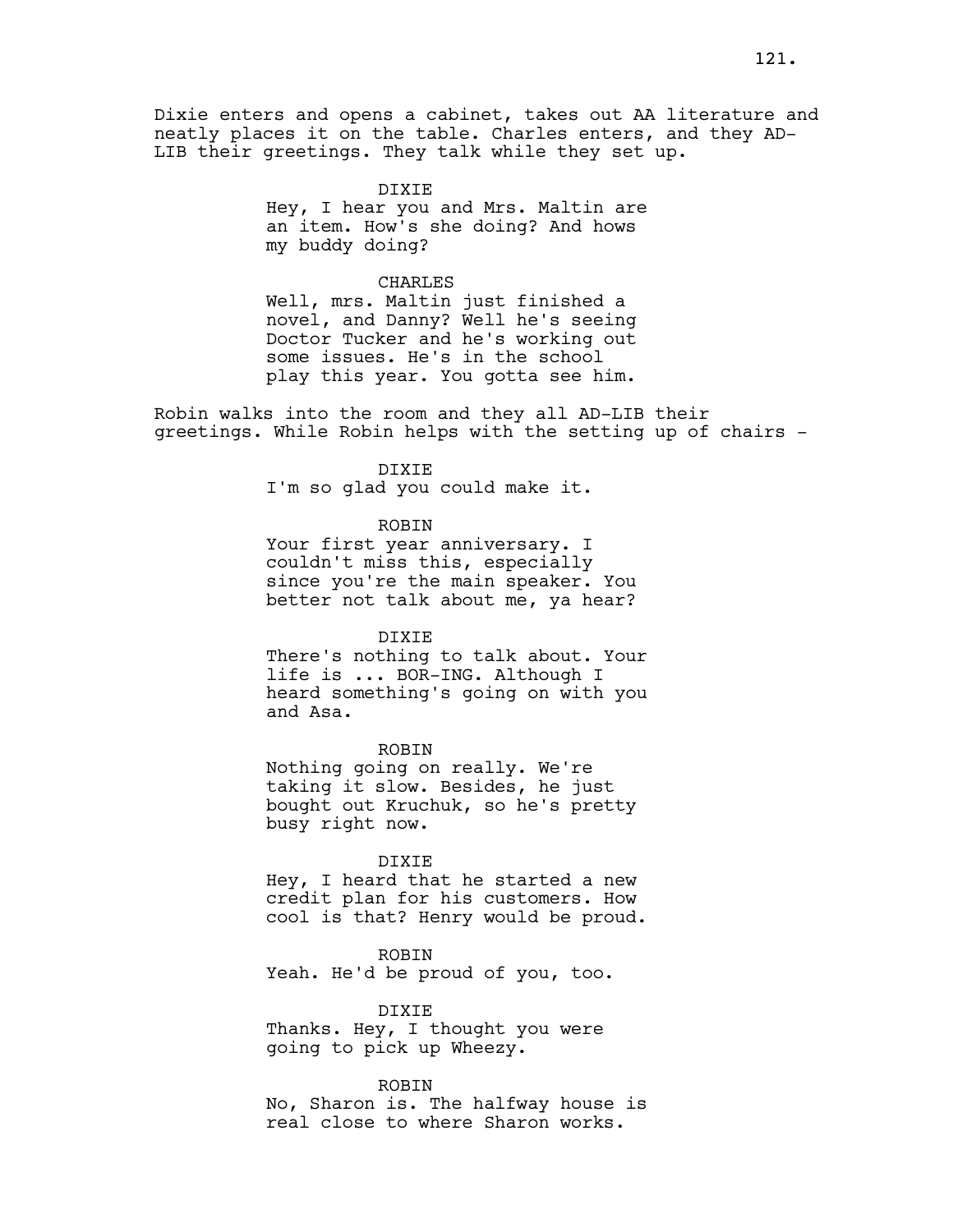Sharon cleans up her desk. No one else is in the office except her and Fred who tosses a folder on Sharon's desk.

FRED

Congratulations on winning this year. No one has been able to crack this one. She has four kids. Husband's laid off. Not a great prospect. Do it after the holidays. Hey, it's Christmas Eve day. Everyone has left. Go!

#### SHARON

I'll be leaving in a few.

Fred AD-LIBS his Xmas cheers and Sharon does the same. He leaves and Sharon inspects the folder. She looks at her watch. Strums her fingers, sighs, picks up the phone and dials. We hear a couple of rings, then -

# MRS. CALDWELL

Hello.

#### SHARON

Mrs. Caldwell. My name is Janice from the Clarion Collection Agency.

### MRS. CALDWELL

Oh, God. Today!? You're calling me on Christmas Eve? Don't you people have any conscience? Shame on you.

#### SHARON

Mrs. Caldwell. Please. Stop. I see here you owe five thousand on a car loan, and you haven't been able to make a payment in over six months. I'm calling you to tell you ...

### MRS. CALDWELL

I just buried Chapman yesterday, and I'm really grieving right now.

# SHARON

I'm so sorry. Who is Chapman?

### MRS. CALDWELL

He's my companion, my best friend. A German Shepard.

#### SHARON

Oh. I'm so sorry.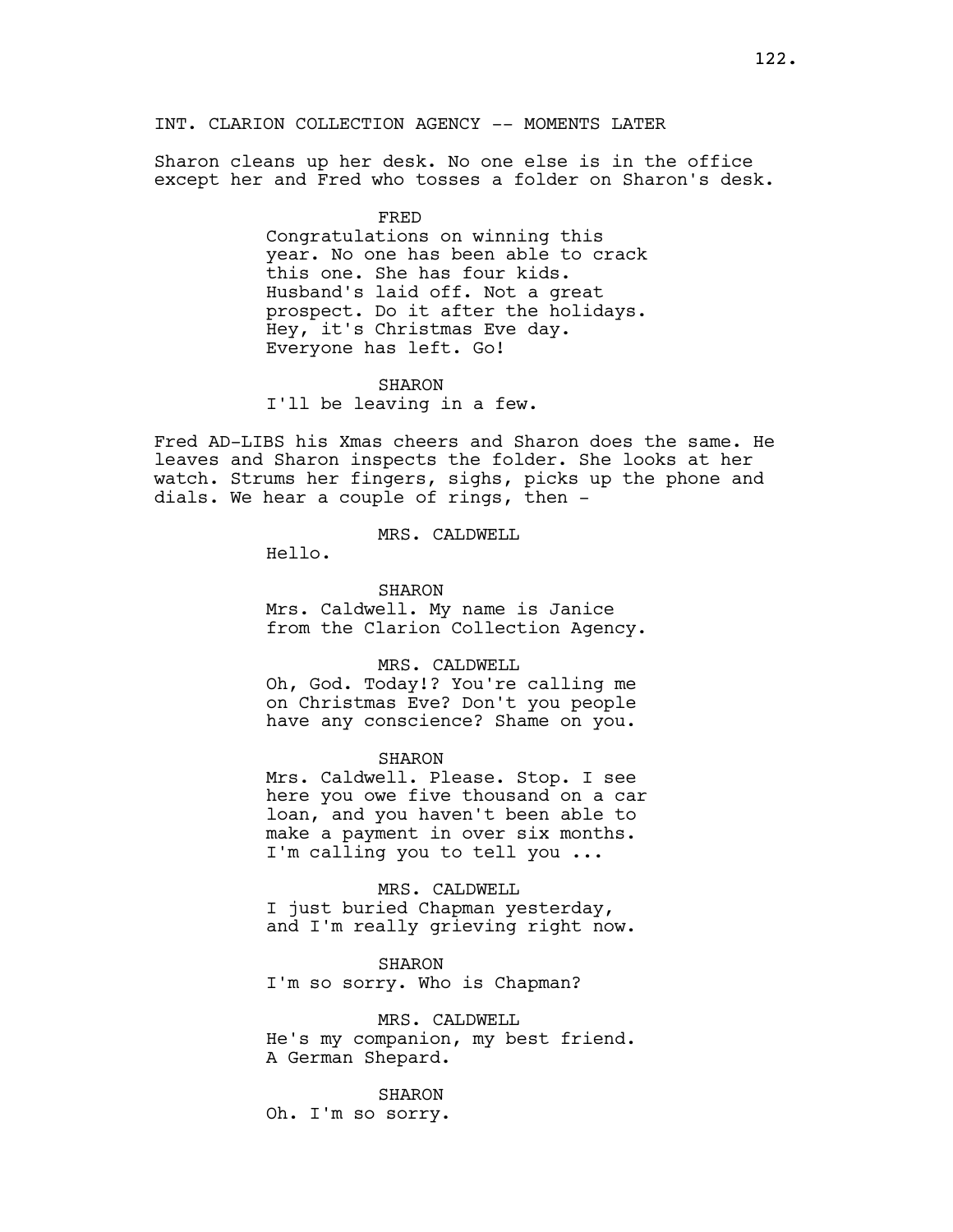MRS. CALDWELL You can take your sympathies and put them where the sun don't shine.

SHARON Aren't you the spunky one. Okay. Fair enough. I'm calling to tell you that you have an anonymous benefactor. Your bill is paid in full. You don't owe us anything. (no response) And when the holidays are over, I'll make sure this payment gets registered on your credit reports. They put your name on the report real quick, but they sure take their time taking your name off.

MRS. CALDWELL Is this a joke?

SHARON

This is no joke, Mr. Caldwell. I assure you. And listen ... I really wish you a nice holiday.

Sharon hangs up, reaches for her purse, takes her checkbook and writes out a check for five thousand dollars. She staples it to a closeout form and stamps the form 'PAID IN FULL'.

> SHARON Merry Christmas, Mrs. Caldwell

She puts on her coat and leaves.

INT. CHURCH BASEMENT -- LATER

Dixie is up at the podium giving her testimony. We see a lot of familiar faces in the crowd, as well as a few new PEOPLE.

Mrs. Swanson sits in the front row with Robin who is saving some seats. While Dixie talks (AD-LIB), Asa walks in with Sharon and Wheezy right behind him. Robin sees them and nods for Asa to come over. Asa sits to her right.

Dixie fakes a vexed demeanor at the tardiness of her friends.

WHEEZY (without a wheeze) Sorry, Dixie. I was late getting ready. It's not Sharon's fault.

DIXIE That's okay. I won't zap you. My powers can only be used for good.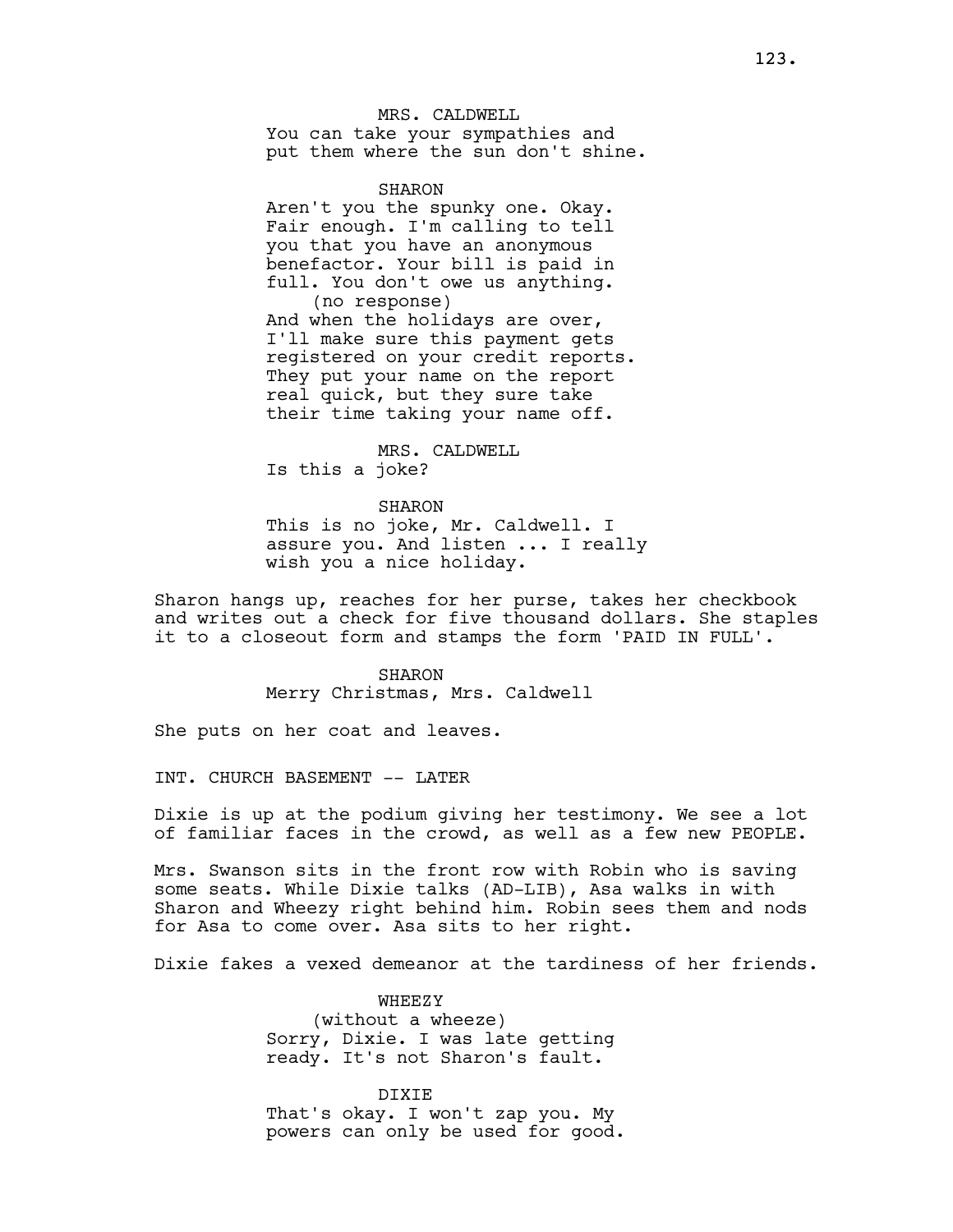Dixie looks at her mother and they share smiles.

## DIXIE

Well, as I was saying. Today I'm filled with gratitude. I'll be spending tonight with my mother. The first Christmas Eve I've spent at home in ... well, a long time. I'm going to community college taking public communication. (applause)

I wish no ill, not even my old supplier who used to beat me up. God certainly works in mysterious ways. Two months ago he enrolled in a faith-based rehab for fifteen months. Who would've thunk that? (pause)

And today, I have new friends.

Dixie share reactions with Wheezy, Sharon and Robin.

# DIXIE

When I'm faced with hard decisions, I ask myself what would Henry do? If it weren't for Henry I'd be dead today. I never really knew him growing up. I got that privilege soon after his wife died last year. Our friendship really started right after he heard me say the word 'turd'. He asked me what I meant when I used vulgarity, like 'turd' or 'crap' or worse. He got me thinking about using the right words so I could be understood when I talked, and after a while he got me thinking more of where I wanted to go with my life. Oh, I was going places, all right, but it was nowhere any sane person wanted to go. And then Henry died. And since then I thank God every day for having had him in my life and for helping me find these rooms and you people, and for helping me realize that I have a forgiving, loving mother who has taken a lot of crap.

(looks skyward) Sorry, Henry.

(pointing to her mother) You've experienced a lot of bad behavior from me, Mom, and I thank you for hanging in there.